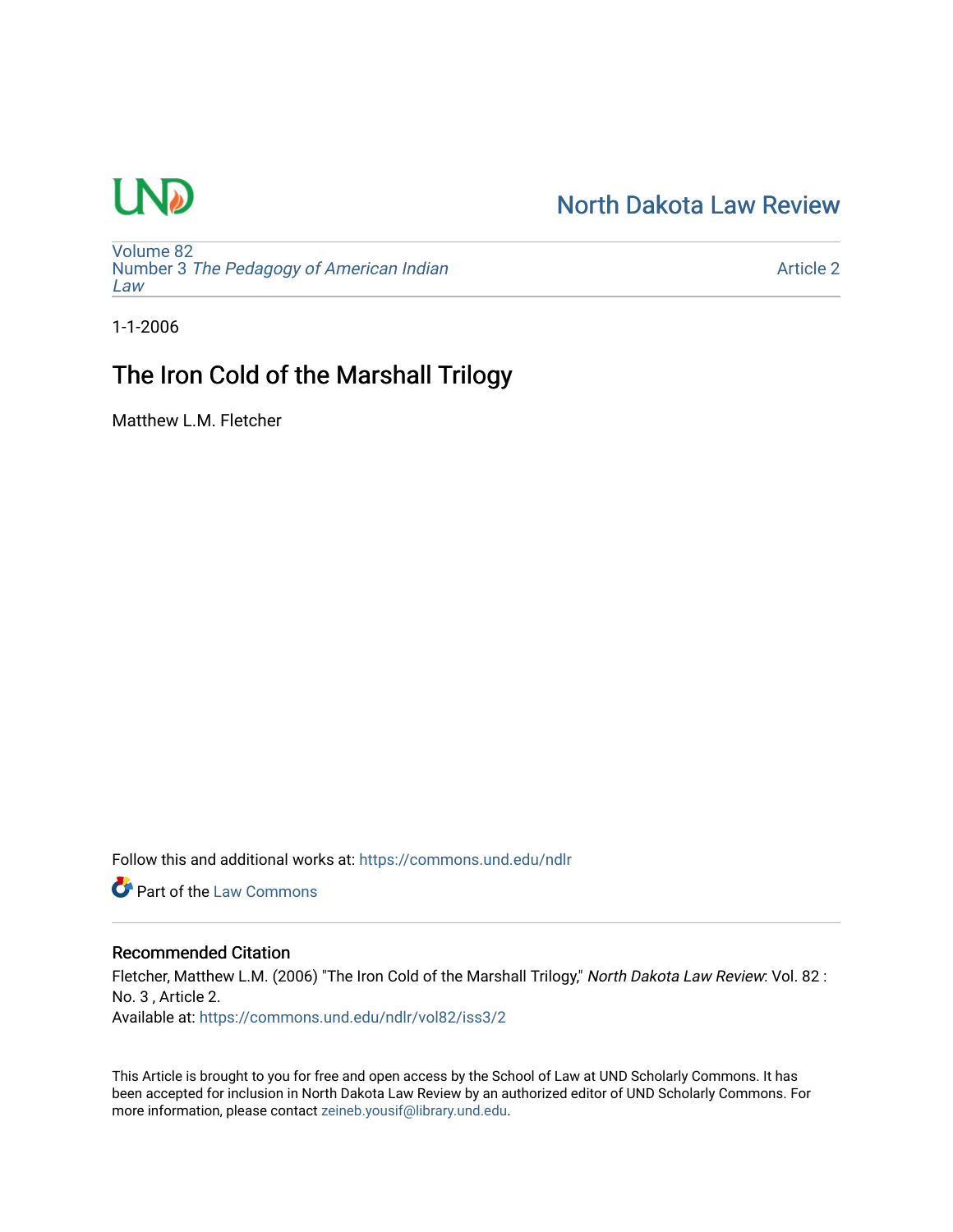# THE IRON COLD OF THE MARSHALL TRILOGY

MATTHEW L.M. FLETCHER<sup>\*</sup>

*This house is old. For two hundred years a woman has risen in the iron cold of the deepest hour*. —Louise Erdrich1

Students of American Indian law cannot—and should not—escape from reading the three famous opinions of Chief Justice John Marshall that expounded for the first time in the halls of the United States Supreme Court the bases for federal Indian common law—the opinions we now refer to as the "Marshall Trilogy."2 These foundational principles resonate today,3 more than eighteen decades after the Court put them into words. These words resonate in ways that the members of the Marshall Court could not have anticipated.<sup>4</sup> In fact, a cursory review of the holdings and obiter dicta

<sup>∗</sup> Assistant Professor, Michigan State University College of Law; Director, Indigenous Law and Policy Center; Appellate Judge, Hoopa Valley Tribe, Pokagon Band of Potawatomi Indians, and Turtle Mountain Band of Chippewa Indians; Enrolled Member, Grand Traverse Band of Ottawa and Chippewa Indians. Prepared for presentation at the University of North Dakota School of Law's 2006 Indian Law Conference, "The Pedagogy of American Indian Law" (October 13-14, 2006). Thanks go to the North Dakota Law Review board, especially Jon Carpenter, Kara Gansmann, Craig Larson, and Liz Pendlay; the Northern Plains Indian Law Center, especially Jim Grijalva, Tahira Hashmi, B.J. Jones, Steve Light, and Kathryn Rand; and Kirsten Carlson, Kate Fort, David Getches, Greg Gagnon, Beth Kronk, Angela Riley, Kaighn Smith, David Wilkins, and Gloria Valencia-Weber for their supportive comments. As always, chi-miigwetch to Wenona Singel.

<sup>1.</sup> LOUISE ERDRICH, *The Ritual*, *in* BAPTISM OF DESIRE: POEMS, at 77 (1989) (Harper Collins 2001).

<sup>2.</sup> Johnson v. M'Intosh, 21 U.S. 543 (1823); Cherokee Nation v. Georgia, 30 U.S. 1 (1831); Worcester v. Georgia, 31 U.S. 515 (1832). Professor Charles Wilkinson first described the cases as a trilogy. CHARLES F. WILKINSON, AMERICAN INDIANS, TIME, AND THE LAW: NATIVE SOCIETIES IN A MODERN CONSTITUTIONAL DEMOCRACY 24 (1987) [hereinafter WILKINSON, AMERICAN INDIANS]. It is debatable that these three cases form a "trilogy" at all—*Johnson* has little to do with the Cherokee cases, *Cherokee Nation* and *Worcester*, decided almost a decade later—but they are intertwined in the literature and do form the basis for federal Indian law.

<sup>3</sup>*. See* Robert T. Anderson, *Criminal Jurisdiction, Tribal Courts and Public Defenders*, 8 KAN. J.L. PUB. POL'Y 139, 139 (2003); David H. Getches, *Beyond Indian Law: The Rehnquist Court's Pursuit of States' Rights, Color-Blind Justice and Mainstream Values*, 86 MINN. L. REV. 267, 273-74 (2001) ("foundations of Indian law"); Richard Monette, *A New Federalism for Indian Tribes: The Relationship Between the United States and Tribes in Light of Our Federalism and Republican Democracy*, 25 U. TOL. L. REV. 617, 638 (1994); Raymond Cross, *De-federalizing American Indian Commerce: Toward a New Political Economy for Indian Country*, 16 HARV. J.L. & PUB. POL'Y 445, 453 (1993).

<sup>4</sup>*. E.g.*, LINDSAY G. ROBERTSON, CONQUEST BY LAW: HOW THE DISCOVERY OF AMERICA DISPOSSESSED INDIGENOUS PEOPLES OF THEIR LANDS 117-42 (2005) (arguing that Chief Justice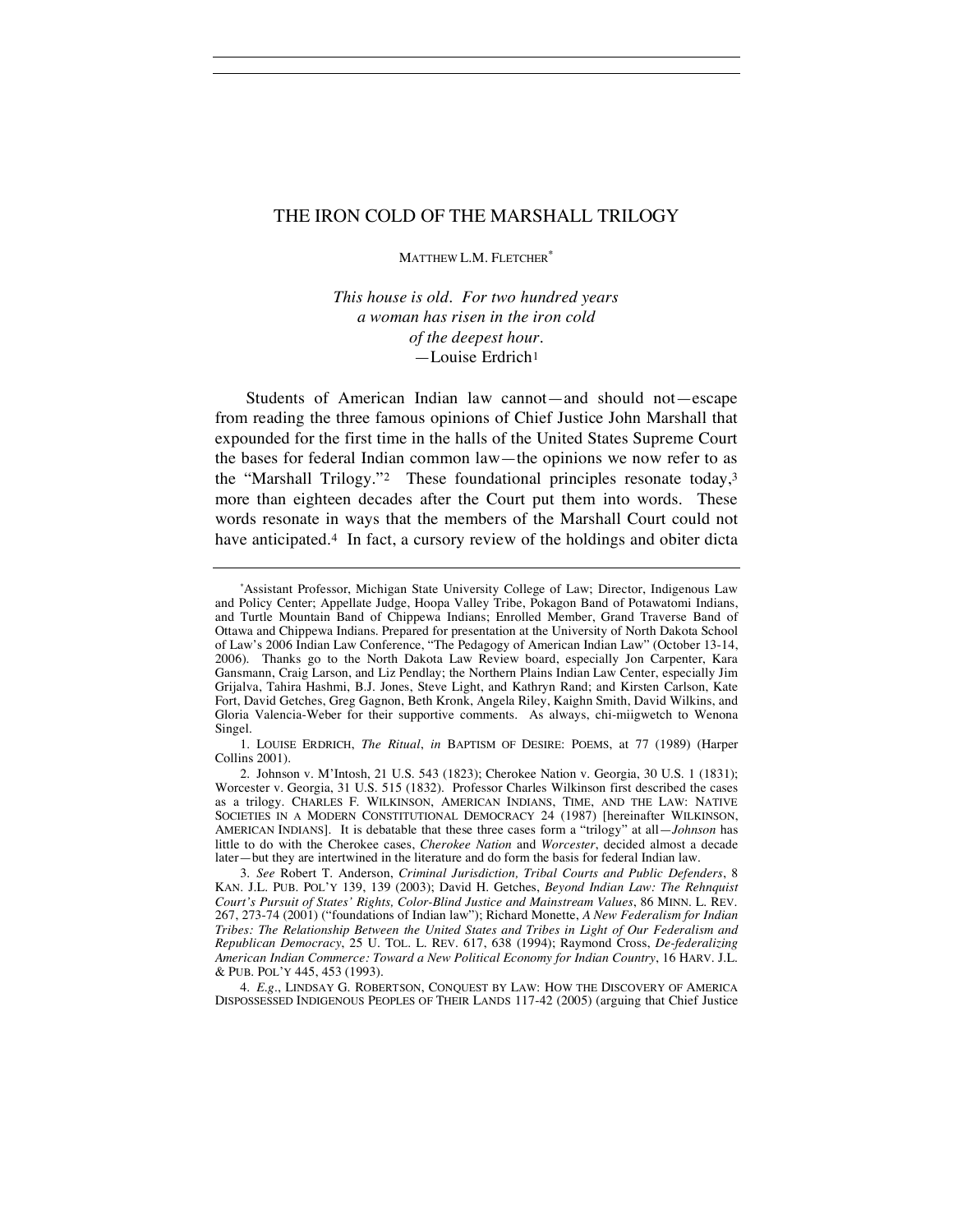of these opinions by a modern student of American Indian law is enough to startle. These three decisions, *Johnson v. M'Intosh*,5 *Cherokee Nation v. Georgia*,6 and *Worcester v. Georgia*,7 written in the obtuse legalese of the day,8 identified the contours of American Indian law as they remain today in the modern era. These opinions are the house in which American Indian advocates, leaders, and policymakers rise each morning—and it is a house filled with an iron cold of the deepest hour.

This essay is an attempt to reexamine the Trilogy for its continuing relevance to students of modern American Indian law. The law does not remain stagnant. The law of the Marshall Court is no longer the only word in federal Indian law.9 But the pedagogical value of the Marshall Trilogy goes far beyond the mere holdings of the cases. That is not to say the holdings are not significant—they are. But, as Justice Baldwin wrote in *Cherokee Nation*, the "reasons" for the holdings are more significant than the holdings themselves.10 There are seven opinions in the Trilogy, with the three main opinions authored by Chief Justice Marshall. The arguments, concepts, and notions in these opinions resonate today, about 170 years after the last of the decisions. The argumentation of these Justices incorporates the seeds of the entire catalog of the current doctrine making up American Indian law. The foundations of the current debates over plenary power,11 state authority in Indian Country,12 the special canon of

5. 21 U.S. 543 (1823).

6. 30 U.S. 1 (1831).

7. 31 U.S. 515 (1832).

8*. Compare* Worcester v. Georgia, 31 U.S. 515, 562 (1832) ("Will these powerful considerations avail the plaintiff in error? We think they will."), *with* Hamdan v. Rumsfeld, 126 S. Ct. 2749, 2769 (2006) ("For these reasons, we deny the Government's motion to dismiss.").

9. "Federal Indian law" is defined as "that body of law dealing with the status of the Indian tribes and their special relationship to the federal government, with all the attendant consequences for the tribes and their members, the states and their citizens, and the federal government." WILLIAM C. CANBY, JR., AMERICAN INDIAN LAW IN A NUTSHELL 1 (4th ed. 2004). *See generally* COHEN'S HANDBOOK OF FEDERAL INDIAN LAW 1-3 (Nell Jessup Newton et al. eds., 2005). "Federal Indian law" includes statutes, treaties, regulations, and other codified law, as well as the federal common law interpreting these statutes and the constitutional common law arising out of the Court's application of the constitution to Indian affairs.

10*. Cherokee Nation*, 30 U.S. at 32 (Baldwin, J., concurring).

11*. Compare* United States v. Lara, 541 U.S. 193, 200 (2004) (holding that Congress has "plenary and exclusive" powers "to legislate in respect to Indian tribes"); Morton v. Mancari, 417 U.S. 535, 551 (1974); United States v. Clark, 435 F.3d 1100, 1112-13 (9th Cir. 2006), *with Lara*, 541 U.S. at 224 (Thomas, J., concurring) ("The Court utterly fails to find any provision of the Constitution that gives Congress enumerated power to alter tribal sovereignty."); Milner S. Ball, *Constitution, Court, Indian Tribes*, 1987 AM. B. FOUND. RES. J. 1 (arguing that Congress does not have plenary power to legislate in the field of Indian affairs). *See generally* COHEN'S HANDBOOK OF FEDERAL INDIAN LAW, *supra* note 9, at § 5.02; Sarah H. Cleveland, *Powers Inherent in Sovereignty: Indians, Aliens, Territories, and the Nineteenth Century Origins of Plenary Power* 

Marshall did not envision the consequences of incorporating the Doctrine of Discovery into American constitutional law).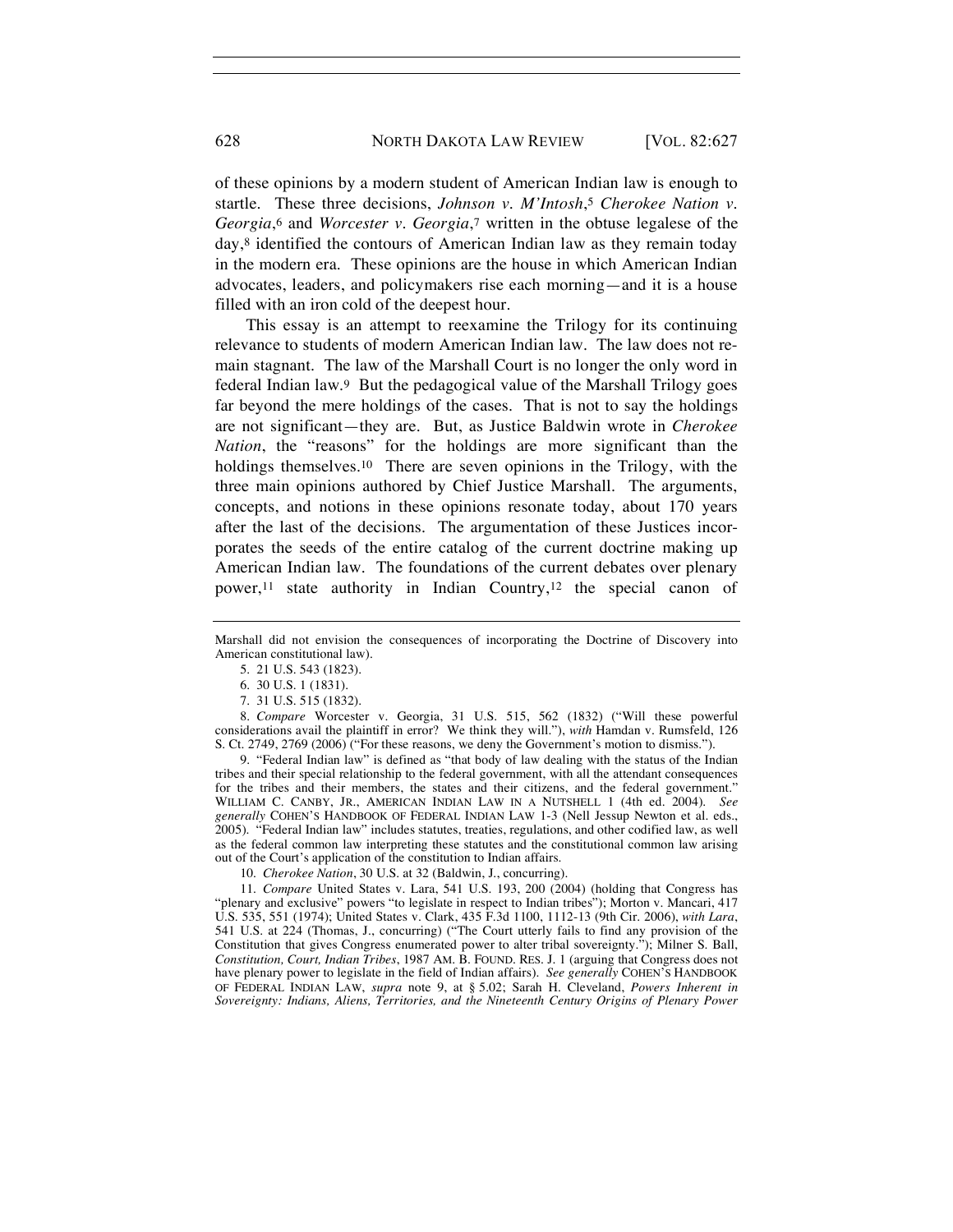construction for Indian treaties,13 implicit divestiture,14 the trust doctrine,15 the political status of Indians and Indian tribes,16 and others are all to be found within the Marshall Trilogy. For a new student of federal Indian law, these three cases are a microcosm of the entire course to come. It is fitting that these three cases often are the first cases confronted in the course,17 but it is somewhat disturbing to realize how little the debates have changed over the centuries.

This essay reexamines the Marshall Trilogy for the pedagogical value that reading and understanding the Trilogy may have for students of federal

13*. Compare* Minnesota v. Mille Lacs Band of Chippewa Indians, 526 U.S. 172, 196 (1999) ("[W]e interpret Indian treaties to give effect to the terms as the Indians themselves would have understood them."), *with* Chickasaw Nation v. United States, 534 U.S. 84, 94 (2001) ("[C]anons are not mandatory rules. They are guides that 'need not be conclusive.'") (quoting Circuit City Stores, Inc. v. Adams, 532 U.S. 105, 115 (2001)); Hagen v. Utah, 510 U.S. 399, 422-27 (1994) (Blackmun, J., dissenting) (arguing that the majority ignored the special canon of construction). *See generally* COHEN'S HANDBOOK OF FEDERAL INDIAN LAW, *supra* note 9, at § 2.02.

14*. E.g.*, United States v. Wheeler, 435 U.S. 313, 323 (1978) ("Their incorporation within the territory of the United States, and their acceptance of its protection, necessarily divested them of some aspects of the sovereignty which they had previously exercised."). *See generally* John P. LaVelle, *Implicit Divestiture Reconsidered: Outtakes from the Cohen's Handbook Cutting Room Floor*, 38 CONN. L. REV. 731 (2006).

15*. E.g.*, United States v. White Mountain Apache Tribe, 537 U.S. 465 (2003); Seminole Nation v. United States, 316 U.S. 286, 296-97 (1942).

In carrying out its treaty obligations with the Indian tribes the Government is something more than a mere contracting party. Under a humane and self-imposed policy which has found expression in many acts of Congress and numerous decisions of this Court, it has charged itself with moral obligations of the highest responsibility and trust. Its conduct, as disclosed in the acts of those who represent it in dealings with the Indians, should therefore be judged by the most exacting fiduciary standards.

*Id. See generally* COHEN'S HANDBOOK OF FEDERAL INDIAN LAW, *supra* note 9, at § 5.05.

16*. E.g.*, Morton v. Mancari, 417 U.S. 535, 551 (1974) ("Resolution of the instant issue turns on the unique legal status of Indian tribes under federal law and upon the plenary power of Congress, based on a history of treaties and the assumption of a 'guardian-ward' status, to legislate on behalf of federally recognized Indian tribes."). *See generally* Gloria Valencia-Weber, *Racial Equality: Old and New Strains of American Indians*, 80 NOTRE DAME L. REV. 333 (2004); Carole Goldberg, *American Indians and "Preferential" Treatment*, 49 UCLA L. REV. 943 (2002); Carole Goldberg-Ambrose, *Not "Strictly" Racial: A Response to "Indians as Peoples,"* 39 UCLA L. REV. 169 (1991).

17*. See* ROBERT N. CLINTON, CAROLE E. GOLDBERG, & REBECCA TSOSIE, AMERICAN INDIAN LAW: NATIVE NATIONS AND THE FEDERAL SYSTEM 57-61, 65-69, 76-85 (4th ed. 2005); DAVID H. GETCHES, CHARLES F. WILKINSON, & ROBERT A. WILLIAMS, JR., CASES AND MATERIALS ON FEDERAL INDIAN LAW 63-68, 104-25 (5th ed. 2005).

*over Foreign Affairs*, 81 TEX. L. REV. 1, 80-81 (2002) (describing as "uncertain" whether the Court will continue to validate Congressional plenary power).

<sup>12.</sup> *Compare* Seminole Tribe of Fla. v. Florida, 517 U.S. 44, 62 (1996) (under the Indian Commerce Clause, "the States . . . have been divested of virtually all authority over Indian commerce and Indian tribes."), *and* Rice v. Olson, 324 US 786, 789 (1945) ("The policy of leaving Indians free from state jurisdiction and control is deeply rooted in the Nation's history"), *with* McClanahan v. State Tax Comm'n, 411 U.S. 164, 172 & n.8 (1973) (the Court relies less upon "platonic notions of Indian sovereignty" and looks more to relevant treaties and statutes in order to discern the limits of state power over Indian affairs). *See generally* COHEN'S HANDBOOK OF FEDERAL INDIAN LAW, *supra* note 9, at § 6.01.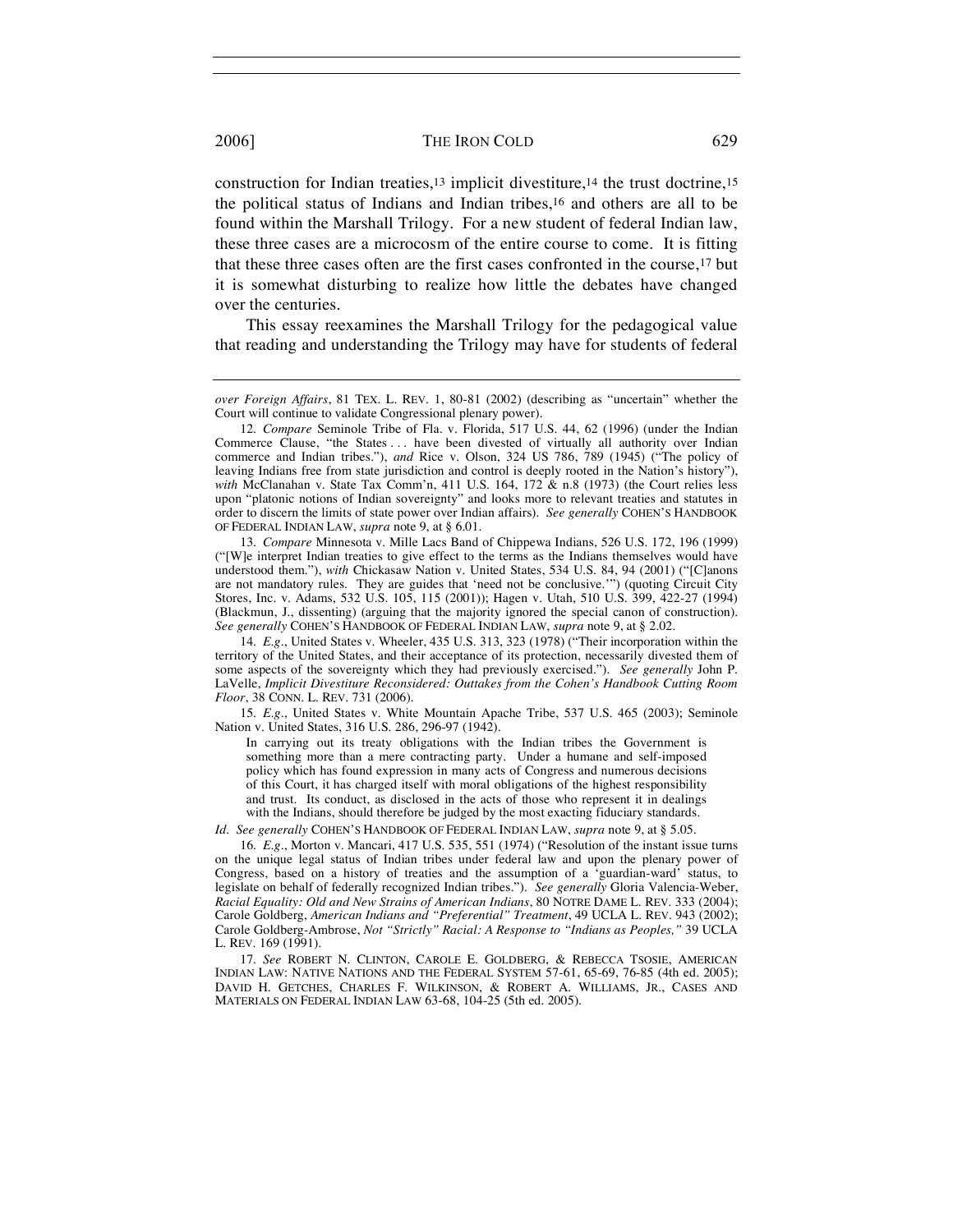Indian law. Part I is an introduction to the Trilogy. Part I also argues that the modern Supreme Court gives little precedential weight to the Trilogy. Part II identifies the major Indian law doctrines that find their origin stories within the holdings and dicta of the Trilogy. The Trilogy introduced the notions of federal plenary power over Indian affairs, canons of Indian treaty construction, the trust relationship between Indians and tribes and the federal government, and much more. Part III reexamines the Trilogy in light of modern ways of reading the law for students of American Indian law and finds that the Trilogy retains its importance, despite its categorization as both canon and anti-canon. Part IV concludes by identifying some of the dangers of reading too much into the Trilogy.

# I. THE CONTEXT OF THE MARSHALL TRILOGY WITHIN EARLY SUPREME COURT JURISPRUDENCE

The Marshall Trilogy attracted attention from the watchers of D.C. politics when they were argued and decided, much more so than Indian law cases attract today.18 The *Johnson* argument "attracted spectators," even though the day—February 15, 1823—was cold.19 The *Worcester* arguments sent fifty or sixty Members of the House scrambling downstairs to the converted committee room where the Supreme Court sat in 1832.20 But the interest appeared to be fleeting—Indians and their problems were forgettable. "Injustice to [Indians] became of interest in politics only as it could be used to prejudice a political opponent in the eyes of the voters, and Indians had no votes."21 Chief Justice Marshall, sometimes accused of harboring a soft spot for the plight of Indians and Indian tribes,<sup>22</sup> issued his

<sup>18.</sup> A recent major Indian law case, *United States v. Lara*, 541 U.S. 193 (2004), did attract some mention in the national news, see Linda Greenhouse, *Court Upholds Tribal Power It Once Denied*, N.Y. TIMES, Apr. 20, 2004, at A12, but is not a "salient case," defined as a case reported on the front page of the *Times*. LAWRENCE BAUM, JUDGES AND THEIR AUDIENCES: A PERSPECTIVE ON JUDICIAL BEHAVIOR 156 (2006) (citing Lee Epstein & Jeffrey Segal, *Measuring Issue Salience*, 44 AM. J. POL. SCI. 66 (2000)).

<sup>19.</sup> ROBERTSON, *supra* note 4, at 68.

<sup>20</sup>*. See* DAVID LOTH, CHIEF JUSTICE: JOHN MARSHALL AND THE GROWTH OF THE REPUBLIC 363 (1949).

<sup>21</sup>*. Id.* at 365-66; *see also* FRANCIS S. STITES, JOHN MARSHALL: DEFENDER OF THE CONSTITUTION 159 (1981) ("The rhetoric of opposition to [Indian] removal was more anti-Jackson than pro-Indian.... Neither states' rights sentiment nor the democratic process for equality would tolerate Indian nations inside state borders or Indian exemption from state law.").

<sup>22</sup>*. See* Johnson v. M'Intosh, 21 U.S. 543, 586 (1823) (noting that the Indians of Kentucky had "maintained their title with as much persevering courage as was ever manifested by any people"); Cherokee Nation v. Georgia, 30 U.S. 1, 15 (1831) ("If courts were permitted to indulge their sympathies, a case better calculated to excite them can scarcely be imagined.") (Marshall, C.J.); RICHARD C. BROWN, ILLUSTRIOUS AMERICANS: JOHN MARSHALL 214-15 (1968). A letter, written in 1828, from Chief Justice Marshall to Justice Story provided: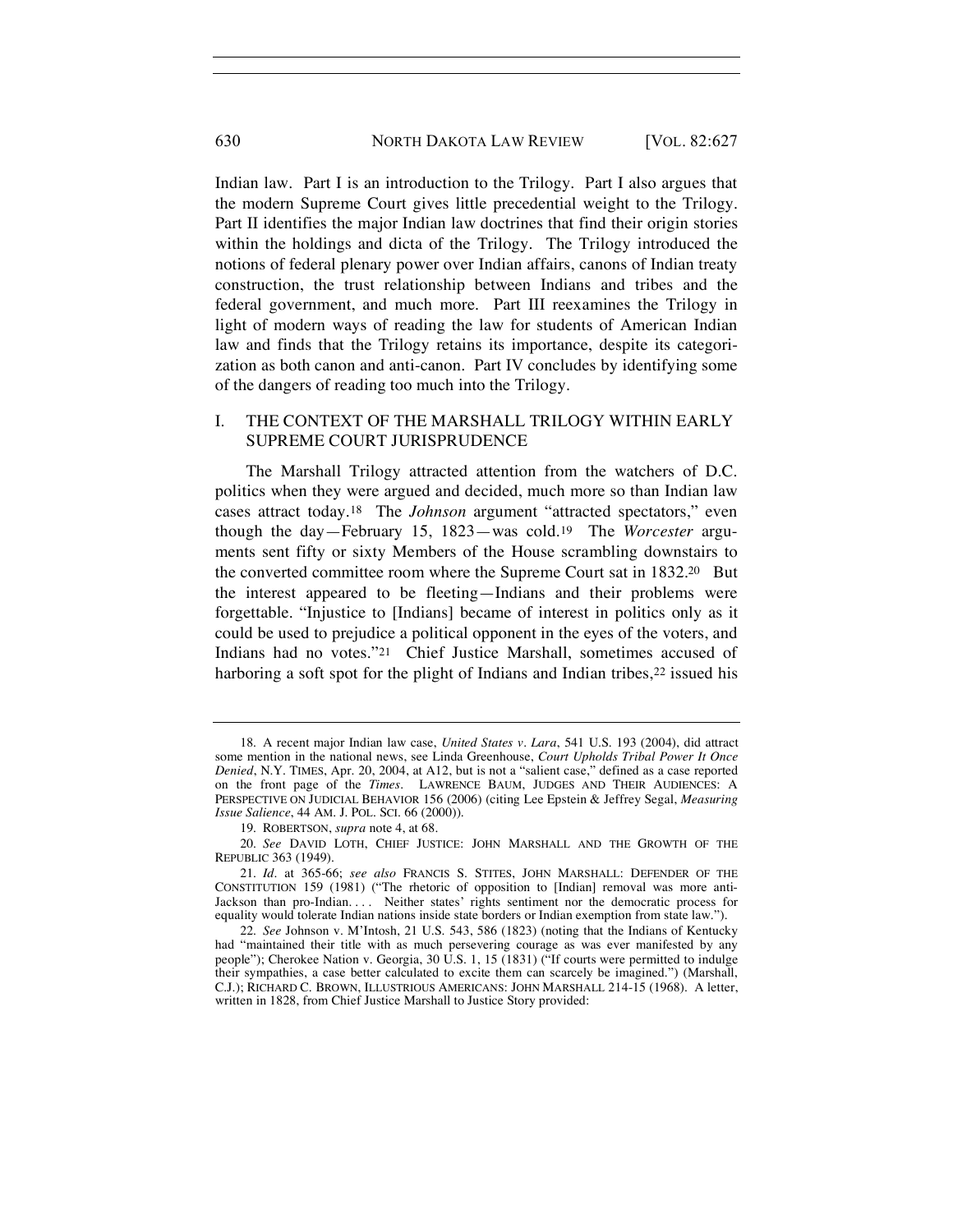opinions as a matter of political necessity more than his sympathy for Indians.23 In fact, for one commentator, the Chief Justice's overall jurisprudential views seemed to be driven more by fear of slave insurrections than the military capabilities of the weakened Indian tribes.24

A. JOHNSON V. M'INTOSH

*Johnson* held that Indians and Indian tribes did not have the authority to alienate land to any entity other than the American government.25 Chief Justice Marshall formally adopted the Doctrine of Discovery into federal common law26:

This principle was, that discovery gave title to the government by whose subjects, or by whose authority, it was made, against all other European governments, which title might be consummated by possession.

The exclusion of all other Europeans, necessarily gave to the nation making the discovery the sole right of acquiring the soil from the natives, and establishing settlements upon it. It was a right with which no Europeans could interfere. It was a right which

23*. See* ROBERT KENNETH FAULKNER, THE JURISPRUDENCE OF JOHN MARSHALL 48-49 (1968).

[T]he vacating of Indian claims to land [in *Johnson*] otherwise appropriated by American law could be painfully justified only as 'indispensable' to the American system, especially where 'the property of the great mass of the community originates' in those appropriations . . . . In each case he qualified human liberty for the sake of short-run expediency, while believing in the long-run expediency, as well as justice, of liberty.

*Id.* (quoting *Johnson*, 21 U.S. at 591). *See also* DAVID ROBARGE, A CHIEF JUSTICE'S PROGRESS: JOHN MARSHALL FROM REVOLUTIONARY VIRGINIA TO THE SUPREME COURT 301-02 (2000) ("For Marshall, the [*Worcester*] decision was a victory on all counts . . . . 'In this decision, perhaps more than in any other,' Charles F. Hobson has rightly concluded, [']the jurist went beyond strict legal necessity to make a pronouncement that trenched upon the political sphere.'").

24*. See* FAULKNER, *supra* note 23, at 58 ("It might well be that the greater generosity displayed to the Indians, compared to the slaves, was owing to Marshall's belief that danger from the Indians was no longer to be expected, while the awful possibilities connected with Negro enslavement yet remained.").

25. 21 U.S. 543 (1823).

26. In the description of the Trilogy that follows, larger block quotations will be used to help in retaining more of the context of the language of the opinions.

It was not until after the adoption of our present government that respect for our own safety permitted us to give full indulgence to those principles of humanity and justice which ought always to govern our conduct towards the aborigines when this course can be pursued without exposing ourselves to the most afflicting calamities. That time . . . is unquestionably arrived, and every opposition now exercised on a helpless people depending on our magnanimity and justice for the preservation of their existence impressed a deep stain on the American character.

*Id*. *See also* LEONARD BAKER, JOHN MARSHALL: A LIFE IN THE LAW 732 (1974) (same).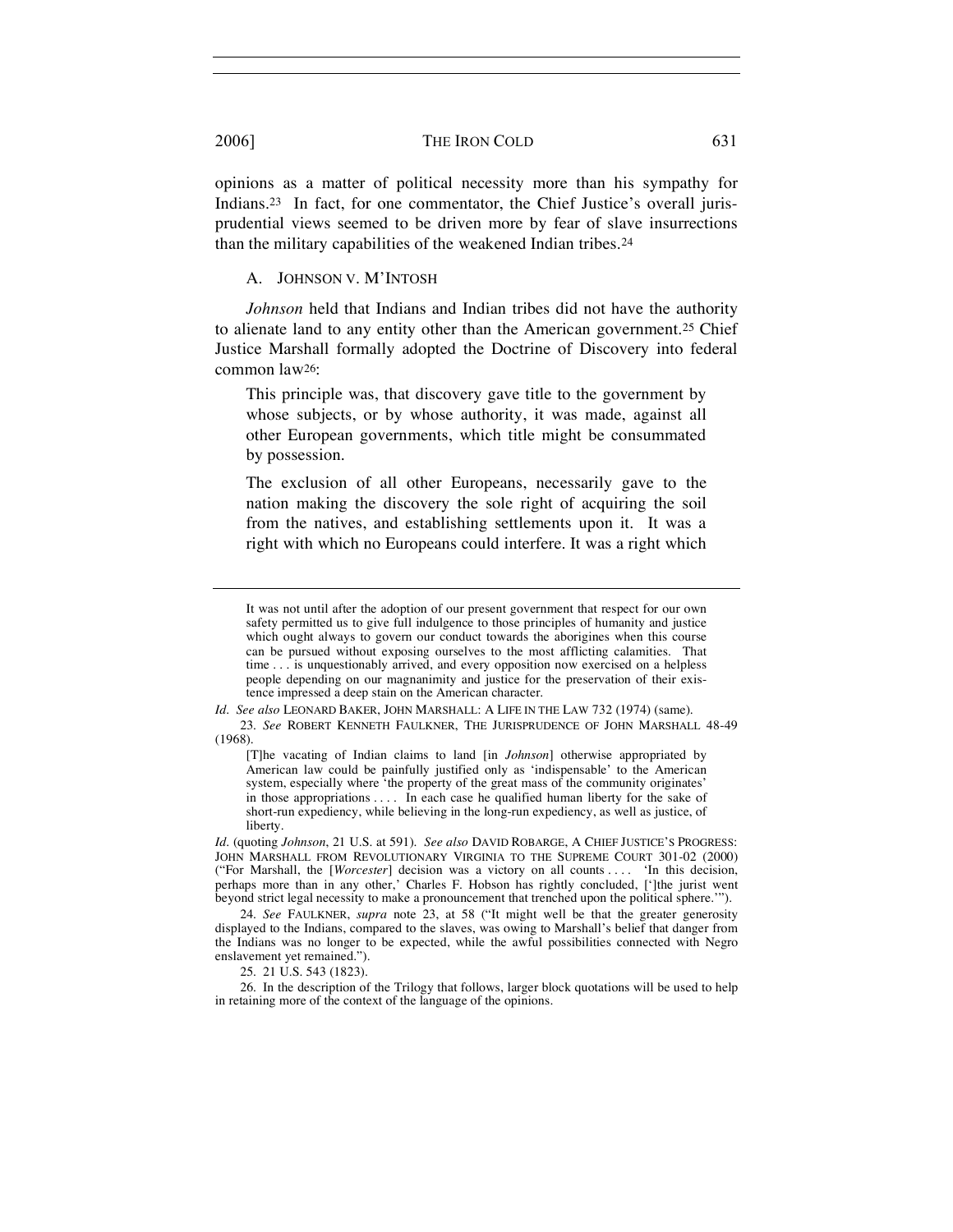all asserted for themselves, and to the assertion of which, by others, all assented.27

Chief Justice Marshall explained that Indians retained rights in the lands they occupied, but that those rights had been limited post-Discovery:

In the establishment of these relations, the rights of the original inhabitants were, in no instance, entirely disregarded; but were necessarily, to a considerable extent, impaired. They were admitted to be the rightful occupants of the soil, with a legal as well as just claim to retain possession of it, and to use it according to their own discretion; but their rights to complete sovereignty, as independent nations, were necessarily diminished, and their power to dispose of the soil at their own will, to whomsoever they pleased, was denied by the original fundamental principle, that discovery gave exclusive title to those who made it.28

The federal government, according to the Chief Justice, held the preemption right, the right to extinguish Indian title via purchase or conquest, but also *title* to the Indian lands:

The United States, then, have unequivocally acceded to that great and broad rule by which its civilized inhabitants now hold this country. They hold, and assert in themselves, the title by which it was acquired. They maintain, as all others have maintained, that discovery gave an exclusive right to extinguish the Indian title of occupancy, either by purchase or by conquest; and gave also a right to such a degree of sovereignty, as the circumstances of the people would allow them to exercise.29

The Chief Justice justified the holding that Indians, unlike whites, had lesser rights to lands by suggesting that Indians would, over time, assimilate:

The title by conquest is acquired and maintained by force. The conqueror prescribes its limits. Humanity, however, acting on public opinion, has established, as a general rule, that the conquered shall not be wantonly oppressed, and that their condition shall remain as eligible as is compatible with the objects of the conquest. Most usually, they are incorporated with the victorious nation, and become subjects or citizens of the government with which they are connected. The new and old members of the

<sup>27</sup>*. Johnson*, 21 U.S. at 573.

<sup>28</sup>*. Id.* at 574.

<sup>29</sup>*. Id.* at 587.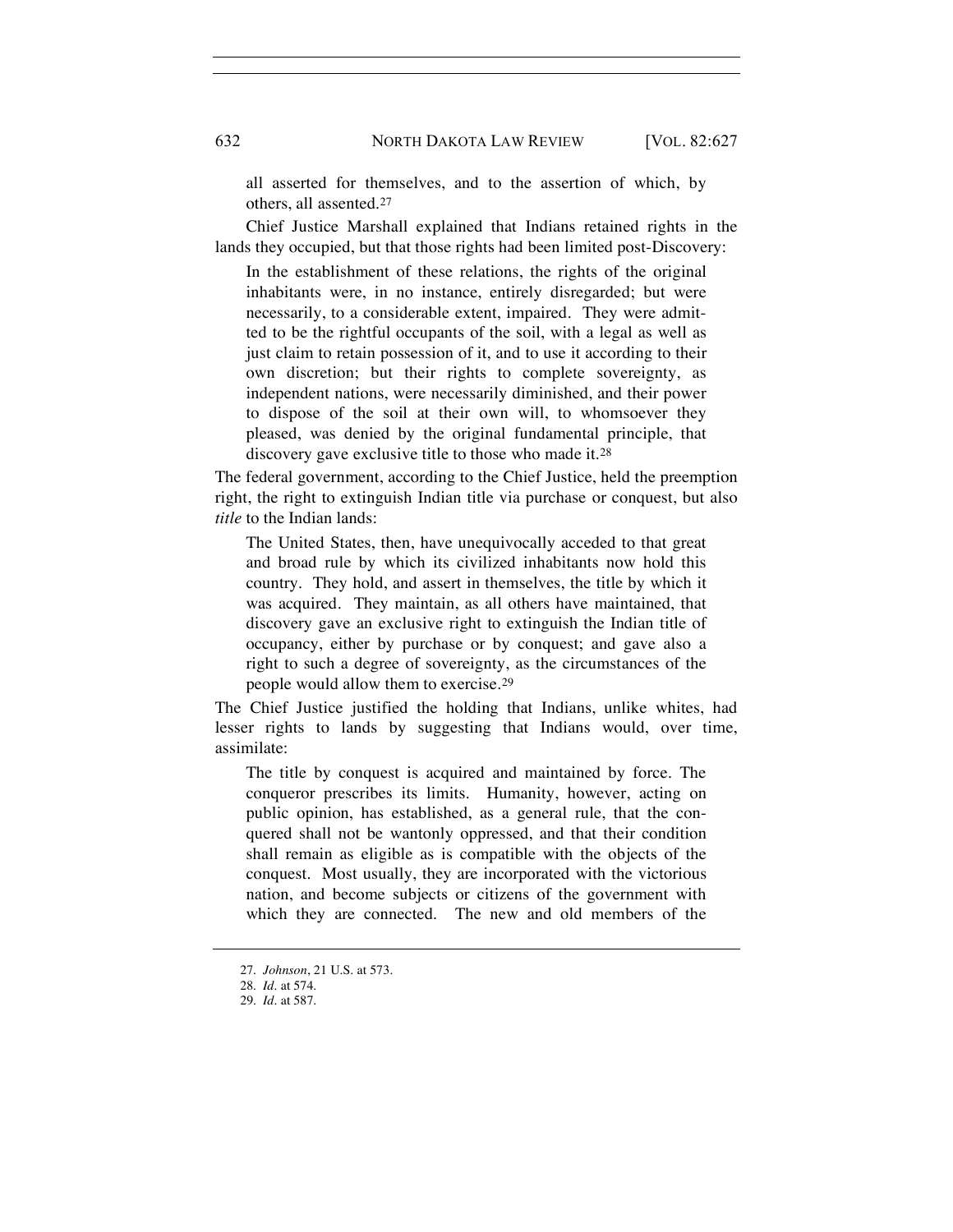society mingle with each other; the distinction between them is gradually lost, and they make one people. Where this incorporation is practicable, humanity demands, and a wise policy requires, that the rights of the conquered to property should remain unimpaired; that the new subjects should be governed as equitably as the old, and that confidence in their security should gradually banish the painful sense of being separated from their ancient connexions, and united by force to strangers.30

Even so, he mocked the doctrine itself, stating that it was an "extravagant . . . pretension" for Euro-Americans to follow a rule that they may take significant property rights from indigenous peoples through discovery.31

Professor Stuart Banner's research shows in great detail that Chief Justice Marshall was wrong when he asserted that the Doctrine of Discovery always had been the general rule of acquiring Indian lands.<sup>32</sup> In fact, Banner argues, the English government, as a matter of "overall English colonial land policy [pre-1763] . . . treated the Indians as owners of their land."33 There is a certain forceful logic to Banner's argument:

Land was abundant and it was usually cheap. Whether to buy an asset or simply seize it, in any context, is in large part an economic calculation, involving a comparison of the costs of each method. The less expensive the Indians' land, the more likely the English were to buy it.34

As more and more English speculators bought land from Indians, more and more land purchases began to rely on that chain of title:

Finally, once the English began purchasing land from the Indians, it became very difficult as a political matter to refuse to recognize the Indians as property owners, because much of the English population derived title to their land from the Indians. Many colonists had bought land either from the Indians directly or at the

<sup>30</sup>*. Johnson*, 21 U.S. at 589.

<sup>31</sup>*. Id.* at 591.

<sup>32</sup>*. See generally* STUART BANNER, HOW THE INDIANS LOST THEIR LAND: LAW AND POWER ON THE FRONTIER 10-48 (2005).

<sup>33</sup>*. Id.* at 12.

<sup>34</sup>*. Id.* at 40; *see also id*. at 10.

By the late seventeenth century, . . . English government officials settled on an answer [as to whether they could take Indian land or whether they had to buy it]. In principle, if not always in practice, the English recognized the Indians as the owners of North America. If the English wanted Indian land, they would have to buy it.

*Id.* at 10.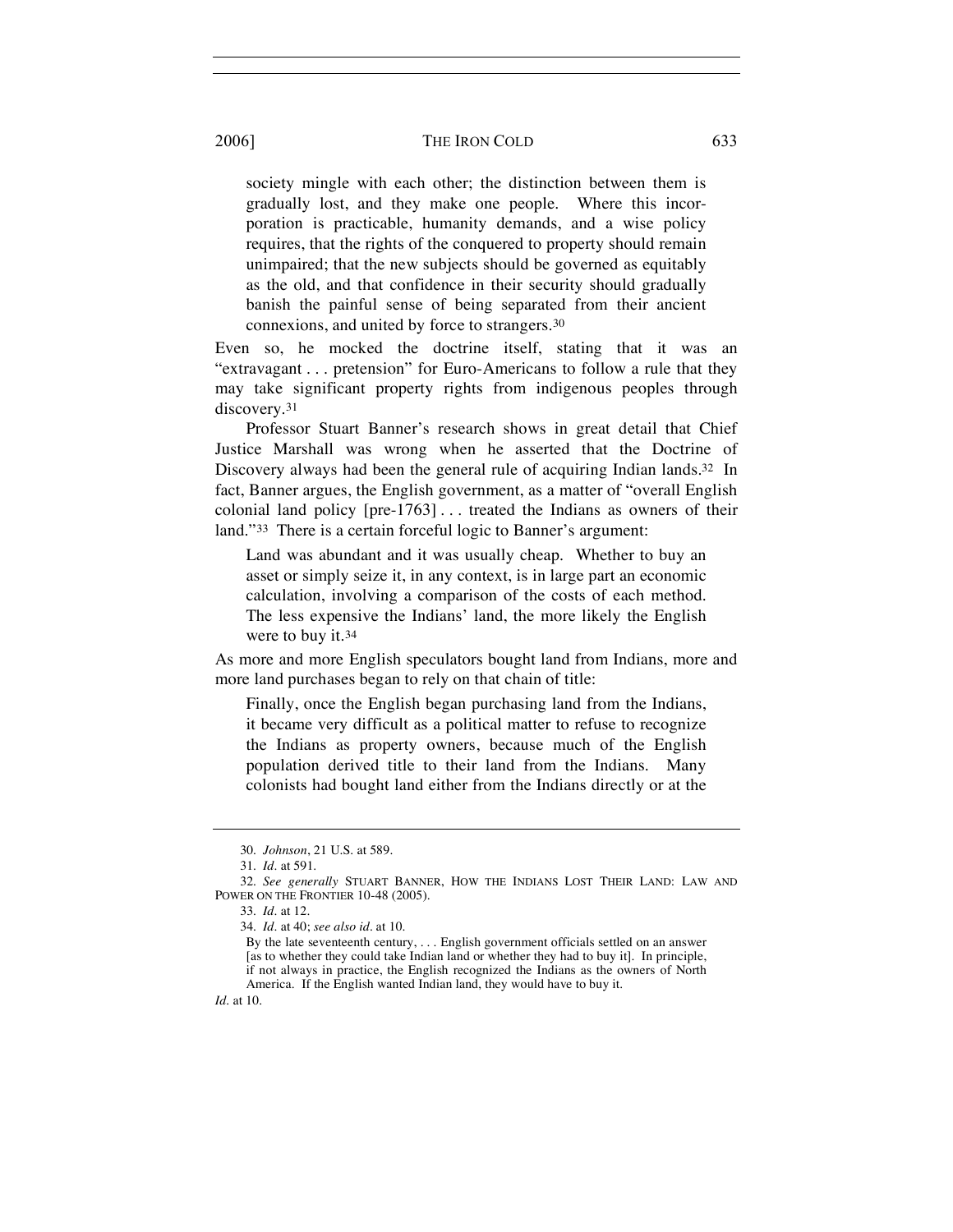end of a chain of title that originated with the Indians. To suggest that the Indians were not property owners would have been to upset the settled expectations of a large number of *English* property owners, who would suddenly have found their land titles open to question.35

But after *Johnson*, the Doctrine of Discovery became a "well known fact."36 Professor Lindsay Robertson makes a compelling argument that the Doctrine of Discovery portion of the holding in *Johnson* was unnecessary to decide the case and that Chief Justice Marshall had an ulterior motive in extending the opinion to include that holding.<sup>37</sup> Both land claims made by the petitioners in *Johnson* were prohibited by the British Proclamation of 1763, the law of the land at that time of the two transactions (1773 and 1775), and were, as a result, void *ab initio*.38 Professor Robertson shows that the Chief Justice expanded the question presented to extend the holding to land grants that would not have been covered under the 1763 proclamation.39 Moreover, the Chief Justice expanded the legal rule of preemption in Indian lands cases to include actual *title*:

Preemption historically had meant no more than the exclusive right to engage in a particular purchase transaction. The preemption right had not carried with it title to the land to which the right was claimed. Marshall's language—"that discovery gave *title* to the government by whose subjects . . . it was made, . . . which title might be consummated by possession," thus worked a significant, if subtle, expansion, in the same way that his restatement of the question presented had drawn the discussion forward temporally.40

Professor Robertson alleges that Chief Justice Marshall intended to lay the foundation in *Johnson* for a future case preserving the rights of war

*Id*; ROBERTSON, *supra* note 4, at 95.

<sup>35.</sup> BANNER, *supra* note 32, at 41 (emphasis in original).

<sup>36</sup>*. Id.* at 188 (quotation omitted); *see also* 1 JOSEPH STORY, COMMENTARIES ON THE CONSTITUTION OF THE UNITED STATES 2, at 4 (1833) ("That title was founded on the right of discovery, a right, which was held among the European nations a just and sufficient foundation, on which to rest their respective claims to the American continent.").

<sup>37</sup>*. See* ROBERTSON, *supra* note 4, at 95-116.

<sup>38</sup>*. See* Johnson v. M'Intosh, 21 U.S. 543, 597-98 (1823).

Most of the titles were derived from persons professing to act under the authority of the government existing at the time; and the two grants under which the plaintiffs claim, are supposed, by the person under whose inspection the collection was made, to be void, because forbidden by the royal proclamation of 1763.

<sup>39</sup>*. See* ROBERTSON, *supra* note 4, at 96 ("The key expansion Marshall worked at the outset was to covert the case from one about pre-Revolutionary War Indian land transactions to one about post-Revolutionary War Indian land transactions.").

<sup>40</sup>*. See id.* at 99 (quoting *Johnson*, 21 U.S. at 573) (italics in original).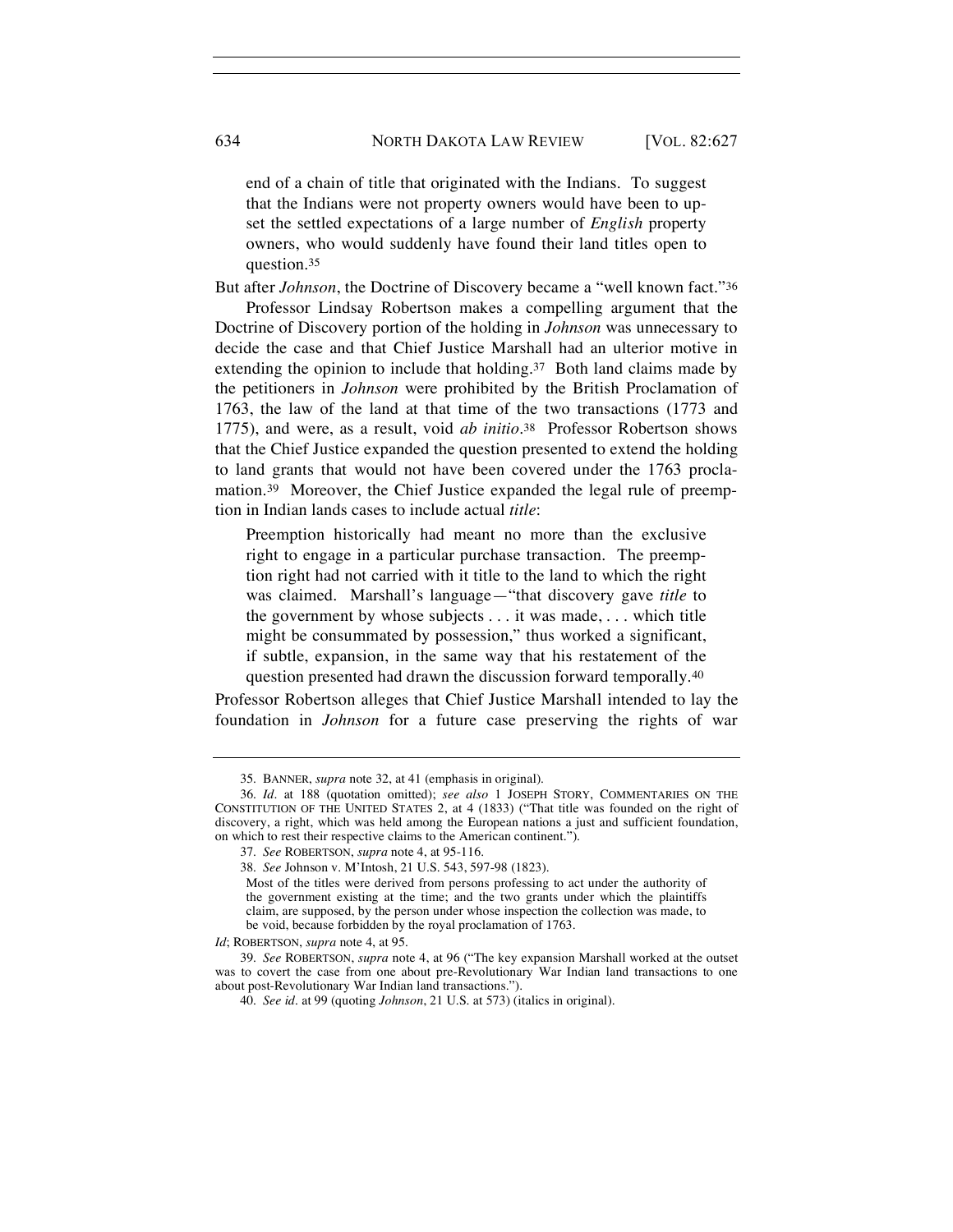veterans who received land grants from the State of Virginia in their western lands.41 As a condition for entering the Union, Virginia had to cede its claim to these western lands to the United States.42 Virginia, prior to the adoption of the Constitution and even the Articles of Confederation, had made land grants to returning war veterans—but those grants had not been reserved in the cession to the United States.43 In *Johnson*, the Chief Justice wanted to create law that would protect land interests granted by the states where the federal government subsequently guaranteed the same lands to Indian tribes.44 In effect, according to Professor Robertson, in order to protect these Virginia claimants, the Chief Justice cheated:

Because [the petitioners' counsel] had designed the case so as to limit material argument to the effect of the Proclamation of 1763, counsel offered no evidence of the history of public resolution of claims to Indian lands granted by states. Had this history been presented, Marshall would have had at least to reckon with it. Expressing his conclusions in obiter dicta obviated this need.45

In the opinion, the Chief Justice wrote,

It has never been doubted, that *either the United States, or the several States*, had a clear title to all the lands within the boundary lines described in the treaty, subject only to the Indian right of occupancy, and that the exclusive power to extinguish that right, was vested in that government which might constitutionally exercise it.46

The Virginia claimants received their compensation via an act of Congress in 1830.47

The disastrous legacy of the *Johnson* decision in Indian Country and elsewhere has been articulated too many times to count.48 The impact on

44*. Id.* at 106 ("Problems arose, however, when states granted Indian lands to individuals and the federal government subsequently guaranteed the same lands to the tribes by treaty.").

45*. Id.* at 110.

- 46*.* Johnson v. M'Intosh, 21 U.S. 543, 584-85 (1823) (emphasis added).
- 47*. See* ROBERTSON, *supra* note 4, at 117.
- 48*. E.g.*, Cleveland, *supra* note 11, at 34.

<sup>41</sup>*. See id.* at 83-89.

<sup>42</sup>*. See* Gloria Valencia-Weber, *The Supreme Court's Indian Law Decisions: Deviations from Constitutional Principles and the Crafting of Judicial Smallpox Blankets*, 5 U. PA. J. CONST. L. 405, 438-39 (2003).

<sup>43</sup>*. See* ROBERTSON, *supra* note 4, at 86-87 ("Virginia had originally intended that enough lands be reserved from the cession of its western lands to Congress to satisfy the claims of Virginia soldiers in state and continental service left unsatisfied by the lands in Kentucky; when the cession was communicated to Congress, however, the militia claimants were erroneously omitted from the reservation. Marshall was openly sympathetic.").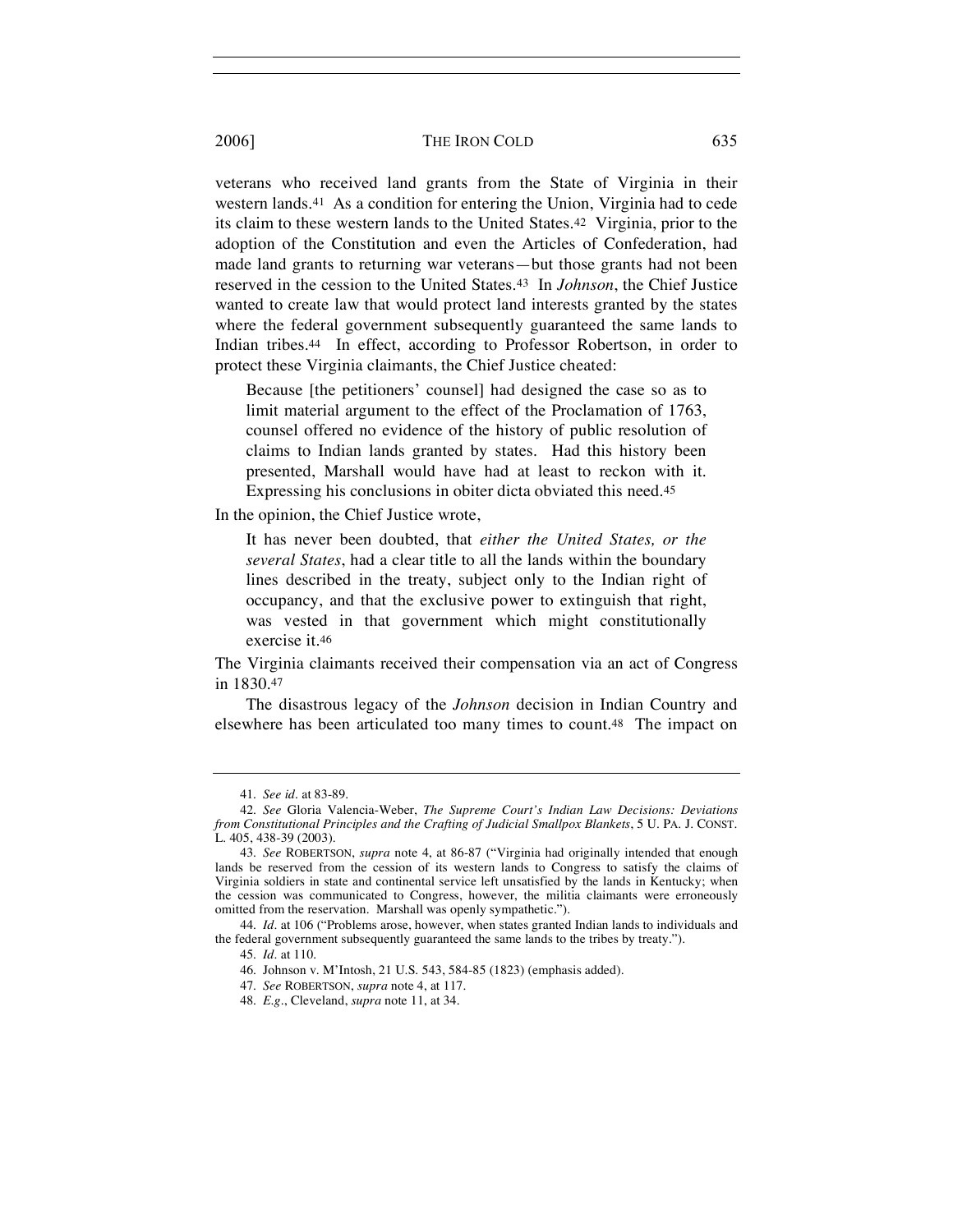the Marshall Court's federalism would arrive when the Georgia Supreme Court cited *Johnson* in affirming the Corn Tassel murder conviction<sup>49</sup>:

In September 1830, the Georgia judicial convention upheld the legality of Georgia's statutory claim of jurisdiction over the Cherokee Nation. The validity of the assertion, the convention found, depended on the relation between Georgia and the Cherokees. This relation depended in turn "upon the principles established by England towards the Indian tribes occupying that part of North America which that power colonized." These principles had been "ably elucidated by the decision of the Supreme Court in the case of Johnson v. McIntosh."50

In that light, the *Johnson* holding, a property issue, contributed to the circumstances that would become the Cherokee cases, two major states' rights decisions.

*Johnson* had arisen from the ashes of an earlier case, *Fletcher v. Peck*.51 *Fletcher* adjudicated the rights of land speculators who had acquired their interests in the Yazoo land fraud, in which all but one Georgia legislator had been bribed to enact bills to grant 35 million acres of land to

*Id*.

*M'Intosh* established that U.S. authority over tribes, or at least the United States' exclusive right to acquire Indian property, originated from two sources: colonial prerogatives deriving from discovery, and the nature of Indians as savages and incomplete sovereigns. Neither of these sources was based on the text of the Constitution. Instead, the U.S. powers resulting from discovery and the Indians' aboriginal status were original, inherent powers, arising from international law. By deriving U.S. authority over the Indians from an extraconstitutional source and suggesting that Congress's exercise of the power was inappropriate for judicial review, *Johnson v. M'Intosh* laid the groundwork for the doctrine of inherent powers to come.

*See also* John P. LaVelle, *Strengthening Tribal Sovereignty Through Indian Participation in American Politics: A Reply to Professor Porter*, 10 KAN. J.L. PUB. & POL'Y 533, 565 (2001) (referring to the Doctrine of Discovery as "a principle of white colonial supremacism traceable to the rise of Roman Catholic hegemony in medieval and renaissance Europe"); David E. Wilkins, Johnson v. M'Intosh *Revisited: Through the Eyes of* Mitchel v. United States, 19 AM. INDIAN L. REV. 159, 168 (1994).

The end result, of course, was the enshrinement and institutionalization of a theory of tribal "subservience to the federal government." Put more pithily, *M'Intosh*'s "acceptance of the Doctrine of Discovery into United States law preserved the legacy of 1,000 years of European racism and colonialism directed against non-Western peoples. White society's exercise of power over Indian tribes received the sanction of the Rule of Law in *Johnson v. M'Intosh*."

*Id.* (quoting in VINE DELORIA & CLIFFORD LYTLE, AMERICAN INDIANS, AMERICAN JUSTICE 26 (1983), and ROBERT WILLIAMS, JR., THE AMERICAN INDIAN IN WESTERN LEGAL THOUGHT 317 (1990)).

<sup>49.</sup> Georgia v. Tassels, 1 Dud. 229 (Ga. 1830) (on file with author).

<sup>50</sup>*. See* ROBERTSON, *supra* note 4, at 129.

<sup>51.</sup> 10 U.S. 87 (1810).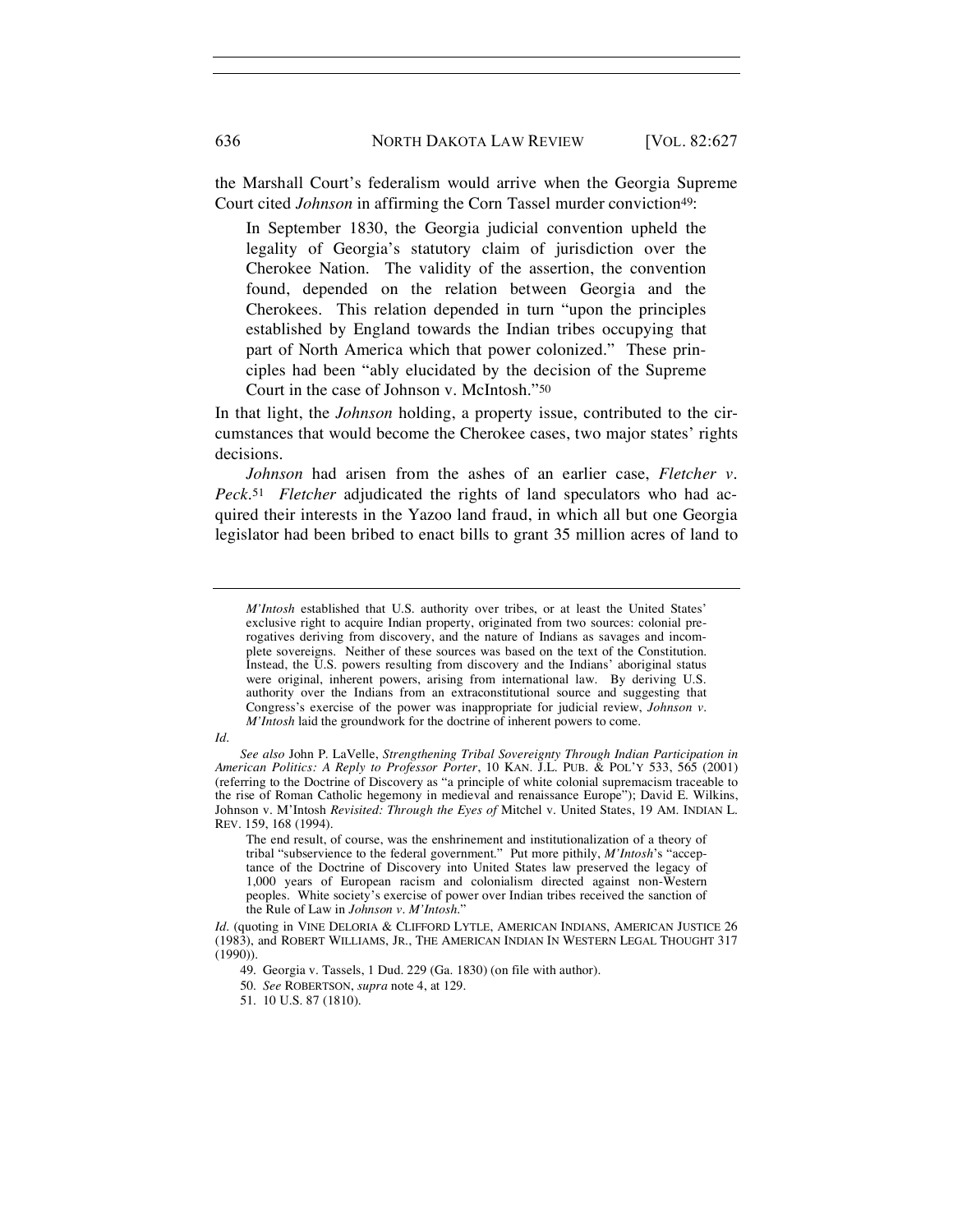these speculators for a couple pennies an acre.52 Much of the land at issue included lands owned and occupied by Indian tribes, including the Cherokee Nation.53 "An outraged Georgia electorate . . . repealed the grants, signaling their contempt for their predecessors by ordering all records of the grants excised from the state's public records and the original act of sale publicly burned."54 The *Fletcher* Court, citing the Contracts Clause, invalidated the repeal of the land grant act,55 but with great reluctance, because the nascent Marshall Court had not yet reached a place where it felt comfortable invalidating acts of state legislatures.<sup>56</sup> After

Hagan, *supra*, at 7.

53*. See* Robert J. Miller, *The Doctrine of Discovery in American Indian Law*, 42 IDAHO L. REV. 1, 60 (2005). Hagan asserts that the Indian tribes in Georgia "were more than a match for the State of Georgia alone . . . ." Hagan, *supra* note 52, at 8.

54. ROBERTSON, *supra* note 4, at 30; *see also* Hagan, *supra* note 52, at 1-2 (reporting that the physical Act was laid "upon a fire, kindled, according to tradition, by a sun glass, in order that it might be said that no earthly flames, but fire from the heavens themselves had consumed the record of the inglorious transaction.").

55*. See Fletcher*, 10 U.S. at 137.

Since, then, in fact, a grant is a contract executed, the obligation of which still continues, and since the constitution uses the general term contract, without distinguishing between those which are executory and those which are executed, it must be construed to comprehend the latter as well as the former. A law annulling conveyances between individuals, and declaring that the grantors should stand seised [sic] of their former estates, notwithstanding those grants, would be as repugnant to the constitution as a law discharging the vendors of property from the obligation of executing their contracts by conveyances. It would be strange if a contract to convey was secured by the constitution, while an absolute conveyance remained unprotected.

*Id.*; Hagan, *supra* note 52, at 3 ("*Fletcher v. Peck* had already settled that a legislative grant is a contract and that, as such, it must be held inviolable by succeeding legislators."). Professor Akhil Amar suggests that *Fletcher*'s reliance upon the Contracts Clause, "leading to unjust enrichment of one contracting party, would seem antithetical to the basic spirit of the clause." AKHIL REED AMAR, AMERICA'S CONSTITUTION: A BIOGRAPHY 333 n.\* (2005).

56*. See Fletcher*, 10 U.S. at 130.

That corruption should find its way into the governments of our infant republics, and contaminate the very source of legislation, or that impure motives should contribute to the passage of a law, or the formation of a legislative contract, are circumstances most deeply to be deplored. How far a court of justice would, in any case, be competent, on proceedings instituted by the state itself, to vacate a contract thus formed, and to annul rights acquired, under that contract, by third persons having no notice of the improper means by which it was obtained, is a question which the court would approach with much circumspection. It may well be doubted how far the validity of a law depends upon the motives of its framers, and how far the particular inducements, operating on members of the supreme sovereign power of a state, to the formation of a contract by that power, are examinable in a court of justice. If the principle be conceded, that an

<sup>52</sup>*. See* ROBERTSON, *supra* note 4, at 29-30; Horace H. Hagan, *Fletcher v. Peck*, 16 GEO. L.J. 1, 8 (1927) ("two cents an acre"). According to Hagan:

Georgia was the last of the thirteen original colonies to be settled, and was the least in population. Its white citizenship was scarcely more than five thousand and to this sparseness of population there was added a bankrupt treasury and a people impoverished and unable to sustain any appreciable burden of taxation. Any one of these reasons would be sufficient to start and support a legislative agitation for the sale of its western lands. The combination of all of them was irresistible.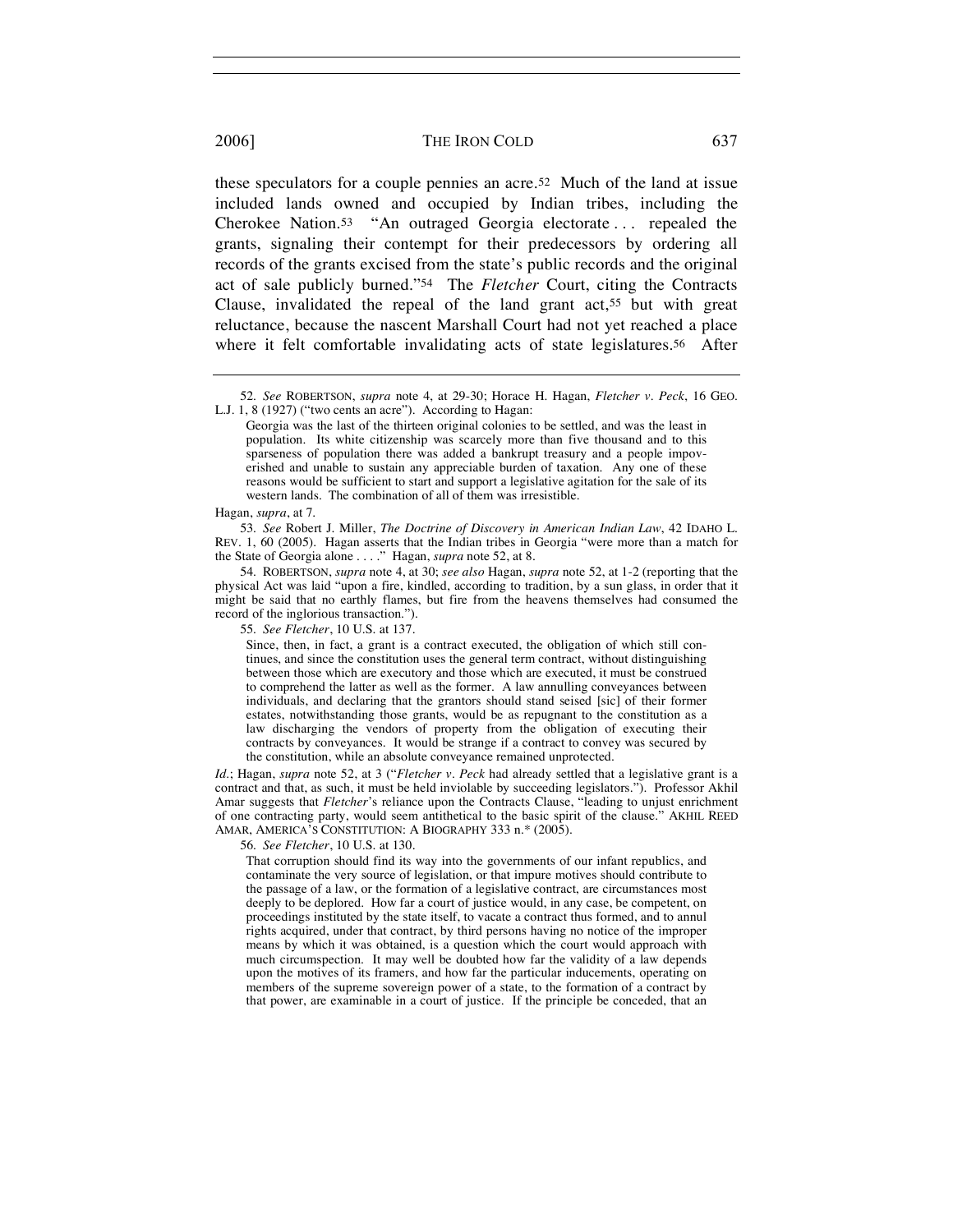*Fletcher*, the Yazoo land speculators flocked to D.C. to petition Congress for compensation settlement in exchange for quieting of their interests in the lands.57 The petitioners in *Johnson* had analogous land claims in the Indiana Territory and sought compensation from Congress as well, but were unsuccessful.58 They turned to federal court litigation in an effort to improve their chances of receiving compensation for their interests in the same manner as the Yazoo fraud beneficiaries.<sup>59</sup> The outcome of the litigation rejection of the claim on the basis that the federal government retained the fee simple title in accordance with the Doctrine of Discovery60—generated fodder for debate over whether the federal government or the states held the title, even though Chief Justice Marshall made it clear that the federal government alone retained such rights.61 Moreover, as Professor Robertson argues, we will see that the Chief Justice had to return to *Johnson* in *Worcester* in order to stamp out the ambiguity over whether the federal government retained fee title to Indians lands or a preemption right, a critical question in the politics of Indian removal:

act of the supreme sovereign power might be declared null by a court, in consequence of the means which procured it, still would there be much difficulty in saying to what extent those means must be applied to produce this effect.

*Id. But see* Ware v. Hylton, 3 U.S. 199 (1796) (invalidating a state statute without discussion of the Court's authority to exercise judicial review over state statutes); William Michael Treanor, *Judicial Review before* Marbury, 58 STAN. L. REV. 455, 555 (2005).

Of course, judicial review had not won universal acceptance by 1803, and in the years after *Marbury*, there was certainly some opposition to the doctrine. In particular, assertions of the power to invalidate statutes provoked controversy in the frontier states of Ohio and Kentucky in the early decades of the nineteenth century, and, in the 1825 case of *Eakin v. Raub*, [12 Serq. & Rawle 330 (Pa. 1825)], Chief Justice Gibson in dissent wrote one of the classic critiques of the doctrine. (Gibson, C.J., dissenting).

Treanor, *supra*, at 555 (internal citations omitted).

57*. See* ROBERTSON, *supra* note 4, at 30-35.

58*. See id.* at 36-44.

59*. See id.* at 43 ("The question of the validity of the Illinois and Wabash land purchases would now finally become a judicial question.").

60*. See* Johnson v. M'Intosh, 21 U.S. 543, 573 (1823); ROBERTSON, *supra* note 4, at 75-76.

61*. See* REPORT OF THE SELECT COMMITTEE OF THE HOUSE OF REPRESENTATIVES (Mar. 3,

1827), *reprinted in* THE S. REV. 541, 552 (1828) (on file with the *North Dakota Law Review*) These decisions of the Supreme Court accord with what we have stated, excepted that they do not directly determine, whether the right of extinguishing Indian occupancy belongs to the United States or to the State. We are unable to form an idea of a sovereign State, which has not the power of legislating upon all matters within its jurisdiction.

*Id. Compare id.*, *with Johnson*, 21 U.S. at 586 ("The ceded territory was occupied by numerous and warlike tribes of Indians; but *the exclusive right of the United States to extinguish their title, and to grant the soil, has never, we believe, been doubted*.") (emphasis added); BANNER, *supra* note 32, at 214 ("John Marshall's opinions had been less than clear as to whether the federal government could seize Indian land over the Indians' objection, but the opinions had made it plain that a *state* could not do so.") (emphasis in original).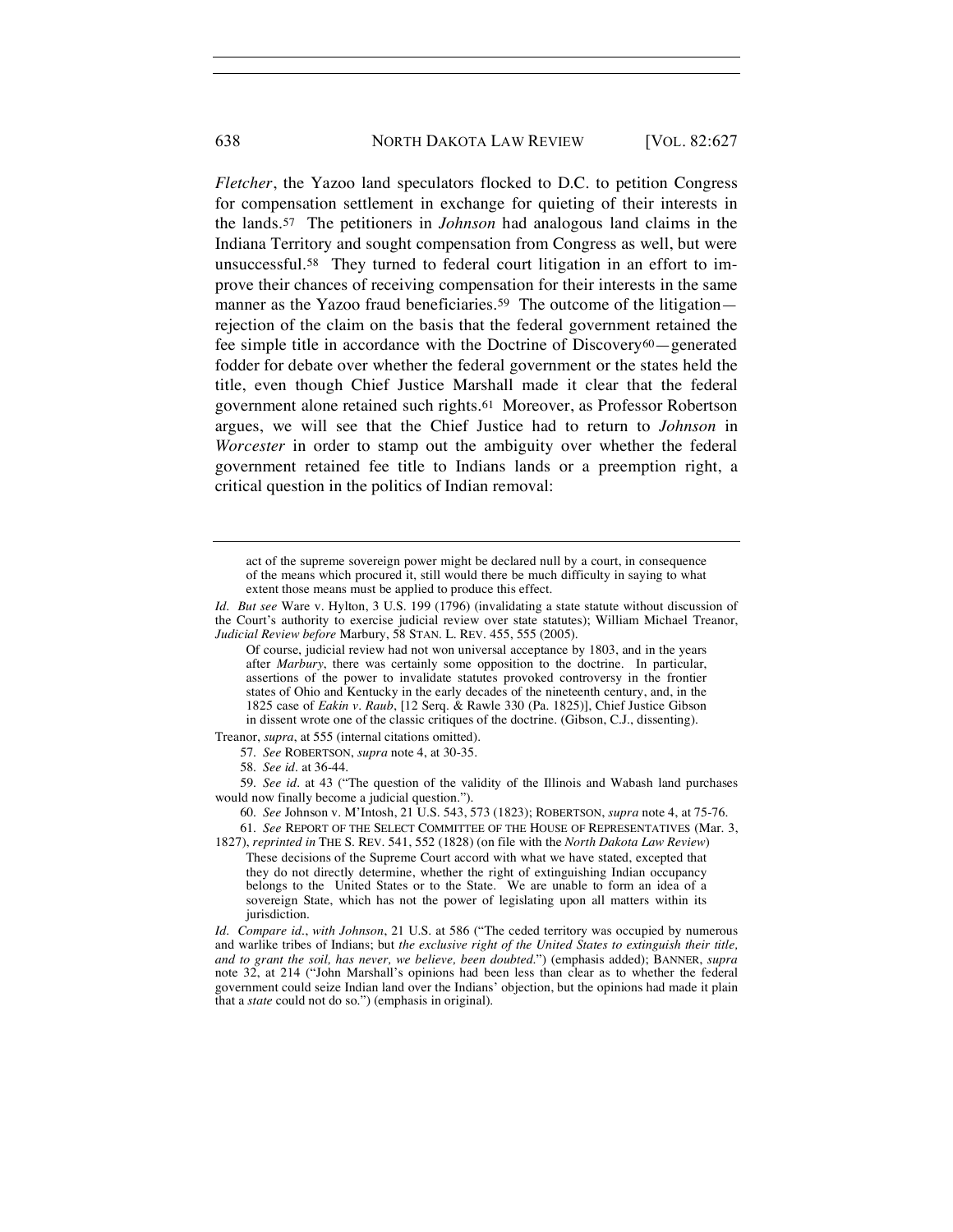2006] THE IRON COLD 639

The discovery doctrine had given Georgia and other eastern states a claim to the underlying fee title to the Indian lands within their borders. This claim offered these states a basis for asserting a claim to jurisdiction over these lands. The assertion, or threat of assertion, of a claim to state jurisdiction gave coercive force to the federal removal program. To frustrate the removal program, John Marshall would have to return to the source. In *Worcester*, therefore, he would dismantle the discovery doctrine by overruling that part of the doctrine assigning fee title to the discovering sovereign. *Worcester* was intended to prove *Johnson*'s undoing.62

# 2. *Cherokee Nation v. Georgia*

The holding in *Cherokee Nation v. Georgia* is simple—Indian tribes are not "foreign State[s]" as envisioned in Article III, section 2, paragraph 1 of the Constitution.63 Chief Justice Marshall, writing for only one other Justice, wrote the lead opinion.64 Justices Johnson and Baldwin concurred in the outcome, writing opinions weighed against Indian interests.65 At the Chief Justice's informal request,<sup>66</sup> Justice Thompson wrote a dissent in which Justice Story concurred.<sup>67</sup> It was unusual for the Marshall Court to render such a fragmented decision,68 evidence that the Marshall Court had begun to split apart as the Chief Justice aged and that the question of state authority in Indian Country was a contentious one.

In the lead opinion, Chief Justice Marshall began by holding that Indian tribes were "states" (but not States of the Union) as envisioned by the Constitution,69 a question contested by the Justices concurring in the result.70 He wrote:

68*. See* DAVID P. CURRIE, THE CONSTITUTION IN THE SUPREME COURT: THE FIRST HUNDRED YEARS, 1789-1888 195-96 (1985).

69*. See Cherokee Nation*, 30 U.S. at 16 (Marshall, C.J.).

70*. See id.* at 25 (Johnson, J., concurring) ("Must every petty kraal of Indians, designating themselves a tribe or nation, and having a few hundred acres of land to hunt on exclusively, be recognized as a state?"); *id*. at 40 (Baldwin, J., concurring).

The Cherokees were then dependants, having given up all their affairs to the regulation and management of congress, and that all the regulations of congress, over Indian affairs were then in force over an immense territory, under a solemn pledge to the inhabitants, that whenever their population and circumstances would admit they

<sup>62.</sup> ROBERTSON, *supra* note 4, at 133.

<sup>63.</sup> 30 U.S. 1, 20 (1831) (Marshall, C.J.).

<sup>64</sup>*. See Cherokee Nation*, 30 U.S. at 15 (Marshall, C.J.).

<sup>65</sup>*. See id.* at 20 (Johnson, J., concurring); *id*. at 31 (Baldwin, J., concurring).

<sup>66</sup>*. See* STITES, *supra* note 21, at 162 ("Marshall was not happy with the result [in *Cherokee Nation*] . . . . He encouraged Story and Thompson to write opinions explaining their dissent after the Court had risen.").

<sup>67</sup>*. See Cherokee Nation*, 30 U.S. at 50 (Thompson, J., dissenting).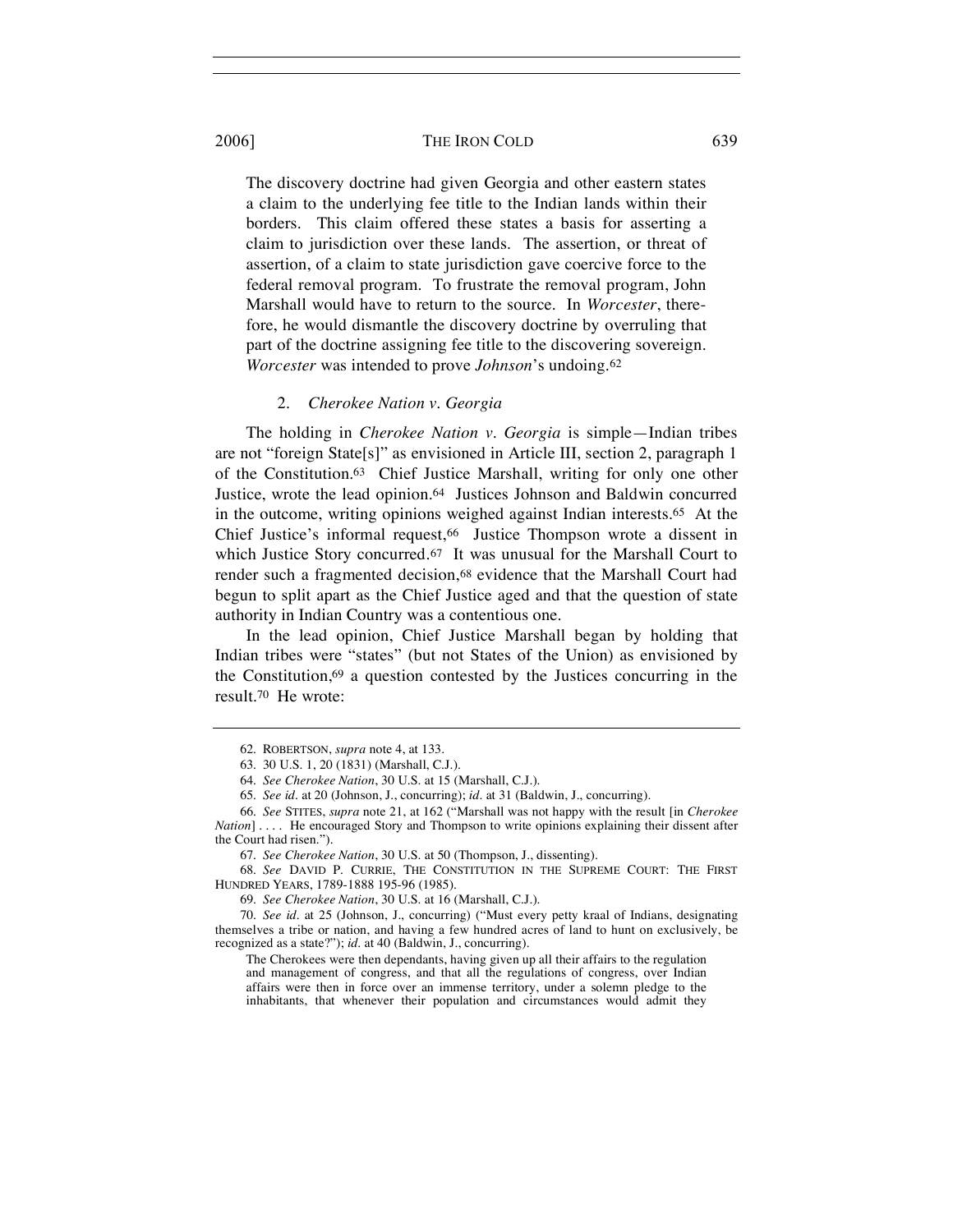The counsel for the plaintiffs have maintained the affirmative of this proposition with great earnestness and ability. So much of the argument as was intended to prove the character of the Cherokees as a state, as a distinct political society, separated from others, capable of managing its own affairs and governing itself, has, in the opinion of a majority of the judges, been completely successful. They have been uniformly treated as a state from the settlement of our country. The numerous treaties made with them by the United States recognize them as a people capable of maintaining the relations of peace and war, of being responsible in their political character for any violation of their engagements, or for any aggression committed on the citizens of the United States by any individual of their community. Laws have been enacted in the spirit of these treaties. The acts of our government plainly recognize the Cherokee nation as a state, and the courts are bound by those acts.71

In oft-quoted words, the Chief Justice then answered in the negative the question whether this Indian tribe could be considered a "foreign State":

Though the Indians are acknowledged to have an unquestionable, and, heretofore, unquestioned right to the lands they occupy, until that right shall be extinguished by a voluntary cession to our government; yet it may well be doubted whether those tribes which reside within the acknowledged boundaries of the United States can, with strict accuracy, be denominated foreign nations. They may, more correctly, perhaps, be denominated domestic dependent nations. They occupy a territory to which we assert a title independent of their will, which must take effect in point of possession when their right of possession ceases. Meanwhile they are in a state of pupilage. Their relation to the United States resembles that of a ward to his guardian.

They look to our government for protection; rely upon its kindness and its power; appeal to it for relief to their wants; and address the president as their great father. They and their country are considered by foreign nations, as well as by ourselves, as being so completely under the sovereignty and dominion of the United States, that any attempt to acquire their lands, or to form a political

should form constitutions and become free, sovereign and independent states on equal footing with the old component members of the confederation . . . .

*Id.* at 40 (Baldwin, J., concurring).

<sup>71</sup>*. Cherokee Nation*, 30 U.S. at 16 (Marshall, C.J.).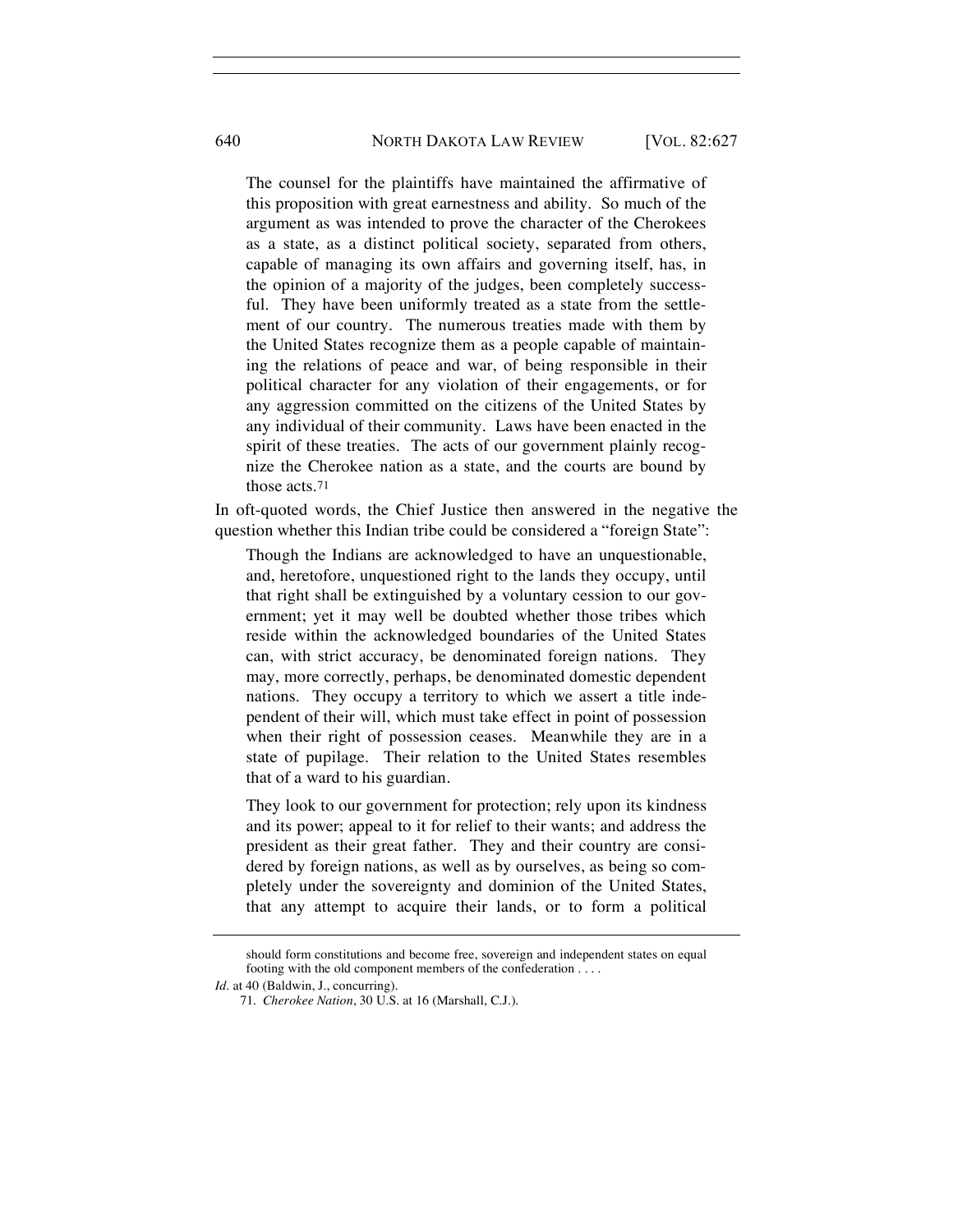connexion with them, would be considered by all as an invasion of our territory, and an act of hostility. These considerations go far to support the opinion, that the framers of our constitution had not the Indian tribes in view, when they opened the courts of the union to controversies between a state or the citizens thereof, and foreign states.72

The derogation by the State of Georgia of the Cherokee Nation—a community with written laws and a functioning government,73 a sitting delegation in Congress,74 a treaty relationship with the United States,75 and a surplus of food76—would continue.

While *Johnson* concerned states' rights in a tangential manner, states' rights were the leading issue in the Cherokee cases. Southern states used the issue with the Cherokee Nation as a reason to confront the federal government and the Supreme Court, as Justice Breyer stated in a recent speech:

But then North Carolina . . . said, "We will not give the United States customs duties that we owe them because we prefer to keep them. Andrew Jackson woke up to the problem and he ended up saying to the governor of Georgia, You must release Worcester." They had a negotiation and Worcester was let out of jail.<sup>77</sup>

Yet, not knowing the immediate future, Chief Justice Marshall wrote that the 1832 Term in which the *Worcester* case was decided would focus more on the decisions of some Southern states to enact "nullification laws" by which the states asserted the authority to nullify federal tariffs and the

<sup>72</sup>*. Id.* at 17-18 (Marshall, C.J.).

<sup>73</sup>*. See Cherokee Nation*, 30 U.S. at 75 (Thompson, J., dissenting) ("The laws of Georgia set out in the bill, if carried fully into operation, go the length of abrogating all the laws of the Cherokees, abolishing their government, and entirely subverting their national character."); PHILIP BOBBITT, CONSTITUTIONAL FATE: THEORY OF THE CONSTITUTION 110-11 (1982) ("The Cherokees were forbidden to act as a government except for the sole purpose of ceding land. White men were forbidden to reside on Indian lands without a license from the state . . . . 'With the United States government no longer protecting them,' one historian noted, 'the Cherokees were subjected to harsh treatment. Roving bands of whites looted Indian homes and the Cherokees, unable to testify in court, could do little to defend their property.") (quoting *Andrew Jackson, State Rightist: The Case of the Georgia Indians*, 2 TENN. HISTORICAL SOCIETY 329, 225 (1952)).

<sup>74</sup>*. See* Joseph C. Burke, *The Cherokee Cases: A Study in Law, Politics, and Morality*, 21 STAN. L. REV. 500, 505 (1969).

<sup>75</sup>*. See* Treaty with the Cherokee, 7 Stat. 18 (1785), *reprinted in* 2 INDIAN AFFAIRS: LAWS AND TREATIES 8 (Charles J. Kappler ed., 1904); Treaty with the Cherokee, 7 Stat. 39 (1791), *reprinted in* 2 INDIAN AFFAIRS: LAWS AND TREATIES, *supra*, at 29.

<sup>76</sup>*. See* David M. Wishart, *Evidence of Surplus Production in the Cherokee Nation Prior to Removal*, 55 J. ECON. HIST. 120 (1995).

<sup>77.</sup> Stephen G. Breyer, *Reflections of a Junior Justice*, 54 DRAKE L. REV. 7, 9 (2005).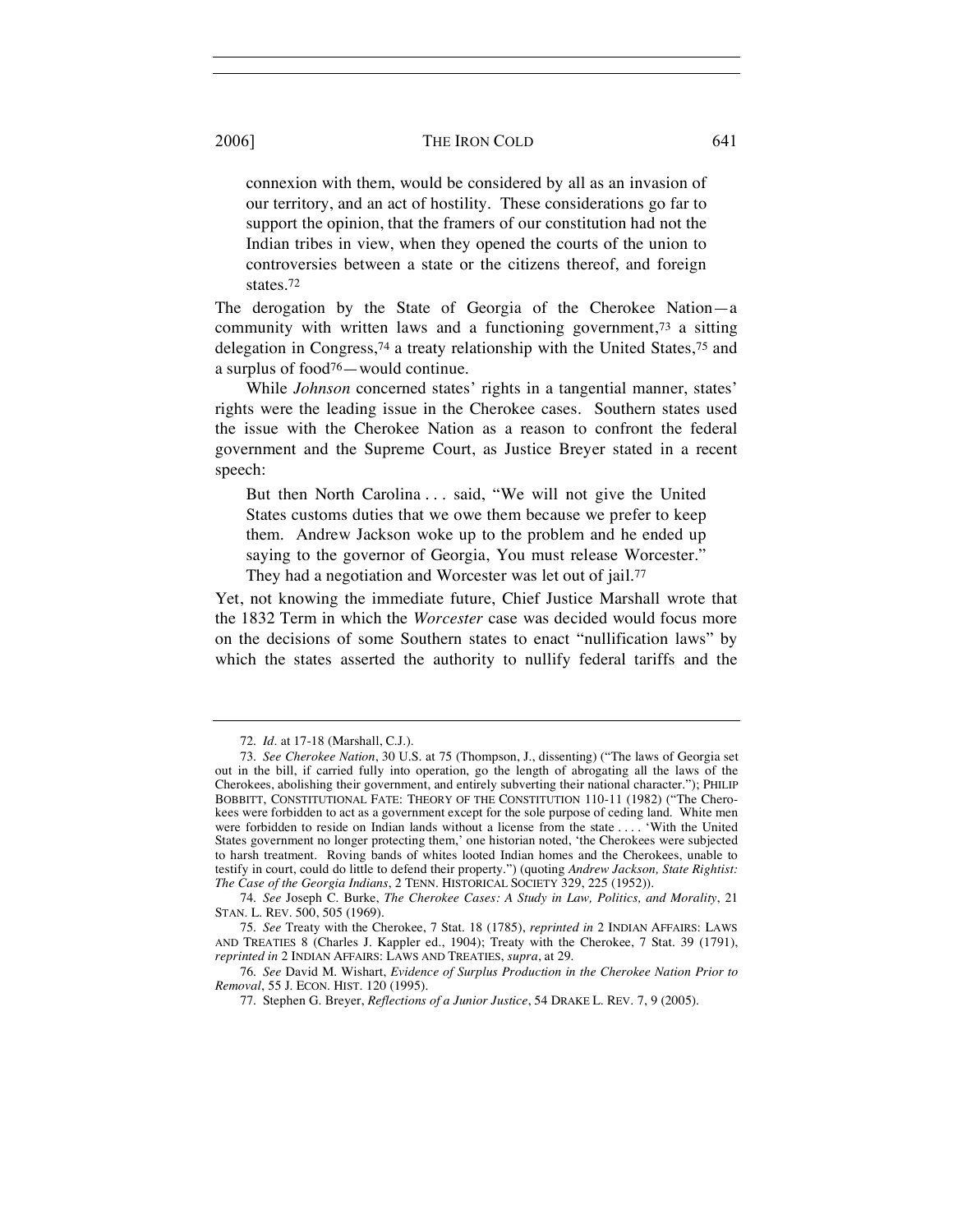Congressional debate over whether to reauthorize the Bank of the United States.78

The Chief Justice, an old Federalist, walked a fine line in the 1832 Term.79 As an aging Chief Justice whose Court was coming apart around him,<sup>80</sup> he faced the prospect of losing the Court's legitimacy in cases of judicial review of state court decisions and statutes.81 He also believed the Court's preservation of the national government for his thirty-odd years of service was in danger of collapse—and the entire Constitution with it, as he famously wrote to Justice Story after the 1832 Term concluded: "I yield slowly and reluctantly to the conviction that our Constitution cannot last."82

#### 3. *Worcester v. Georgia*

Instead of the nullification laws or the Bank being the case wherein the Court would make a critical statement about federalism, by accident, the case was *Worcester v. Georgia*.83 The State of Georgia had enacted a series of laws that purported to assert jurisdiction over Indian lands and wipe out any competing government entity within the exterior boundaries of the State:

79. Or, in Joseph Burke's phrase, "An air of doom settled over the Supreme Court when the Justices gathered for the 1832 Term." Burke, *supra* note 74, at 500.

<sup>78</sup>*. See* LOTH, *supra* note 20, at 357 ("To Marshall, the tariff issue seemed more dangerous to his principles. For the South . . . was not professing itself willing to obey any protective tariff law."); *id*. at 356 (quoting letter to his son; "This session of Congress is indeed particularly interesting. The discussion on the tariff and on the Bank, especially, will, I believe call forth an unusual display of talents."); *see also* R. Kent Newmyer, *Chief Justice John Marshall's Last Campaign: Georgia, Jackson, and the Cherokee Cases*, 23 J. SUP. CT. HIST. 76, 78 (1999) ("The Indian cases were also Marshall's final confrontation with the forces of states' rights that had dogged his court for thirty years."); Richard P. Longaker, *Andrew Jackson and the Judiciary*, 71 POL. SCI. Q. 341, 348 (1956) ("While the President saw the Indian problem as a temporary one, the nullification issue presented a basic national crisis.").

<sup>80</sup>*. See* R. KENT NEWMYER, THE SUPREME COURT UNDER MARSHALL AND TANEY 87 (Kenneth M. Stamp ed., Thomas Y. Crowell Co. 1968) (asserting that Marshall's final term (1833) "reinforced his mounting conviction that the Court he knew was gone"; and that the final years of the Marshall Court were "hampered by internal division, vacancies, and sickness"); Newmyer, *Chief Justice Marshall's Last Campaign*, *supra* note 78, at 79 ("The appeance of new Justices . . ., along with the growing independence of old ones . . ., introduced a new spirit of personal divisiveness and doctrinal uncertainty. . . . [Marshall] was, for example, barely able to hold a majority in the important case of *Craig v. Missouri* (1830), although the issue of paper money and the Contract Clause appeared to have been definitely settled.").

<sup>81</sup>*. But see* NEWMYER, *supra* note 80, at 87 ("But [*Worcester*] was ignored by the state and left unenforced. The Indians . . . packed up for the brutal trek . . . across the Mississippi. The Court's future seemed almost as bleak.").

<sup>82.</sup> LOTH, *supra* note 20, at 366; JEAN EDWARD SMITH, JOHN MARSHALL: DEFINER OF A NATION 519 (1996); STITES, *supra* note 21, at 165; Stephen G. Bragaw, *Thomas Jefferson and the American Indian Nations: Native American Sovereignty and the Marshall Court*, 31 J. SUP. CT. HIST. 155, 155-56 (2006).

<sup>83.</sup> 31 U.S. 515 (1832).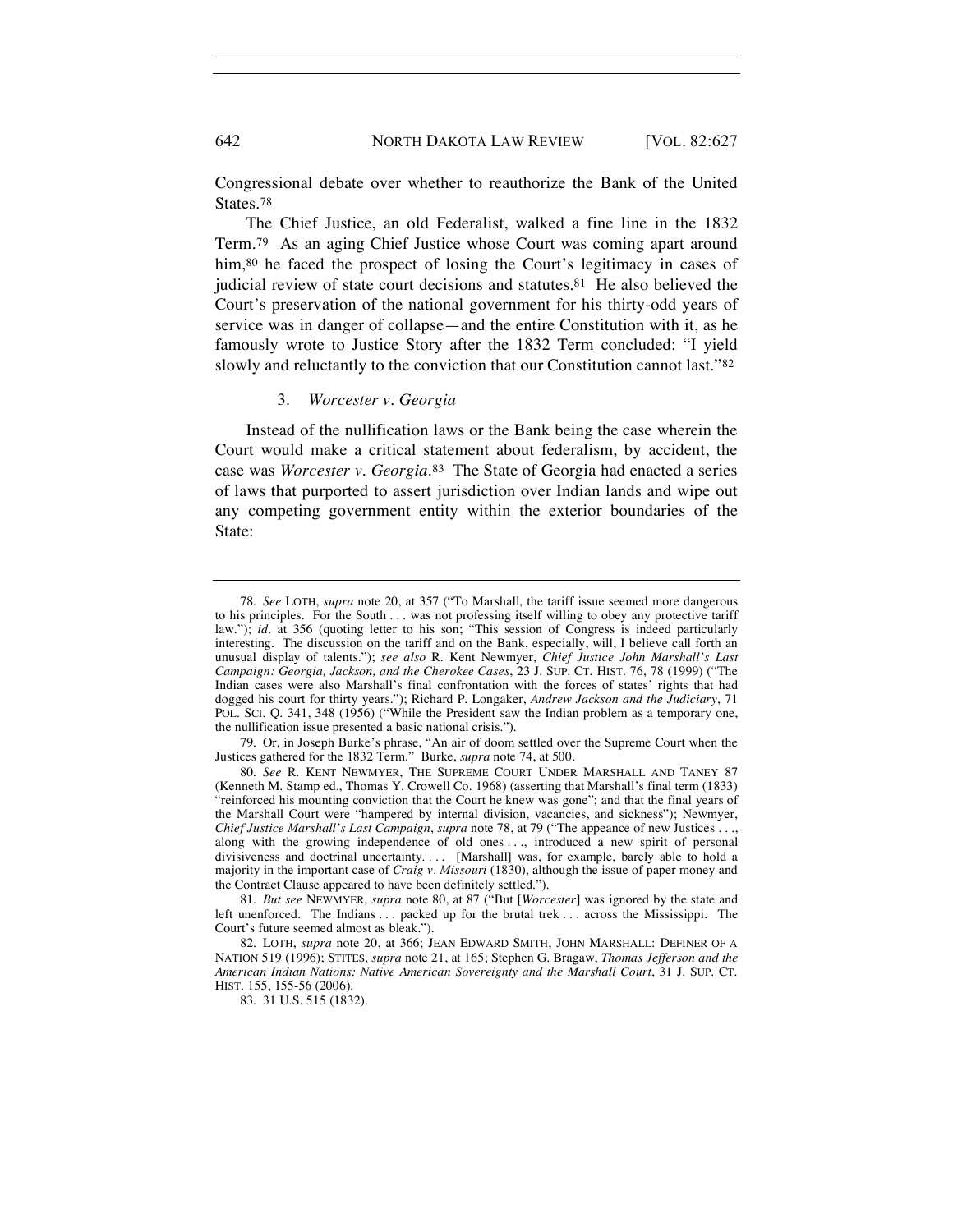Inspired by the rhetoric of states' rights and encouraged by the clamor for Indian lands on which gold had recently been discovered, Georgia in 1828 and 1829 enacted a series of laws the distributed the Cherokee territory to several counties and declared that . . . Georgia law would be enforced within this territory and all Indian customs and laws would be null and void. These laws also denied Indians the right to testify in cases involving whites and punished any person or groups who tried to prevent Indians from emigrating from the State.84

After Georgia put its laws into motion by prosecuting a Cherokee Indian for a murder in Cherokee territory, the Court granted certiori to hear the case, but the State defied the Court by executing the defendant a few days after receiving the order.85 Following the execution of George Corn Tassel:

The Georgia legislature resolved that "the interference by the chief justice of the supreme court of the United States, in the administration of the criminal laws of this state, is a flagrant violation of her rights." The governor was directed to "disregard any and every mandate and process ... purporting to proceed from the chief justice or any associate justice of the Supreme Court of the United States."86

But history shows that, in deciding *Worcester* the way he did, the Chief Justice put the president, a political adversary, in a vise, though Marshall

Burke, *supra* note 74, at 512-13.

<sup>84.</sup> Burke, *supra* note 74, at 503. The common understanding is disputed that the motivation for the enactment of these anti-Indian laws was "lust" for the Indian lands or gold. *E.g.*, Rennard Strickland, *Yellow Bird's Song: The Message of America's First Native American Attorney*, 29 TULSA L.J. 247, 247, 257 (1993); LOTH, *supra* note 20, at 359. Some claim that Georgia policymakers were motivated by the need for large tracts of land to grow cotton. *See* BAKER, *supra* note 22, at 733; BOBBITT, *supra* note 73, at 108. Others claim the Georgia policymakers were motivated by the need to cut through Cherokee territory for a route from the Atlantic to the Tennessee River. *See* Mary Young, *The Exercise of Sovereignty in Cherokee Georgia*, 10 J. EARLY REPUBLIC 43, 44 (1990). Regardless, none of these reasons comes close to justifying the State of Georgia's attempt to use legislation to define an entire nation of people as criminals.

<sup>85</sup>*. See* LOTH, *supra* note 20, at 360; SMITH, *supra* note 82, at 516; STITES, *supra* note 21, at 161; Burke, *supra* note 74, at 512.

<sup>86.</sup> SMITH, *supra* note 82, at 516; *see also* Burke, *supra* note 74, at 512-13.

The state court decision, allegedly written by William H. Crawford completely vindicated Georgia's sovereign right to govern the Indians and denounced Northern fanatics for making the Cherokee question a party issue. The Governor and state legislature publicly vowed never to let the *Tassel* case, or any other case, be carried to the Supreme Court. The execution of George Tassel in the face of a writ of error issued by Chief Justice John Marshall showed that Georgia meant business. The Jacksonian press warned the Supreme Court not to interfere, and Congress echoed the warning by debating late in January 1831 a resolution calling for the repeal of section 25 of the Judiciary Act of 1789, which permitted the review of state court decisions by writ of error.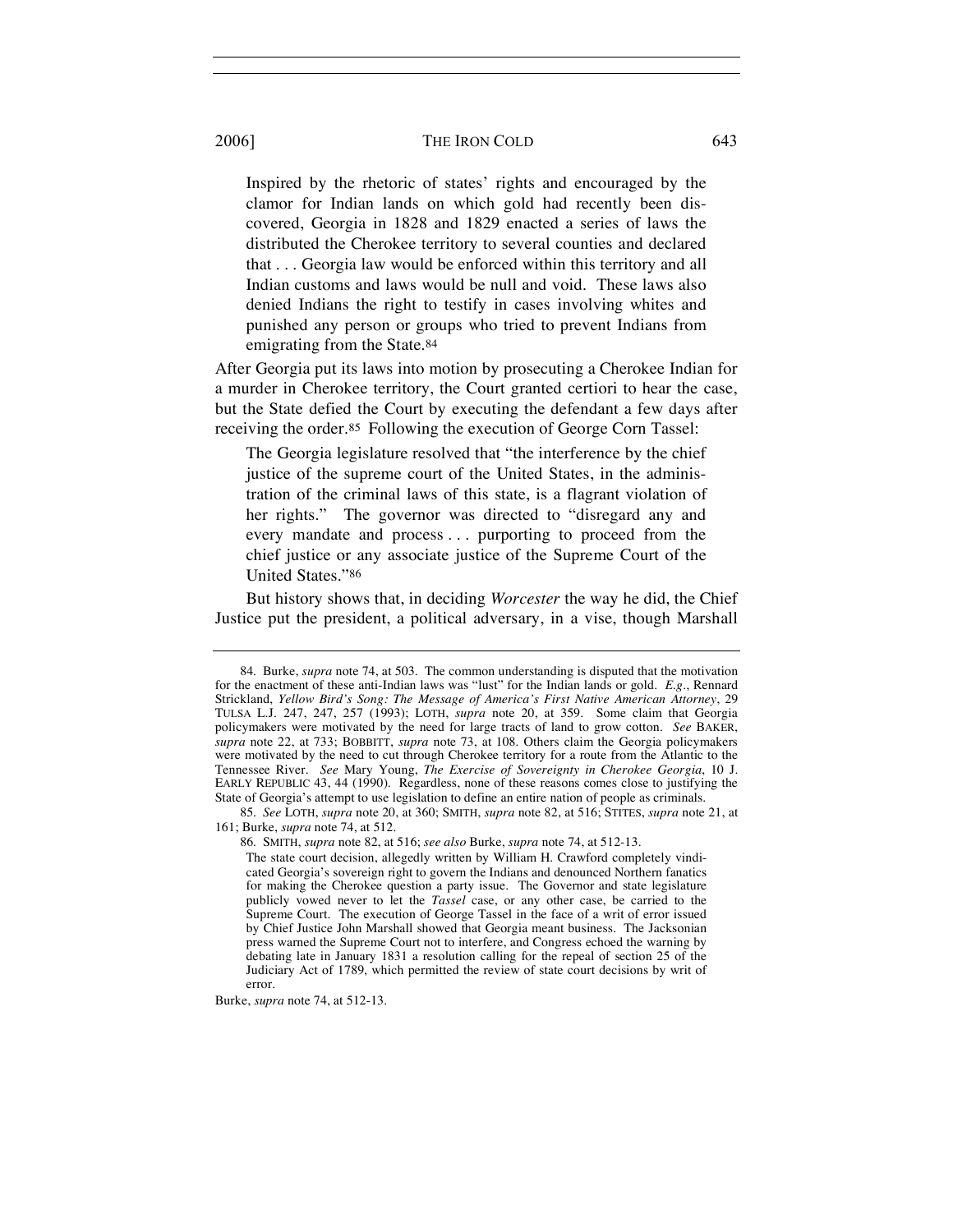didn't realize it at the time. In the end, in part as a result of the Cherokee cases, President Jackson became that which he despised—a national authority-protecting, old time Federalist. As the Chief Justice wrote with smug relief:

Imitating the Quaker who said the dog he wished to destroy was mad, they said Andrew Jackson had become a Federalist, even an ultra-Federalist. To have said he was ready to break down and trample on every other department of the government would not have injured him, but to say that he was a Federalist—a convert to the opinions of Washington, was a mortal blow under which he is yet staggering.87

President Jackson, as a direct result of Georgia's intransigence inspiring the other southern states to attempt to nullify federal law, had no choice but to seek federal legislation allowing the Executive to use the military to enforce federal law, including Supreme Court mandates.88 The president then solved the problem of Georgia's refusal to comply with *Worcester* by "pressuring Governor Wilson Lumpkin to release Worcester and Butler, which he did on the very day the Court reconvened. No mandate was therefore required from the Court, and the Georgia crisis eased."89 And Chief Justice Marshall, in part because of the Trilogy, preserved enough of his federalism jurisprudence to preserve federal authority.<sup>90</sup> Some

<sup>87</sup>*. See* LOTH, *supra* note 20, at 368 (quoting a letter from Chief Justice Marshall to Justice Story).

<sup>88</sup>*. See* SMITH, *supra* note 82, at 519 ("When South Carolina passed an ordinance of nullification declaring the federal tariff act unconstitutional and refusing compliance, Old Hickory reinforced the garrisons at Fort Moultrie and Sumpter, order the treasury department's revenue cutters to enforce the tariff, and on December 10, 1832, issued his famous proclamation to the people of South Carolina calling the hand of the nullification forces."); STITES, *supra* note 21, at 165.

In late November [1832] South Carolina passed a Nullification Ordinance invalidating the tariffs of 1828 and 1832, prohibiting any appeal to the Supreme Court, and threatening succession if the national government intervened. Jackson, however, would not tolerate defiance of a national law and said so unequivocally in a proclamation on December 10. Then, in his message to Congress, he requested a force bill giving federal courts and the officials the power to deal with this emergency.

STITES, *supra* note 21, at 165.

<sup>89.</sup> ROBERTSON, *supra* note 4, at 136.

<sup>90</sup>*. See generally* NEWMYER, *supra* note 80, at 88 ("Though the nationalist offensive of the Marshall Court was halted and much of its previous *spirit* and prestige had vanished, the pillars of Marshall's constitutional law remained.") (emphasis in original); ROBARGE, *supra* note 23, at 302 ("[D]uring its last years the Marshall Court showed flexibility in interpreting the Constitution in ways that upheld the basic nationalist principles it had set forth before, while preserving its independence by preempting attacks from a populist administration and Congress that bore a residual antijudiciary sentiment from earlier years.") .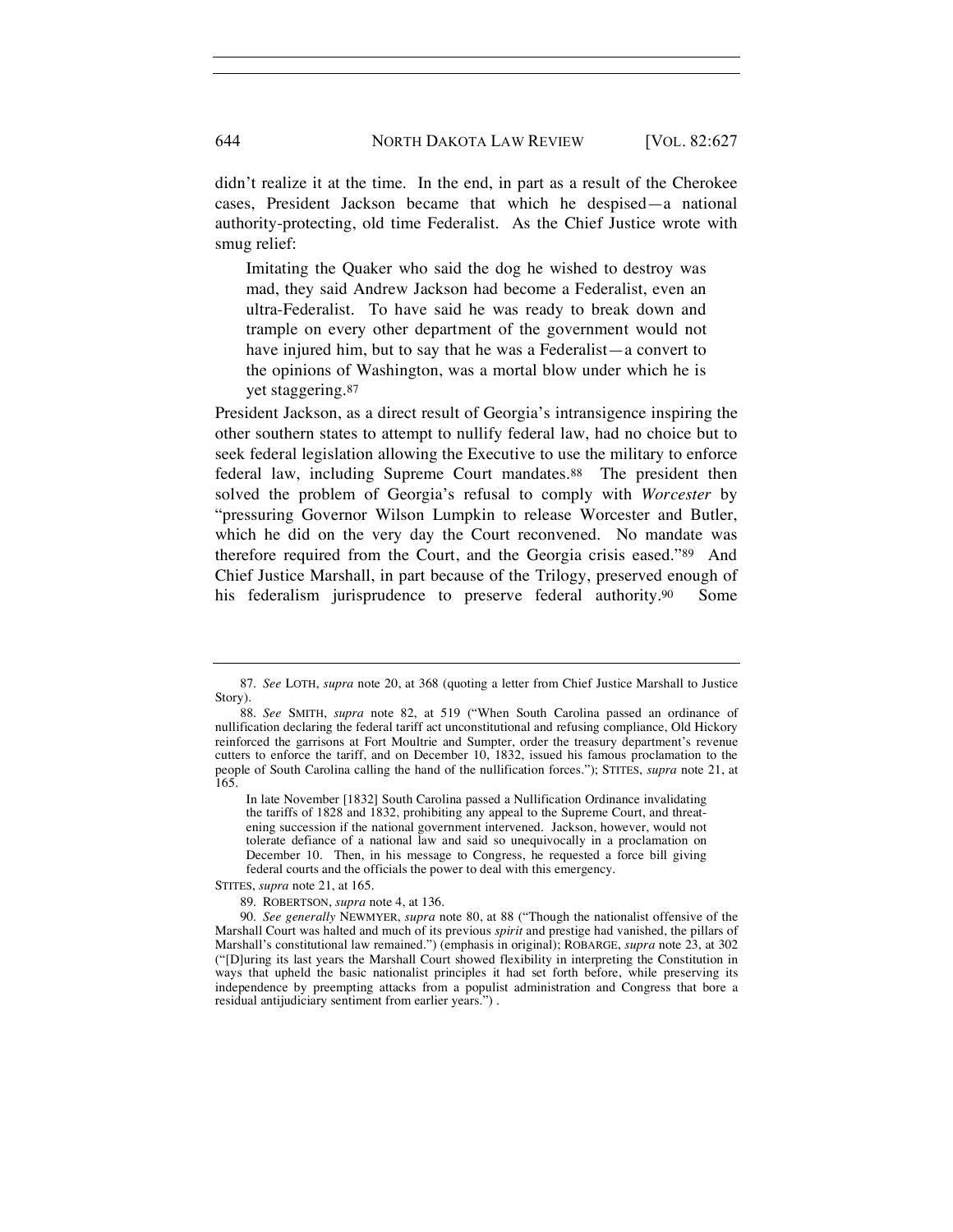commentators find it ironic91 that Chief Justice Marshall's final constitutional opinion was *Barron v. Baltimore*, a decision holding that the Bill of Rights does not apply to the states.92 But consider that *Barron* is also the decision upon which the Court later relied to hold that the Bill of Rights does not apply to Indian tribes.93

But in the 1832 Term, the Marshall Court voted 5-1 to declare unconstitutional the laws of Georgia purporting to invalidate the entire Cherokee Nation in *Worcester v. Georgia*.94 Though Chief Justice Marshall's wife Polly had passed during the previous recess and his health wavered, he delivered an opinion one commentator declared as "one of the most powerful he ever delivered."95 Justice Story wrote to his wife, "Thanks be to God, . . . the Court can wash their hands clean of the iniquity of oppressing the Indians and disregarding their rights."96 Justice M'Lean offered a concurring opinion and concurred in the chief justice's opinion as well.97 Justice Baldwin dissented but offered no opinion except to reiterate what he stated in *Cherokee Nation*.98

The core of the majority opinion relied upon the enactment of the First Congress of the trade and intercourse acts99:

99*. See* AMAR, *supra* note 55, at 108 n.\* ("It also bears notice that the First Congress enacted a statue regulating noneconomic interactions and altercations—'intercourse'—with Indians; see An Act to regulate trade and intercourse with the Indian tribes, July 22, 1790, 1 Stat. 137. Section 5 of this act dealt with crimes—whether economic or not—committed by Americans on Indian lands."); Akhil Reed Amar, *America's Constitution and the Yale School of Constitutional Interpretation*, 115 YALE L.J. 1997, 2004 n.25 (2006).

It also bears note that none of the leading clausebound advocates of a narrow economic reading of 'commerce' has come to grips with the basic inadequacy of their reading as applied to Indian tribes, or has squarely confronted the originalist implications of the Indian Intercourse Act of 1790, in which the First Congress plainly regulated noneconomic intercourse with Indian tribes.

Amar, *supra*, at 2004 n.25 (citation omitted); *see* Jerry L. Mashaw, *Recovering American Administrative Law: Federalist Foundations, 1787-1801*, 115 YALE L.J. 1256, 1300 (2006).

Congress's satisfaction with presidential administration with respect to Indian tribes may simply have mirrored its judgment concerning executive authority with respect to the War and State Departments. From the political perspective of the late eighteenth century, commerce with the Indian tribes may have seemed less like regulating

<sup>91</sup>*. E.g.*, STITES, *supra* note 21, at 165 ("Since the early 1820s the chief justice had compromised to preserve the Union and the Court. A final concession came during the 1833 term in *Barron v. Baltimore*, his last constitutional opinion.").

<sup>92.</sup> 32 U.S. 243, 250-51 (1833).

<sup>93</sup>*. See* Talton v. Mayes, 163 U.S. 376, 382 (1896) (citation omitted).

<sup>94.</sup> 31 U.S. 515, 596 (1832).

<sup>95.</sup> SMITH, *supra* note 82, at 518 ("Marshall was seventy-six years old. He had just recovered from a severe operation and had recently experienced the death of his wife. Yet his twenty-eight-page decision in *Worcester v. Georgia* is one of the most powerful he ever delivered.").

<sup>96.</sup> STITES, *supra* note 21, at 164.

<sup>97</sup>*. See Cherokee Nation*, 31 U.S. at 562 (McLean, J., concurring).

<sup>98</sup>*. See id.* at 561.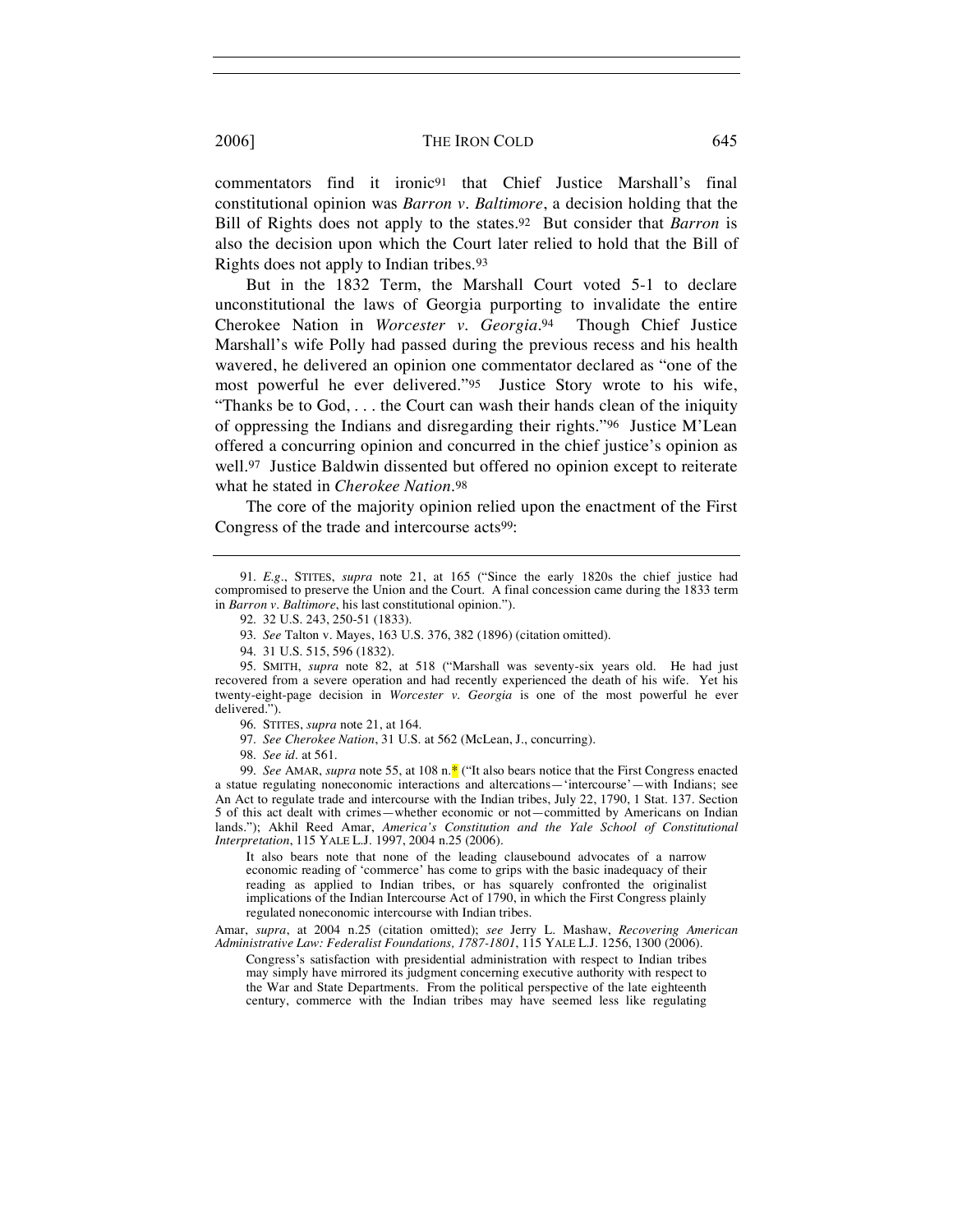From the commencement of our government, congress has passed acts to regulate trade and intercourse with the Indians; which treat them as nations, respect their rights, and manifest a firm purpose to afford that protection which treaties stipulate. All these acts, and especially that of 1802, which is still in force, manifestly consider the several Indian nations as distinct political communities, having territorial boundaries, within which their authority is exclusive, and having a right to all the lands within those boundaries, which is not only acknowledged, but guarantied by the United States.100

The opinion reiterates what the *Cherokee Nation* Court held, that Indian tribes were distinct national entities, with some very powerful language:

The Indian nations had always been considered as distinct, independent political communities, retaining their original natural rights, as the undisputed possessors of the soil, from time immemorial; with the single exception of that imposed by irresistible power, which excluded them from intercourse with any other European potentate than the first discoverer of the coast of the particular region claimed: and this was a restriction which those European potentates imposed on themselves, as well as on the Indians. The very term "nation," so generally applied to them, means "a people distinct from others."101

In a final iteration of the Court's challenge to the State of Georgia and all the Southern states threatening nullification of federal law, Chief Justice

interstate commerce than like some combination of the exercise of the war and foreign affairs powers. Essentially standardless regulatory authority may have been given to the President because Congress understood Indian affairs to be an executive—meaning political—function, but was not sure which executive department should take on the task.

Mashaw, *supra*, at 1300; *see* Angela R. Riley, *Recovering Collectivity: Group Rights to Intellectual Property in Indigenous Communities*, 18 CARDOZO ARTS & ENT. L.J. 175, 205 (2000) [hereinafter Riley, *Recovering Collectively*].

The United States Constitution, this country's primary political treatise, acknowledges Indian Nations' unique status through the "Indian Commerce Clause." The Indian Commerce Clause extends a grant of singular authority to Congress to regulate intercourse and trade with Indian tribes, the only minority group explicitly mentioned in the Constitution. Just as the Foreign Nations Clause provides for federal control of commercial relations with foreign nations, the Indian Commerce Clause in effect recognizes the tribes' unique position as quasi-sovereign nations-within-a-nation, and shields them from state and local interference.

Riley, *Recovering Collectively*, *supra*, at 205 (footnotes omitted).

<sup>100</sup>*.* Worcester v. Georgia, 31 U.S. 515, 556-57 (1832). 101*. Id.* at 559.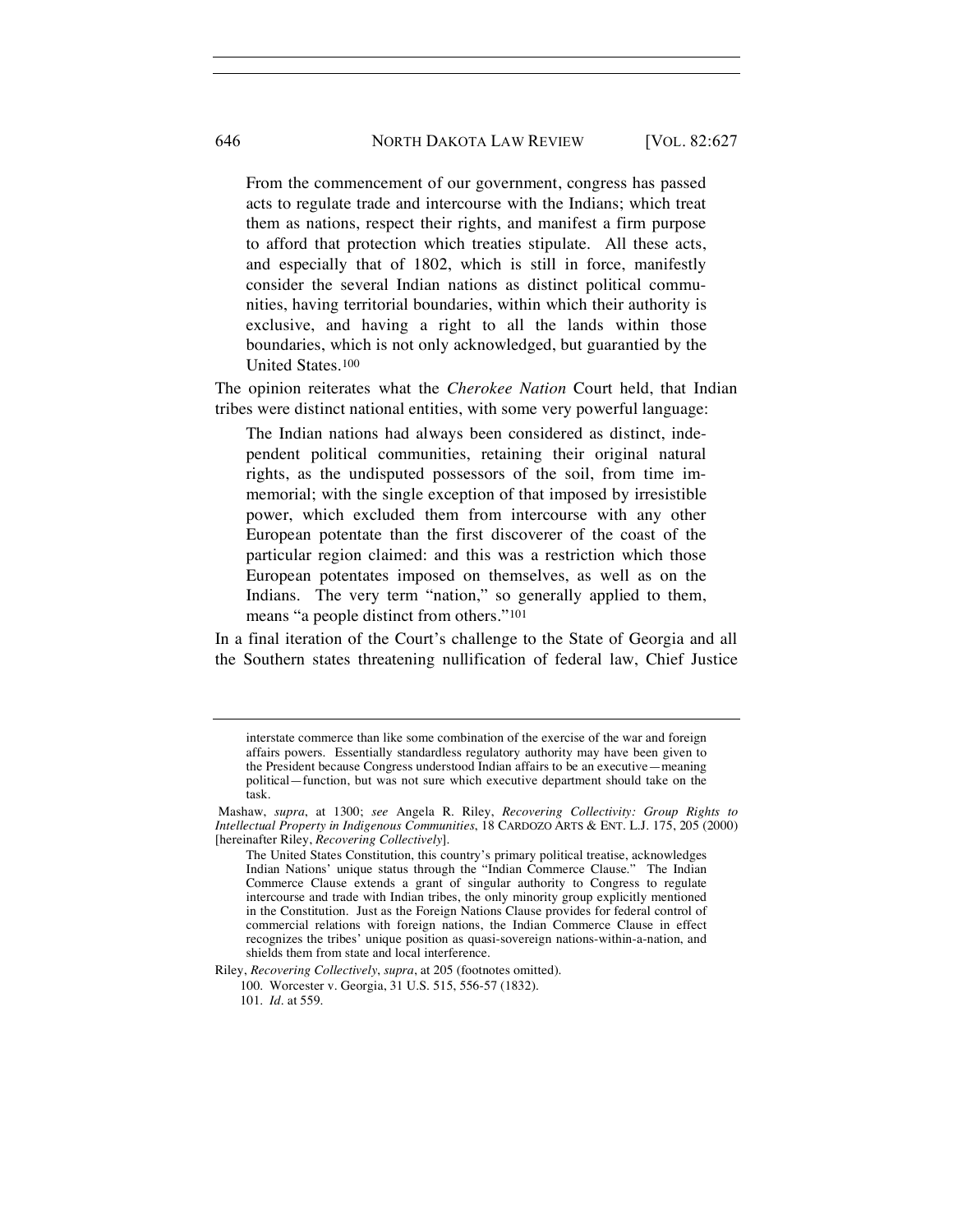Marshall threw down the gauntlet by making absolutely clear that state law does not apply in Indian Country:

The Cherokee nation, then, is a distinct community, occupying its own territory, with boundaries accurately described, in which the laws of Georgia can have no force, and which the citizens of Georgia have no right to enter, but with the assent of the Cherokees themselves, or in conformity with treaties, and with the acts of congress. The whole intercourse between the United States and this nation, is by our constitution and laws, vested in the government of the United States.102

There had not been a stronger statement of respect for the legal authority of Indian tribes—and there has not yet been one like it since.

#### C. THE CURRENT (IN)SIGNIFICANCE OF THE HOLDINGS

The Marshall Trilogy has fallen on hard times. The holdings are either irrelevant to Indian tribes (except for the bad-news-for-Indians portions of the opinions) or ignored by the modern Supreme Court. For example, tribes still cannot sue states without their consent.103 Tribes don't even have the right to sue under the federal civil rights statutes.104 And history was not kind to the victors of the *Worcester* decision. Within the decade, the Cherokee Nation endured the Trail of Tears despite the fact that they won the legal war.105 The executive's rejection of the *Worcester* principle haunts Indian tribes today106—*Worcester*'s rejection of the *Johnson* rule that preemption granted title to the discovering nation was itself rejected in the 1835 Term in *Mitchel v. United States*.107 As a result, the legal lineage of state assertion of jurisdiction over Indian Country continues to be the obiter dicta of *Johnson* and not the holding of *Worcester*.

Moreover, the Marshall Trilogy no longer drives the constitutional common law of the Supreme Court since the advent of Chief Justice Rehnquist's tenure when it hears a case regarding Indian tribes and Indian people. On occasion, the Court relies upon *Worcester* for the proposition that the authority to deal with Indian nations is an exclusive federal

<sup>102</sup>*. Id.* at 561.

<sup>103</sup>*. See* Seminole Tribe of Fla. v. Florida, 517 U.S. 44 (1996); Blatchford v. Native Vill. of Noatak and Circle Vill., 501 U.S. 775 (1991).

<sup>104</sup>*. See* Inyo County v. Paiute-Shoshone Indians of the Bishop Cmty. of Bishop Colony, 538 U.S. 701 (2003).

<sup>105</sup>*. See* COHEN'S HANDBOOK OF FEDERAL INDIAN LAW, *supra* note 9, at § 1.03[4]; BOBBITT, *supra* note 73, at 114.

<sup>106</sup>*. See* ROBERTSON, *supra* note 4, at 135.

<sup>107.</sup> 34 U.S. 711, 746 (1835); ROBERTSON, *supra* note 4, at 138-39.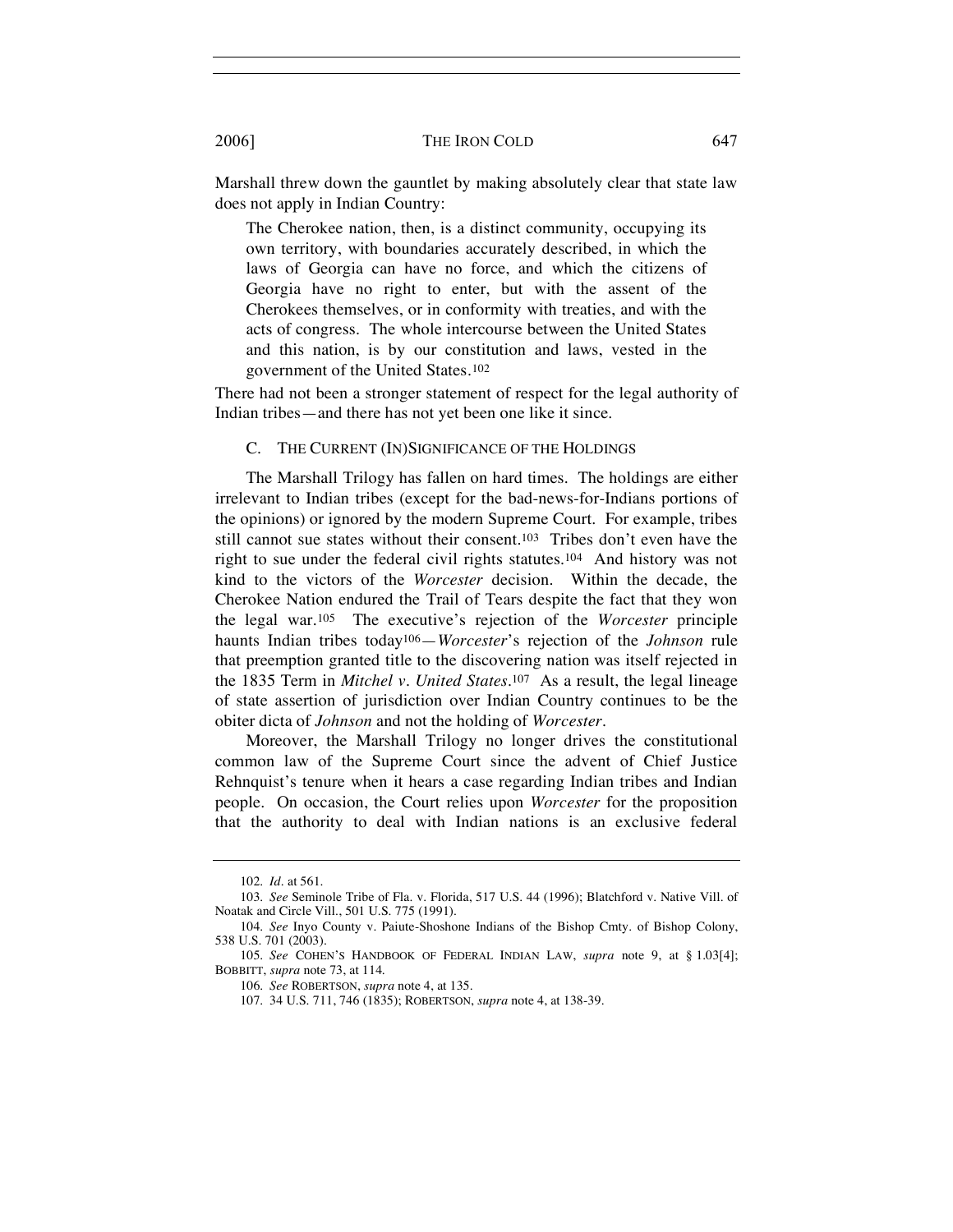authority108 or for a general affirmation that the Court acknowledges tribal sovereignty.109 But the Court is more likely to remind tribal advocates that *Worcester* acknowledged certain limitations on Indian tribes,<sup>110</sup> or that the decision is old news, as Justice Scalia wrote in *Nevada v. Hicks*: "Though tribes are often referred to as 'sovereign' entities, it was 'long ago' that 'the Court departed from Chief Justice Marshall's view that 'the laws of [a State] can have no force' within reservation boundaries."<sup>111</sup> In general, when an Indian tribe argues that *Worcester* compels a certain result in their favor, the Court rebuffs them.112 Now, when *Worcester* is cited, it is usually in dissent.113 Even the federalism repercussions of the *Worcester* opinion are cited in forgotten or disregarded federalism cases.114

So, why study the Trilogy?

#### II. THE FOUNDATIONS OF THE MODERN DEBATES

Careful readings of the Marshall Trilogy—and even not-so-careful readings—reveal that the issues confronted by the Marshall Court often are the same confronting modern tribal advocates. The origins of the trust relationship and plenary power are born out of the argumentation between members of the Marshall Court over the meaning of the word "protection" in Indian treaties. The discussion of the meaning of the word "protection"

111. Nevada v. Hicks, 533 U.S. 353, 361 (2001) (quoting White Mountain Apache Tribe v. Bracker, 448 U.S. 136, 141 (1980), and *Worcester*, 31 U.S. at 561); *see also* Kiowa Tribe of Okla. v. Mfg. Techs., Inc., 523 U.S. 751, 762 n.2 (1998) (Stevens, J., dissenting) ("The general notion drawn from Chief Justice Marshall's opinion in *Worchester* . . ., that an Indian reservation is a distinct nation within whose boundaries state law cannot penetrate, has yielded to closer analysis when confronted, in the course of subsequent developments, with diverse concrete situations.") (quoting Organized Vill. of Kake v. Egan, 369 U.S. 60, 72 (1962)) (other citations omitted); County of Yakima v. Confederated Tribes and Bands of the Yakima Indian Nation, 502 U.S. 251, 256 (1992) (quoting *Worcester* 31 U.S. at 556-57, but then asserting, "The platonic notions of Indian sovereignty that guided Chief Justice Marshall have, over time, lost their independent sway.") (quotation marks and citations omitted); *Brendale*, 492 U.S. at 451 nn.1-2 (Blackmun, J., concurring and dissenting); South Carolina v. Catawba Indian Tribe, Inc., 476 U.S. 498, 527 (1986) (Blackmun, J., dissenting).

112*. E.g.*, Alaska v. Native Vill. of Venetie Tribal Gov't, 522 U.S. 520, 530 n.5 (1998).

113*. E.g.*, Seminole Tribe of Fla. v. Florida, 517 U.S. 44, 149 n.40 (1996) (Souter, J., dissenting); Hagen v. Utah, 510 U.S. 399, 423 n.2 (1994) (Blackmun, J., dissenting); Blatchford v. Native Vill. of Noatak, 501 U.S. 775, 791, 792, 795 (1991) (Blackmun, J., dissenting); Duro v. Reina, 495 U.S. 676, 705 n.3 (1990) (Brennan, J., dissenting).

114*. E.g.*, Howlett *ex. rel*. Howlett v. Rose, 496 U.S. 356, 368 n.15 (1990) (quoting *Worcester*, 31 U.S. at 571 (McLean, J., concurring)); Atascadero State Hospital v. Scanlon, 473 U.S. 234, 296 n.51 (1985) (Brennan, J., dissenting).

<sup>108</sup>*. See* United States v. Lara, 541 U.S. 193, 202 (2004) (quoting *Worcester*, 31 U.S. at 557).

<sup>109</sup>*. See* Okla. Tax Comm'n v. Sac and Fox Nation, 508 U.S. 114, 123 (1993) (quoting *Worcester*, 31 U.S. at 557).

<sup>110</sup>*. E.g.*, Brendale v. Confederated Tribes and Bands of Yakima Indian Nation, 492 U.S. 408, 426 (1989).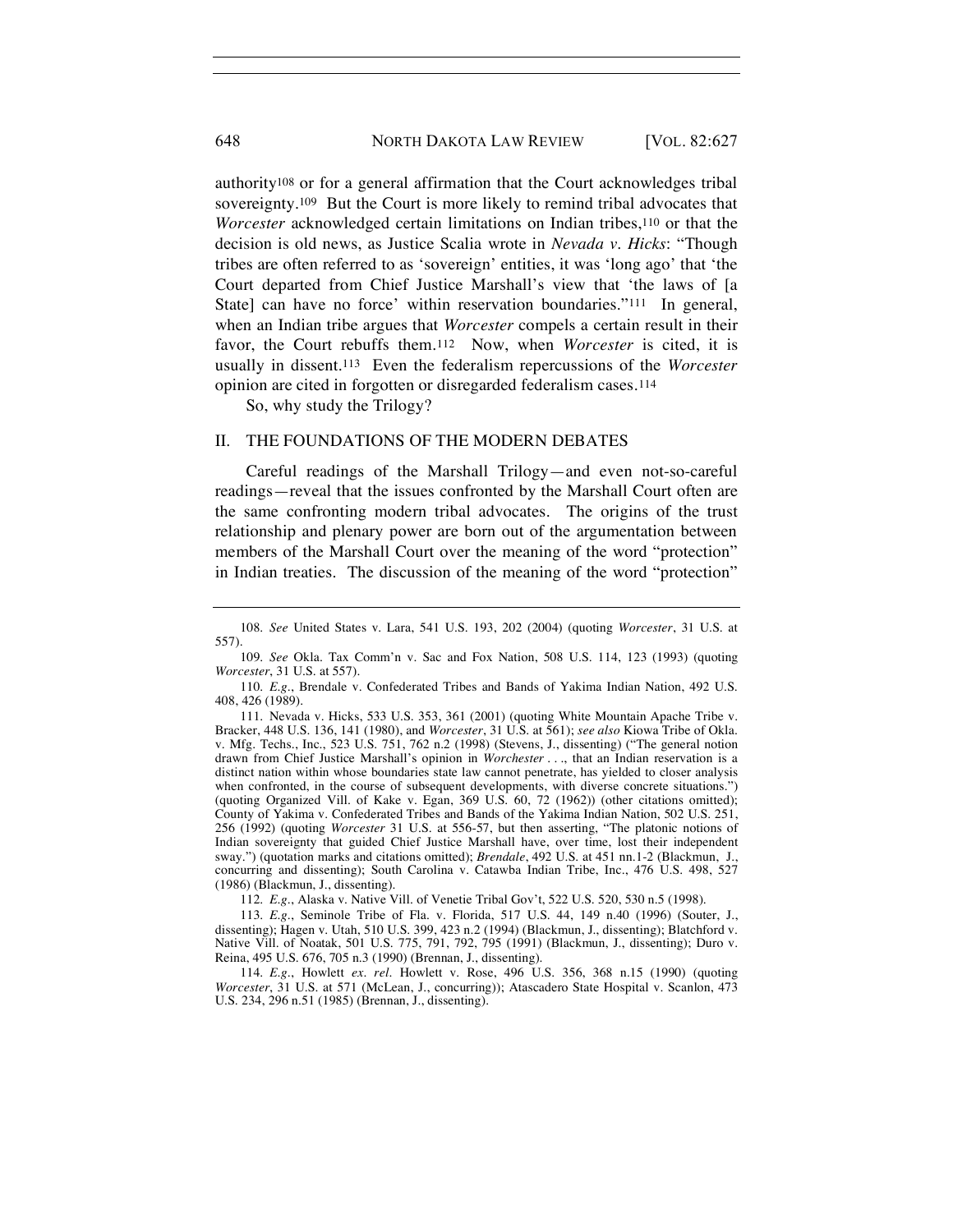led to the creation of the canon of construing Indian treaty language. Tribal immunity from state jurisdiction and authority derived from the underlying states' rights questions resolved by the Marshall Court in the Trilogy, in part, by designating Indian tribes as having a political status unlike states or foreign nations. Along the way, the Trilogy undertook the first and second instances of implicit divestiture of tribal authority. And the Trilogy did more than that. This Part details the origins of these oh-so-modern doctrines in the Trilogy.

# A. PLENARY POWER & TRUST DOCTRINE, OR "PROTECTION" VS. "DEPENDENCE"

The most interesting analysis in the Marshall Trilogy—and which may have a great deal of import in modern American Indian law—involved the question of whether Indian tribes are dependent (assimilated) or distinct (independent). Both the doctrines of federal plenary power over Indian tribes (or Indian affairs) and the trust relationship are related to this discussion.

# 1. *Protection or Dependence?*

The important overlay of this debate involves the boilerplate treaty language of "protection."115 The various Justices debated the meaning of "protection" as being either an invitation to dependence or a recognition of political distinctiveness.

Justice Baldwin's *Cherokee Nation* concurrence was the first to focus on the word "protection" in the Northwest Ordinance116 and the Treaty of Hopewell.117 The Treaty of Hopewell explained the purpose of the treaty

117*. See id*. at 38 (Baldwin, J., concurring) .

<sup>115.</sup> Besides the Cherokee treaties, other Indian treaties the Marshall Court discussed, including the Delaware treaty, used the term "protection" as well. *See* Cherokee Nation v. Georgia, 30 U.S. 1, 65 (1831) (Thompson, J., dissenting); *see also* Worcester v. Georgia, 31 U.S. 515, 551 (1832) (noting that "[t]his stipulation is found in Indian treaties, generally").

<sup>116</sup>*. See Cherokee Nation*, 30 U.S. at 35 (Baldwin, J., concurring).

In this spirit congress passed the celebrated ordinance of July 1787, by which they assumed the government of the north western territory, paying no regard to Indian jurisdiction, sovereignty, or their political rights, except *providing for their protection*; authorizing the adoption of laws "which, for the prevention of crimes and injuries, shall have force in all parts of the district; and for the execution of process civil and criminal, the governor has power to make proper division thereof." 1 Laws United States, 477.

*Id.* (Baldwin, J., concurring) (emphasis added).

The word *nation* is not used in the preamble or any part of the treaty, so that we are left to infer the capacity in which the Cherokees contracted, whether as an independent nation or foreign state or a tribe of Indians, from the terms of the treaty, its stipulations and conditions. "The Indians for themselves and their respective tribes and towns *do*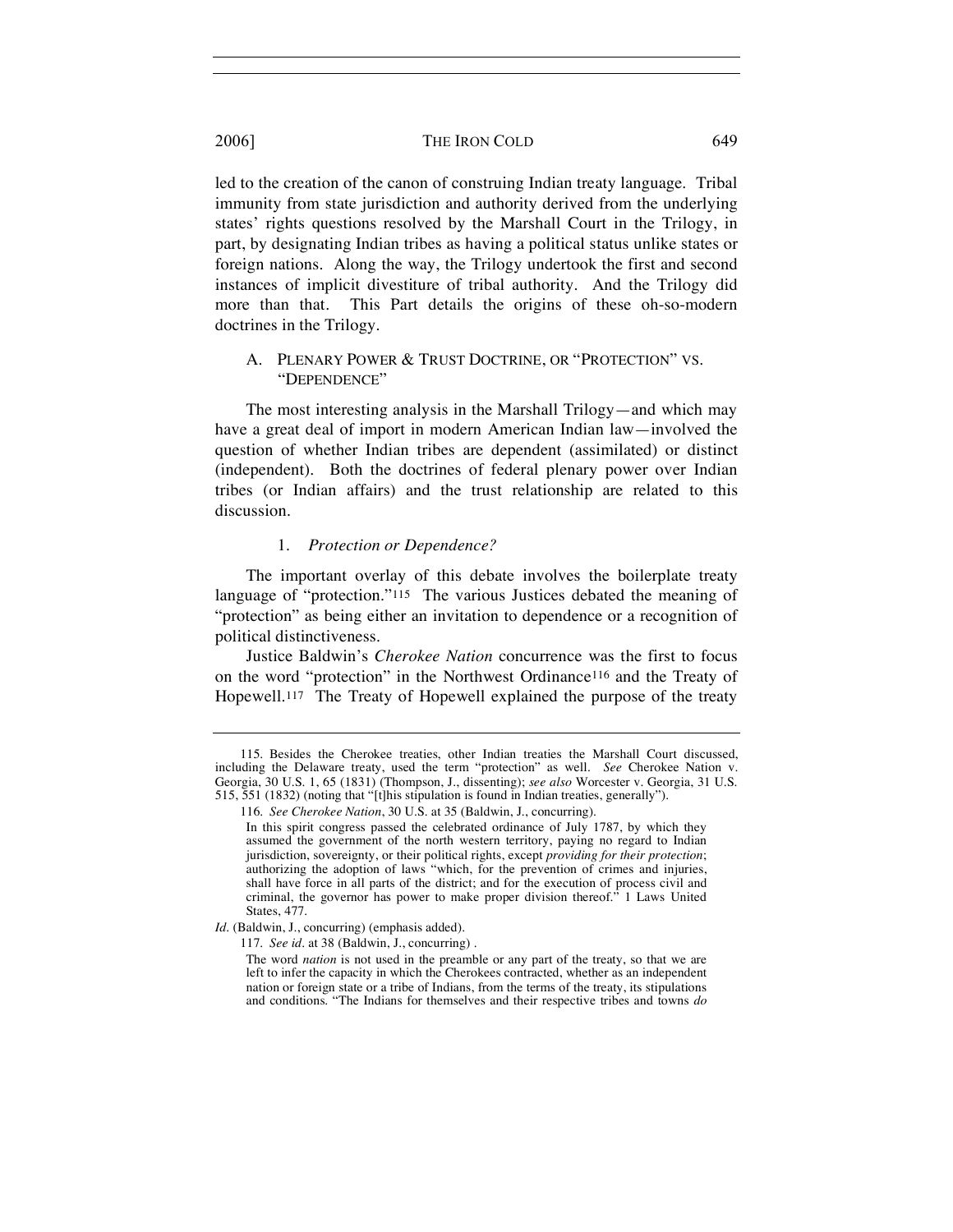and, by extension, the meaning of "protection": "For the benefit and comfort of the Indians, and for the prevention of injuries and aggressions on the part of the citizens or Indians . . . . "<sup>118</sup> Despite this explicit language that tends to lead one (perhaps) in the other direction, Justice Baldwin took the meaning of this language to be that Indian tribes had a "dependent character;"119 that "protection" was "indenture of servitude;"120 and that the Cherokee Nation, as a result of the treaty, was "dependent on and appendant to the state government."121 He concluded that the "protection" language and the context of the Treaty of Hopewell granted Congress the right to decide the "internal affairs" should it wished to at a later date,122 a precursor to the plenary power Congress would later take up in force.123

According to Chief Justice Marshall in the *Johnson* case, Indian tribes included characteristics of both "dependent" or "distinct" nations,124 a sort of middle ground. But in *Cherokee Nation*, writing for "the Court" (but really only for himself and one other Justice),125 he famously labeled Indian tribes "domestic dependent nations"126 as a new legal term of art created

*Id.* (first emphasis in original; second emphasis added).

120*. Id*. at 39 (Baldwin, J., concurring).

121*. Id*. at 40.

122*. Id*.

That by the existing regulations and treaties, the Indian tenure to their lands was their allotment as hunting grounds without the power of alienation, that the right of occupancy was not individual, that the Indians were forbidden all trade or intercourse with any person not licensed or at a post not designated by regulation, that Indian affairs formed no part of the foreign concerns of the government, and that *though they were permitted to regulate their internal affairs in their own way, it was not by any inherent right acknowledged by congress or reserved by treaty, but because congress did not think proper to exercise the sole and exclusive right*, declared and asserted in all their regulations from 1775 to 1788, in the articles of confederation, in the ordinance of 1787 and the proclamation of 1788; which the plaintiffs solemnly recognized and expressly granted by the treaty of Hopewell in 1785, *as conferred on congress to be exercised as they should think proper*.

Id. (emphasis added).

123*. See* Saikrishna Prakash, *Against Tribal Fungibility*, 89 CORNELL L. REV. 1069, 1078-79 (2004) (discussing the approval of federal statutes extending federal criminal jurisdiction into Indian Country in *United States v. Kagama*, 118 U.S. 375 (1886)); Robert N. Clinton, *There is No Federal Supremacy Clause for Indian Tribes,* 34 ARIZ. ST. L.J. 113, 180-81 (2002) (same).

124*.* Johnson v. M'Intosh, 21 U.S. 543, 596 (1823) ("The peculiar situation of the Indians, necessarily considered, in some respects, as a dependent, and in some respects as a distinct people, occupying a country claimed by Great Britain, and yet too powerful and brave not to be dreaded as formidable enemies. . . .").

125*. Cherokee Nation*, 30 U.S. at 15 (Marshall, C.J.).

126*. Id.* at 17.

*acknowledge all the Cherokees to be under the protection of the United States*." Article 3d. 1 Laws U. S. 322.

<sup>118</sup>*. Id*. at 38 (Baldwin, J., concurring) (quoting Treaty of Hopewell, art. IX) (internal quotations omitted).

<sup>119</sup>*. Id*. (Baldwin, J., concurring); *see also id*. at 40 (Baldwin, J., concurring) ("dependants").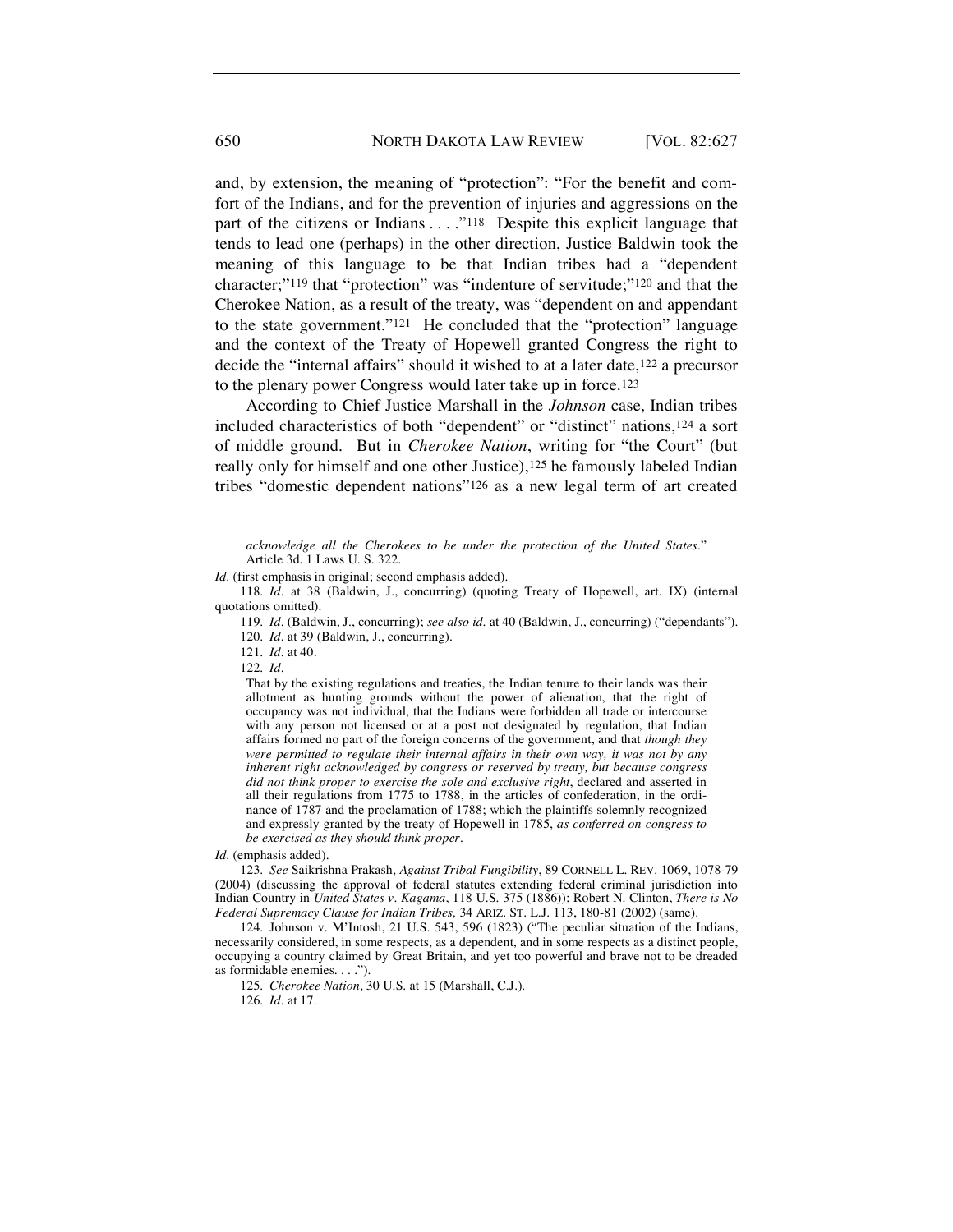from whole cloth in order to avoid classifying Indian tribes as either states or foreign nations. In this case, the Chief Justice denigrates Indian tribes a great deal: "[T]hey are in a state of pupilage. Their relation to the United States resembles that of a ward to his guardian."<sup>127</sup> In this opinion, Indian tribes appear to be dependent in large extent to the United States.128 Justice Johnson, in his *Cherokee Nation* concurring opinion, avoided the guardianward dichotomy and used the term "master and conqueror" in reference to the United States.129 In Justice Johnson's view, Indian tribes existed in a state of "feudal dependence" to the United States130—in other words, complete and utter dependence on the order of slaves or serfs.

Justice Thompson's dissent (joined by Justice Story) in *Cherokee Nation* suggested a different reading of the word "protection." Drawing on the venerable Vattel, Justice Thompson found that weaker states signing treaties of protection do not, as a side-effect, lose their sovereignty.131 All that is required for a weaker state to retain statehood is a reservation of the right to self-government, a staple in American Indian treaties.132

*Id.* 

129*. See id.* at 27 (Johnson, J., concurring).

130*. See id.* at 24 ("[N]ot to be able to alienate without permission of the remainder-man or lord, places [Indian tribes] in a state of feudal dependence.").

131*. See id.* at 53 (Thompson, J., dissenting).

Every nation that governs itself, under what form soever, without any dependence on a foreign power, is a sovereign state. Its rights are naturally the same as those of any other state. Such are moral persons who live together in a natural society, under the law of nations. It is sufficient if it be really sovereign and independent: that is, it must govern itself by its own authority and laws. We ought, therefore, to reckon in the number of sovereigns those states that have bound themselves to another more powerful, although by an unequal alliance. The conditions of these unequal alliances may be infinitely varied; but whatever they are, *provided the inferior ally reserves to itself the sovereignty or the right to govern its own body, it ought to be considered an independent state. Consequently, a weak state, that, in order to provide for its safety, places itself under the protection of a more powerful one, without stripping itself of the right of government and sovereignty, does not cease on this account to be placed among the sovereigns who acknowledge no other power. Tributary and feudatory states do not thereby cease to be sovereign and independent states, so long as self government, and sovereign and independent authority is left in the administration of the state*.

<sup>127</sup>*. Id*.

<sup>128</sup>*. Id*. at 17-18.

They look to our government for protection; rely upon its kindness and its power; appeal to it for relief to their wants; and address the president as their great father. They and their country are considered by foreign nations, as well as by ourselves, as being so completely under the sovereignty and dominion of the United States, that any attempt to acquire their lands, or to form a political connexion with them, would be considered by all as an invasion of our territory, and an act of hostility*.*

Id. (citing EMANUEL VATTEL, THE LAW OF NATIONS 16, 17 (1758)) (emphasis added). 132*. See id*. at 54-55 (Thompson, J., dissenting).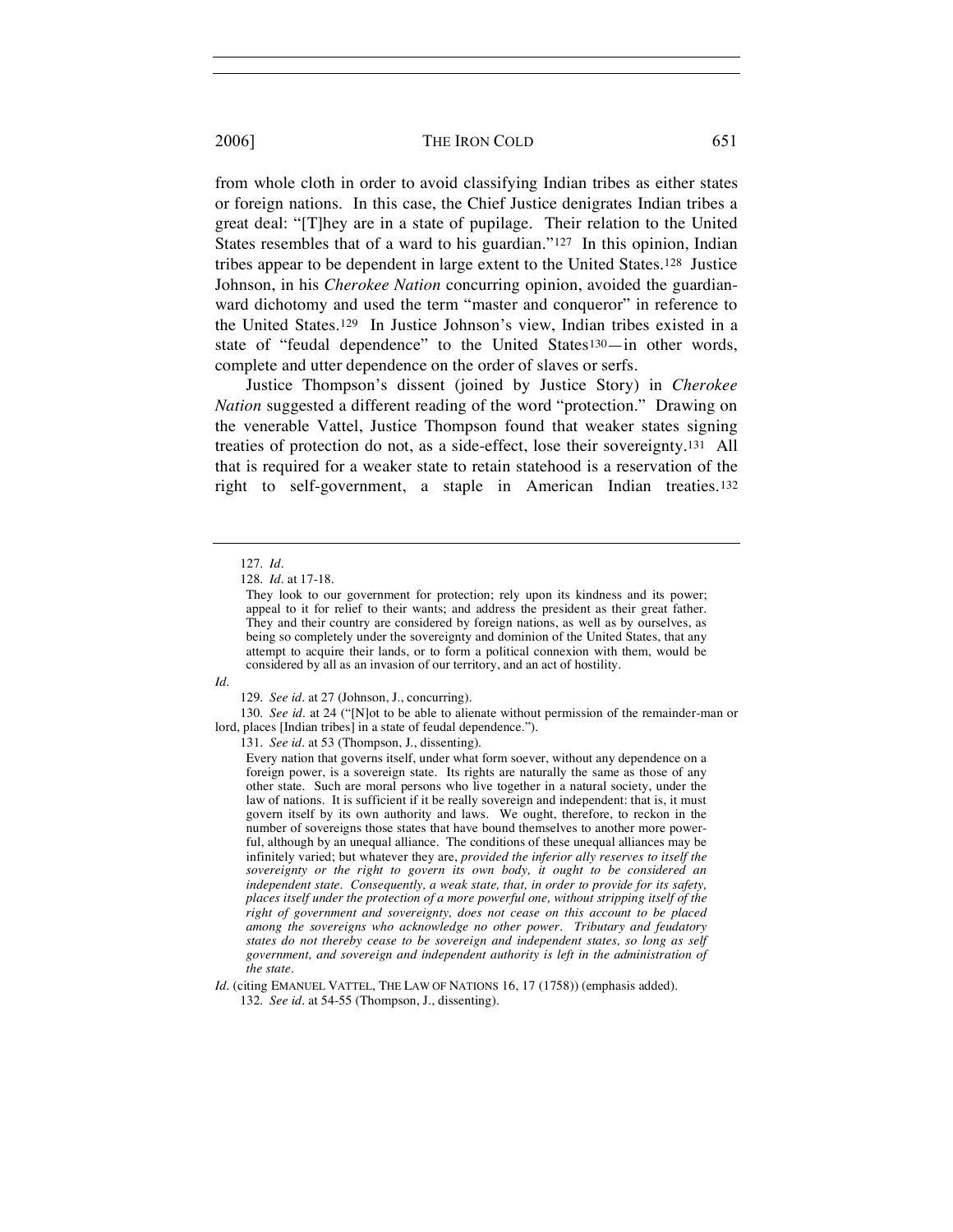"Protection" and nationhood are not mutually exclusive.133 Presaging modern Indian affairs where all Indian tribes (save one) are located within the boundaries of a state, Justice Thompson argued that "[t]he Cherokee territory being within the chartered limits of Georgia, does not affect the question."134 Moreover, state courts had defined "protection" to be consistent with the retention of sovereignty.135 Justice Thompson would have found that the Cherokee Nation was a "foreign nation" in the meaning of the Constitution.136 Justice Thompson's version of "protection" did not mean all-encompassing dependency, but instead, significant political independence.

While Justice Thompson's definition of "protection" did not win the day in *Cherokee Nation*, the Court in *Worcester*, per Chief Justice Marshall, adopted this meaning. Writing for the Court (with Justice Baldwin the lone dissenter), Chief Justice Marshall drew upon the pre-Revolutionary War relations between Great Britain and the Indian tribes to find that "protection" meant what the Indians would have thought it meant—"It merely bound the nation to the British crown, as a dependent ally, claiming the protection of a powerful friend and neighbour, and receiving the advantages

They have never been, by conquest, reduced to the situation of subjects to any conqueror, and thereby lost their separate national existence, and the rights of self government, and become subject to the laws of the conqueror. When ever wars have taken place, they have been followed by regular treaties of peace, containing stipulations on each side according to existing circumstances; the Indian nation always preserving its distinct and separate national character.

*Id.*

133*. See id*. at 55.

[T]he right of occupancy is still admitted to remain in them, accompanied with the right of self government, according to their own usages and customs; and with the competency to act in a national capacity, although placed under the protection of the whites, and owing a qualified subjection so far as is requisite for public safety. But the principle is universally admitted, that this occupancy belongs to them as matter of right, and not by mere indulgence. They cannot be disturbed in the enjoyment of it, or deprived of it, without their free consent; or unless a just and necessary war should sanction their dispossession.

*Id.*

134*. Id*. Justice Story's *Commentaries* makes the same argument: "The power, then, given to congress to regulate commerce with the Indian tribes, extends equally to tribes living within or without the boundaries of particular states, and within or without the territorial limits of the United States." 2 JOSEPH STORY, COMMENTARIES ON THE CONSTITUTION OF THE UNITED STATES § 1095, at 542 (1833).

135*. See id*. at 67-68 (discussing Jackson v. Goodel, 20 Johns. 193 (N.Y. 1822)).

136*. See id*. at 55.

The progress made in civilization by the Cherokee Indians cannot surely be considered as in any measure destroying their national or foreign character, so long as they are permitted to maintain a separate and distinct government; it is their political condition that constitutes their *foreign* character, and in that sense must the term *foreign*, be understood as used in the constitution.

*Id.* (emphasis in original).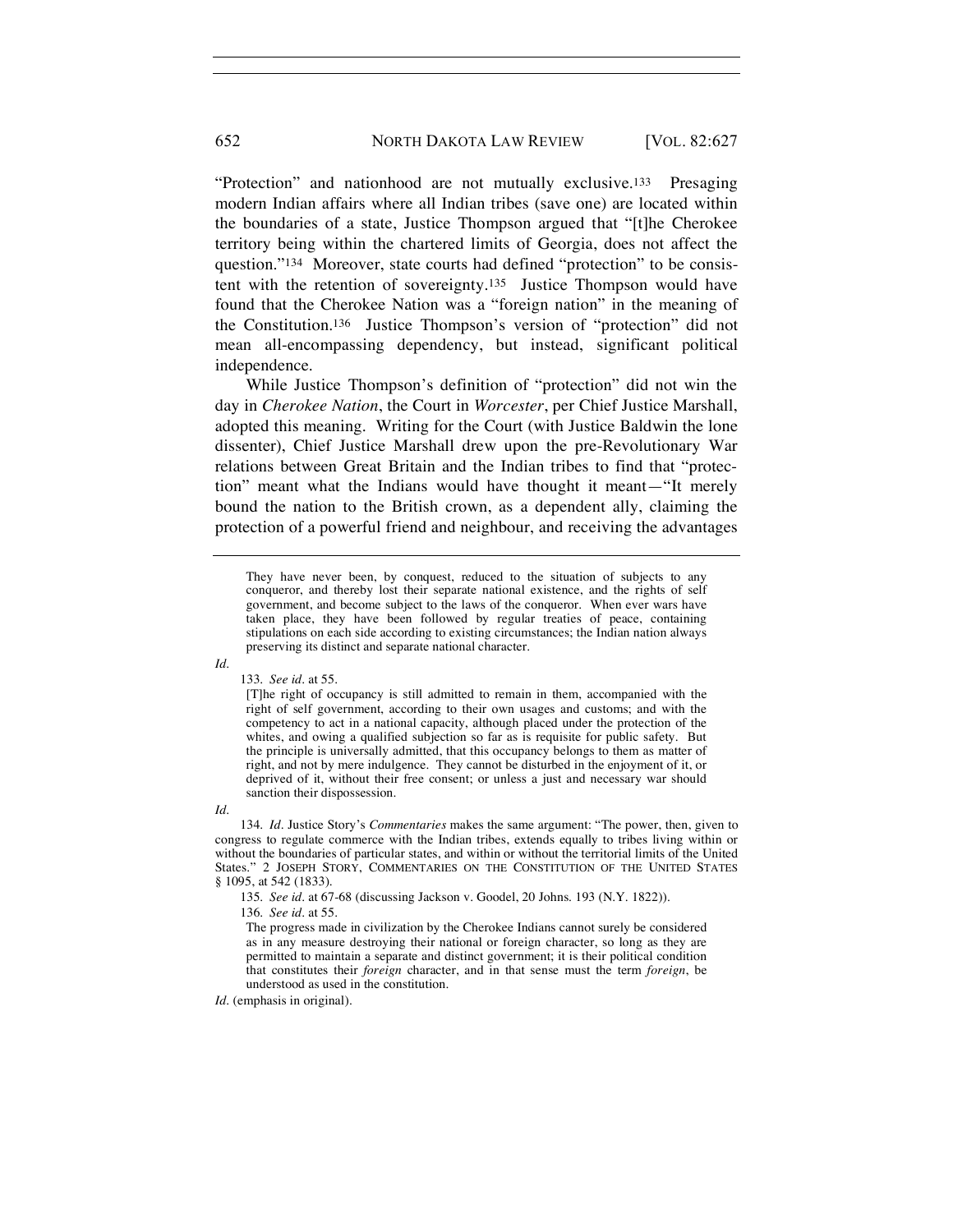of that protection, without involving a surrender of their national character."137 So it was with the British crown as it is with the American government, Chief Justice Marshall added.138 In what appears to be a reversal (or at least a substantial modification) of his earlier position that Indian tribes were "domestic dependent nations"139 (a position that, one might remember, perhaps garnered only two votes in *Cherokee Nation*), Chief Justice Marshall's *Worcester* opinion labels Indian tribes "distinct, independent political communities."140 Dependency is not present in this holding. As a final point, Chief Justice Marshall's opinion concludes by adopting Justice Thompson's analysis of Vattel, that a "weaker power" does not surrender the right to self-government by agreeing to the protection of the more powerful nation.141 Chief Justice Marshall ends with his famous

139*. Cherokee Nation*, 30 U.S. at 17 (Marshall, C.J.).

140*. Worcester*, 31 U.S. at 559.

The Indian nations had always been considered as distinct, independent political communities, retaining their original natural rights, as the undisputed possessors of the soil, from time immemorial, with the single exception of that imposed by irresistible power, which excluded them from intercourse with any other European potentate than the first discoverer of the coast of the particular region claimed: and this was a restriction which those European potentates imposed on themselves, as well as on the Indians. The very term "nation," so generally applied to them, means "a people distinct from others."

*Id.*

#### 141*. Id.* at 560-61.

The very fact of repeated treaties with them recognizes it; and the settled doctrine of the law of nations is, that a weaker power does not surrender its independence—its right to self-government, by associating with a stronger, and taking its protection. A weak state, in order to provide for its safety, may place itself under the protection of one more powerful, without stripping itself of the right of government, and ceasing to be a state. Examples of this kind are not wanting in Europe. "Tributary and feudatory states," says Vattel, "do not thereby cease to be sovereign and independent states, so long as self-government and sovereign and independent authority, are left in the administration of the state." At the present day, more than one state may be considered as holding its right of self-government under the guarantee and protection of one or more allies.

<sup>137</sup>*. See* Worcester v. Georgia, 31 U.S. 515, 552 (1832).

What was of still more importance, the strong hand of government was interposed to restrain the disorderly and licentious from intrusions into their country, from encroachments on their lands, and from those acts of violence which were often attended by reciprocal murder. The Indians perceived in this protection, only what was beneficial to themselves-an engagement to punish aggressions on them. It involved practically no claim to their lands, no dominion over their persons. *It merely bound the nation to the British crown, as a dependent ally, claiming the protection of a powerful friend and neighbour, and receiving the advantages of that protection, without involving a surrender of their national character*.

*Id.* (emphasis added).

<sup>138</sup>*. See id.* at 551 ("The same stipulation entered into with the United States, is undoubtedly to be construed in the same manner. They receive the Cherokee nation into their favour and protection. The Cherokees acknowledge themselves to be under the protection of the United States, and of no other power. Protection does not imply the destruction of the protected.").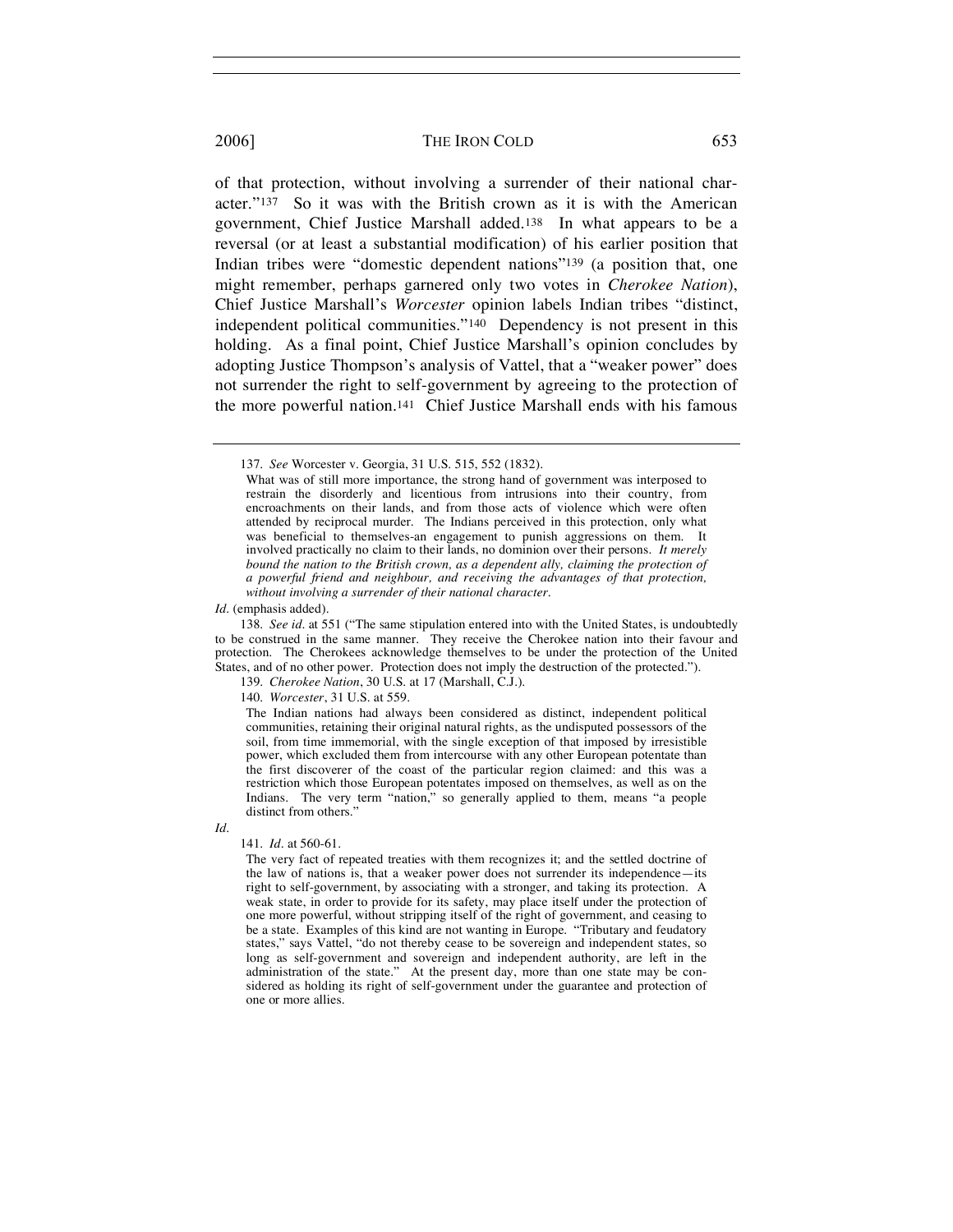dictum, "The Cherokee nation, then, is a distinct community, occupying its own territory, with boundaries accurately described, in which the laws of Georgia can have no force, and which the citizens of Georgia have no right to enter, but with the assent of the Cherokee themselves, or in conformity with treaties, and with the acts of congress."<sup>142</sup>

Despite the fact that *Worcester* rejected the "dependency" theory in favor of the "distinct and independent" theory, the Court later relied more on the false dependency created by the *Cherokee Nation* opinion to create both plenary power and the trust relationship.

#### 2. *Plenary Power*

Professor Charles Burdick noted in his early-twentieth century treatise on constitutional law that the origins of federal authority over Indian affairs remained an open question since there was no clear textual provisions in the Constitution that provided for such authority: "These [constitutional provisions] leave untouched the general field of constitutional power to deal with Indian affairs, and it has been necessary for the Supreme Court to build up here a very considerable body of unwritten constitutional law."143 While there is, according to Professor Burdick, a "general field of constitutional power to deal with Indian affairs," the source of that authority remains uncertain. This is a particular problem for many commentators<sup>144</sup> and a few Justices.145 Congress claims *plenary power* over Indian affairs in *two* ways: first, Congress claims *exclusive* authority to deal with Indian

*Id.*

<sup>142</sup>*. Id.* at 561.

<sup>143.</sup> CHARLES K. BURDICK, THE LAW OF THE AMERICAN CONSTITUTION: ITS ORIGIN AND DEVELOPMENT § 107, at 313 (1922) (citing the Indian Commerce Clause and the Indians Not Taxed Clauses). By "unwritten constitutional law," it appears that Burdick means a common law generated out of the interpretation of the Constitution as it pertains to Indian affairs.

<sup>144</sup>*. E.g.*, Ball, *supra* note 11, at 59 ("Indian nations have prevented recent congressional deployment of plenary power against them. But the plenary power does not lie idle. Like Ariel, it reappears, transported from Congress to the Supreme Court, where its lack of both limits and legitimacy is matched by a lack of appeal from its results."); Cleveland, *supra* note 11, at 26 ("The first difficulty posed by the Indian cases was textual: the Constitution does not bestow any general power on the national government to regulate Indian affairs."); Robert N. Clinton, *Redressing the Legacy of Conquest: A Vision Quest for a Decolonized Federal Indian Law*, 46 ARK. L. REV. 77, 112 (1993) [hereinafter Clinton, *Redressing*] (discussing "the myth of plenary federal power in Indian affairs, a doctrine that had little textual support in the provisions of the Constitution and even less in the contemporaneous history surrounding the adoption of that document").

<sup>145</sup>*. See* United States v. Lara, 541 U.S. 193, 224 (2004) (Thomas, J., concurring) ("The Court utterly fails to find any provision of the Constitution that gives Congress enumerated power to alter tribal sovereignty.").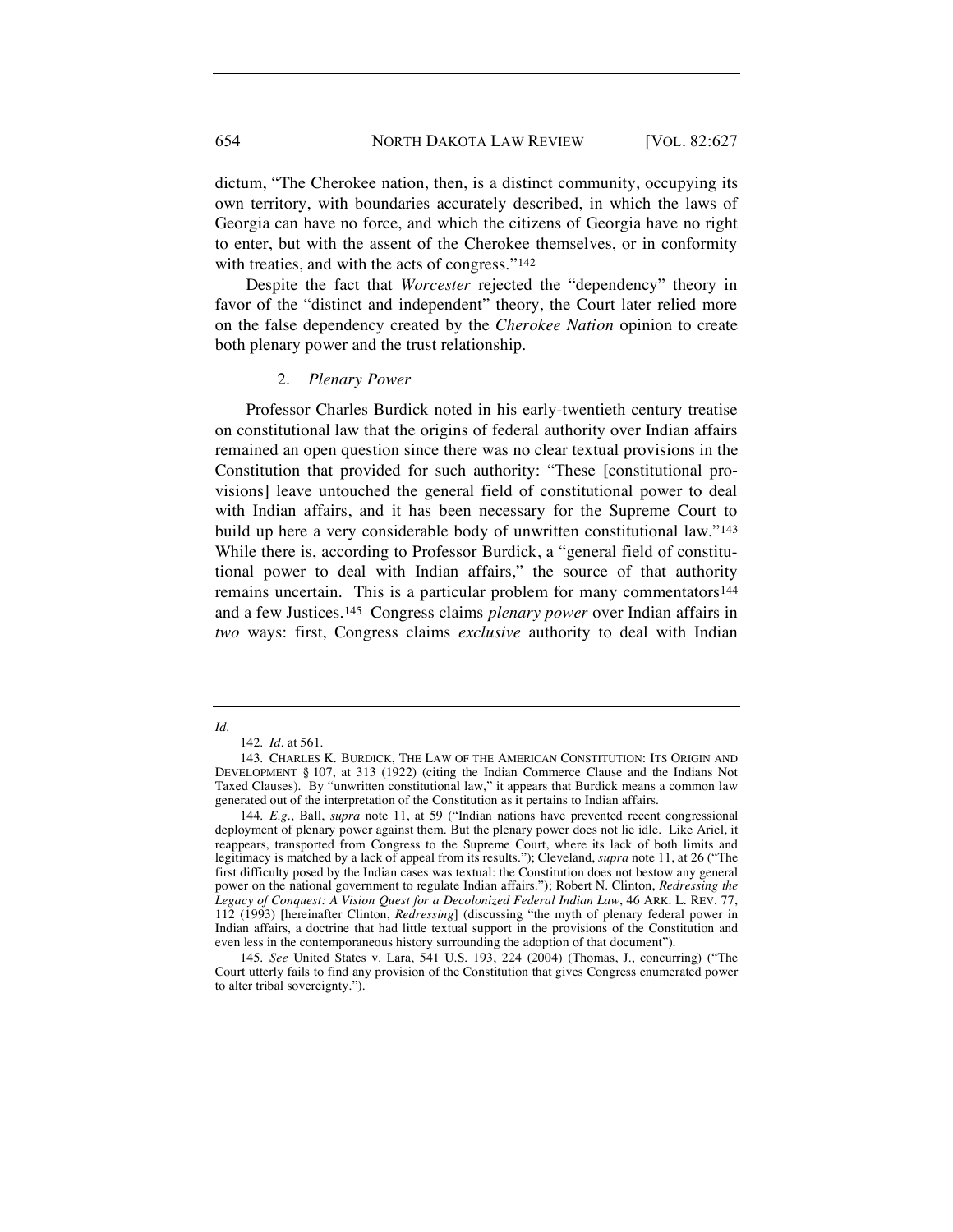affairs;146 and second, Congress claims authority to legislate over the internal affairs and sovereignty of Indian tribes.147

During the history of federal Indian law, the Supreme Court (and Congress) has relied upon the Indian Commerce Clause148 and the Treaty Clause149 to uphold these assertions of authority by Congress,150 but neither of these provisions can satisfy everyone given the extraordinary breadth and depth of the authority claimed by Congress. The Indian Commerce Clause is limited to commerce (whatever that means)151 and, given the Rehnquist Court's limited view of what "commerce" entails,152 the Court strains to conclude that the power to deal with Indian affairs is sufficient to, say, enact criminal laws for Indian Country.153 The Treaty Clause is an Article II provision and does not confer authority onto Congress except (arguably)154 where an executive branch-negotiated treaty ratified by the Senate extends Congressional authority into areas where it might not be otherwise.<sup>155</sup> But this works only insofar as the treaty says  $\frac{156}{-}$ the Michigan Ottawas could not enter into a treaty with the United States that

150. Professor Sarah Cleveland asserts that the federal government's plenary power over Indian affairs derives from the Doctrine of Discovery. *See* Sarah H. Cleveland, *Our International Constitution*, 31 YALE J. INT'L L. 1, 43 (2006) (citing United States v. Kagama, 118 U.S. 375, 380-82 (1886)).

151*. But see* AMAR, *supra* note 55, at 108, n.\*.

152*. See generally* MARK TUSHNET, A COURT DIVIDED: THE REHNQUIST COURT AND THE FUTURE OF CONSTITUTIONAL LAW 255-78 (2005).

153*. E.g.*, United States v. Kagama, 118 U.S. 375, 378-79 (1886).

The mention of Indians in the Constitution which has received most attention is that found in the clause which gives Congress 'power to regulate commerce with foreign nations, and among the several States, and with the Indian tribes.' This clause is relied on in the argument in the present case, the proposition being that the statute under consideration is a regulation of commerce with the Indian tribes. But we think it would be a very strained construction of this clause, that a system of criminal laws for Indians living peaceably in their reservations, which left out the entire code of trade and intercourse laws justly enacted under that provision, and established punishments for the common-law crimes of murder, manslaughter, arson, burglary, larceny, and the like, without any reference to their relation to any kind of commerce, was authorized by the grant of power to regulate commerce with the Indian tribes.

154*. But see* Nicholas Quinn Rosenkranz, *Executing the Treaty Power*, 118 HARV. L. REV. 1867 (2005).

155*. See* Missouri v. Holland, 252 U.S. 416 (1920).

156*. See* Robert N. Clinton, *Reservation Specificity and Indian Adjudication: An Essay on the Importance of Limited Contextualism in Indian Law*, 8 HAMLINE L. REV. 543 (1985); *see generally* Prakash, *supra* note 123.

<sup>146</sup>*. E.g.*, Indian Gaming Regulatory Act, 25 U.S.C. § 2701 (2000).

<sup>147</sup>*. E.g.*, Indian Civil Rights Act, 25 U.S.C. § 1301 (2000).

<sup>148.</sup> U.S. CONST. art I, § 8, cl. 3.

<sup>149.</sup> U.S. CONST. art II, § 2, cl. 2.

*Id.*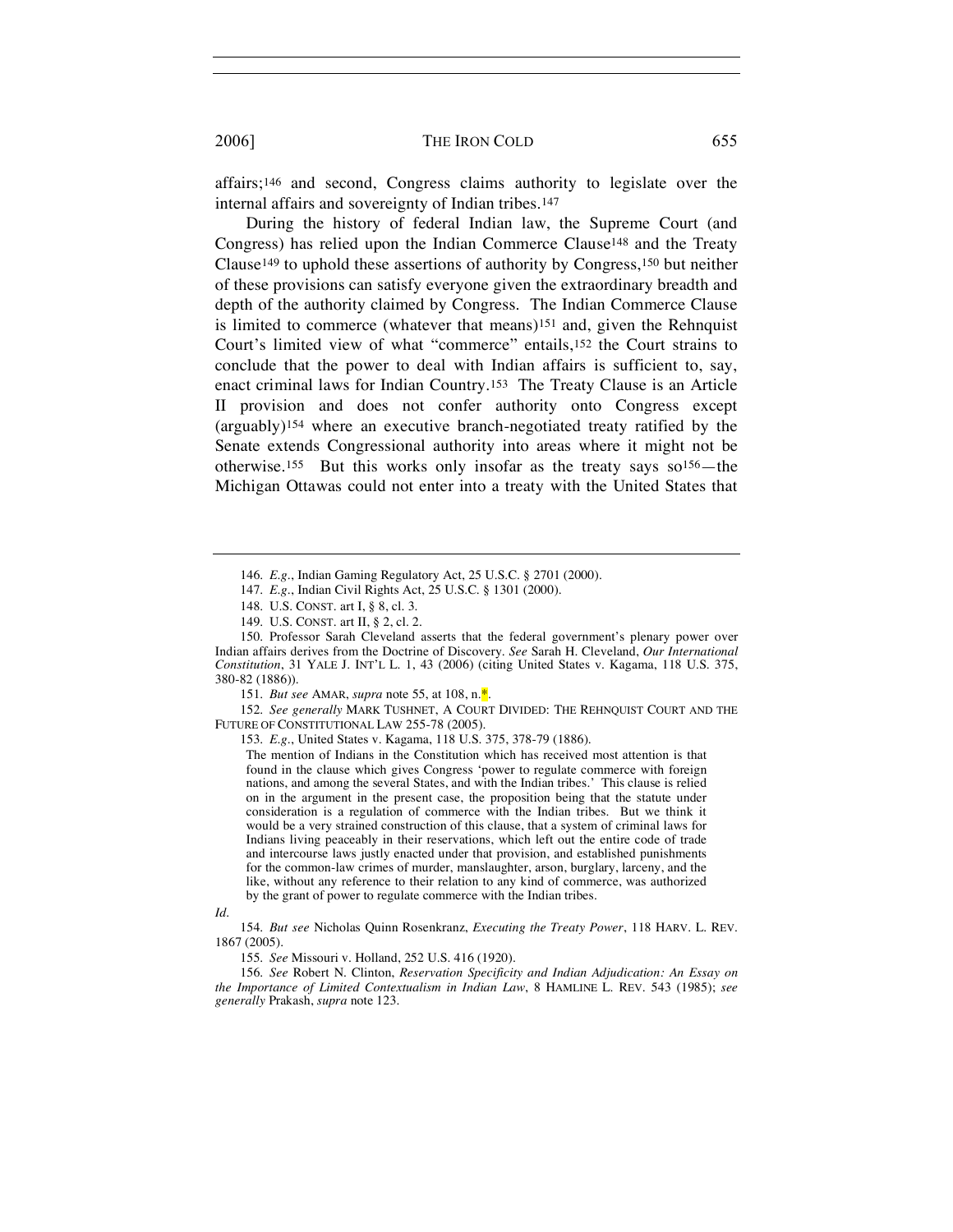would extend Congressional authority to deal with the affairs of the Cherokee Nation.

The Court's most recent articulation of the solution to finding the source of authority for Congress to legislate in affairs of all the tribes is that the authority may be "preconstitutional."157 Justice Breyer's majority opinion in *United States v. Lara* identified two areas where the federal government's authority might extend beyond the strictures of the Constitution to powers that are "necessary concomitants of nationality":158 Congressional authority in dealing with Indian affairs159 and executive authority to prosecute war profiteers.160 The earlier power has come under compelling attacks by commentators.161

The interesting thing about Justice Breyer's theory of "preconstitutional" authority to deal with Indian affairs is that the issue comes up during his discussion of the Treaty Clause as a source of authority.162 There appears to be a conscious (or unconscious) merging of these two theories theories that could be categorized as separate. Either Congress relies upon

The existence of so many constitutions developing out of written pre-constitutional norms, and the renewed interest in the serious study of constitutional politics, makes this an opportune moment to address the question of the place that pre-constitutional documents should have in modern constitutional orders. Should pre-constitutional documents be largely forgotten and discarded, or do they retain some inherent value that suggests that they deserve the attention that at least some of them have received publicly? Is it enough to acknowledge that these documents exist and use them rhetorically? Do they provide key insights into constitutional law and politics that mandate more critical retrospective analysis? What status should we accord these texts today?

*Id.*

160*. See Lara*, 541 U.S. at 201 (citing *Curtiss-Wright Export Co*., 299 U.S. at 315-22).

161*. E.g.*, HAROLD HONGJU KOH, THE NATIONAL SECURITY CONSTITUTION: SHARING POWER AFTER THE IRAN-CONTRA AFFAIR 94 (1990).

Among government attorneys, Justice Sutherland's lavish description of the president's powers [in *Curtiss-Wright Export Co.*] is so often cited that it has come to be known as the "*Curtiss-Wright*-so-I'm-right" cite—a statement of deference to the president so sweeping as to be worthy of frequent citation in any government foreignaffairs brief.

*Id.*; *see* ROBERT G. MCCLOSKEY, THE AMERICAN SUPREME COURT 127 (Sanford Levinson ed., Univ. of Chi. Press 1994) (1960) ("The danger is of course that the other branches of government will fail to assume the constitutional responsibility which the Court has tendered to them, and will interpret the assignment as a license to act arbitrarily."); Charles A. Lofgren, United States v. Curtiss-Wright Export Corporation*: An Historical Reassessment*, 83 YALE L.J. 1 (1973).

162*. Lara*, 541 U.S. at 201.

<sup>157.</sup> United States v. Lara, 541 U.S. 193, 201 (2004).

<sup>158</sup>*. Lara*, 541 U.S. at 201 (quoting United States v. Curtiss-Wright Export Co., 299 U.S. 304, 318 (1936)).

<sup>159</sup>*. See Lara*, 541 U.S. at 201-02 (citing 2 J. CONTINENTAL CONG. 174-75 (1775) (W. Ford ed. 1905); Worcester v. Georgia, 31 U.S. 515, 557 (1832)). *But see generally* Kirsten Matoy Carlson, *Is Hindsight 20-20? Reconsidering the Importance of Pre-Constitutional Documents*, 30 AM. INDIAN L. REV. 1, 4 (2005-2006).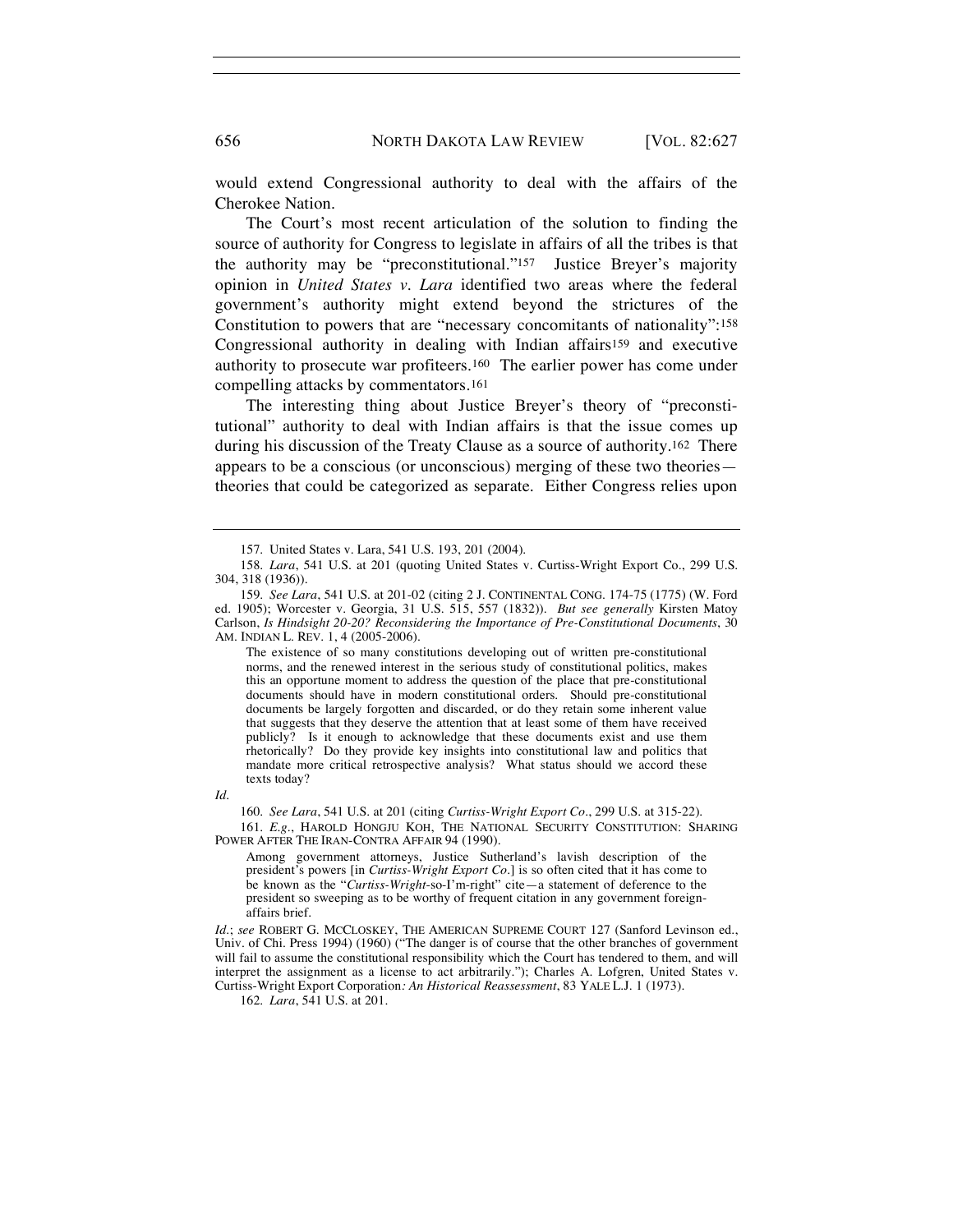the treaties negotiated and ratified in accordance with the Treaty Clause or it relies on a "preconstitutional" authority. This merging of the two theories is interesting because the members of the Marshall Court attempted a similar thing in the Trilogy and the Taney Court succeeded in doing so in *United States v. Kagama*.163

This is what happened: First, the Marshall Court in *Cherokee Nation* fudged the meaning of the word "protection" in the Cherokee treaties to mean that they were dependent on the United States for more than military reasons and implied that they were incompetent. What those additional reasons for dependency were the Marshall Court did not articulate. By the time the Taney Court decided *Kagama*, there were new reasons in some parts of Indian Country—food and shelter,164 protection from state militias,165 and the standard military preservation of Indian reservation borders that was intended by the treaties. Some, but not all, Indian tribes really were dependent on the federal government,166 so the Taney Court filled in the blanks left by the Marshall Court and created the doctrine of

164*. E.g.*, John P. LaVelle, *Rescuing* Paha Sapa*: Achieving Environmental Justice by Restoring the Great Grasslands and Returning the Sacred Black Hills to the Great Sioux Nation*, 5 GREAT PLAINS NAT. RESOURCES J. 40, 50-52 (2001).

As with its military strategy, the defining element of the United States' political strategy for dispossessing *Paha Sapa* was coercion. The Fort Laramie Treaty guaranteed subsistence rations to the Sioux until 1872, as well as the right to hunt outside the reservation's boundaries. However, soon after the treaty was signed, the United States restricted and then eliminated the Sioux tribes' off-reservation hunting rights in response to "the inevitable clashes between off-reservation hunting parties and whites." Thus, after the expiration of the treaty subsistence rations in 1872, and because of the government's failure to assimilate the Lakota, Dakota, and Nakota people to yeoman farming culture, the Sioux tribes remained dependent on government rations to avoid mass starvation.

*Id.* (footnotes omitted). *But see*, *e.g.*, BANNER, *supra* note 32, at 3-4 ("Any given decision on the part of Indians to sell land, like any decision made by anyone about any subject, may be more or less voluntary, along a continuum that lacks any dividing line between categories. There is a large middle ground between conquest and contract.").

165*. See* Rose Weston, *Facing the Past, Facing the Future: Applying the Truth Commission Model to the Historic Treatment of Native Americans in the United States*, 18 ARIZ. J. INT'L & COMP. L. 1017, 1042-43 (2001).

166*. See* HELEN HUNT JACKSON, A CENTURY OF DISHONOR: THE EARLY CRUSADE FOR INDIAN REFORM 177 (Andrew F. Rolle ed., Harper Torch Books 1965) (1881) (describing the actions of the Indian Bureau forcing Sioux bands to move against their will by placing them in "almost a starving condition").

<sup>163.</sup> 118 U.S. 375 (1886); *see also* Michael C. Bluum, *Retracing the Discovery Doctrine: Aboriginal Title, Tribal Sovereignty, and Their Significance to Treaty-Making and Modern Natural Resources Policy in Indian Country*, 28 VT. L. REV. 713, 759 (2004) ("Over the years, subsequent courts and Congresses misinterpreted the Marshall Court's language and undermined the principles it laid down. In particular, the guardian/ward language in the *Cherokee Nation* case was transformed from a concept protective of tribal prerogatives into one that gave Congress virtually unbridled power over Indian affairs."); Clinton, *Redressing*, *supra* note 144, at 112 (citing United States v. Kagama, 118 U.S. 375 (1886); quoting Worcester v. Georgia, 31 U.S. 515, 593 (1832) (M'Lean, J., concurring)).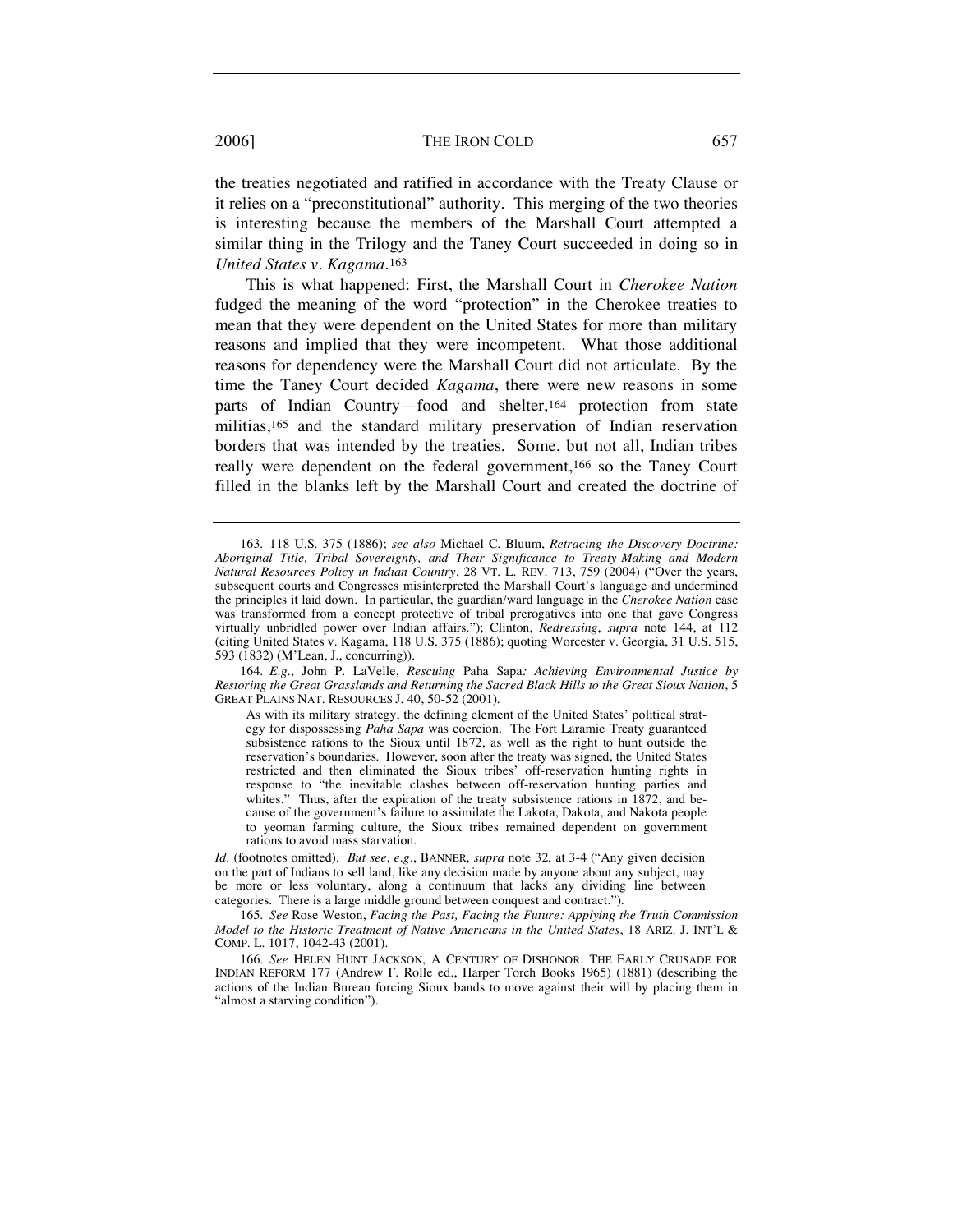plenary (absolute) power over Indians. Second, the Marshall Court's generalization of the meaning of the word "protection" allowed the Taney Court to place the weakest, most dependent Indian tribes in the same category as the most distinct, independent Indian tribes. In sum, the law of plenary (absolute) power extended over all Indian tribes, not just the weakest and most dependent—a "least favored nations" clause incorporated by implication into every Indian treaty by the Supreme Court.167

Justice Breyer's endorsement, in terms careful to avoid the ethnocentrism of Supreme Court opinions past, of a "preconstitutional" authority to deal with Indian affairs somehow derived from the Treaty Clause and the War Power is an endorsement of the "least favored nations" implied term. This is not to say that plenary power is wrong or unsupported. Learned professors argue that the Indian Commerce Clause and the Treaty Clause can combine into a textual basis for plenary power.168 That monster of a debate is outside the scope of this essay, but this debate originates in the Marshall Trilogy. As a matter of pedagogical value, then, the Trilogy, if read correctly, is an indispensable tool for understanding the origins of plenary power.

#### 3. *Trust Relationship*

Seeds of what would become known as the "trust doctrine" found their way into the Trilogy. In *Johnson*, Chief Justice Marshall wrote in dicta that Indians (i.e., the "conquered") "shall not be wantonly oppressed."<sup>169</sup> The trust relationship exists because the Marshall Court opined that Indians were weak and dependent and needed the assistance of a higher power—the

169*.* Johnson v. M'Intosh, 21 U.S. 543, 589 (1823).

<sup>167.</sup> Justice Breyer also invoked the War Power. *See Lara*, 541 U.S. at 201 (citing COHEN'S HANDBOOK OF FEDERAL INDIAN LAW 208 (Rennard Strickland et al. eds., 1982). At a time when the Court's recent decisions appear to cabin the President's national security authority, e.g., Hamdan v. Rumsfeld, 126 S. Ct. 2749 (2006), this very broad reading of Congressional war power is interesting.

<sup>168</sup>*. E.g.*, Adrian Vermeule, *Three Commerce Clauses? No Problem*, 55 ARK. L. REV. 1175, 1177 (2003).

When the Court makes reference to the Indian commerce clause, then, we should in many cases take it as referring elliptically to the combined bases for federal plenary power over Indians. . . . [T]aken together, the Indian commerce power and the Treaty Power authorize plenary federal control; the latter argument is the one that confounds Prakash's positive claim about the scope of the Indian commerce clause.

*Id.* (emphasis omitted).

The title by conquest is acquired and maintained by force. The conqueror prescribes its limits. Humanity, however, acting on public opinion, has established, as a general rule, that the conquered shall not be wantonly oppressed, and that their condition shall remain as eligible as is compatible with the objects of the conquest.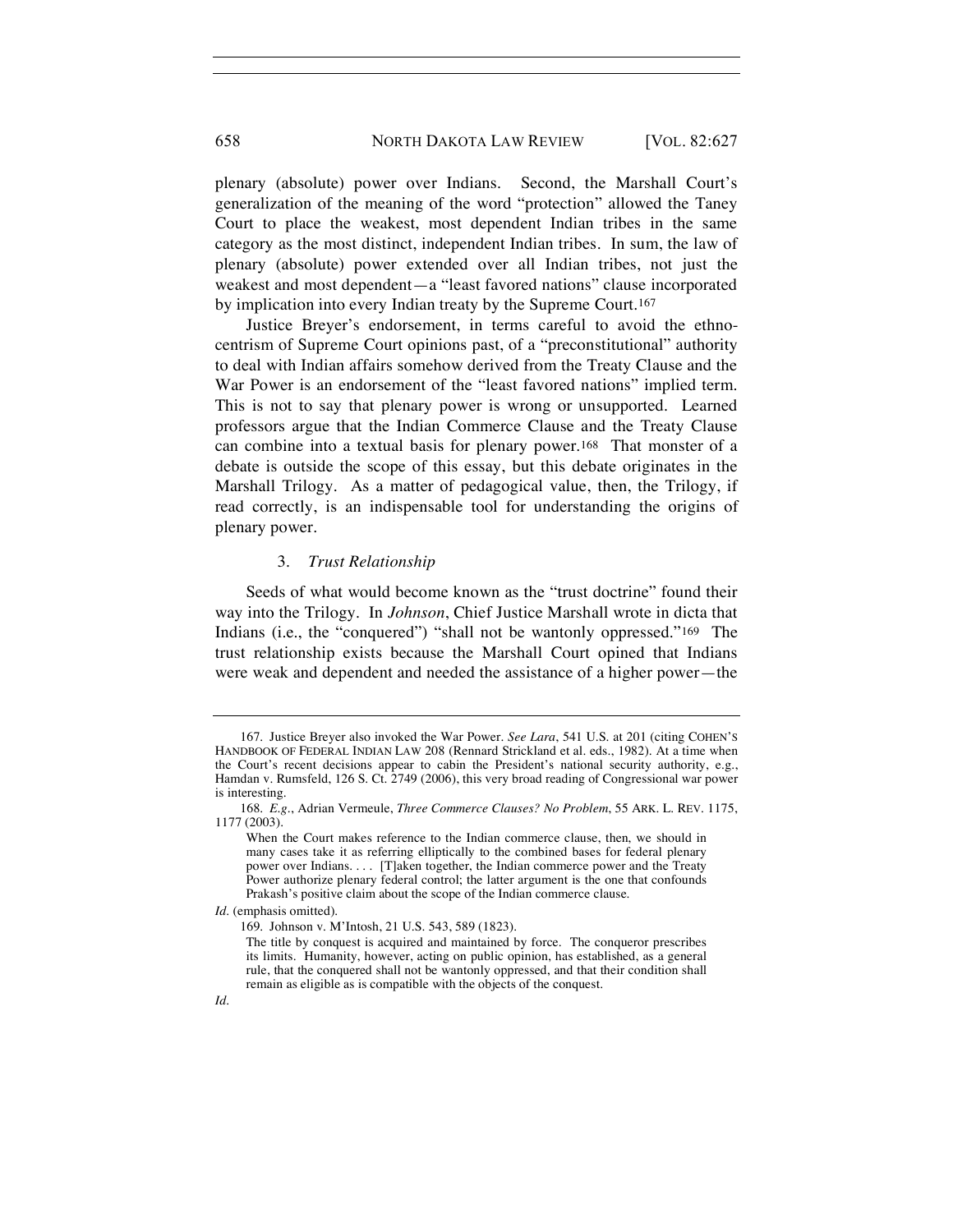United States—to become civilized to the extent that they could save themselves from extinction.170 The Trilogy does not include a holding that the federal government should take action to assist Indians as moral imperative, but the origins of that view are there.

There are two (mis)conceptions of the trust relationship. Since the Marshall Court declared that Indians were weak and dependent (even if they could not make such a holding clear in the Cherokee cases), the Court asserted that the United States must treat them well. The Court would help out the policymaking branches by holding them to a higher standard, what the Court referred to a hundred years later as a "fiduciary relationship."171 Nongovernmental entities such as the Friends of the Indian pushed this conception as well.172 As a result, at times, Congress even took action with the best interests of Indians and Indian tribes at heart. Two notions of a trust relationship evolved from Supreme Court decisions and acts of Congress. First, the federal government owes a duty—moral, ethical, or political—to Indians and Indian tribes in all of its actions. This may be a guardian-ward relationship, a trustee-beneficiary relationship, or theoretically (according to Justice Johnson) a master-conqueror relationship. Second, certain statues create a trust duty toward Indians and Indian tribes similar to that of a common law trustee-beneficiary relationship.

The modern view of the first type of trust relationship is that the duty owed by the federal government is too vague and amorphous to be enforceable.173 Some tribal advocates assume that since this first kind of trust relationship exists that Congress is precluded from enacting legislation that will harm tribal interests. Nothing could be further from the truth. While Congress does tend to enact legislation purporting to benefit Indian tribes, Congress does enact laws that can be devastating to tribal interests. The Major Crimes Act,<sup>174</sup> the allotment acts,<sup>175</sup> the Indian Civil Rights Act,<sup>176</sup>

<sup>170</sup>*. See* Riley, *Recovering Collectivity*, *supra* note 99, at 206-10; Alex Tallchief Skibine, *Gaming on Indian Reservations: Defining the Trustee's Duty in the Wake of* Seminole Tribe v. Florida, 29 ARIZ. ST. L.J. 121, 156 (1997).

<sup>171.</sup> Seminole Nation v. United States, 316 U.S. 286, 296-97 (1942).

<sup>172.</sup> Stacy L. Leeds, *By Eminent Domain or Some Other Name: A Tribal Perspective on Taking Land*, 41 TULSA L. REV. 51, 65 (2005) [hereinafter Leeds, *By Eminent Domain*] (citing AMERICANIZING THE AMERICAN INDIANS: WRITINGS BY THE "FRIENDS OF THE INDIAN" 1880- 1900, 83-86 (Francis Paul Prucha ed., 1973)) ("The proponents of the allotment thought it was in the best interest of the tribes to abandon all forms of common ownership in favor of individual property rights.").

<sup>173</sup>*. E.g.*, United States v. Mitchell, 445 U.S. 535 (1980).

<sup>174.</sup> Major Crimes Act, ch. 341, § 9, 23 Stat. 362, 385 (1885), *as amended* 18 U.S. § 1153 (2000). *See generally* Kevin K. Washburn, *Federal Criminal Law and Tribal Self-Determination*, 84 N.C. L. REV. 779 (2006); Kevin K. Washburn, *American Indians, Crime, and the Law*, 104 MICH. L. REV. 709 (2006).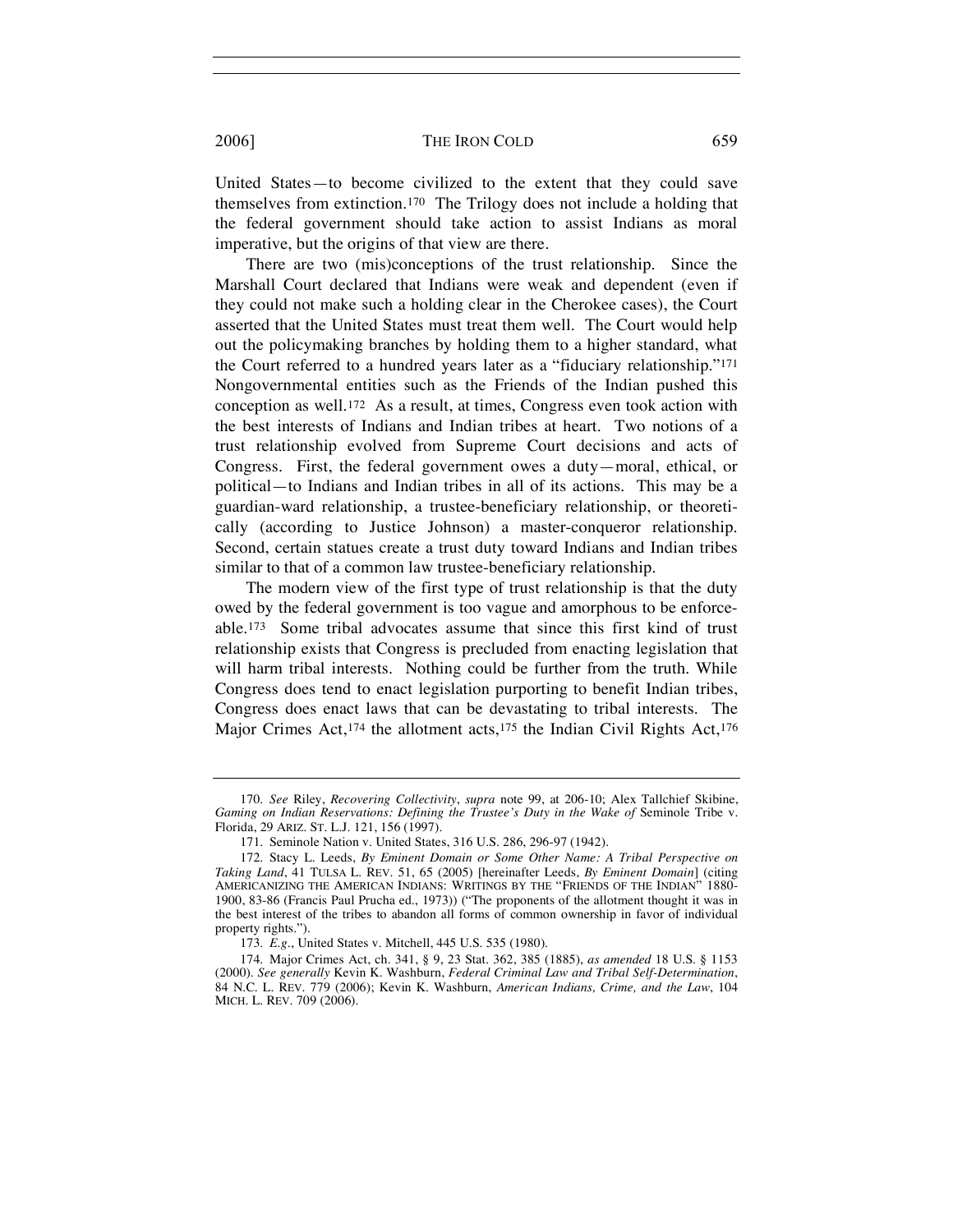statutes that abrogate Indian treaties,<sup>177</sup> and the removal acts<sup>178</sup> are all fair game in the so-called trust relationship. Nothing but the rational basis test—and that only in the last few decades179—stops Congress from playing dirty pool with Indian tribes.

The modern view of the second type is that Congress must make *extremely* clear that a trust duty exists and that Congress expects and consents to be sued for money damages in the event the trust is breached.180 Despite trust breaches that boggle the imagination, unless Congress says, "Go ahead and sue us for money," the Court will not allow it.181

The bigger picture of the trust relationship is that it conflicts with the policy of Congress and the executive toward Indians and Indian tribes of encouraging self-determination. In other words, how can the federal government have a paternalistic trust relationship (or guardian-ward or masterconqueror) when it supports tribal self-determination at the same time? How can Indian tribes demand benefits and entitlements from Congress and the executive when these same tribes demand the federal government to leave them alone? One could argue that these two choices are in conflict.182

But an examination of the Marshall Trilogy fleshes out the context of the trust relationship—self-determination dichotomy. They are two sides of the same coin. The Cherokee Nation, nestled in the northwest corner of

177*. See generally* Robert Laurence, *The Abrogation of Indian Treaties by Federal Statutes Protective of the Environment*, 31 NAT. RESOURCES J. 859 (1991); David E. Wilkins, *The Reinvigoration of the Doctrine of 'Implied Repeals': A Requiem for Indigenous Treaty Rights*, 43 AM. J. LEGAL HIST. 1 (1999).

178*. See generally* Raymond Cross, *Sovereign Bargains, Indian Takings, and the Preservation of Indian Country in the Twenty-First Century*, 40 ARIZ. L. REV. 425, 441-43 (1998); Leeds, *By Eminent Domain*, *supra* note 172, 62-63; Richard White, *How Andrew Jackson Saved the Cherokees*, 5 GREEN BAG 2d 443 (2002) (reviewing ROBERT V. REMINI, ANDREW JACKSON AND HIS INDIAN WARS (2001)).

179*. See* United States v. Sioux Nation of Indians, 448 U.S. 371, 413 (1980); Del. Tribal Bus. Comm. v. Weeks, 430 U.S. 73, 84 (1977).

180*. Compare* United States v. White Mountain Apache Tribe, 537 U.S. 465 (2003), *and* United States v. Mitchell, 463 U.S. 206 (1983), *with* United States v. Navajo Nation, 537 U.S. 488 (2003), *and* United States v. Mitchell, 445 U.S. 535 (1982).

181*. See*, *e.g.*, Matthew L.M. Fletcher, *Sawnawgezewog: The "Indian Problem" and the Lost Art of Survival*, 28 AM. INDIAN L. REV. 35, 46-47 (2003-2004) (discussing *Navajo Nation*, 537 U.S. 488).

182*. But see* Rebecca Anita Tsosie, *What Does It Mean to "Build a Nation"? Re-imagining Indigenous Political Identity in an Era of Self-Determination*, 7 ASIAN-PAC. L. & POL'Y J. 38 (2006) (discussing whether Native Hawaiians should want to follow the model of the "domestic dependent nation" as a means of reaching self-determination).

<sup>175</sup>*. See generally* Kenneth H. Bobroff, *Retelling Allotment: Indian Property Rights and the Myth of Common Ownership*, 54 VAND. L. REV. 1559 (2001); Judith V. Royster, *The Legacy of Allotment*, 27 ARIZ. ST. L. J. 1 (1997).

<sup>176</sup>*. See generally* Angela R. Riley, *Sovereignty and Illiberalism*, 95 CAL. L. REV. (forthcoming June 2007), *available at* http://papers.ssrn.com/sol3/papers.cfm?abstract\_id= 910611.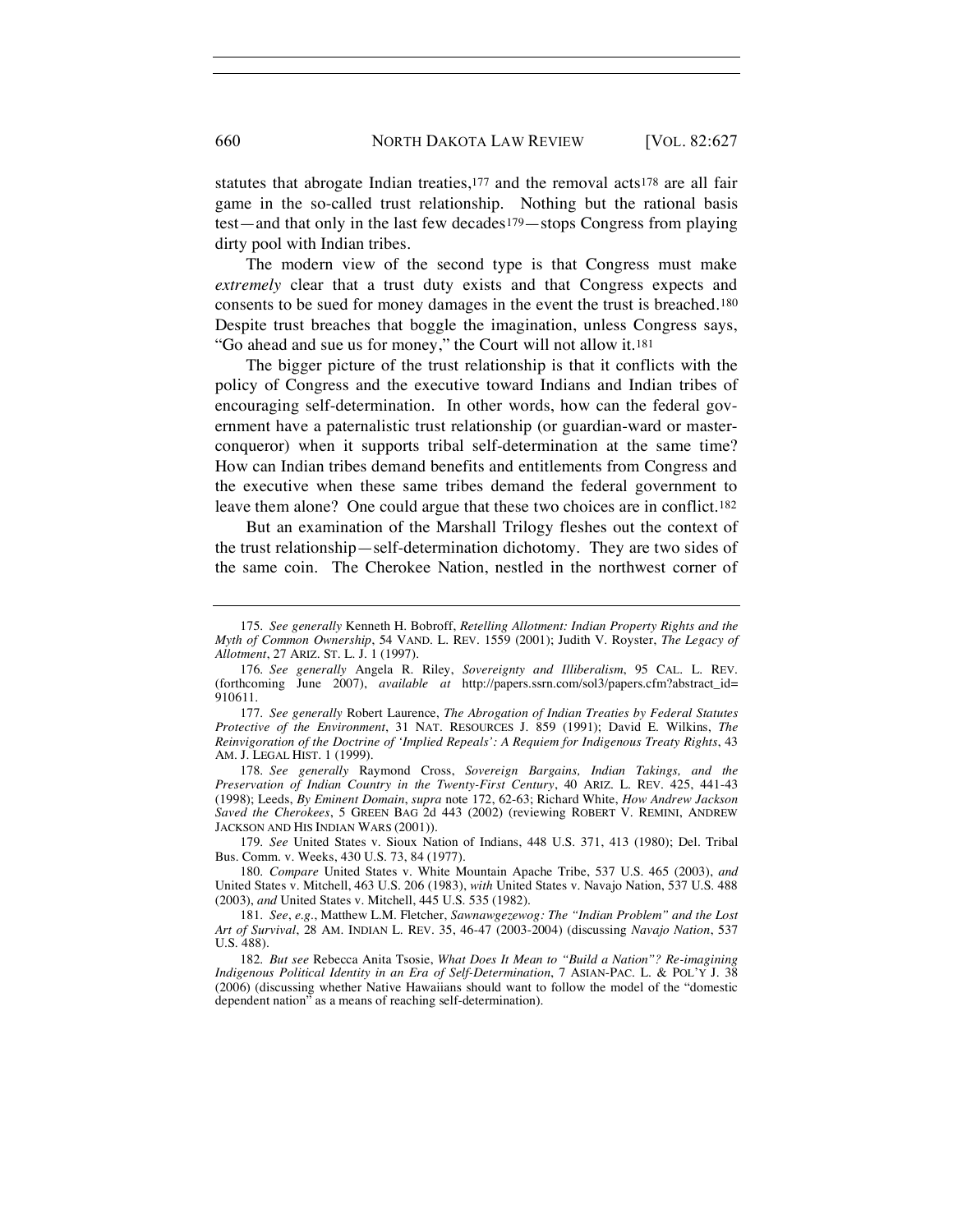antebellum Georgia prior to the attempts of the state legislature to destroy it, is a perfect example of how these concepts merge. The Cherokee Nation entered into treaties with the United States that preserved millions of acres as a land base, with the United States promising to preserve those borders. The Cherokee Nation settled in for the long haul—engaging in farming and other economic development, developing a written tribal language and a tribal law, and establishing a governmental, economic, and cultural foundation for all time. The United States had a trust responsibility to the Cherokee Nation—preserve the borders, by military force if necessary and preserve the treaty relationship. Meanwhile, the Cherokee Nation engaged in self-determination, much like Indian tribes do today.

This trust relationship—self-determination dichotomy should have worked for the Cherokee Nation, just as it should work for tribes today. But that relationship with the United States became tainted, and corrupted by the betrayal of Andrew Jackson's Executive Branch and by Congress, just as the relationship between all the other Indian tribes and the United States became tainted and corrupted by betrayal. What should have a been a relationship that evolved into something like what the Vatican and Monaco have with their respective European hosts, devolved into weakness, dependence, and exploitation. The modern trust relationship—self determination dichotomy retains the need for preservation of reservation boundaries (such as they are) and the need for self-determination, but it also includes a moral and legal obligation to restore tribes to the status they had when they entered into these treaties, or at least where they were headed before the betrayal of the United States.

# B. STATE AUTHORITY IN INDIAN COUNTRY

Chief Justice Marshall's opinion for the Court in *Worcester v. Georgia* stands as one of the strongest statements of tribal sovereignty in the history of American Indian law—"The Cherokee nation, then, is a distinct community occupying its own territory, with boundaries accurately described, in which the laws of Georgia can have no force, and which the citizens of Georgia have no right to enter, but with the assent of the Cherokees themselves, or in conformity with treaties, and with the acts of congress."183 As Professor Robertson argued, it appears the Chief Justice's argument about state and tribal sovereignty was tied to the Doctrine of Discovery and the right of the state and of the tribes to alienate and control land.184 In language that Professor Robertson argues was intended to reverse *Johnson* 

<sup>183</sup>*.* Worcester v. Georgia, 31 U.S. 515, 561 (1832).

<sup>184</sup>*. See generally* ROBERTSON, *supra* note 4, at 133.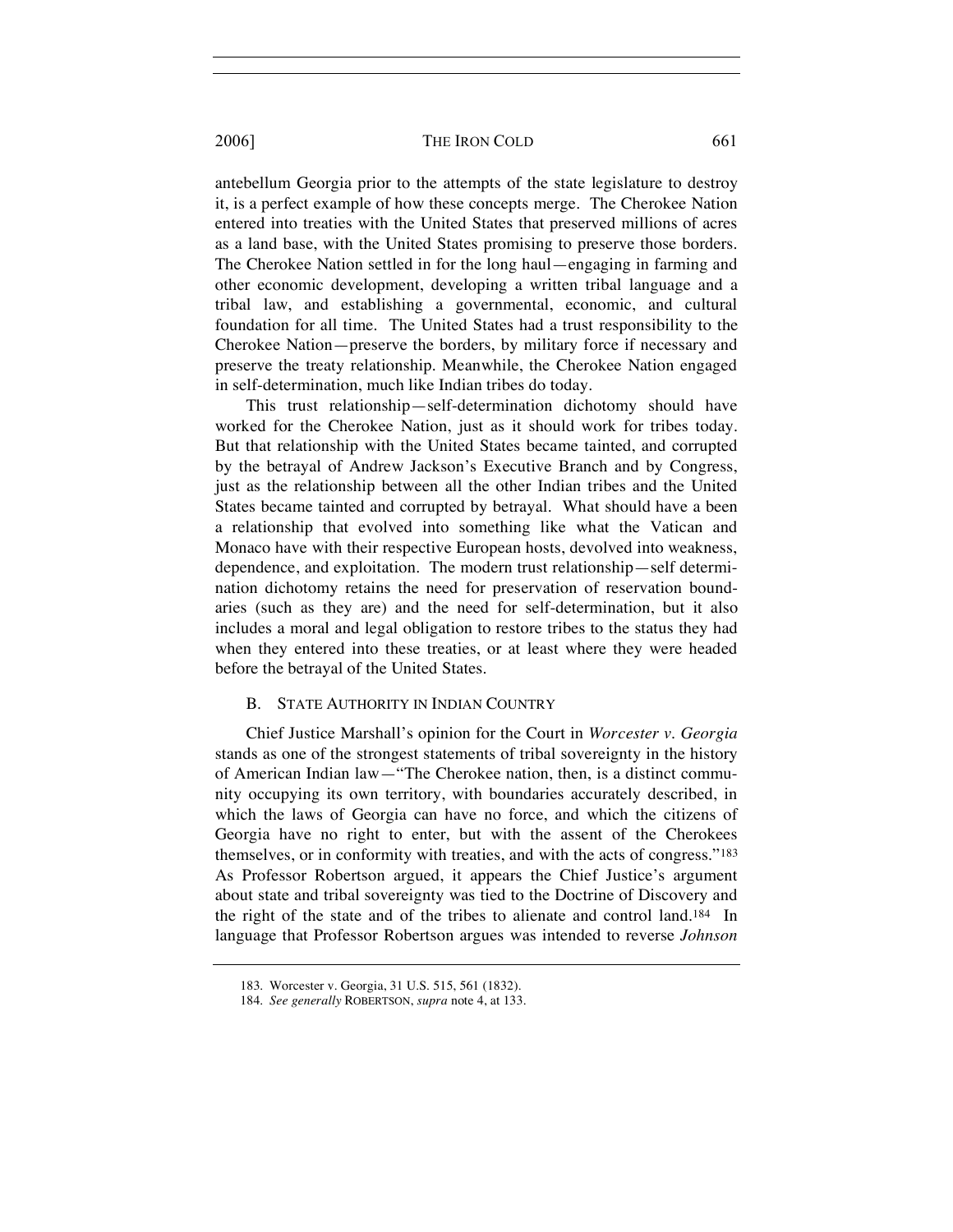*v. M'Intosh* and eradicate the Doctrine of Discovery as controlling law, the Chief Justice quoted a speech from the British Superintendent of Indian Affairs from 1763, in which he stated that Indian lands may not be acquired except through "consent of all your people."185

Another argument to which the Chief Justice responded was the recurring argument that Indian tribes were mere hunters that could not claim ownership over land, an argument based on the reference in the Treaty of Hopewell to "hunting grounds."186 Chief Justice Marshall's reply was more than adequate, relying on basic property law that the use of the land is not relevant to whether a person may own it.<sup>187</sup> This was another argument related to the notion that the State of Georgia had control, and therefore jurisdiction, over Indian lands as a result of the Doctrine of Discovery.

The legacy of *Worcester* as a legal hammer has been limited by subsequent Supreme Court determinations, but the general rule that state law does not apply in Indian Country remains the law,188 subject to certain exceptions.189 In this portion of the Trilogy, whether state laws apply in Indian Country, a closer (and different than the plenary power—trust relationship dichotomy analysis) inspection of the protection and dependence analysis is necessary. The opinion tackled the argument Indian tribes had entered into the treaties with the general understanding that they were an inferior race giving themselves up to the "protection" of the United States.190 The Chief Justice concluded that Indian tribes hadn't equated "protection" with "dependence" and, applying what we now know as the

187*. Worcester*, 31 U.S. at 553.

*Id.*

188*. E.g.*, Okla. Tax Comm'n v. Sac & Fox Nation, 508 U.S. 114, 123 (1993); California v. Cabazon Band of Missions Indians, 480 U.S. 202, 221-22 (1987); Williams v. Lee, 359 U.S. 217, 220-21 (1959).

189*. E.g.*, 18 U.S.C. § 1162(a) (2000) (state criminal jurisdiction in Indian Country in some states); 28 U.S.C. § 1360(a) (2000) (state civil jurisdiction in Indian Country in some states); Cotton Petroleum Corp. v. New Mexico, 490 U.S. 163 (1989) (state taxation of non-Indian owned businesses in Indian Country). For a description of the current state of the law in relation to the extent that tribal sovereignty and federal interests combine to preempt state law in Indian Country, see Kaighn Smith, Jr., *Federal Courts, State Power, and Indian Tribes: Confronting the Well-Pleaded Complaint Rule*, 35 N.M. L. REV. 1, 14-16 (2005).

190*. See Worcester*, 31 U.S. at 546-57.

<sup>185</sup>*. Worcester*, 31 U.S. at 547.

<sup>186</sup>*. E.g.*, Cherokee Nation v. Georgia, 30 U.S. 1, 22-24, 28 (1831) (Johnson, J., concurring); *id.* at 40 (Baldwin, J., concurring).

So with respect to the words 'hunting grounds.' Hunting was at that time the principal occupation of the Indians, and their land was more used for that purpose than for any other. It could not, however, be supposed, that any intention existed of restricting the full use of the lands they reserved. To the United States, it could be a matter of no concern, whether their whole territory was devoted to hunting grounds, or whether an occasional village, and an occasional corn field, interrupted, and gave some variety to the scene.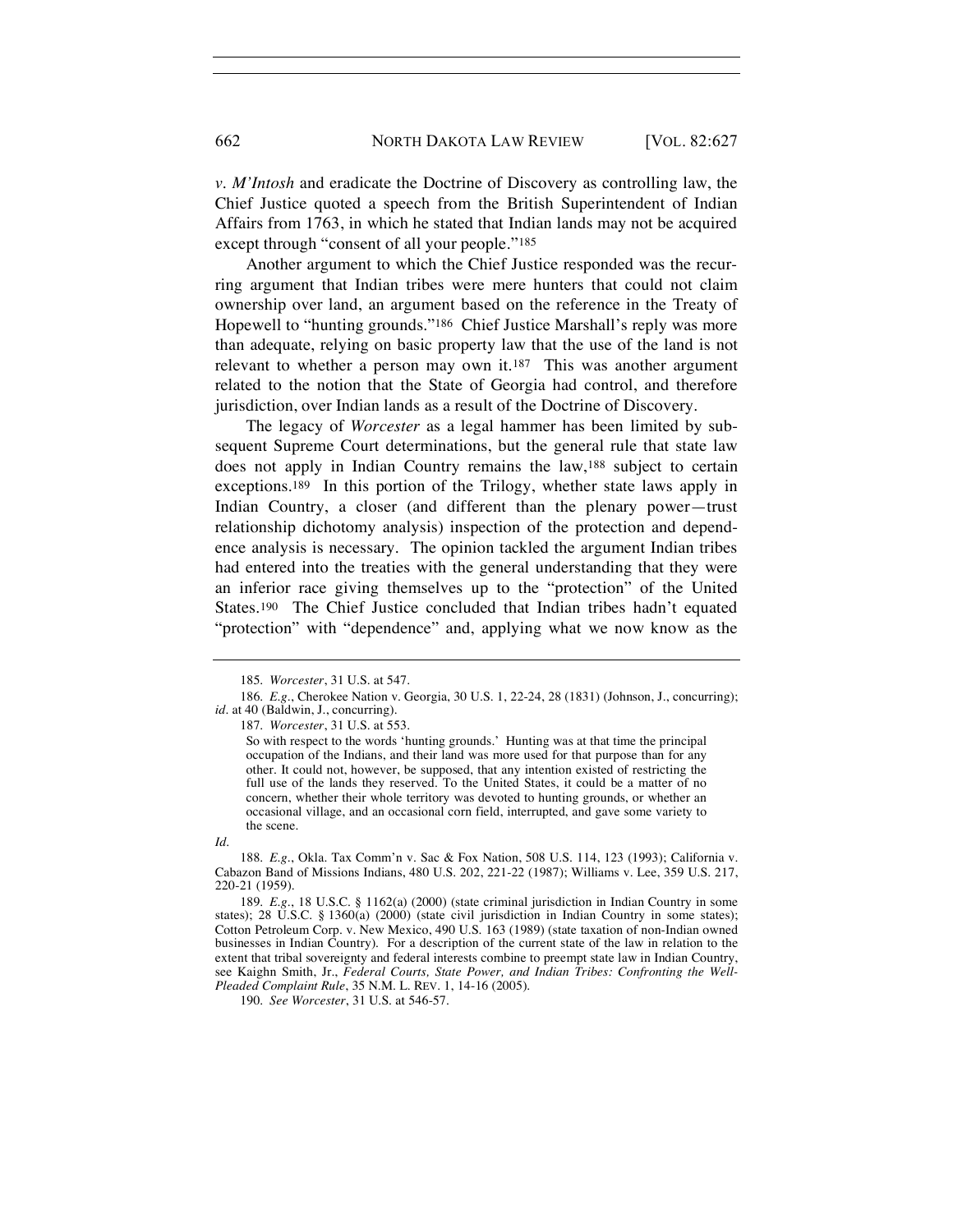canon of construction of Indian treaty language, held that Indian tribes understood the word to mean that the United States would protect the tribes from intruders as in an international non-aggression treaty.191 Indian tribes would constitute a "dependent ally" of the United States, just as they had with the European powers previously:

The general law of European sovereigns, respecting their claims in America, limited the intercourse of Indians, in a great degree, to the particular potentate whose ultimate right of domain was acknowledged by the others. This was the general state of things in time of peace. It was sometimes changed in war. The consequence was, that their supplies were derived chiefly from that nation, and their trade confined to it. Goods, indispensable to their comfort, in the shape of presents, were received from the same hand. What was of still more importance, the strong hand of government was interposed to restrain the disorderly and licentious from intrusions into their country, from encroachments on their lands, and from those acts of violence which were often attended by reciprocal murder. The Indians perceived in this protection only what was beneficial to themselves—an engagement to punish aggressions on them. It involved, practically, no claim to their lands, no dominion over their persons. It merely bound the nation to the British crown, as a dependent ally, claiming the protection of a powerful friend and neighbour, and receiving the advantages of that protection, without involving a surrender of their national character.192

*Id.*

192*. Worcester*, 31 U.S. at 551-52; *see also id.* at 556.

*Id.* at 556.

<sup>191</sup>*. Id.*

Not well acquainted with the exact meaning of words, nor supposing it to be material whether they were called the subjects, or the children of their father in Europe; lavish in professions of duty and affection, in return for the rich presents they received; so long as their actual independence was untouched, and their right to self-government acknowledged, they were willing to profess dependence on the power which furnished supplies of which they were in absolute need, and restrained dangerous intruders from entering their country, and this was probably the sense in which the term was understood by them.

This treaty, thus explicitly recognizing [sic] the national character of the Cherokees, and their right of self- government; thus guarantying their lands; assuming the duty of protection, and, of course, pledging the faith of the United States for that protection; has been frequently renewed, and is now in full force. To the general pledge of protection have been added several specific pledges, deemed valuable by the Indians. Some of these restrain the citizens of the United States from encroachments on the Cherokee country, and provide for the punishment of intruders.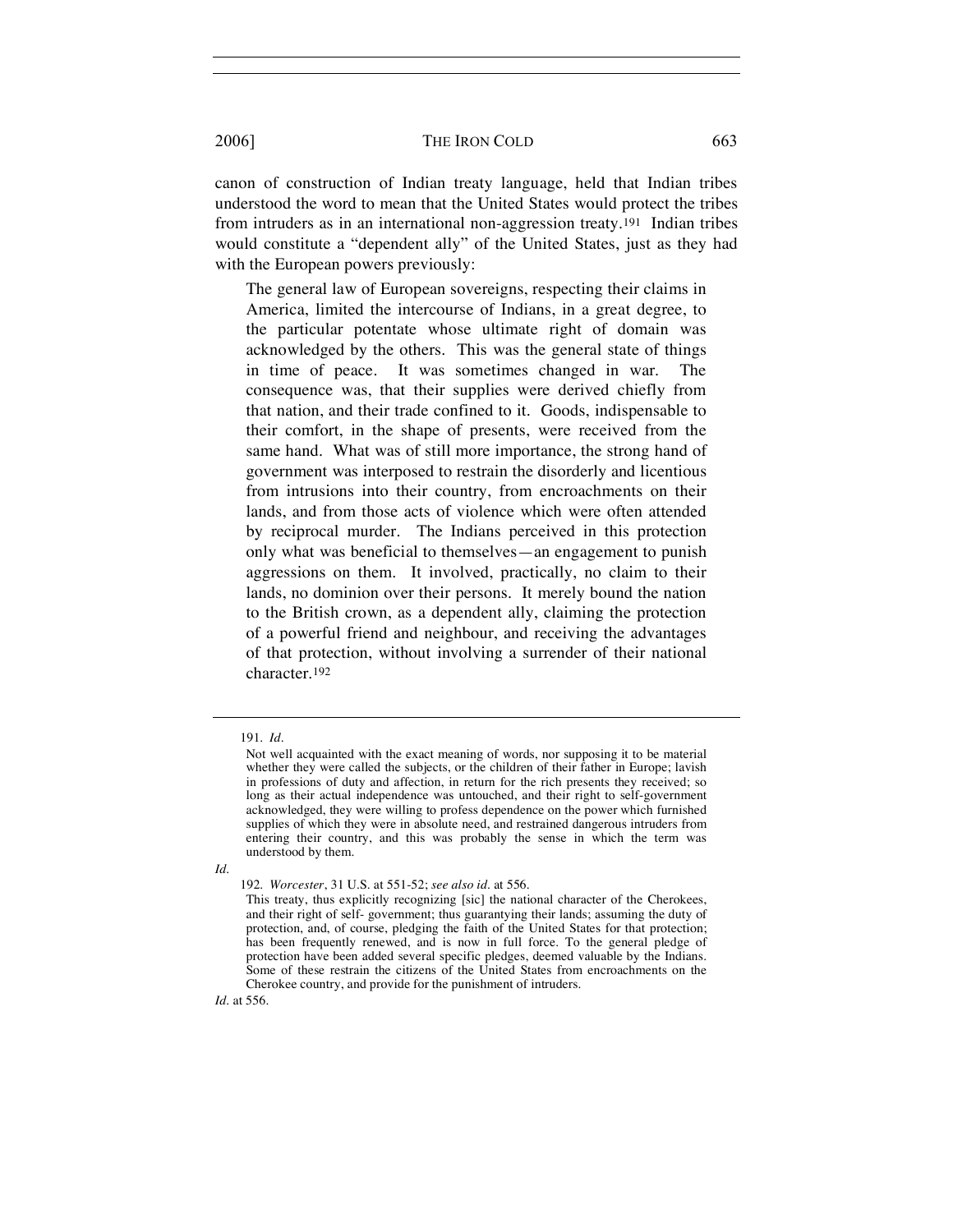In short, the word "protection" has no special meaning beyond that of, say, the Vatican giving in to the protection of Italy. In this decision, the Chief Justice reversed his own position from a year earlier, in which he concluded that the word "protection" appeared in enough Indian treaties to justify labeling them "dependent."193

The *Worcester* opinion, which garnered a 5-1 majority, never refers to Indian tribes as "domestic dependent nations," but instead refers to them as "independent" nations<sup>194</sup> who are "dependent all[ies]" of the United States.<sup>195</sup> This is a much, much different animal than the "domestic dependent nation" language that Chief Justice Marshall used in his lead opinion in *Cherokee Nation*. But we still consider Indian tribes "domestic

A weak state, in order to provide for its safety, may place itself under the protection of one more powerful, without stripping itself of the right of government, and ceasing to be a state. Examples of this kind are not wanting in Europe. "Tributary and feudatory states," says Vattel, "do not thereby cease to be *sovereign and independent states*, so long as self-government and sovereign and independent authority, are left in the administration of the state." At the present day, more than one state may be considered as holding its right of self-government under the guarantee and protection of one or more allies.

*Id*. at 561 (emphasis added).

It must be admitted, that the Indians sustain a peculiar relation to the United States. They do not constitute, as was decided at the last term, a foreign state, so as to claim the right to sue in the supreme court of the United States; and yet, having the right of self government, they, in some sense, form a state. In the management of their internal concerns, *they are dependent on no power*.

*Id*. at 581 (McLean, J., concurring) (emphasis added).

195*. Worcester*, 31 U.S. at 552.

The Indians perceived in this protection only what was beneficial to themselves—an engagement to punish aggressions on them. It involved, practically, no claim to their lands, no dominion over their persons. It merely bound the nation to the British crown, as *a dependent ally*, claiming the protection of a powerful friend and neighbour, and receiving the advantages of that protection, without involving a surrender of their national character.

*Id.* (emphasis added); *see also id.* at 555.

The Indian nations were, from their situation, necessarily dependent on some foreign potentate, for the supply of their essential wants, and for their protection from lawless and injurious intrusions into their country."); *id*. at 582 (M'Lean, J., concurring) ("Every state is more or less dependent on those which surround it; but, unless this dependence shall extend so far as to merge the political existence of the protected people into that of their protectors, they may still constitute a state. They may exercise the powers not relinquished, and bind themselves as a distinct and separate community.

*Id.* at 555.

<sup>193</sup>*.* Cherokee Nation v. Georgia, 30 U.S. 1, 17 (1831) (Marshall, C.J.).

<sup>194</sup>*. E.g.*, *Worcester*, 31 U.S. at 542-43 ("America, separated from Europe by a wide ocean, was inhabited by a distinct people, divided into separate nations, *independent of each other, and of the rest of the world*, having institutions of their own, and governing themselves by their own laws.") (emphasis added); *id*. at 559 ("The Indian nations had always been considered as *distinct, independent, political communities*, retaining their original natural rights, as the undisputed possessors of the soil, from time immemorial. . . .") (emphasis added).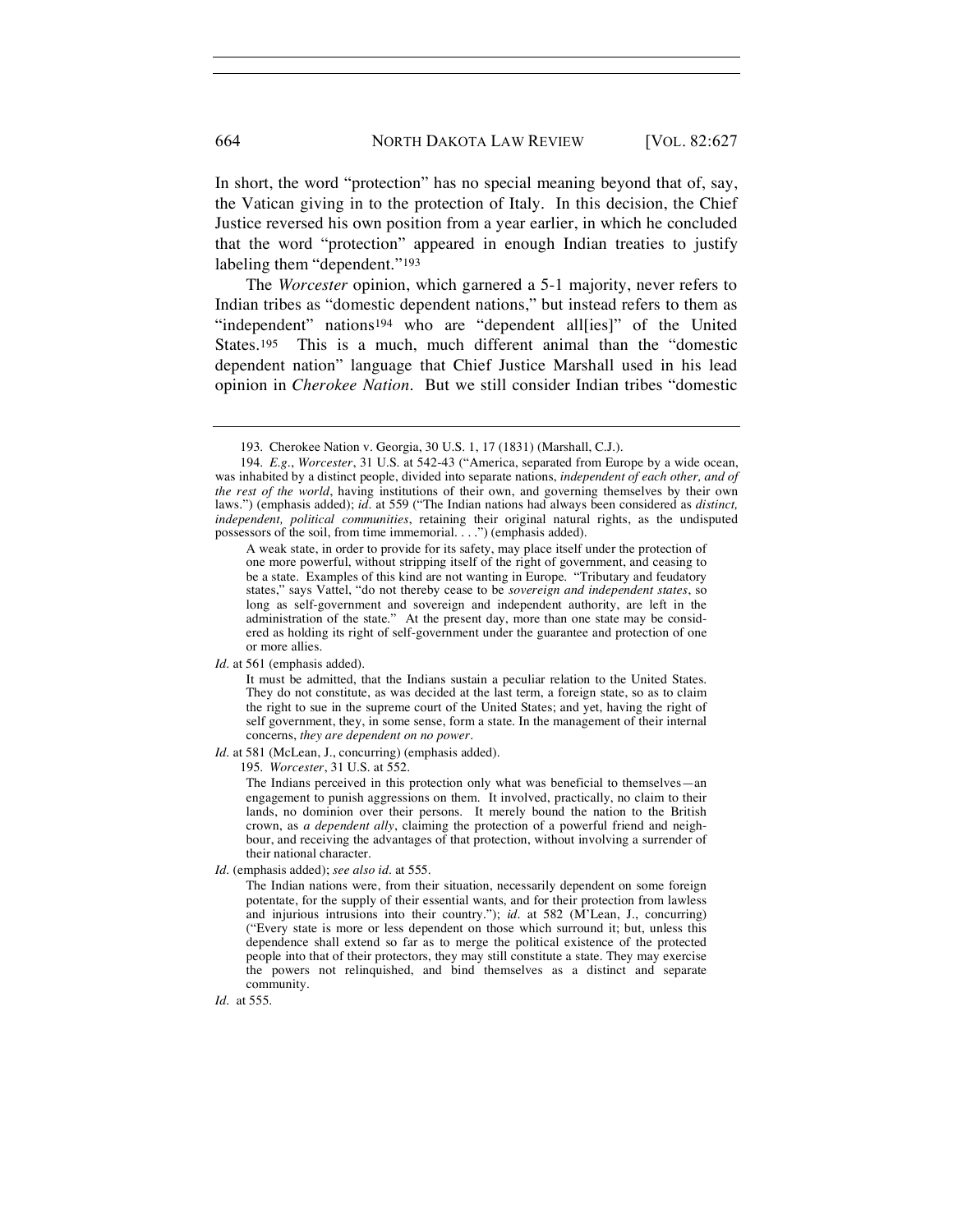dependent nations" anyway.196 How did this happen? This line of thought is a good exercise for the beginning student of American Indian law to consider.

## C. IMPLICIT DIVESTITURE

Implicit divestiture is introduced in *Johnson*, Chief Justice Marshall deciding that, as a function of the Doctrine of Discovery, Indian tribes would no longer retain the right to alienate property to any party except the United States.197 The *Cherokee Nation* holding amounts to an implicit divestiture of the tribal authority to engage in foreign affairs,198 such as entering into a binding treaty with Spain or France or Great Britain. By definition, no treaty or statute or other form of tribal consent exists to support or authorize an implicit divestiture of tribal authority. What

197*. See* Johnson v. M'Intosh, 21 U.S. 543, 574 (1823).

<sup>196</sup>*. E.g*., United States v. Lara, 541 U.S. 193, 199 (2004) (quoting H.R. Conf. Rep. No. 102-261, at 3-4 (1991)); *id*. at 204-05 (quoting *Cherokee Nation*, 30 U.S. at 17); Okla. Tax Comm'n v. Citizen Band Potawatomi Indian Tribe of Okla., 498 U.S. 505, 509 (1991) (same); Duro v. Reina, 495 U.S. 676, 699 (1990) (Brennan, J., dissenting) (quoting United States v. Wheeler, 435 U.S. 313, 323 (1978)); Brendale v. Confederated Tribes and Bands of the Yakima Indian Nation, 492 U.S. 408, 451 (1989) (Blackmun, J., concurring and dissenting) (quoting COHEN'S HANDBOOK OF FEDERAL INDIAN LAW 235 (Nell Jessup Newton ed., 2005)); Merrion v. Jicarilla Apache Tribe, 455 U.S. 130, 141 (1982); Baker v. Carr, 369 U.S. 186, 215 (1962) (quoting *Cherokee Nation*, 30 U.S. at 17); Roff v. Burney, 168 U.S. 218, 221 (1897) (same); Hope Babcock, *A Civic-Republican Vision of "Domestic Dependent Nations" in the Twenty-First Century: Tribal Sovereignty Re-Envisioned, Reinvigorated, and Re-empowered*, 2005 UTAH L. REV. 443; Matthew L.M. Fletcher, *In Pursuit of Tribal Economic Development as a Substitute for Reservation Tax Revenue*, 80 N.D. L. REV. 759, 762, 763 (2004); Sarah Krakoff, *A Narrative of Sovereignty: Illuminating the Paradox of the Domestic Dependent Nation*, 83 OR. L. REV. 1109 (2004); Heinrich Krieger, *Principles of the Indian Law and the Act of June 18, 1934*, 3 GEO. WASH. L. REV. 279, 282 (1935); Dudley O. McGovney, *American Citizenship*, 11 COLUM. L. REV. 326, 326, 330 (1911); Editorial, *Legal Status of the Indians—Validity of Indian Marriages*, 13 YALE L.J. 250, 251 (1903).

In the establishment of these relations, the rights of the original inhabitants were, in no instance, entirely disregarded; *but were necessarily, to a considerable extent, impaired*. They were admitted to be the rightful occupants of the soil, with a legal as well as just claim to retain possession of it, and to use it according to their own discretion; *but their rights to complete sovereignty, as independent nations, were necessarily diminished, and their power to dispose of the soil at their own will, to whomsoever they pleased, was denied by the original fundamental principle, that discovery gave exclusive title to those who made it*.

*Id.* (emphasis added).

<sup>198</sup>*. See Cherokee Nation*, 30 U.S. at 17.

In all our intercourse with foreign nations, in our commercial regulations, in any attempt at intercourse between Indians and foreign nations, they are considered as within the jurisdictional limits of the United States, subject to many of those restraints which are imposed upon our own citizens. They acknowledge themselves in their treaties to be under the protection of the United States; they admit that the United States shall have the sole and exclusive right of regulating the trade with them, and managing all their affairs as they think proper ....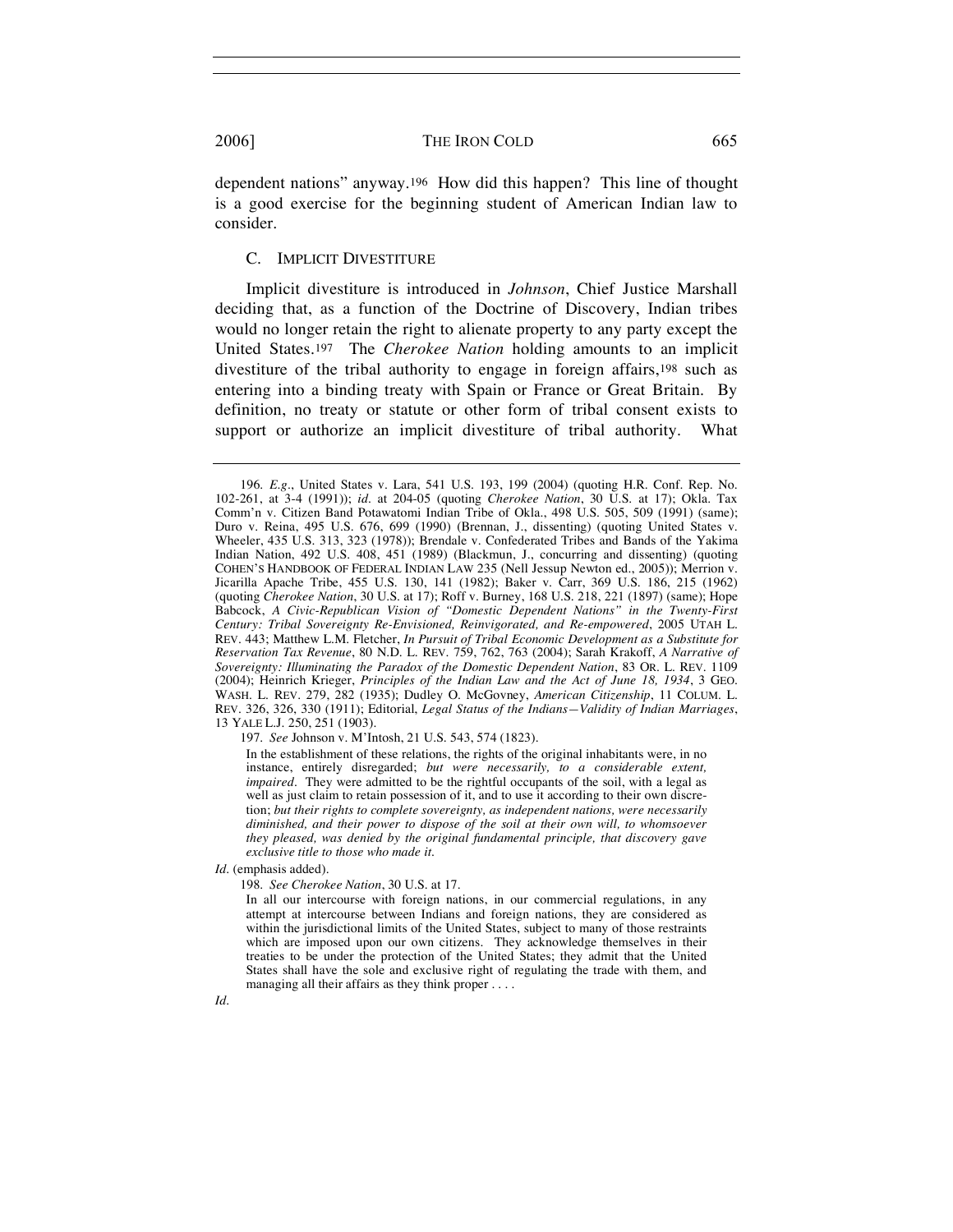implicit divestiture amounts to is a decision by the Supreme Court that it will not recognize certain exercises of tribal authority.<sup>199</sup> For over 140 years after the Marshall Trilogy, the Supreme Court rarely (if ever) announced another instance of implicit divestiture.200

In the reincarnation of the implicit divestiture doctrine during the Burger Court—in cases such as *Oliphant v. Suquamish Indian Tribe*201 and *Washington v. Confederated Tribes of Colville Indian Reservation*202—the Court adopted a rule that the inherent or retained powers of Indian tribes would not be divested by the Court absent the "overriding interests of the National Government."203 This is consistent with the holding in *Johnson* and the understanding of the Marshall Court as evidenced in dicta. For example, the Court often refers to the "necessity" of the European powers to follow the Doctrine of Discovery.204 The national interest may be fear of military violence205 or protection of national economic interests and tax

*Id.* (other citations omitted).

203*. Confederated Tribes*, 447 U.S. at 153.

204*.* Johnson v. M'Intosh, 21 U.S. 543, 590 (1823).

205*. E.g.*, *Johnson*, 21 U.S. at 596-97.

The peculiar situation of the Indians, necessarily considered, in some respects, as a dependent, and in some respects as a distinct people, occupying a country claimed by Great Britain, and *yet too powerful and brave not to be dreaded as formidable enemies, required, that means should be adopted for the preservation of peace; and that their friendship should be secured by quieting their alarms for their property*. This was to be effected by restraining the encroachments of the whites; and the power to do this was never, we believe, denied by the colonies to the crown.

*Id.* (emphasis added).

<sup>199</sup>*. E.g.*, Nevada v. Hicks, 533 U.S. 353 (2001) (refusing to recognize the tribal court authority to adjudicate a federal civil rights claim against a state officer); A-1 Contractors v. Strate, 520 U.S. 438 (1997) (refusing to recognize the tribal court authority to adjudicate a civil case involving nonmembers outside of Indian Country); Duro v. Reina, 495 U.S. 676 (1990) (refusing to recognize the tribal authority to prosecute nonmember Indians); Oliphant v. Suquamish Indian Tribe, 435 U.S. 191 (1978) (refusing to recognize the tribal authority to prosecute non-Indians).

<sup>200</sup>*. See* United States v. Wheeler, 435 U.S. 313, 326 (1978). *Wheeler* lists three areas in which the Court recognized implicit divestiture:

The areas in which such implicit divestiture of sovereignty has been held to have occurred are those involving the relations between an Indian tribe and nonmembers of the tribe. Thus, Indian tribes can no longer freely alienate to non-Indians the land they occupy. [*Johnson*.] They cannot enter into direct commercial or governmental relations with foreign nations. [*Worcester*; *Cherokee Nation*.] And, as we have recently held, they cannot try nonmembers in tribal courts. [*Oliphant*.]

<sup>201.</sup> 435 U.S. 191 (1978) (holding that Indian tribes had no authority to prosecute nonmembers). Of interest in reference to the criminal jurisdiction question, Justice Johnson in his *Cherokee Nation* concurrence notes that Indian tribes, such as the Catawba nation, were not only "punishing intruders," *Cherokee Nation*, 30 U.S. at 24 (Johnson, J., concurring), but perhaps executing them as well. *Id*. at 25.

<sup>202.</sup> 447 U.S. 134 (1980).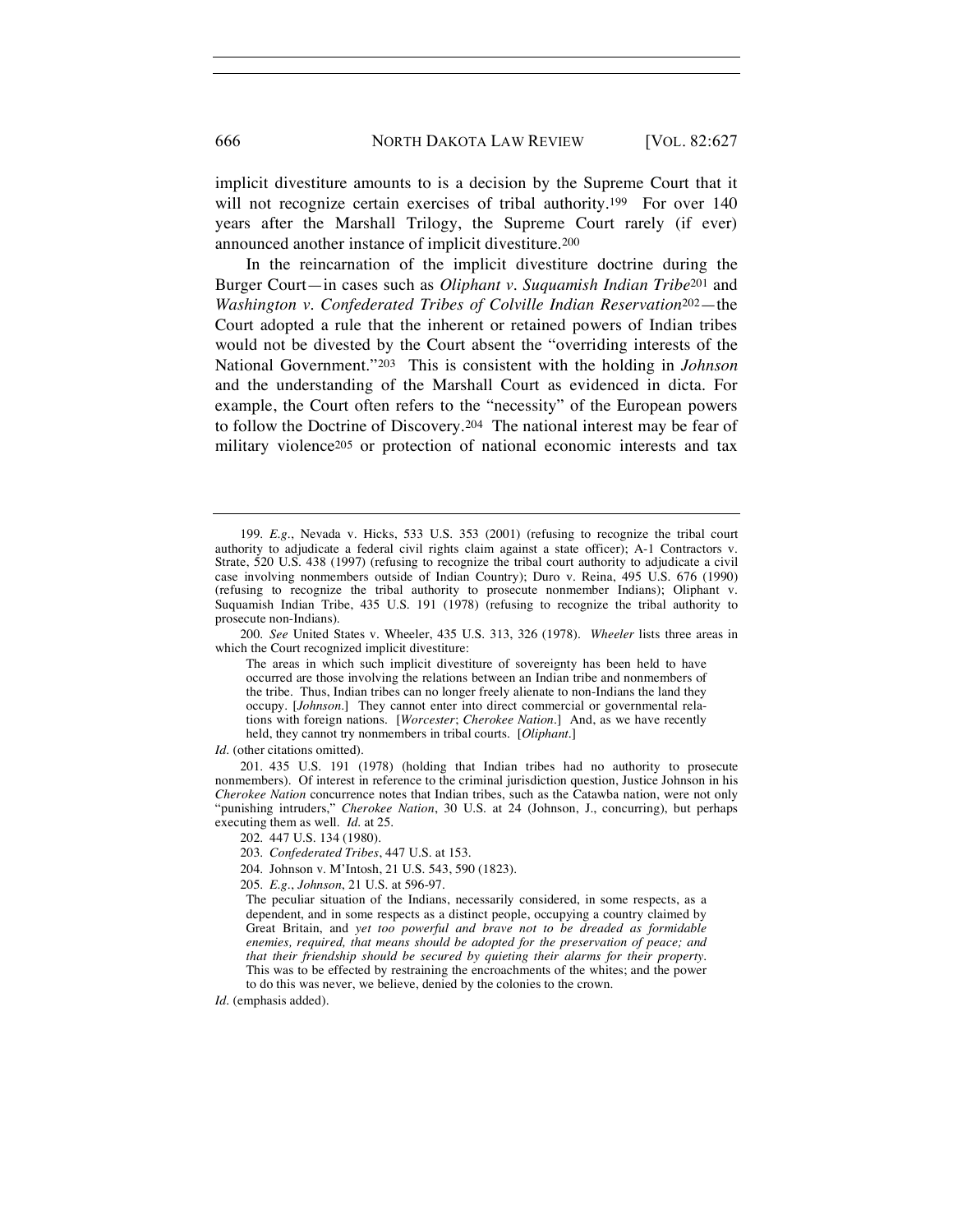revenue,206 but it was national interest that spurred the very first implicit divestiture holding.

But the modern Court's implicit divestiture doctrine does not focus on overriding interests of the Nation, but instead on a more standardless rule, whether the tribal authority was lost "by virtue of their dependent status."207 Instead of relying on a national interest, the modern Court has far more discretion to determine the extent of the tribes' "dependent status." Once again, dependency looms large. Distinctiveness and independence are forgotten.

#### D. CANON OF CONSTRUCTION OF INDIAN TREATIES

The venerable canons of construction of Indian treaties<sup>208</sup> originate in language within the Marshall Trilogy. In *Worcester*, Chief Justice Marshall held that treaty language should be interpreted in accordance to "the sense by which [the language] was understood by [the Indians]."209 The language in which the United States and the tribes negotiated treaties was English and the Chief Justice recognized that Indian treaty negotiators were "[n]ot well acquainted with the exact meaning of words . . . "210 nor were they "critical judges of our language . . . ."211 As a result, the *Worcester* Court twice interpreted treaty language to the benefit of the Cherokee Nation.212

Some of the greatest victories achieved by Indian tribes have been in reliance on the canon that ambiguities in Indian treaties should be

<sup>206</sup>*. E.g.*, *id.* at 586.

The States, having within their chartered limits different portions of territory covered by Indians, ceded that territory, generally, to the United States, on conditions expressed in their deeds of cession, which demonstrate the opinion, that they ceded the soil as well as jurisdiction, and that in doing so, they granted a productive fund to the government of the Union. The lands in controversy lay within the chartered limits of Virginia, and were ceded with the whole country northwest of the river Ohio. This grant contained reservations and stipulations, which could only be made by the owners of the soil; and concluded with a stipulation, that "*all the lands in the ceded territory, not reserved, should be considered as a common fund, for the use and benefit of such of the United States* as have become, or shall become, members of the confederation," [etc.] "according to their usual respective proportions in the general charge and expenditure, and shall be faithfully and bona fide disposed of for that purpose, and for no other use or purpose whatsoever."

*Id.* (emphasis added).

<sup>207.</sup> United States v. Wheeler, 435 U.S. 313, 326 (1978).

<sup>208.</sup> The canons of construction of Indian treaties are described in great detail by the Navajo Supreme Court in *Means v. Distr. Court of the Chinle Judicial Distr.*, No. SC-CV-61-98, 1999.NANN.0000013, at ¶¶ 54-59 (May 11, 1999), *available at* http://www.tribal-institute.org/ opinions/1999.NANN.0000013.htm.

<sup>209</sup>*.* Worcester v. Georgia, 31 U.S. 515, 547 (1832).

<sup>210</sup>*. Worcester*, 31 U.S. at 546-47.

<sup>211</sup>*. Id.* at 552.

<sup>212</sup>*. See id.* at 547 ("protection"); *id*. at 553-54 ("manage all their affairs").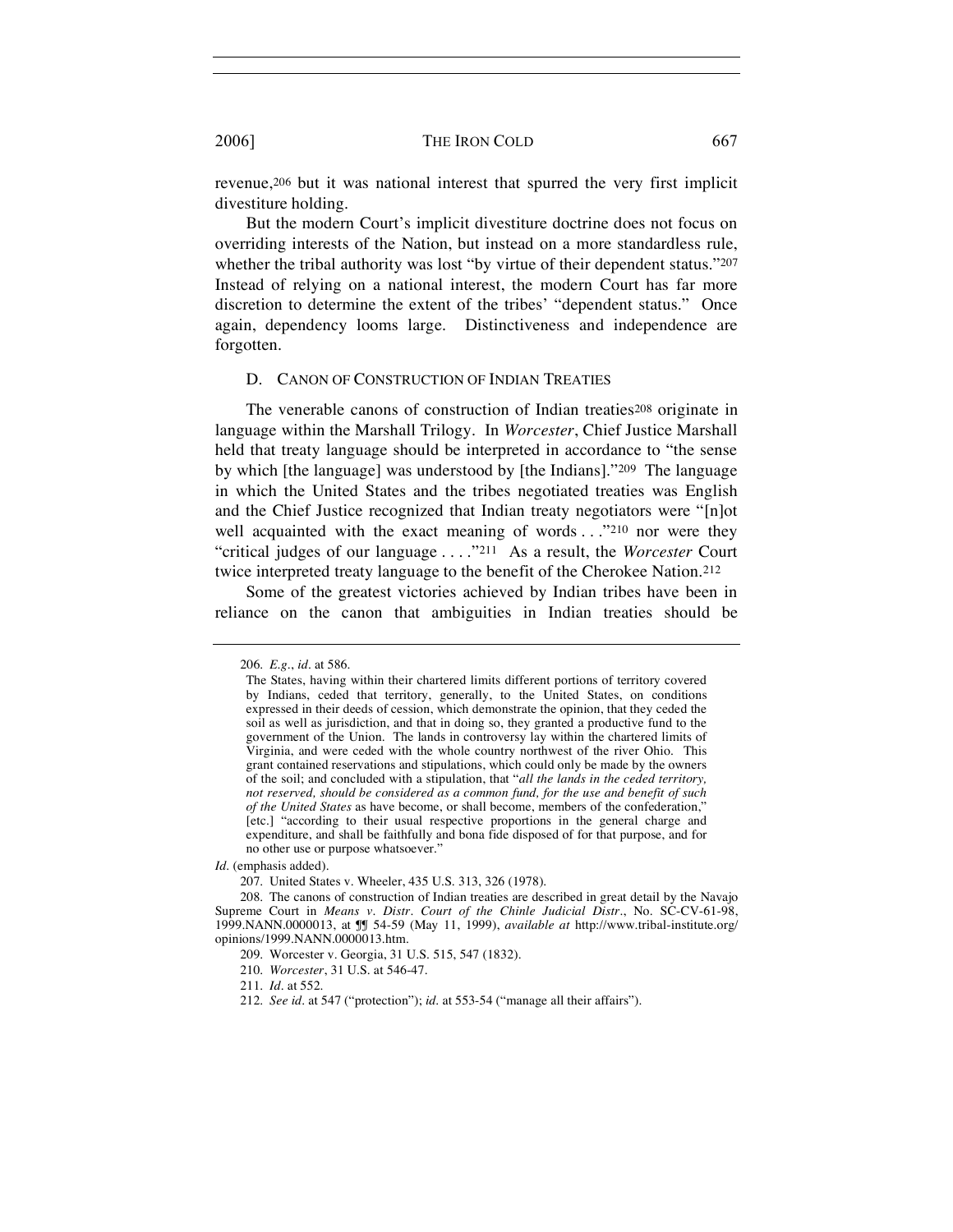interpreted to the benefit of the tribal interest. Fishing rights,213 water rights,214 hunting rights,215 and tribal sovereign rights216 have all been vindicated under this theory for many tribes. But the Supreme Court's recent hostility toward tribal interests has exposed a weakness in the argument. The canons apply only if the Court finds the treaty language ambiguous.217 Since whether treaty language is ambiguous is a question of law, the Court has free reign to decide that treaty language is not ambiguous and interpret it against the tribal interest. In fact, that is how the concurring Justices would have held in *Cherokee Nation*,218 interpreting the treaty language as they saw it, with no reference to the history of Indian-white relations and the context of a particular negotiation.

#### E. POLITICAL STATUS

Chief Justice Marshall's opinion in *Johnson* presaged this differential treatment and its potential impacts (impressive, given that the Equal Protection Clause of the Fourteenth Amendment was decades away) when he wrote, again, as always in dicta, "When the conquest is complete, and the conquered inhabitants can be blended with the conquerors, *or safely governed as a distinct people* . . . ."219 Again, Indians and Indian tribes, according to the Chief Justice, are either "distinct" or "blended" into the American state. "Distinct" tribes remain apart, like the Cherokee Nation, even though they are surrounded by the territory of a State, such as Georgia.

One current debate raging in the field is whether the political status of Indians, or the special relationship between Indians, Indian tribes, and the federal government, validates differential treatment of Indians under the Equal Protection Clause.220 Many students may be surprised to learn that

219*. See* Johnson v. M'Intosh, 21 U.S. 543, 589-90 (1823) (emphasis added).

<sup>213</sup>*. E.g.*, Washington v. Wash. State Commercial Passenger Fishing Vessel Ass'n, 443 U.S. 658 (1979); Lac Courte Oreilles Band of Lake Superior Chippewa Indians v. Voigt, 700 F.2d 341 (7th Cir. 1983); United States v. Michigan, 471 F. Supp. 192 (W.D. Mich. 1979).

<sup>214</sup>*. E.g.*, Winters v. United States, 207 U.S. 564 (1908).

<sup>215</sup>*. E.g.*, Minnesota v. Mille Lacs Band of Chippewa Indians, 526 U.S. 172 (1999).

<sup>216</sup>*. E.g.*, McClanahan v. State Tax Comm'n of Ariz., 411 U.S. 164 (1973); Keweenaw Bay Indian Cmty. v. Naftaly, 452 F.3d 514 (6th Cir. 2006); Keweenaw Bay Indian Cmty. v. Michigan, 784 F. Supp. 418 (W.D. Mich. 1991).

<sup>217</sup>*. See* South Dakota v. Yankton Sioux Tribe, 522 U.S. 329 (1998); Hagen v. Utah, 510 U.S. 399 (1994).

<sup>218</sup>*. See* Cherokee Nation v. Georgia, 30 U.S. 1, 22-23 (1831) (Johnson, J., concurring); *id*. at 37-39 (Baldwin, J., concurring).

<sup>220</sup>*. E.g.*, Artichoke Joe's Grand Nation Casino v. Norton, 353 F.3d 712 (9th Cir. 2003); Williams v. Babbitt, 115 F.3d 657 (9th Cir. 1997) (Kozinski, J.); *In re* Santos Y., 110 Cal. Rptr. 2d 1; 90 Cal. App. 4th 1026 (2001); Goldberg-Ambrose, *Not "Strictly" Racial*, *supra* note 16; L. Scott Gould, *Mixing Bodies and Beliefs: The Predicament of Tribes*, 101 COLUM. L. REV. 702 (2001); Stuart Minor Benjamin, *Equal Protection and the Special Relationship: The Case of*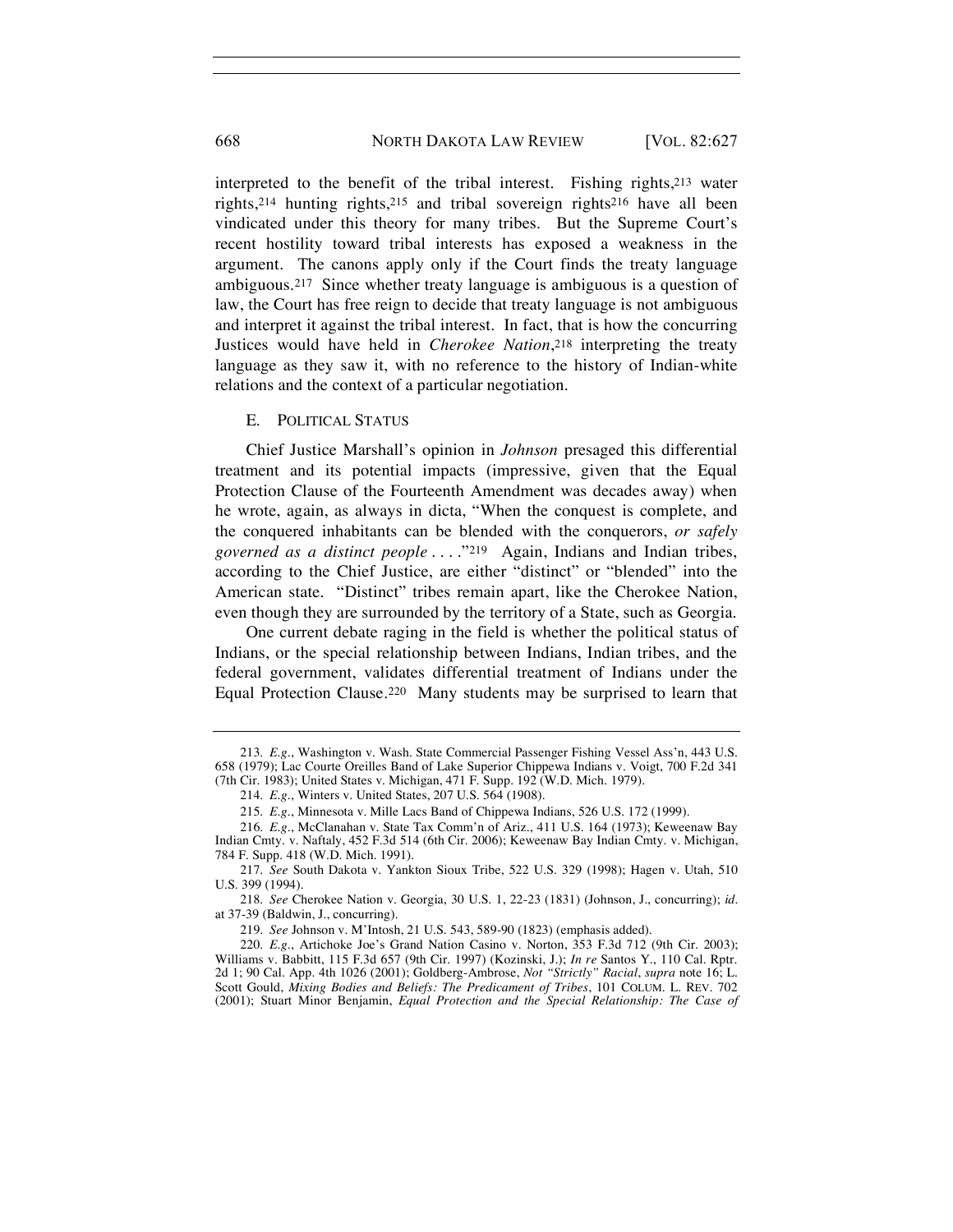differing governmental treatment of Indians—both positive and negative is not race-based, but is instead based on what the Court labeled the "political status" of Indian tribes.221 But more critical is the fact that Indian tribes have a treaty relationship with the federal government, with states, or, in cases that predate the Declaration of Independence, with other nations. And that treaty relationship has evolved into a federal recognition of tribal sovereignty as a political matter. As a result, the "political" status of Indian tribes remains extant. But this conclusion can be challenged in a manner that beginning students of American Indian law should understand.

As a teaching matter, the political status of Indian tribes—as opposed to a race-based status—as implied in the Trilogy, is an important first step in tracing the relationship between the federal government and individual Indians. In the Constitution, Indians were not citizens and therefore not taxed.222 In the post-Civil War amendments to the Constitution, Indians were not citizens and therefore not taxed.223 It was not until the Indian Citizenship Act224 in 1924 that Congress extended citizenship to all American Indians. Although few beyond academia225 consider the questions, what about those American Indians who did not consent to American citizenship? And can an American Indian born after 1924 reject citizenship?

# F. LACHES AND "SETTLED EXPECTATIONS"

The importance of preserving the land transactions that established the current regime of property ownership was established in *Johnson*.226 Chief Justice Marshall reasoned that to disrupt the long-standing tradition of acquiring lands from Indians in accordance with the Doctrine of Discovery would upset the entirety of property ownership and undermine the governments of "New England, New York, New Jersey, Pennsylvania, Maryland,

226*. See Johnson*, 21 U.S. at 579-80.

*Native Hawaiians*, 106 YALE L.J. 537 (1996); Goldberg, *American Indians and "Preferential" Treatment*, *supra* note 16; Valencia-Weber, *Racial Equality*, *supra* note 16; David C. Williams, *The Borders of the Equal Protection Clause: Indians as Peoples*, 38 UCLA L. REV. 759 (1991).

<sup>221.</sup> Morton v. Mancari, 417 U.S 535, 553 n.24 (1974).

<sup>222.</sup> U.S. CONST. art. I, § 2, cl. 3.

<sup>223.</sup> U.S. CONST. amend. XIV, § 2.

<sup>224</sup>*. See* 8 U.S.C. § 1401(b) (2000).

<sup>225</sup>*. E.g.*, VINE DELORIA, JR. & DAVID E. WILKINS, TRIBES, TREATIES, AND CONSTITUTIONAL TRIBULATIONS 141-48 (1999); David Wilkins, *The Manipulation of Indigenous Status: The Federal Government as Shape-Shifter*, 12 STAN. L. & POL'Y REV. 223, 228 (2001); Clinton, *There is No Federal Supremacy Clause for Indian Tribes*, *supra* note 123, at 246-52; Robert B. Porter, *The Demise of the Ongwehoweh and the Rise of Native Americans: Redressing the Genocidal Act of Forcing American Citizenship upon Indigenous Peoples*, 15 HARV. BLACKLETTER L. J. 107 (1999).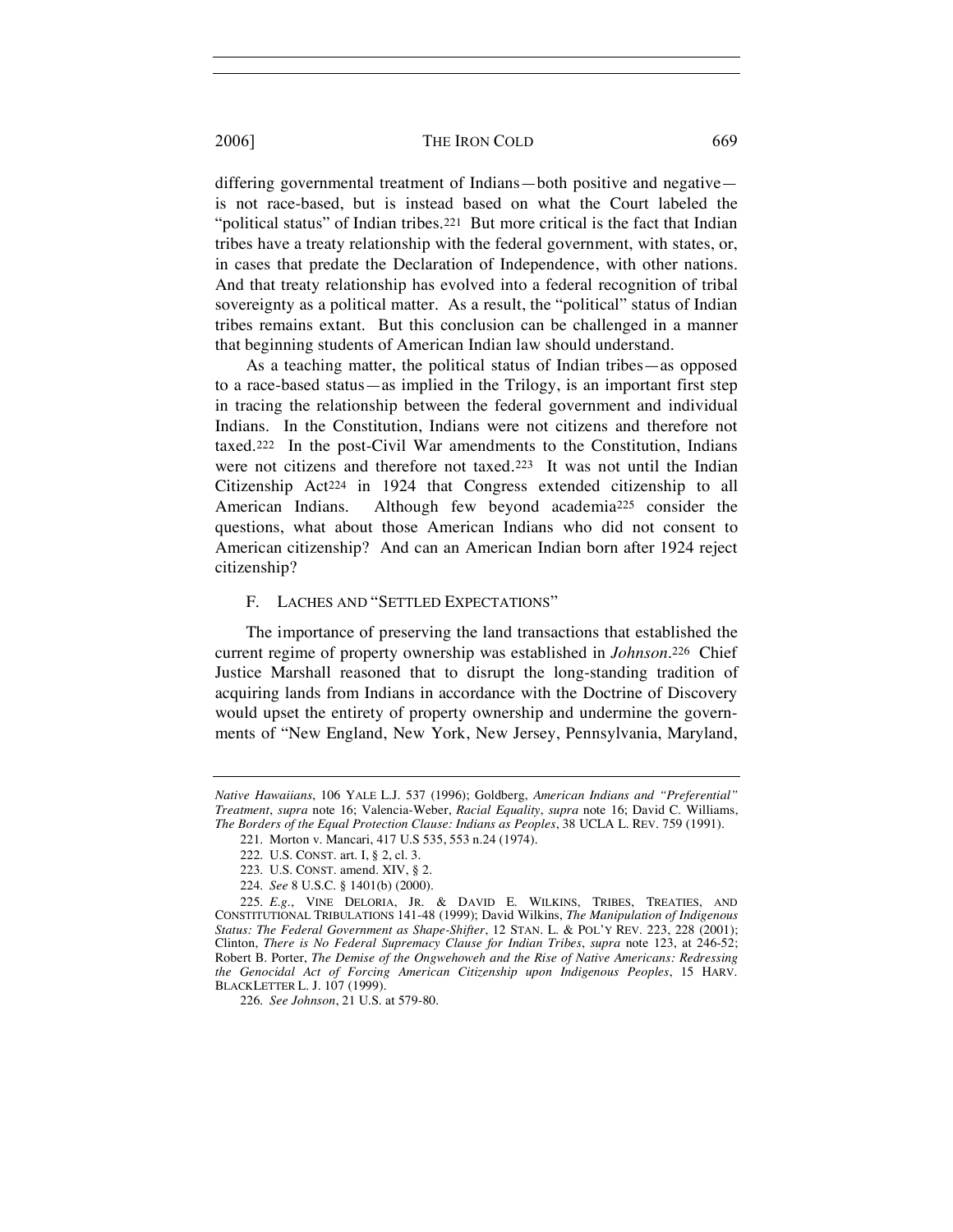and a part of the Carolinas."227 Often, Chief Justice Marshall stated that the doctrine cannot even be "questioned."228

The standard story of *Johnson v. M'Intosh* is that it forms the "foundational principle of American property law—that some government, whether state or federal, is at the root of all land titles in the United States, because the original fee simple owner of all the country's land was the government, not the Indians."229 But of course this is an oversimplification, as every individual land transaction between Indians and non-Indians must be scrutinized to determine whether the transaction was valid. This is not such an easy task, despite some blithe assertions.230 But oversimplifications are necessary to preserve the settled expectations of whatever property interests are at stake. Chief Justice Marshall's oversimplification of the history of the Doctrine of Discovery helped to preserve the expectations of much of the original thirteen colonies. And now the Supreme Court and lower courts rely upon oversimplifications of tribal histories to deny Indian lands claims.231 In another common oversimplification, Professor Judith Younger suggested that historical Indian land transactions should be analyzed in light of the multi-billion dollar Indian gaming industry.232 A recent *Harvard Law Review* note argued that Indian land claims are no

#### 227*. Id*.

*Id.*

228*. Id.* at 591.

229. BANNER, *supra* note 32, at 178.

230*. See* Judith T. Younger, *Whose America?*, 22 CONST. COMMENT. 241, 249 (2005) (reviewing BANNER, *supra* note 32, and ROBERTSON, *supra* note 4) ("The argument, thought up by some ingenious lawyer, goes something like this: we sold our land; the law prohibited us from selling it without federal consent; we didn't have federal consent; the sale was therefore void; the land is still ours!") (citations omitted).

231*. See*, *e.g.*, City of Sherrill v. Oneida Indian Nation, 544 U.S. 197 (2005); Cayuga Indian Nation v. Pataki, 413 F.3d 266 (2d Cir. 2005), *cert. denied sub nom.*, United States v. Pataki, 126 S. Ct. 2021 (2006).

232*. See* Younger, *supra* note 230, at 249.

Professor Banner's discussion of the balance of power between Indians and non-Indians contains no mention of Indian gaming. In 2004, casinos on Indian reservations took in about \$18.5 billion in gross revenues. This seems so significant an amount that it is hard to see how it could not affect the calculus of political power.

*Id.* (footnote omitted).

The governments of New-England, New-York, New-Jersey, Pennsylvania, Maryland, and a part of Carolina, were thus created. In all of them, the soil, at the time the grants were made, was occupied by the Indians. Yet almost every title within those governments is dependent on these grants. In some instances, the soil was conveyed by the crown unaccompanied by the powers of government, as in the case of the northern neck of Virginia. It has never been objected to this, or to any other similar grant, that the title as well as possession was in the Indians when it was made, and that it passed nothing on that account.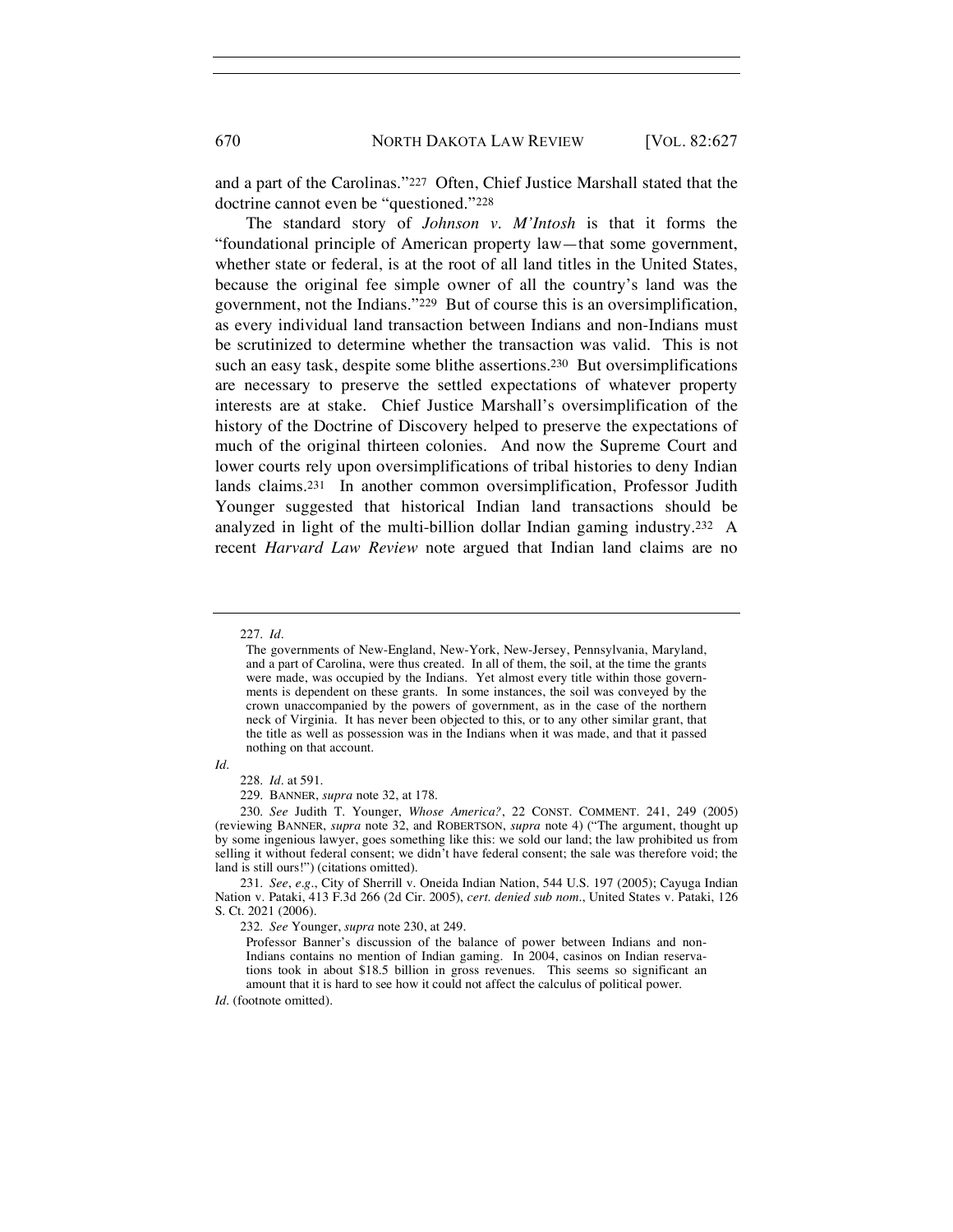more than claims for reparations, which is yet another oversimplification.233 These oversimplifications create genuine injury for Indian nations without significant gaming revenues in their attempts to restore their lost land base or their political stability, both of which were guaranteed by treaty, statute, and federal policy. These oversimplifications also create genuine injury for Indian nations who have never stopped trying to preserve their nationhood and their cultures. It is natural for those retaining Indian property interests in violation of federal law (or those defending the retention of the interests) to resort to such oversimplifications.234 But it is a disappointing exercise in the use of rhetoric to justify historical injury.

Members of the Marshall Court were concerned that opening the courthouse door to one tribe might mean that more Indian tribes would knock on the door. In Justice Baldwin's concurrence in *Cherokee Nation*, he argued that for the Court to declare that the Cherokee Nation could bring suit against the State of Georgia would create "endless controversies" from "countless tribes."235 Justice Baldwin, presaging the late Rehnquist Court, wrote in another segment of his *Cherokee Nation* opinion that "Indian sovereignty cannot be roused from its long slumber" by judicial fiat.<sup>236</sup> In *City of Sherrill*, the Court held, "We now reject the unification theory of [Oneida Indian Nation] and the United States and hold that standards of federal Indian law and federal equity practice preclude the Tribe from rekindling embers of sovereignty that long ago grew cold."237 And so it goes.

My view of the plaintiffs being a sovereign independent nation or foreign state, within the meaning of the constitution, applies to all the tribes with whom the Unites States have held treaties: for if one is a foreign nation or state, all others in like condition must be so in their aggregate capacity; and each of their subjects or citizens, aliens, capable of suing in the circuit courts. This case then is the case of the countless tribes, who occupy tracts of our vast domain; who, in their collective and individual characters, as states or aliens, will rush to the federal courts in endless controversies, growing out of the laws of the states or of congress.

*Id.* 

<sup>233</sup>*. See* Note, *Availability of Equitable Relief*, 119 HARV. L. REV. 347, 348 (2005) ("[*City of Sherrill*] was correct because the Court was poorly positioned to adjudicate the claims; therefore, these claims are best understood as demands for reparative justice that raised the typical difficulties associated with reparations.").

<sup>234</sup>*. Cf*. REINHOLD NIEBUHR, MORAL MAN AND IMMORAL SOCIETY: A STUDY IN ETHICS AND POLITICS xv (1932) (Charles Scribner's Sons ed., 1952) ("Contending factions in a social struggle require morale; and morale is created by the right dogmas, symbols and emotionally potent oversimplifications.").

<sup>235</sup>*. See* Cherokee Nation v. Georgia, 30 U.S. 1, 32 (1831) (Baldwin, J., concurring).

<sup>236</sup>*. Id.* at 47 (Baldwin, J., concurring).

<sup>237</sup>*. City of Sherrill*, 544 U.S. at 214 (quotation marks and footnote omitted).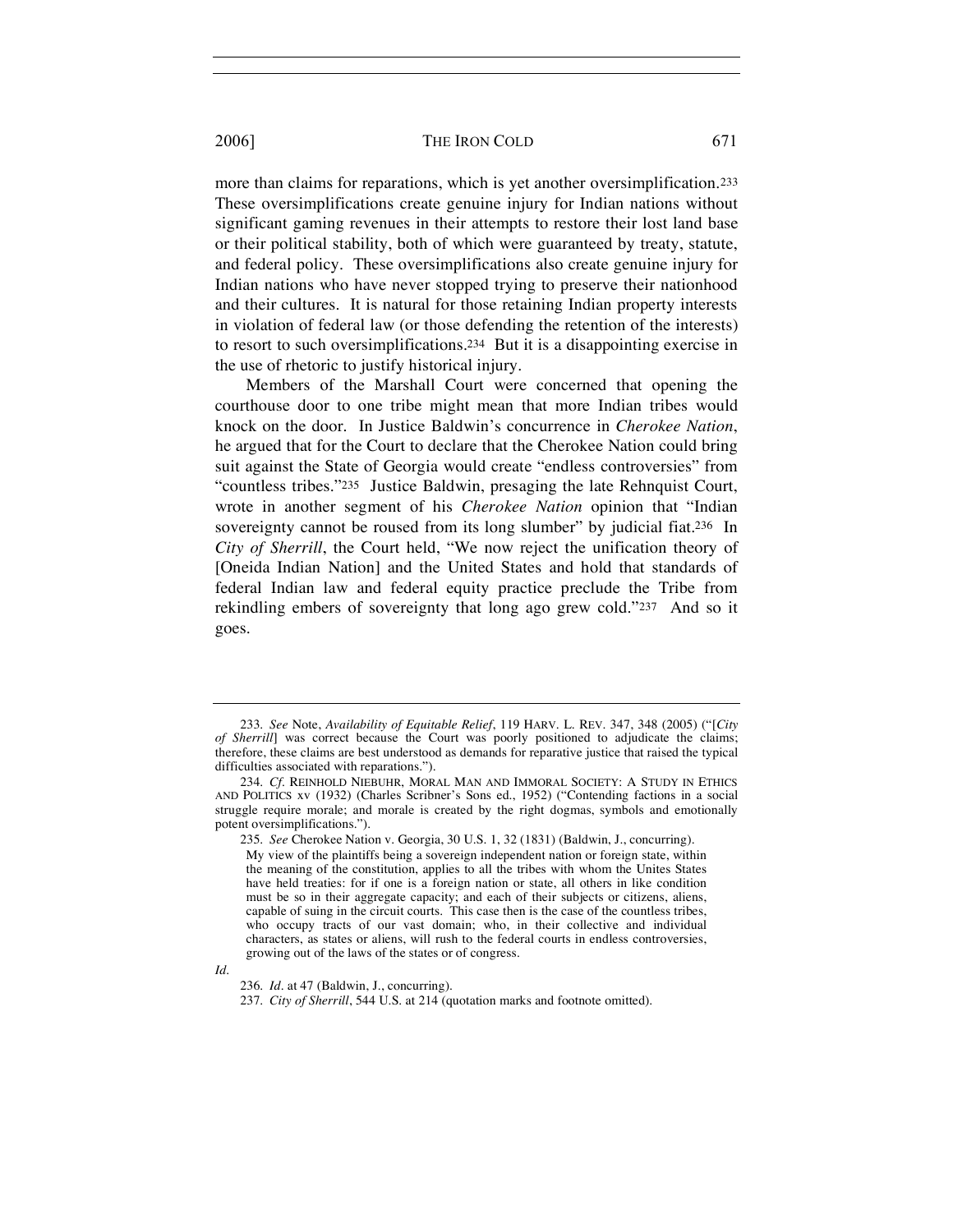# G. SELF-GOVERNMENT & TRIBAL LAW

The Marshall Court often acknowledged in passing the existence and viability of tribal law. While a sale of Indian lands to an individual might not be cognizable in an American court, the person purchasing the lands must follow tribal law in order to realize rights and benefits from those lands:

If an individual might extinguish the Indian title for his own benefit, or, in other words, might purchase it, still he could acquire only that title. Admitting their power to change their laws or usages, so far as to allow an individual to separate a portion of their lands from the common stock, and hold it in severalty, still it is a part of their territory, and is held under them, by a title dependent on their laws. The grant derives its efficacy from their will; and, if they choose to resume it, and make a different disposition of the land, the Courts of the United States cannot interpose for the protection of the title. The person who purchases lands from the Indians, within their territory, incorporates himself with them, so far as respects the property purchased; holds their title under their protection, and subject to their laws. If they annul the grant, we know of no tribunal which can revise and set aside the proceeding. We know of no principle which can distinguish this case from a grant made to a native Indian, authorizing him to hold a particular tract of land in severalty.238

Meanwhile, Justice Johnson, in his *Cherokee Nation* concurrence, argued that Indian tribes had no government or laws and existed in a "savage state."239

The Court always has been hit or miss when it comes to recognizing the validity of tribal law, much of which is unwritten, unavailable, or inapplicable to nonmembers.240 Modern federal Indian law does recognize the validity of tribal law in areas involving tribal member interests in Indian

*Id.* 

<sup>238</sup>*.* Johnson v. M'Intosh, 21 U.S. 543, 593 (1823).

<sup>239</sup>*. Cherokee Nation*, 30 U.S. at 27-28 (Johnson, J., concurring).

But I think it very clear that the constitution neither speaks of them as states or foreign states, but as just what they were, Indian tribes; an anomaly unknown to the books that treat of states, and which the law of nations would regard as nothing more than wandering hordes, held together only by ties of blood and habit, and having neither laws or government, beyond what is required in a savage state.

<sup>240</sup>*. See generally* Matthew L.M. Fletcher, *Toward a Theory of Intertribal and Intratribal Common Law*, 43 HOUSTON L. REV. 701, 728-33 (2006) (arguing that intratribal common law is not applicable to nonmembers except when they consent).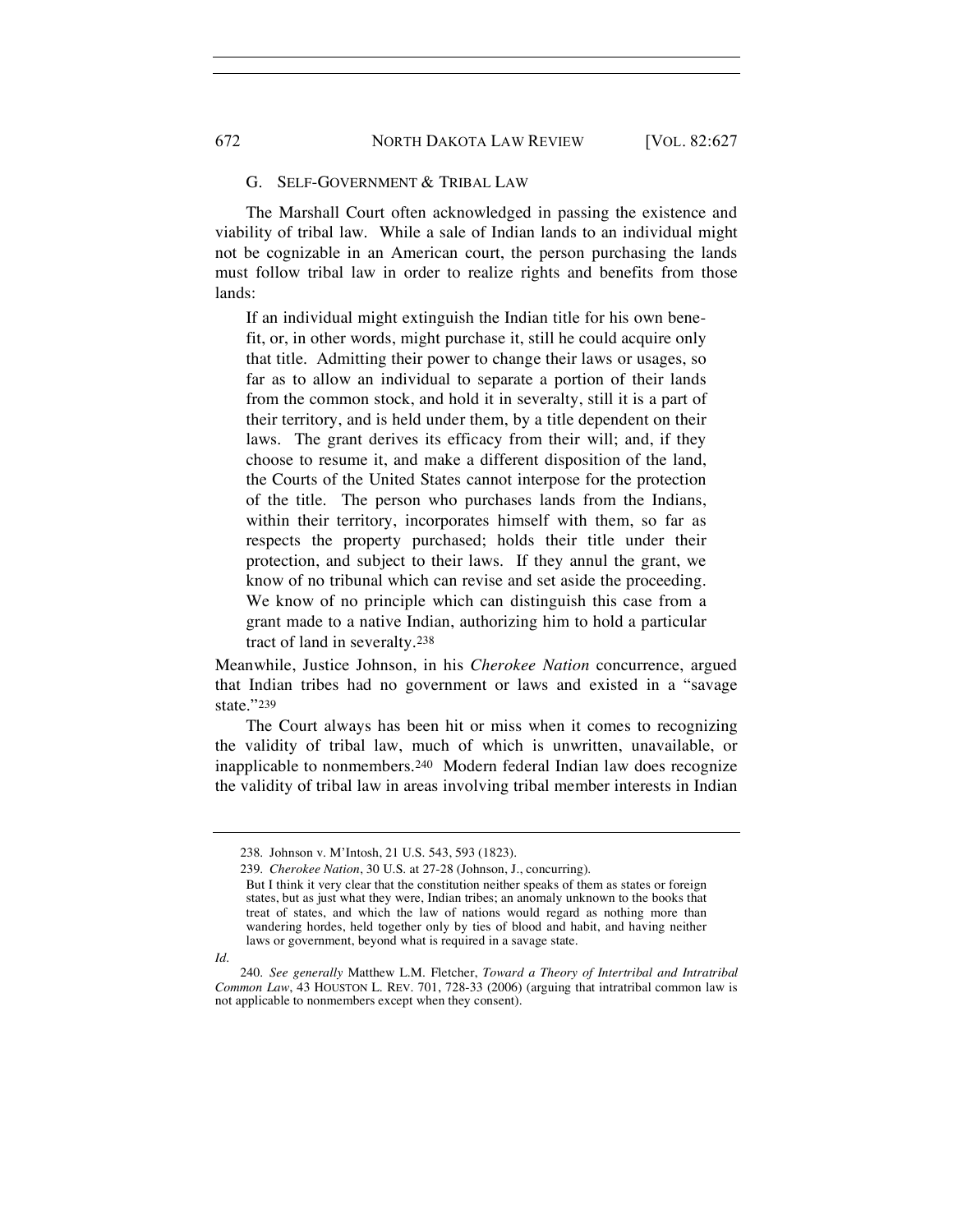Country,241 but no longer to the extent that the Trilogy anticipated. A critical area of dispute in modern federal Indian law is the extent to which Indian tribes and tribal courts have civil jurisdiction over nonmembers.242 The Court's current precedents hold that the presumption is against tribal jurisdiction.243 Justice Marshall's *Johnson* opinion implied that when non-Indians wander into Indian Country and engage in transactions with the Indians, they were subject to tribal laws. A critical teaching point in any Indian law class is following the story of how the law changed over time, despite the fact that Congress has never spoken on the subject of tribal court civil jurisdiction except in support of its exercise.244

#### H. POLITICAL QUESTIONS

The Marshall Court, at the time of the Trilogy, was still sorting out its power in the context of the Constitution's separation of powers.245 The Court sowed the seeds of what would become known as the political question doctrine.246 The Trilogy advanced the political question doctrine. Justice Johnson, in his *Cherokee Nation* concurrence, argued that, while the State of Georgia may have violated the Cherokee treaties, it was up to the executive to make the Cherokee Nation whole.247 Professor Philip Bobbitt

<sup>241</sup>*. E.g.*, Williams v. Lee, 359 U.S. 217 (1959) (holding that tribal courts have exclusive jurisdiction over claims brought against tribal members in disputes arising in Indian Country); Kobogum v. Jackson Iron Co., 43 N.W. 602 (Mich. 1889) (recognizing a tribal marriage).

<sup>242</sup>*. Compare* A-1 Contractors v. Strate, 520 U.S. 438 (1997) (holding that the tribal court did not have civil adjudicatory jurisdiction over a suit involving nonmembers), *with* Smith v. Salish Kootenai College, 434 F.3d 1127 (9th Cir.) (en banc) (holding that the tribal court did have civil adjudicatory jurisdiction over a suit involving nonmembers and a tribal entity), *cert. denied*, 126 S. Ct. 2893 (2006).

<sup>243</sup>*. See* Montana v. United States, 450 U.S. 544, 560-61 (1981).

<sup>244</sup>*. See generally* Matthew L.M. Fletcher, *The Supreme Court and Federal Indian Policy*, 85 NEB. L. REV. 121 (2006).

<sup>245</sup>*. See generally* MCCLOSKEY, *supra* note 161, at 35-52; George L. Haskins, *Law Versus Politics in the Early Years of the Marshall Court*, 140 U. PA. L. REV. 1, 9-10 (1981).

<sup>246</sup>*. See* Rachel E. Barkow, *More Supreme Than Court? The Fall of the Political Question Doctrine and the Rise of Judicial Supremacy*, 102 COLUM. L. REV. 207, 246-53 (2002); Wilkins, *Reinvigoration*, *supra* note 225, at 8-10.

<sup>247</sup>*. See* Cherokee Nation v. Georgia, 30 U.S. 1, 30 (1831) (Johnson, J., concurring).

What these people may have a right to claim of the executive power is one thing: whether we are to be the instruments to compel another branch of the government to make good the stipulations of treaties, is a very different question. Courts of justice are properly excluded from all considerations of policy, and therefore are very unfit instruments to control the action of that branch of government; which may often be compelled by the highest considerations of public policy to withhold even the exercise of a positive duty.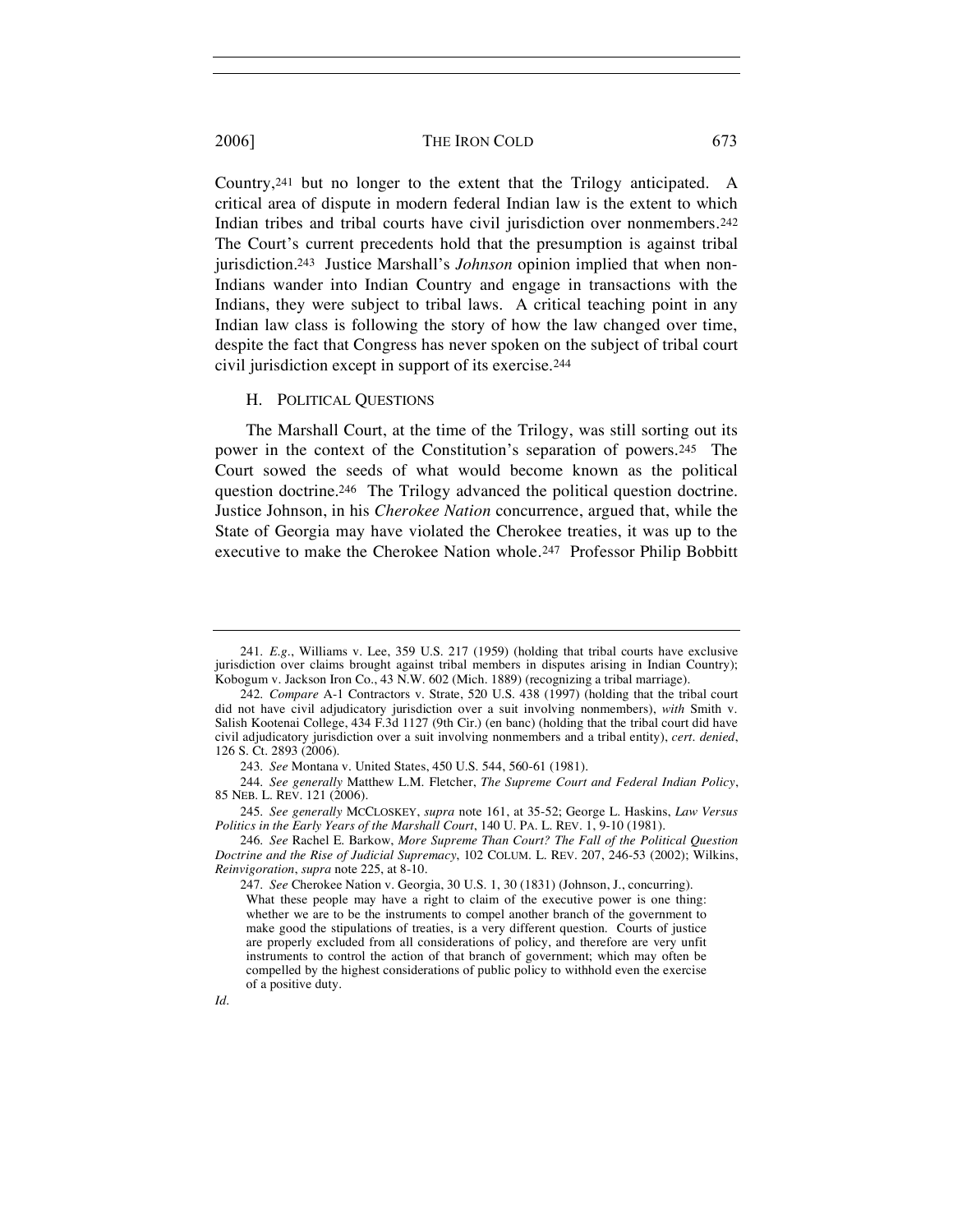argued that the Cherokee Nation would not have prevailed even if the Court held that the Nation was a "foreign State."248

After the retirement of Chief Justice Marshall, the Court often relied upon the political question doctrine to avoid difficult questions of Indian law. In *United States v. Rogers*, the Court wrote, "But had it been otherwise, and were the right and the propriety of exercising this power now open to question, yet *it is a question for the law making and political department of the government, and not for the judicial*."249 The Court relied on this doctrine again and again—to uphold federal criminal jurisdiction in Indian Country;250 to uphold the federal government's treaty interpretation;251 to uphold the federal government's unilateral abrogation of Indian treaty rights;252 to uphold the extinguishment of Indian title;253 and to alienate tribal property without tribal consent.254 Only since the late 1970s has the Court backed down from its assertion of the political question doctrine,255 but the Court has not struck down a statute that abrogates a treaty right.

#### I. RACISM

No discussion of the Trilogy is complete without a full reckoning of the racism inherent in the holdings or the racism of the reasoning behind the holdings. Indians are labeled "fierce savages,"<sup>256</sup> prone to massacring helpless non-Indians, 257 and always, always, always "gradually sinking."258

<sup>248</sup>*. See* BOBBITT, *supra* note 73, at 114-15.

If [Marshall] had accepted jurisdiction on the basis urged and had been willing to regard the Cherokee as a foreign nation, the Court would have been unable to oversee a decree and would have had to abandon the issue as a constitutional matter. This follows from our Constitution's commitment of foreign relations largely to the Executive. Had the Indians been truly a "foreign state" the Constitution and the Court could have offered them no protection.

*Id. But see* BANNER, *supra* note 32, at 216-17 ("When government officials insist that they lack the legal authority to do something, it is virtually always something they would prefer not to do, and that is especially true when it is something that previous administrations had always done. But of course that was no help to the Cherokees.").

<sup>249.</sup> United States v. Rogers, 45 U.S. (4 How.) 567, 572 (1846) (emphasis added).

<sup>250</sup>*. See* United States v. Kagama, 118 U.S. 375, 380-81 (1886).

<sup>251</sup>*. See* United States v. Sandoval, 167 U.S. 278, 290 (1897).

<sup>252</sup>*. See* Lone Wolf v. Hitchcock, 187 U.S. 553 (1903); Thomas v. Gay, 169 U.S. 264, 271 (1898); The Cherokee Tobacco, 78 U.S. 616, 621 (1870).

<sup>253</sup>*. See* United States v. Santa Fe Pac. R.R. Co., 314 U.S. 339, 347 (1941).

<sup>254</sup>*. See* Cherokee Nation v. Hitchcock, 187 U.S. 294, 307-08 (1902).

<sup>255</sup>*. See* United States v. Sioux Nation of Indians, 448 U.S. 371, 413 (1980); Delaware Tribal Bus. Comm. v. Weeks, 430 U.S. 73, 84 (1977).

<sup>256</sup>*.* Johnson v. M'Intosh, 21 U.S. 543, 590 (1823).

<sup>257</sup>*. See id.* at 590.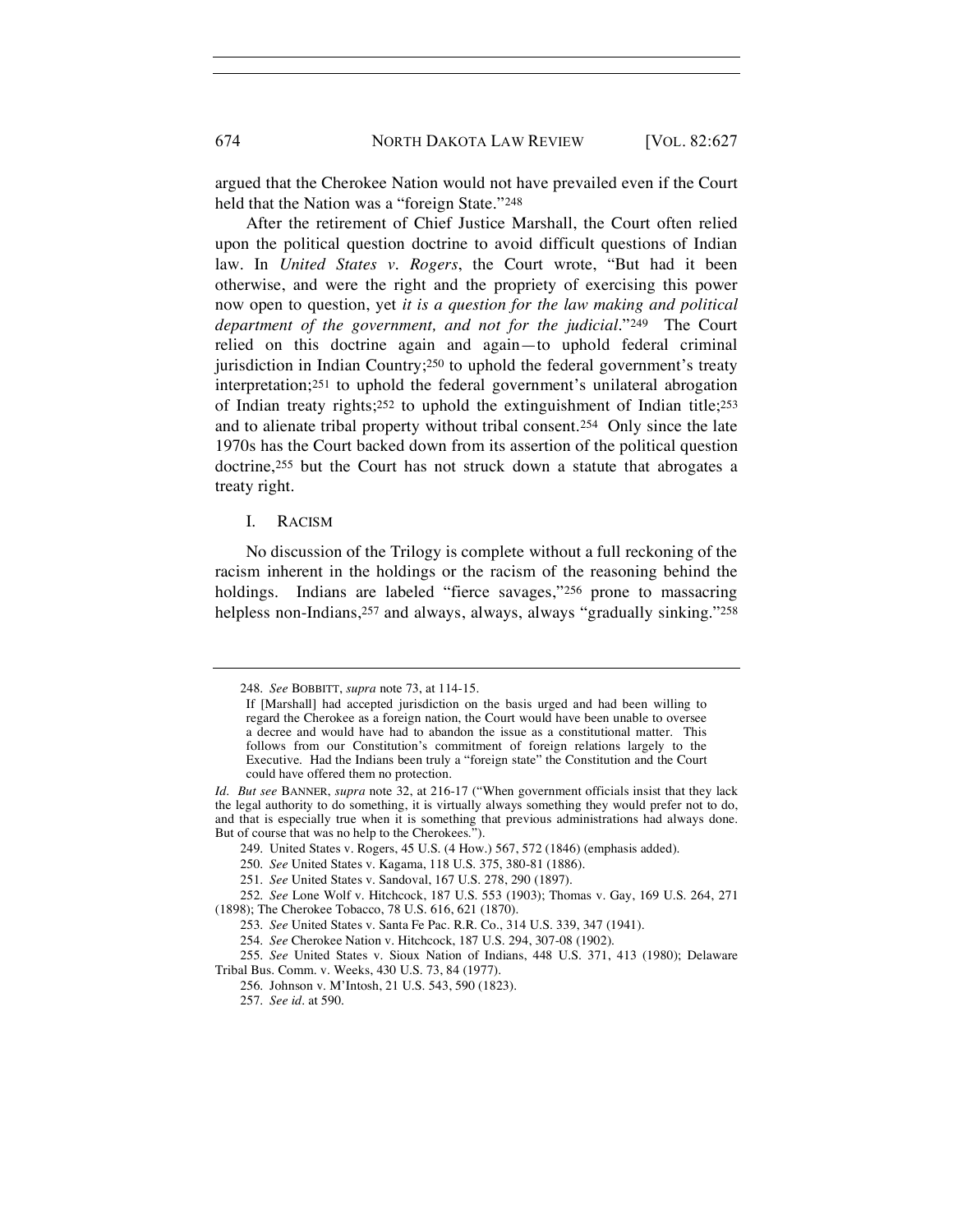Justice Baldwin took the view that the earliest Indian cases before the Court gave the members an opportunity to nip Indian claims in the bud before they became a problem, as in the "maxim *obsta principiis*."259

The superiority of Euro-American culture was never in question. As Euro-American populations advanced, "that of the Indians necessarily receded."260 The entire Marshall Court, it appears, was bamboozled by one of the greatest lies ever perpetrated about Indian people—that Indians were hunters and were not (and could not) be farmers. Contemporaneous to the Marshall Trilogy, Henry Schoolcraft, the well-connected Jacksonian charged with surveying the Old Northwest, wrote in 1827 that "[o]ld green fields appeared in spots [on Mackinac Island], which have been formerly cultivated by Indians."261 A Detroit newspaper editorial gaped in 1831, "The largest corn I ever saw was raised on these prairies."262 And the Cherokee Nation had a surplus of food.263 According to the Court, however, Euro-American farmers advanced, pushing the Indian "hunters" away into the "unbroken forest."264 Under their reasoning, Indian lands used for hunting were not owned; in fact, they were "vacant."265

Justice Johnson's opinion in *Cherokee Nation* may be one of the most racist opinions ever published by a Supreme Court Justice. Justice Johnson's opinion was that an Indian tribe could not be a "state," as defined in international law, for the reason that Indian people were too "low" for that designation.266 Justice Johnson's opinion is littered with the

*Id.*

259*. Id.* at 32 (Baldwin, J., concurring) (writing "[i]n the spirit of the maxim *obsta principiis*," or to resist the first encroachment).

260*. Johnson*, 21 U.S. at 590.

261. W.B. HINSDALE, THE FIRST PEOPLE OF MICHIGAN 146 (1930).

262*. Id*.

263*. See* Wishart, *supra* note 76.

264*. See Johnson*, 32 U.S. at 590-91 ("The country in the immediate neighborhood of agriculturalists became unfit for [the Indians]. The game fled into thicker and more unbroken forest, and the Indians followed.").

265*. Id.* at 596 ("[N]o distinction was taken between vacant lands and lands occupied by the Indians.").

266*. See* Cherokee Nation v. Georgia, 30 U.S. 1, 21 (1831) (Johnson, J., concurring) ("I cannot but think that there are strong reasons for doubting the applicability of the epithet *state*, to a people so low in the grade of organized society as our Indian tribes most generally are.") (emphasis in original).

The Europeans were under the necessity either of abandoning the country, and relinquishing their pompous claims to it, or of enforcing those claims by the sword, and by the adoption of principles adapted to the condition of a people with whom it was impossible to mix, and who could not be governed as a distinct society, or of remaining in their neighbourhood, and exposing themselves and their families to the perpetual hazard of being massacred.

<sup>258</sup>*. See* Cherokee Nation v. Georgia, 30 U.S. 1, 15 (1831).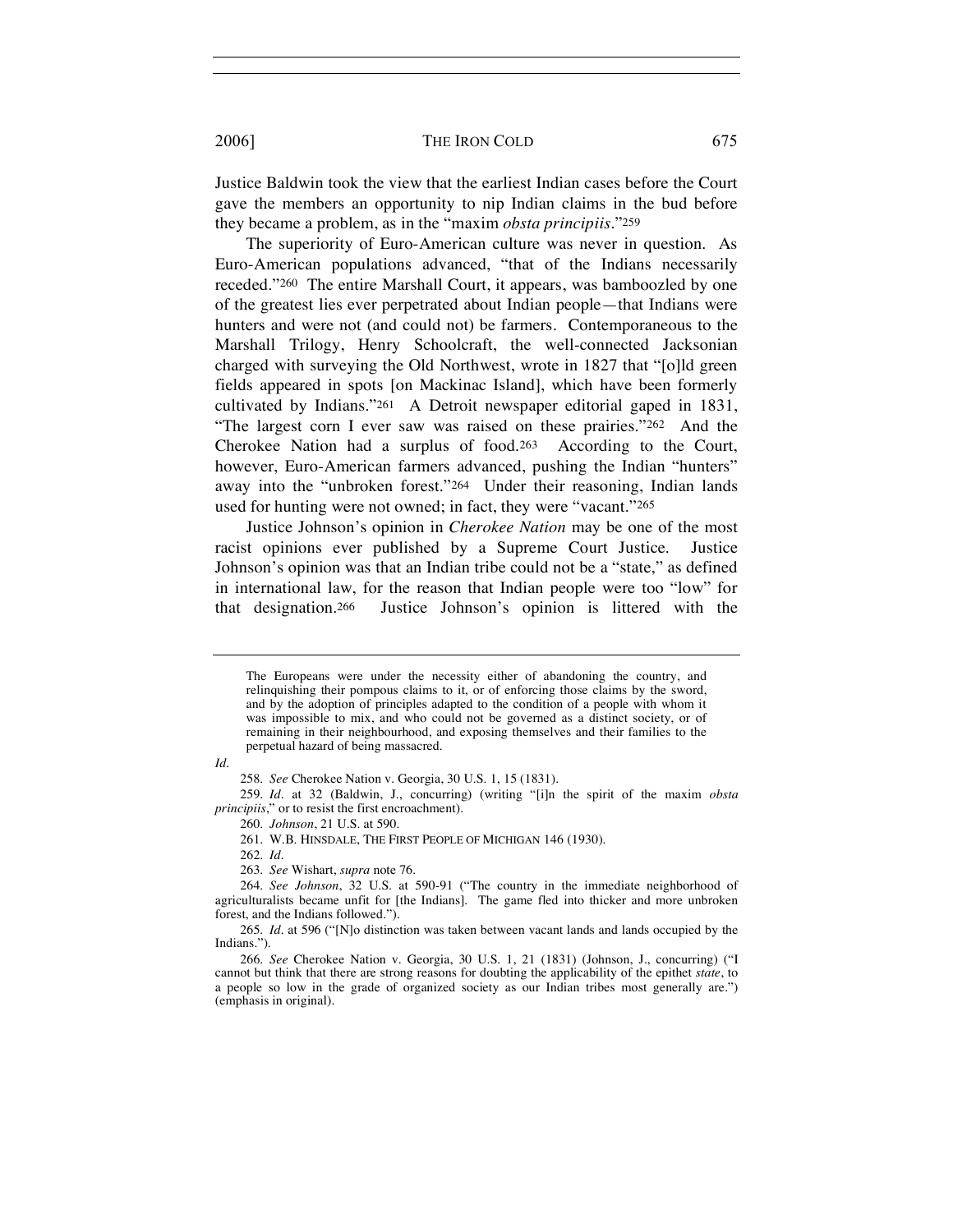proposition that Indians were no more than "hunters."267 He seems to focus on this term because of a throwaway line in the Treaty of Hopewell, a treaty signed by the Cherokee Nation and the fledgling United States after the Revolutionary War, defining the territorial lands of the Nation by a rhetorical term as "hunting grounds."268 The twisted irony of Justice Johnson's opinion is that he accepts that the Cherokee Nation is moving away from being a mere "race of hunters"269 to a viable and "approved form[] of civil government."270 As such, he reasoned, because the Nation was moving away from its "hunter" state to a more civilized state, it made perfect sense for state law to apply.271 Justice Johnson found the federal goal of civilizing Indians laudable, but believed that, due to the "restless, warlike, and signally cruel" nature of Indian people and the "inveterate habits and deep seated enmity" of Indian tribes, such a goal had failed.<sup>272</sup> Such language gives great fodder for commentators to decry federal Indian law as racist.273

269*. Id.* at 23 (Johnson, J., concurring).

270*. Id.* at 21 ("I would not here be understood as speaking of the Cherokees under their present form of government; which certainly must be classed among the most approved forms of civil government.").

271*. Id.* at 23.

The pre-emptive right, and exclusive right of conquest in case of war [the Doctrine of Discovery], was never questioned to exist in the states, which circumscribed the whole or any part of the Indian grounds or territory. To have taken it from them by direct means would have been a palpable violation of their rights. But every advance, from the hunter state to a more fixed state of society, must have a tendency to impair that pre-emptive right, and ultimately to destroy it altogether, both by increasing the Indian population, and by attaching them firmly to the soil. The hunter state bore within itself the promise of vacating the territory, because when game ceased, the hunter would go elsewhere to seek it. But a more fixed state of society would amount to a permanent destruction of the hope, and, of consequence, of the beneficial character of the pre-emptive right.

*Id*.

#### 272*. Id.* at 23-24.

But it is said, that we have extended to them the means and inducement to become agricultural and civilized. It is true: and the immediate object of that policy was so obvious as probably to have intercepted the view of ulterior consequences. Independently of the general influence of humanity, these people were restless, warlike, and signally cruel in their irruptions during the revolution. The policy, therefore, of enticing them to the arts of peace, and to those improvements which war might lay desolate, was obvious; and it was wise to prepare them for what was probably then contemplated, to wit, to incorporate them in time into our respective governments: a policy which their inveterate habits and deep seated enmity has altogether baffled.

*Id.*

273*. See* ROBERT A. WILLIAMS, JR., LIKE A LOADED WEAPON: THE REHNQUIST COURT, INDIAN RIGHTS AND THE LEGAL HISTORY OF RACISM IN AMERICA (2005); Stacy L. Leeds, *The More Things Stay the Same: Waiting on Indian Law's* Brown v. Board of Education, 38 TULSA L.

<sup>267</sup>*. Id.* at 22, 23, 24, 28 ("band of hunters" and "hunter horde").

<sup>268</sup>*. Id.* at 23 (quoting Treaty of Hopewell, art IV); *see also id*. at 40 (Baldwin, J., concurring).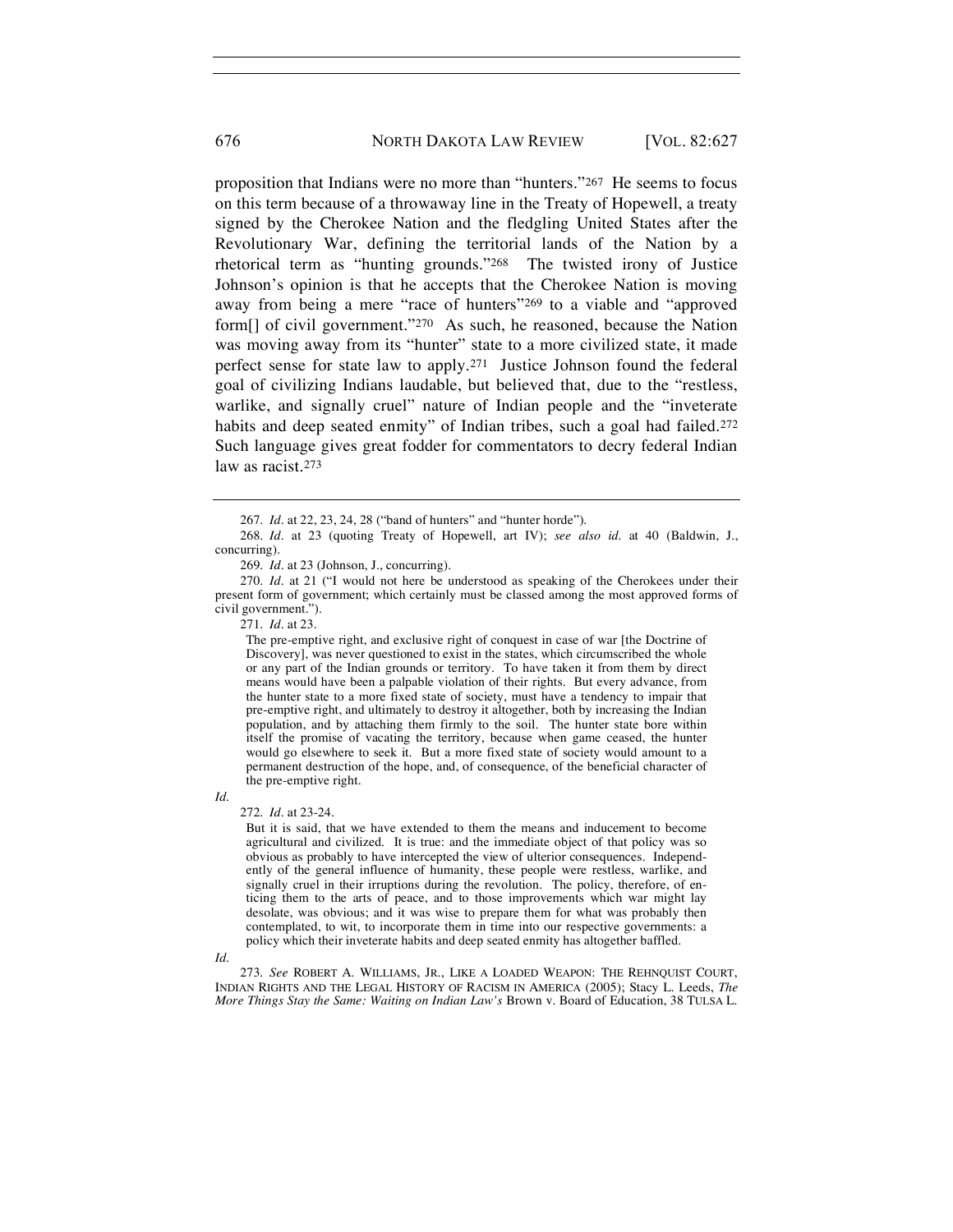# III. REASSESSING OF THE TRILOGY

Students of American Indian law can learn the holdings of the Trilogy without much trouble, but the Trilogy occupies a much greater place in American law than its mere holdings. As was true in much of Chief Justice Marshall's greatest work,274 the more important decisions came in obiter dicta, as the previous Parts suggest. But, perhaps more important than the holdings and the dicta, is the Trilogy's impact on and restatement of American history and legend. This section reassesses the Trilogy using several methodologies of legal analysis, including legal history, law and literature (and mythology), law and economics, and the legal canon.

# A. THE TRILOGY AS HISTORY

History is written by the victors, as the old saw goes.<sup>275</sup> And legal history often accomplishes the same. As Morton Horwitz wrote of Roscoe Pound's work in legal history: "The main thrust of lawyer's legal history, then, is to pervert the real function of history by reducing it to the pathetic role of justifying the world as it is."276 Chief Justice Marshall's frequent reference to the "actual state of things"277 was, according to Professor Bob Miller, a reference to the historical "fact" "that the reality was . . . 'power, war, conquest, give rights, which, after possession, are conceded by the world.'"278 For the American mind, the question was whether American Indians were weak because they were colonized or they were colonized because they were weak. The English decided it one way—the latter:

As the English consolidated their empire, they made it look as if their using violent means to subjugate or disperse native populations was beside the point. Nature demonstrated that Indians were removed from the prospect of life in America. Their bodies were

REV. 73, 79, 82, 85 (2002); LaVelle, *Rescuing* Paha Sapa, *supra* note 164, at 78 n.133 ("In my view, federal Indian policy is and always has been infected with powerful strains of both racism and colonialism."); Robert A. Williams, Jr., *Columbus's Legacy: Law as an Instrument of Racial Discrimination against Indigenous Peoples' Rights of Self-Determination*, 8 ARIZ. J. INT'L & COMP. L. 51 (1991).

<sup>274</sup>*. E.g.*, Gibbons v. Ogden, 22 U.S. 1 (1824); McCulloch v. Maryland, 4 Wheat. 316 (1819); Marbury v. Madison, 1 Cranch 137 (1803).

<sup>275</sup>*. See* Lawrence M. Friedman, *Introduction* to 4 THEORETICAL INQUIRIES IN LAW 437, 438-39 (2003) ("History has winners and losers, and the winners usually control and dominate the way history gets written. Their story becomes *the* story; and the story of the losers ends up lost or distorted.").

<sup>276.</sup> Morton J. Horwitz, *The Conservative Tradition in the Writing of American Legal History*, 17 AM. J. LEGAL HIST. 275, 281 (1973).

<sup>277</sup>*.* Johnson v. M'Intosh, 21 U.S. 543, 591 (1823); Worcester v. Georgia, 31 U.S. 515, 543, 546, 560 (1832).

<sup>278.</sup> Miller, *supra* note 53, at 72 (quoting *Worcester*, 31 U.S. at 543).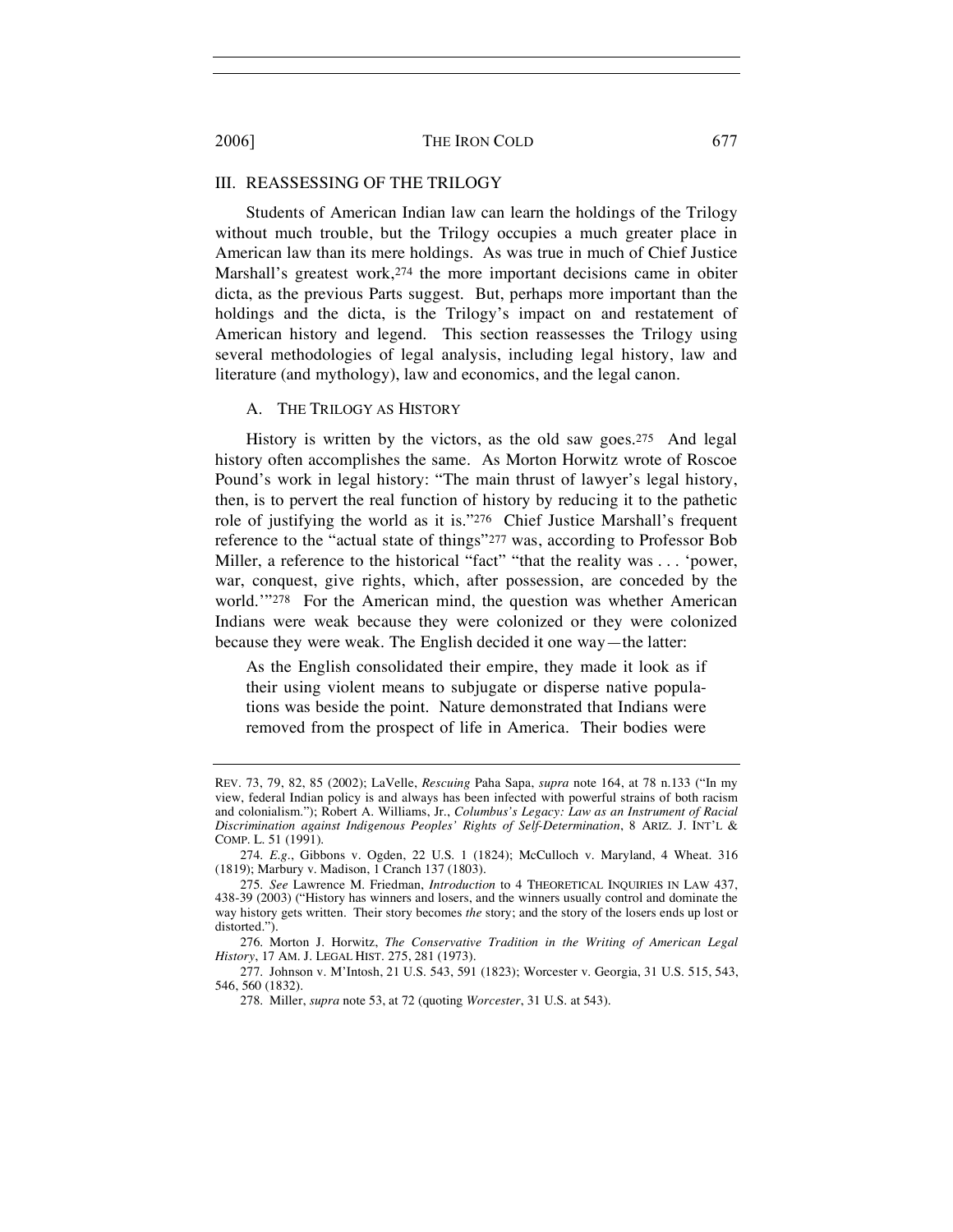conceived as unsuited to the places the English had settled, their forms of medicine were adequate to treat their continuing debility, and their conceptions of nature did not promise an easy transition to English learning. Indians did not belong in the plantations the English had made in America. They were uprooted.279

In other words, "[t]he indigenous were stripped of significant presence on the land they inhabited not as a condition for colonizing but as a consequence of it."280 But for Chief Justice Marshall, attempting to preserve a strong national government in *Worcester*, the strength of the Cherokee Nation was critical as a practical matter to limiting the authority of the State of Georgia to nullify federal law. Moreover, for Marshall, who had once feared the possibility that the Indians would push America into the sea,281 to admit to British superiority over Indians was (possibly) to admit to American inferiority to Britain. He had to have it both ways: in *Johnson*, he needed weak, dependent Indians; in *Worcester*, he needed strong, independent Indians. And the Court, over the decades and centuries, imagines its Indians as was necessary to reach its holdings.282

The "actual state of things" has ripened in the modern Court into the way things "ought to be."283 History is used, as it so often is by jurists claiming to be "originalists,"284 to reach a particular result consistent with

282*. E.g.*, Lawrence R. Baca, *Diversity and the Federal Bar Association*, FED. LAW., Feb. 2003, at 23, 27-28 (comparing *United States v. Joseph*, 94 U.S. 614 (1876), with *United States v. Sandoval*, 231 U.S. 28 (1913), where the Court came to opposite conclusions as to whether the Pueblo Indians were "Indian" as defined under federal law); Felix Cohen, *Field Theory and Judicial Logic*, 59 YALE L.J. 238, 263 (1950) (same).

283. David H. Getches, *Conquering the Cultural Frontier: The New Subjectivism of the Supreme Court in Indian Law*, 84 CAL. L. REV. 1573, 1575 (1996) (quoting a memorandum from Justice Antonin Scalia to Justice William Brennan, Jr. (Apr. 4, 1990) (Duro v. Reina, U.S. Supreme Court No. 88-6546)).

284*. See* H. Jefferson Powell, *Rules for Originalists*, 73 VA. L. REV. 659, 669 (1987).

The originalist's use of history is goal-directed: he wants to understand past thought and action in order to address present concerns. There is nothing wrong with this utilitarian interest in history, but it does pose a serious temptation for the interpreter. In his desire to mine something useful for his purposes, he easily may slip into the

<sup>279.</sup> JOYCE E. CHAPLIN, SUBJECT MATTER: TECHNOLOGY, THE BODY, AND SCIENCE ON THE ANGLO-AMERICAN FRONTIER, 1500-1676, 320 (2001), *quoted in* Christopher Tomlins, *In a Wilderness of Tigers: Violence, the Discourse of English Colonizing, and the Refusals of American History*, 4 THEORETICAL INQUIRIES IN LAW 451, 453 n.2 (2003).

<sup>280.</sup> Tomlins, *supra* note 279, at 453.

<sup>281</sup>*. See* BROWN, *supra* note 22, at 213 ("The Indians were a fierce and dangerous enemy whose love of war made them sometimes the aggressors, whose numbers and habits made them formidable, and whose cruel system of warfare seemed to justify every endeavor to remove them to a distance from civilized settlements.") (quoting an 1828 letter from Chief Justice Marshall to Justice Story); FAULKNER, *supra* note 23, at 54-55 ("Instead [Marshall] excused the displacement which had occurred by the most narrow argument possible: *the Indians' war-like savagery made their physical proximity a mortal danger to the conquering settlers*, and only to the extent of that danger might their lands be appropriated.") (emphasis added).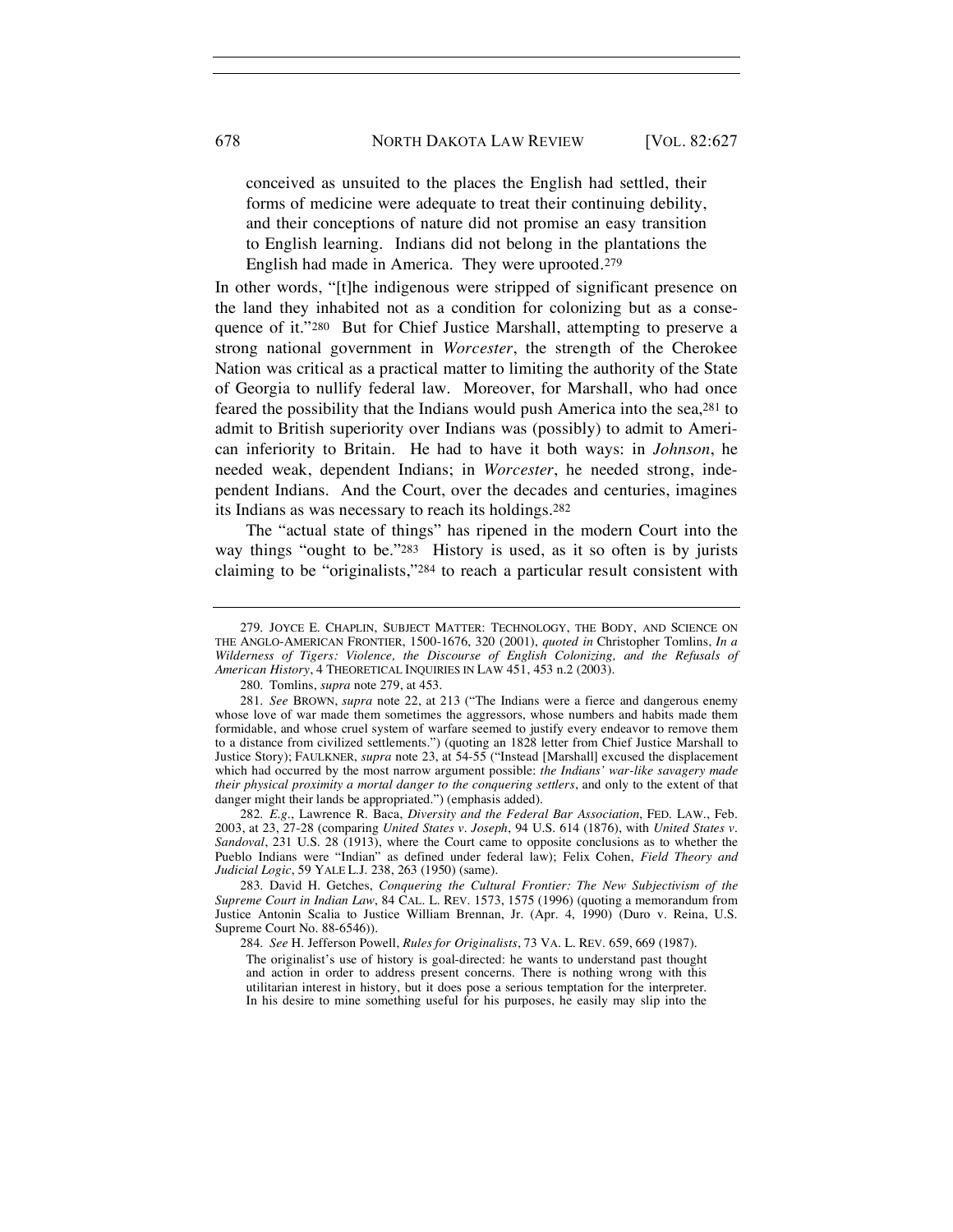one's political views. Consider then-Justice Rehnquist's dissent in *United States v. Sioux Nation*.285 He could not resist asserting that the claims of the Sioux Nation to the Black Hills, a place as sacred as the Temple of Jerusalem, were undermined by the "villainy" of the Indians.286 Yes, the Americans employed "greed, cupidity, and other less-than-admirable tactics,"287 but the Indians were savages. Quoting Morison:

The Plains Indians seldom practiced agriculture or other primitive arts, but they were fine physical specimens; and in warfare, once they had learned the use of the rifle, [were] much more formidable than the Eastern tribes who had slowly yielded to the white man. Tribe warred with tribe, and a highly developed sign language was the only means of inter-tribal communication. The effective unit

[O]riginalist interpretations can be manipulated by a changing and dynamic time frame. For example, after the Civil War, fluctuations in popular support for black aspirations or for Reconstruction among the political elite changed dramatically over time. In such a dynamic and unfolding situation, the expressions of individual views on the scope or purpose of any broad or controversial provision can be expected to change rapidly. Jefferson's changing views on the scope of the First Amendment is such an example.

*Id*. (footnote omitted).

Michael W. McConnell, *Active Liberty: A Progressive Alternative to Textualism and Originalism?*, 119 HARV. L. REV. 2387, 2415 (reviewing STEPHEN BREYER, ACTIVE LIBERTY: INTERPRETING OUR DEMOCRATIC CONSTITUTION (2005)).

This is not, of course, to say that every judge claiming to follow a textualist or originalist approach will do so in an objective manner. Texts can be misread and history can be manipulated; judges are human; power corrupts; and judges may be tempted to twist the sources to make the cases come out 'the right way.' The point is that in principle the textualist-originalist approach supplies an objective basis for judgment that does not merely reflect the judge's own ideological stance. And when errors are made, they can be identified as such, on the basis of professional, and not merely ideological, criteria. Even in principle, constitutional interpretation based on the judge's own assessment of worthy purposes and propitious consequences lacks that objectivity.

*Id.*

285. 448 U.S. 337 (1980).

286*. Sioux Nation*, 448 U.S. at 435 (Rehnquist, J., dissenting).

287*. Id*.

fundamental historical error of ignoring the past's essential autonomy. Put more concretely, the founders thought, argued, reached decisions, and wrote about the issues that mattered to them, not about our contemporary problems.

*Id.* (footnote omitted).

*But see* Jack M. Balkin & Sanford Levinson, *Law and the Humanities: An Uneasy Relationship*, 18 YALE J.L. & HUMAN. 155, 165 (2006) ("Consider that neither of the two most prominent 'originalists' on the United States Supreme Court—Justices Scalia and Thomas—has any professional training as historians, but that has not stopped them from criticizing their colleagues and others for failing to abide by what the framers meant."); Morton J. Horwitz, *Foreword—The Constitution of Change: Legal Fundamentality without Fundamentalism*, 107 HARV. L. REV. 30, 70 (1993); William M. Eskridge, Jr., *Dynamic Statutory Interpretation*, 135 U. PA. L. REV. 1479, 1484 (1987) ("Indeed, the Court often manipulates originalist arguments to reach results that can better be supported by a dynamic view of the statute.").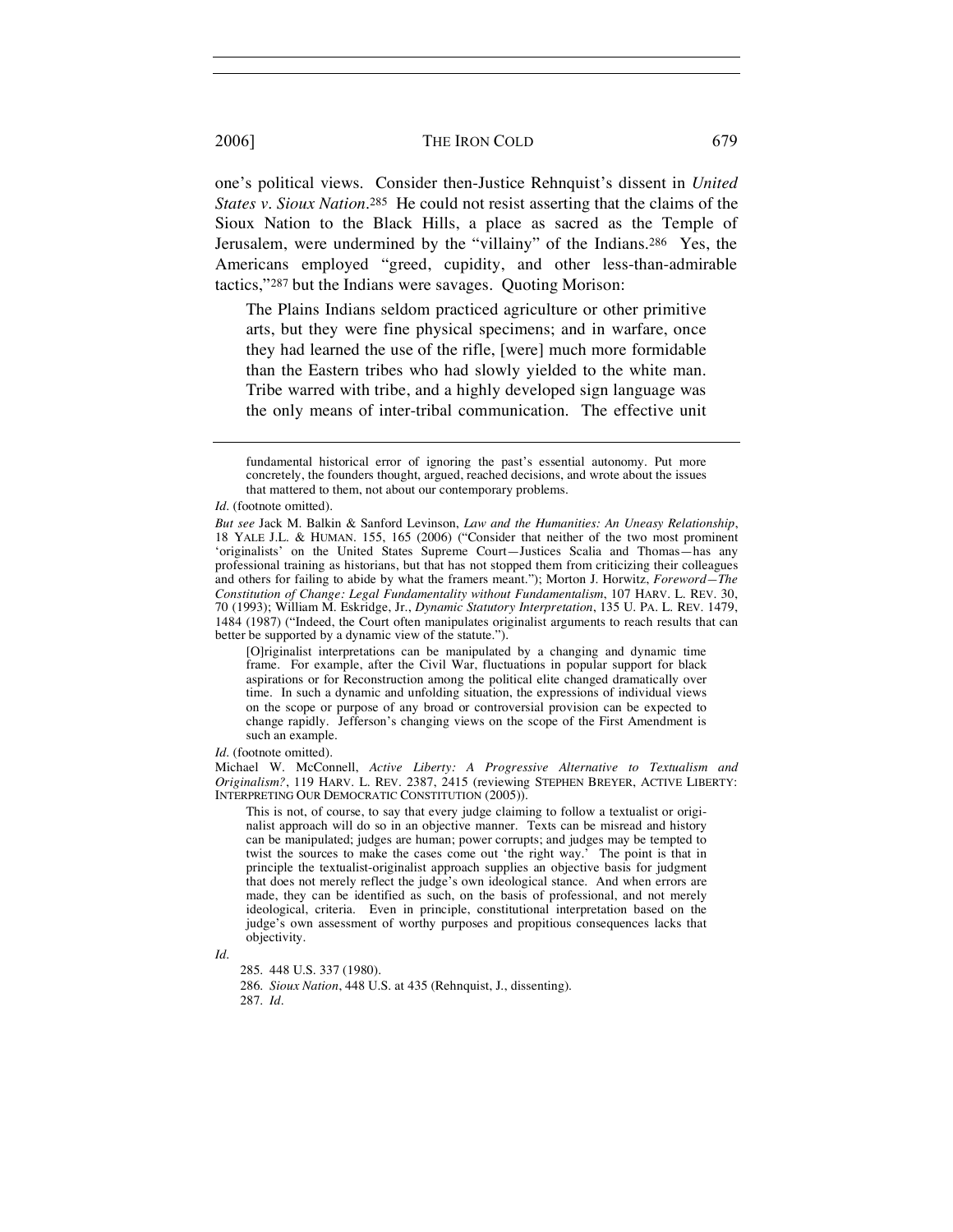was the band or village of a few hundred souls, which might be seen in the course of its wanderings encamped by a water-course with tipis erected; or pouring over the plain, women and children leading dogs and packhorses with their trailing travois, while gaily dressed braves loped ahead on horseback. *They lived only for the day, recognized no rights of property, robbed or killed anyone if they thought they could get away with it, inflicted cruelty without a qualm, and endured torture without flinching*.288

Chief Justice Marshall's view of history, as well as the rest of the members of the Marshall Court who wrote opinions in the Trilogy, was "lawyer's history." "As one scholar noted, 'lawyers' histories force the past to yield an answer that can be stated as a legal rule, while academic historians, on the other hand, recognize that historical research generally offers only an incomplete, conflicting, or evolving process of historical development.'"289 In Professor Morton Horwitz's criticism of "lawyer's legal history," he argued that these histories are "part of a politically conservative ideology of legalism that has prevailed in America from at least the post-revolutionary period and in England from the beginning of the seventeenth century."290 Horwitz identified two elements of lawyer's legal history: "the emphasis on continuity and the search for origins."291 Chief Justice Marshall's reiteration of history that the Doctrine of Discovery originated with the European powers constitutes this search for an origin to the rule reached in *Johnson*. But Professor Banner's work indicates that the on-the-ground reality of Indian land acquisition had little to do with the Doctrine of Discovery—the English purchased a huge portion of the East Coast without regard to the Doctrine of Discovery. That the Doctrine of Discovery did become established law again by the mid-eighteenth century was inconvenient for Chief Justice Marshall's view of a unitary and consistent history—the kind of history a lawyer wants to see on the page. History had to be fudged and so it was.

The same was true for the history of the Cherokee Nation and all Indian tribes. Never mind that Indian corn fields grew the highest corn ever

<sup>288</sup>*. Id*. at 436-37 (quoting SAMUEL ELIOT MORISON, THE OXFORD HISTORY OF THE AMERICAN PEOPLE 539-40 (1965)) (emphasis added).

<sup>289.</sup> David M. Zlotnick, *Justice Scalia and His Critics: An Exploration of Scalia's Fidelity to His Constitutional Methodology*, 48 EMORY L.J. 1377, 1409-10 (1999) (quoting William John Cuddihy, The Fourth Amendment: Origins and Original Meaning, 602-1791, 1504 (1990) (unpublished Ph.D. dissertation, Claremont Graduate School) (on file with UMI Dissertation Service) (quoted in George C. Thomas III, *Remapping the Criminal Universe*, 83 VA. L. REV. 1819, 1827 n.35 (1997)).

<sup>290.</sup> Horwitz, *The Conservative Tradition*, *supra* note 276, at 276. 291*. Id*.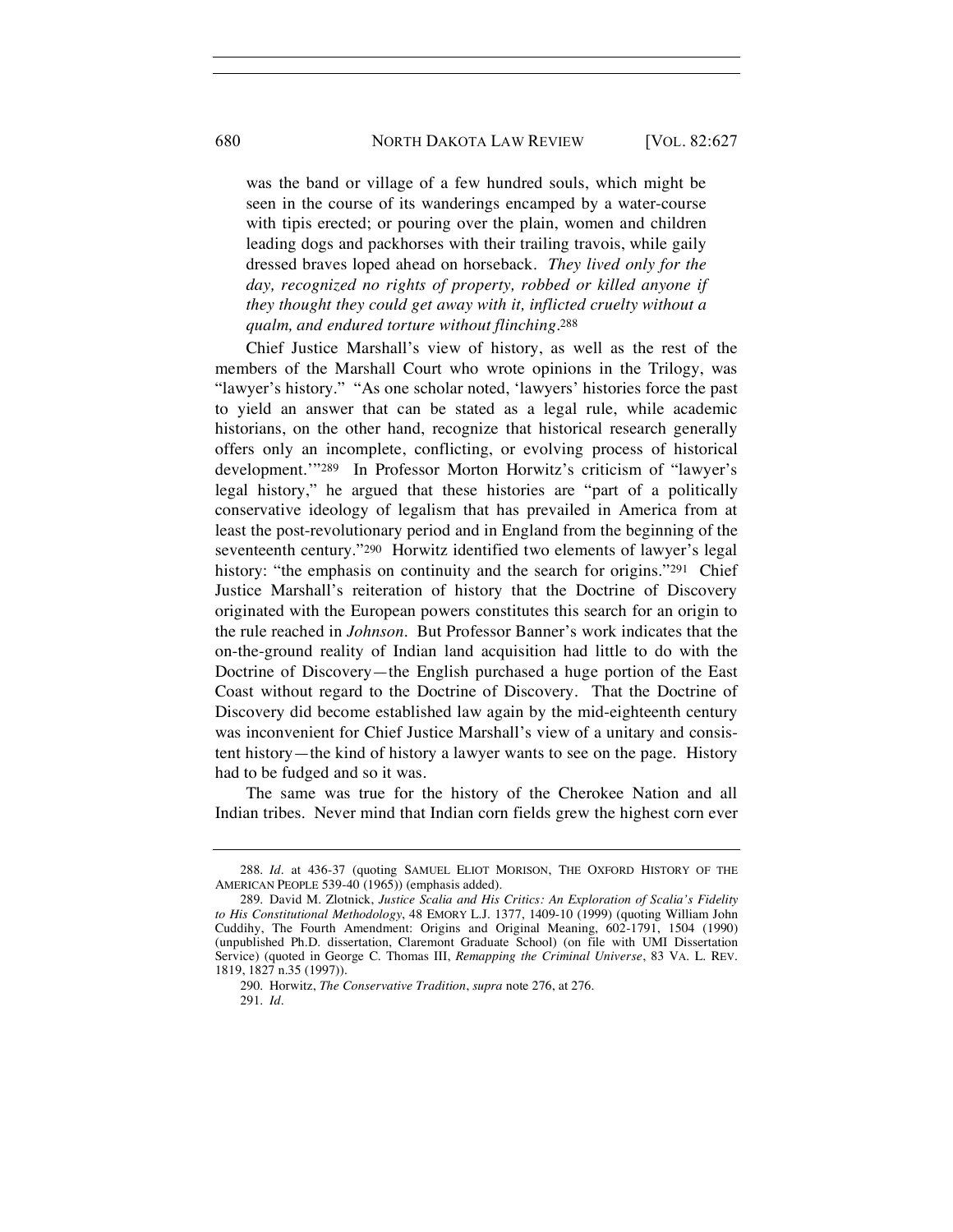seen or that the Cherokee Nation was more than a match for the weak and poverty-stricken Georgia population in 1830. Indians were weaker than the European conquerors from day one of discovery. Well, never mind that so many of the European "conquerors" and "discoverers" would have perished but for the hospitality of local tribes. Indians were weaker then and they were weaker by the time of the Marshall Trilogy. They had to be, in Chief Justice Marshall's view, in order to make the Doctrine of Discovery and the reading of "protection" as "dependency" palatable. Never mind that Chief Justice Marshall himself wrote that the early days of the American Republic were filled with fear that the Indians would wipe out the entire nation.

Reading the Trilogy as history is a mistake. Reading the Trilogy as an exercise in lawyering is instructive. The Trilogy is lawyer's history, oversimplified to make the holdings appear inevitable. They're good lawyering on the part of Chief Justice Marshall, but they did a major disservice to Indian tribes and to the Cherokee Nation. By the time Chief Justice Marshall started to revise his history of the Cherokee Nation in *Worcester*, it was too late.

#### B. THE TRILOGY AS LITERATURE

If the Trilogy is not good history, then perhaps it is fiction? Or literature? Chief Justice Marshall wrote a good story.292 But in the *Death of the Author*, Roland Barthes wrote, "[W]riting is the destruction of every voice, of every point of origin. Writing is that neutral, composite, oblique space where our subject slips away, the negative where all identity is lost, starting with the very identity of the body writing."293 In the Cherokee

*Id.* (citations omitted); *see generally* Kristen A. Carpenter, *Contextualizing the Losses of Allotment Through Literature*, 82 N.D. L. REV. 605 (2006).

Carpenter, *supra*, at 605 (footnotes omitted).

293. Roland Barthes, *The Death of the Author*, *excerpted in* MODERN LITERARY THEORY: A READER, 114, 114 (Philip Rice & Patricia Waugh eds., 2d ed. 1992).

<sup>292</sup>*. But see* Milner S. Ball, *Stories of Origin and Constitutional Possibilities*, 87 MICH. L. REV. 2280, 2296 (1989).

No version of the American story gives full voice to Native Americans. The American legal order debars the autonomy of tribes and the possibility of dialogue with them as independent centers of sovereignty. This exclusion cannot be overcome in the received rhetorical manner by telling the story of American origins because that story simply entrenches the exclusion.

The need to contextualize legal rules is particularly acute in Federal Indian Law. Because the field originated in Anglo-American rather than tribal legal traditions, Federal Indian law is often alien and oppressive to its Indian constituents. Moreover, many students and even practitioners of Indian law are not deeply informed about Indian people, cultures, and places. As a result, lawyers sometimes fail to appreciate how Indian law cases affect Indian communities or how to represent Indian clients effectively. At the very least, there is room for improvement in understanding Indian law and its impact on Indian people.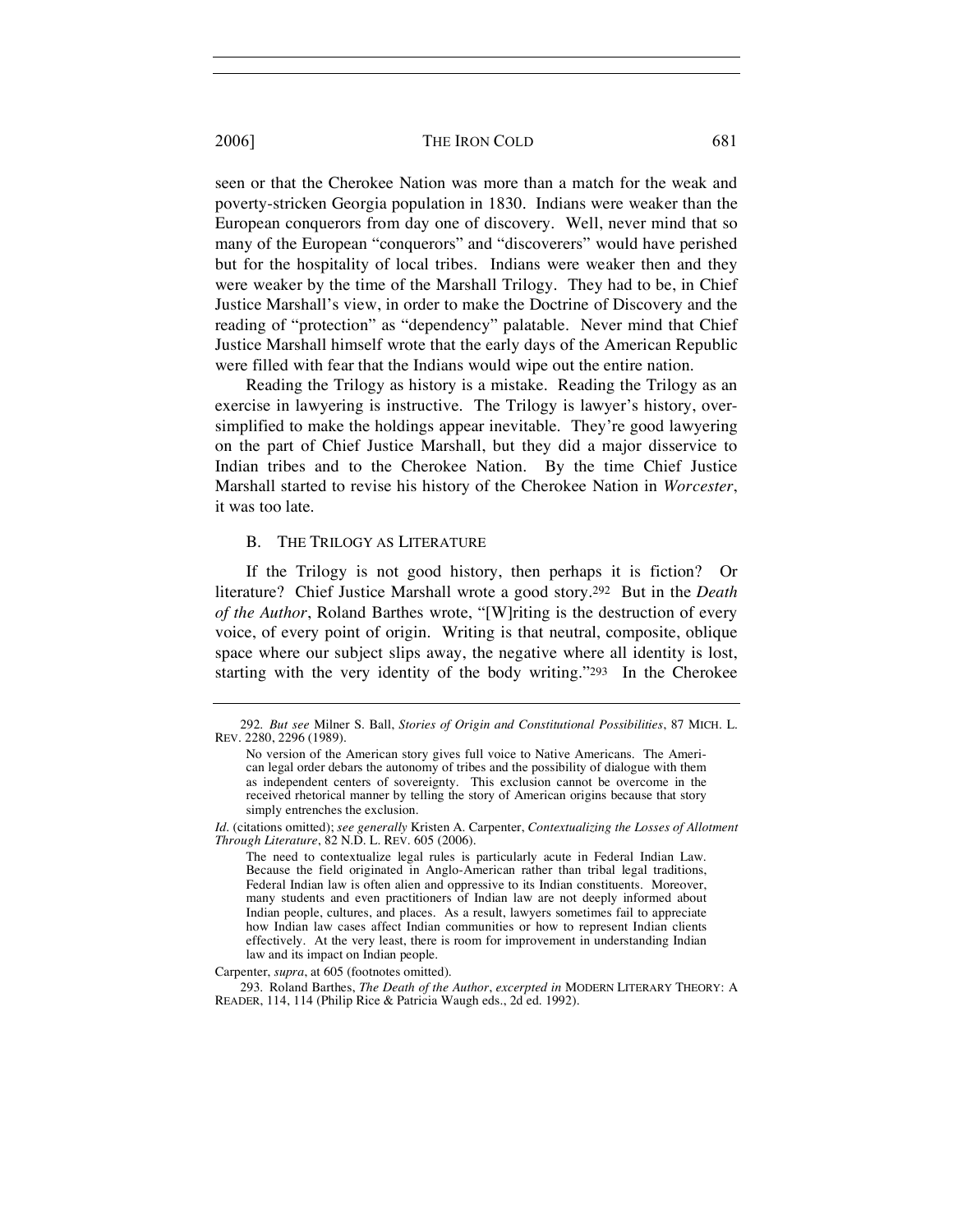cases specifically and in the entire Trilogy in general, there are two deaths—there is the death of the author of the lead opinions, but there is also the death of the "subject," the Cherokee Nation and all Indian tribes in the United States.

Chief Justice Marshall (the first death) wrote the Trilogy to serve several purposes, as we understand them. First, he wished to preserve the Union at a time when the Southern states were threatening succession and nullification of federal law. Second, he wished to preserve the distance between Indian tribes and the nascent American Republic. Third, according to Professor Robertson, he wished to protect the land interests in certain colonial militiamen. As a matter of literature, the purposes of the author are irrelevant according to Barthes:

"Linguistically, the author is never more than the instance [of] writing, just as *I* is nothing other than the instance of saying *I*: language knows a 'subject,' not a 'person,' and this subject, empty outside of the very enunciation which defines it, suffices to make language 'hold together', suffices, that is to say, exhausts it."294

And so it is with the writing of Supreme Court opinions. The Trilogy exists and says many things, but the readers of that Trilogy—and future interpreters of those words—may read into (or out of) the Trilogy other things. The legacy of the Trilogy has been mixed. Chief Justice Marshall's attempt to preserve the Union worked, to the extent that President Jackson sought to enforce federal law against the Southern states in late 1832, but only for another 19 years. The Chief Justice's attempt to preserve the distance between the Indians and the Americans was a resounding failure within days of the *Worcester* opinion. While Indian tribes and their treaties often remain on American soil and extant, one has to wonder how much responsibility the Trilogy has for their survival.295

As for the Cherokee Nation and the rest of the Indian nations (the second death), the period of removing all Indian nations to areas west of the Mississippi River began in earnest, in part, as a result of the language used by Chief Justice Marshall in the Trilogy. He labeled tribes in *Cherokee Nation* as residing in a "state of pupilage," and, from his vantage point, asserted that Indian tribes were "wards" of the federal government's

<sup>294.</sup> Barthes, *supra* note 293, at 116.

<sup>295</sup>*. But see* CHARLES F. WILKINSON, BLOOD STRUGGLE: THE RISE OF MODERN INDIAN NATIONS (2005) [hereinafter WILKINSON, BLOOD STRUGGLE] (tracing the survival of Indian tribes from the mid-twentieth century).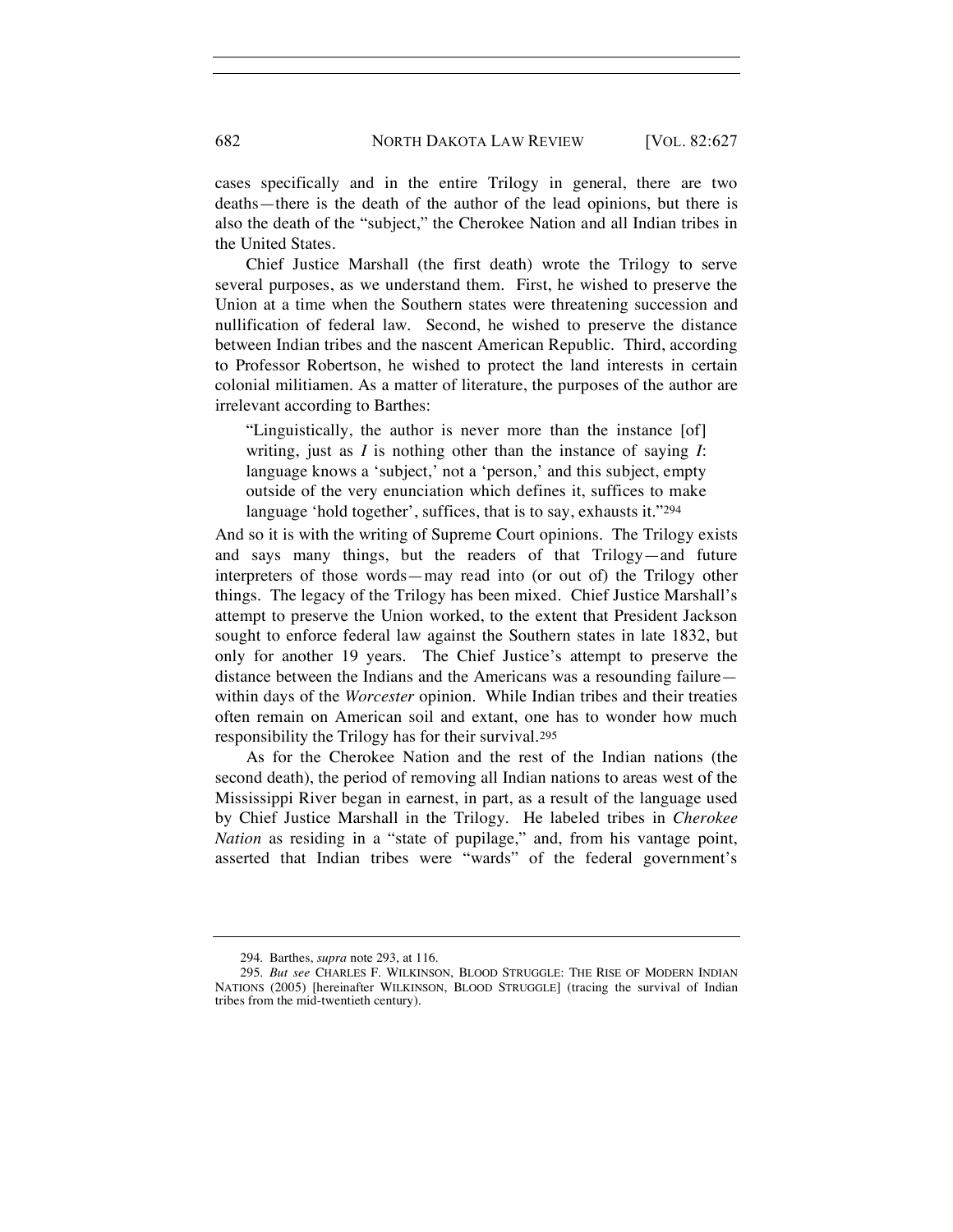"guardian."296 President Jackson's farewell address echoed Chief Justice Marshall's sentiment, but the meaning was far different:

This unhappy race—the original dwellers in our land—are now placed in a situation where we may well hope that they will share in the blessings of civilization and be saved from that degradation and destruction to which they were rapidly hastening while they remained in the States; and while the safety and comfort of our own citizens have been greatly promoted by their removal, the philanthropist will rejoice that the remnant of that ill-fated race has been at length place beyond the reach of injury or oppression, and that the paternal care of the General Government will hereafter watch over them and *protect* them.297

All discussion of the political stability, the farm surpluses, the success, and everything of the Cherokee polity in northwest Georgia was lost by Jackson's 1837 farewell address. President Jackson's invocation of the federal government's obligation to "protect" Indian tribes is a vicious parody of the way the word was used in the Cherokee treaties and in the *Worcester* opinion. By the 1870s, federal officials were referring to Indian treaties as "a mere form to amuse and quiet savages, a half-compassionate, half-contemptuous humoring of unruly children."298 Indian nations, and the Cherokee Nation, died in the Trilogy's interpretation as well. Chief Justice Marshall's interpretation of Indian nations and Indian people "spill[ed] over constantly in to the works clustered around it, generating a hundred different perspectives which dwindle to vanishing point."299 The Trilogy's hopes for Indian nations (such as they were) could not survive the "cultural moment"<sup>300</sup> of later phases of federal Indian policy—removal, assimilation, and termination.301

# C. THE TRILOGY AS AMERICAN MYTH

Whatever the intent of the authors and whatever the impact of the Trilogy, another purpose the Trilogy serves is to help justify the ongoing

<sup>296</sup>*.* Cherokee Nation v. Georgia, 30 U.S. 1, 17 (1832).

<sup>297.</sup> Andrew Jackson, Farewell Address, Mar. 4, 1837, 3 A COMPILATION OF THE MESSAGES AND PAPERS OF THE PRESIDENTS, 1789-1897, at 294 (1896-1899), *quoted in* FRANCIS PAUL PRUCHA, THE INDIANS IN AMERICAN SOCIETY 14-15 (1985) (emphasis added).

<sup>298.</sup> FRANCIS A. WALKER, THE INDIAN QUESTION 8 (1874), *quoted in* PRUCHA, *supra* note 297, at 16.

<sup>299.</sup> TERRY EAGLETON, LITERARY THEORY: AN INTRODUCTION 119 (2d ed. 1996).

<sup>300.</sup> Edward Said, *From Opponents, Audiences, Constituencies and Community*, *in* MODERN LITERARY THEORY, *supra* note 293, at 249, 249.

<sup>301</sup>*. See generally* Fletcher, *The Supreme Court and Federal Indian Policy*, *supra* note 240.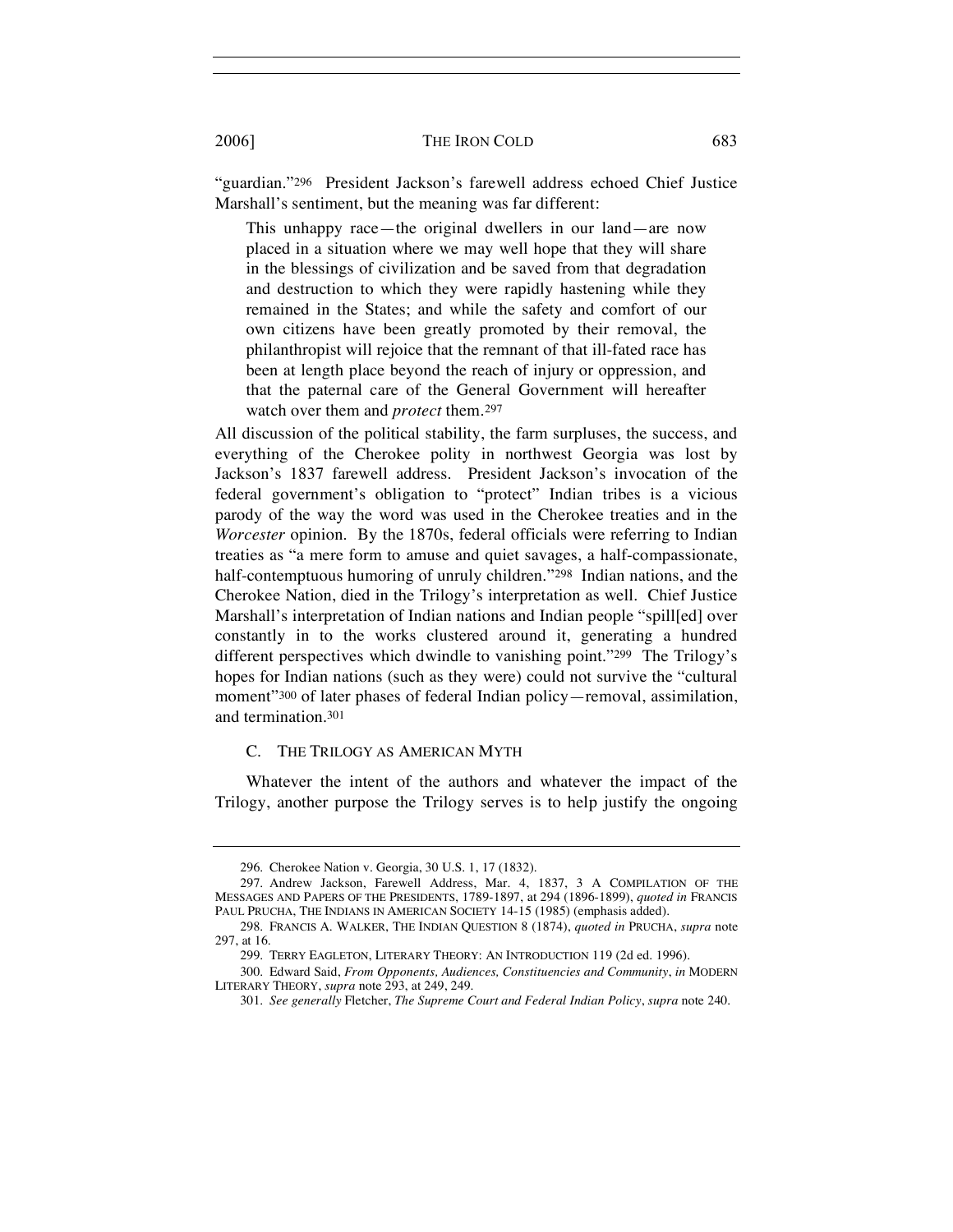expansion of the United States through the dispossession of Indian lands the Trilogy as American Myth. The English brought the theory that natural law compelled the expansion of the Empire because the English believed that "displacement of savagery by civilization was both inevitable and proper. . . ."302 The Americans, who completed this conquest, expanded upon that arrogance by "w[inning] the Indian wars."303 This even makes its way into modern American political discussion, for example, as "some non-Indians' desire to maintain the federal public lands as *a symbol of American conquest over the west and its original indigenous inhabitants*."304

Colonialism nonetheless requires something more than the mere conquering and annexing of foreign lands. It also includes a mental state of both the conqueror and the conquered. Historian D. K. Fieldhouse elaborated on the necessary mental state for a colonial regime. He noted that a key "basis of imperial authority [is] the mental attitude of the colonist." His acceptance of subordination—whether through a positive sense of common interest with the parent state, or through inability to conceive of any alternative—makes the empire durable. The durability of the empire is sustained on both sides, that of the rulers and that of the distant ruled, and, in turn, each has a set of interpretations of their common history with their own perspective, historical sense, emotions, and traditions.305

One of the most quoted phrases in the Trilogy is Chief Justice Marshall's claim, "Conquest gives a title which the Courts of the conqueror cannot deny . . . ."306 This phrase has been quoted by legal commentators and courts hundreds of times and has become part of the language of American Indian law.307 In fact, one could argue that it is part of the

306*.* Johnson v. M'Intosh, 21 U.S. 543, 588 (1823).

<sup>302.</sup> Walter A. McDougall, *The Colonial Origins of American Identity*, 49 ORBIS: A J. OF WORLD AFF. 7, 14 (2005).

<sup>303.</sup> Keith Bradsher, *Michigan Pact Resolves Battle over Limits on Indian Fishing*, N.Y. TIMES, Aug. 8, 2000, at A16 (quoting John Lindenau, non-Indian fisherman in Leelanau County, Michigan: "We won the Indian wars and gave it all away.").

<sup>304.</sup> Kristen A. Carpenter, *Old Grounds and New Directions at Sacred Sites on the Western Landscape*, 83 DENV. U. L. REV. 981, 1000 (2006) (footnote omitted) (emphasis added).

<sup>305.</sup> Ediberto Román & Theron Simmons, *Membership Denied: Subordination and Subjugation Under United States Expansionism*, 39 SAN DIEGO L. REV. 437, 447 (2002) (citing EDWARD SAID, CULTURE AND IMPERIALISM 12 (1993), citing in turn D. K. FIELDHOUSE, THE COLONIAL EMPIRES: A COMPARATIVE SURVEY FROM THE EIGHTEENTH CENTURY 103 (1965); other citations and footnotes omitted).

<sup>307</sup>*. E.g.*, Bethany R. Berger, United States v. Lara *as a Story of Native Agency*, 40 TULSA L. REV. 5, 8 (2004); Nell Jessup Newton, *Indian Claims in the Courts of the Conqueror*, 41 AM. U. L. REV. 753 (1992); Prakash, *supra* note 123, at 1071;Tee-Hit-Ton Indians v. United States, 348 U.S. 272, 280 (1955); United States v. Alcea Band of Tillamooks, 329 U.S. 40, 58 (1946)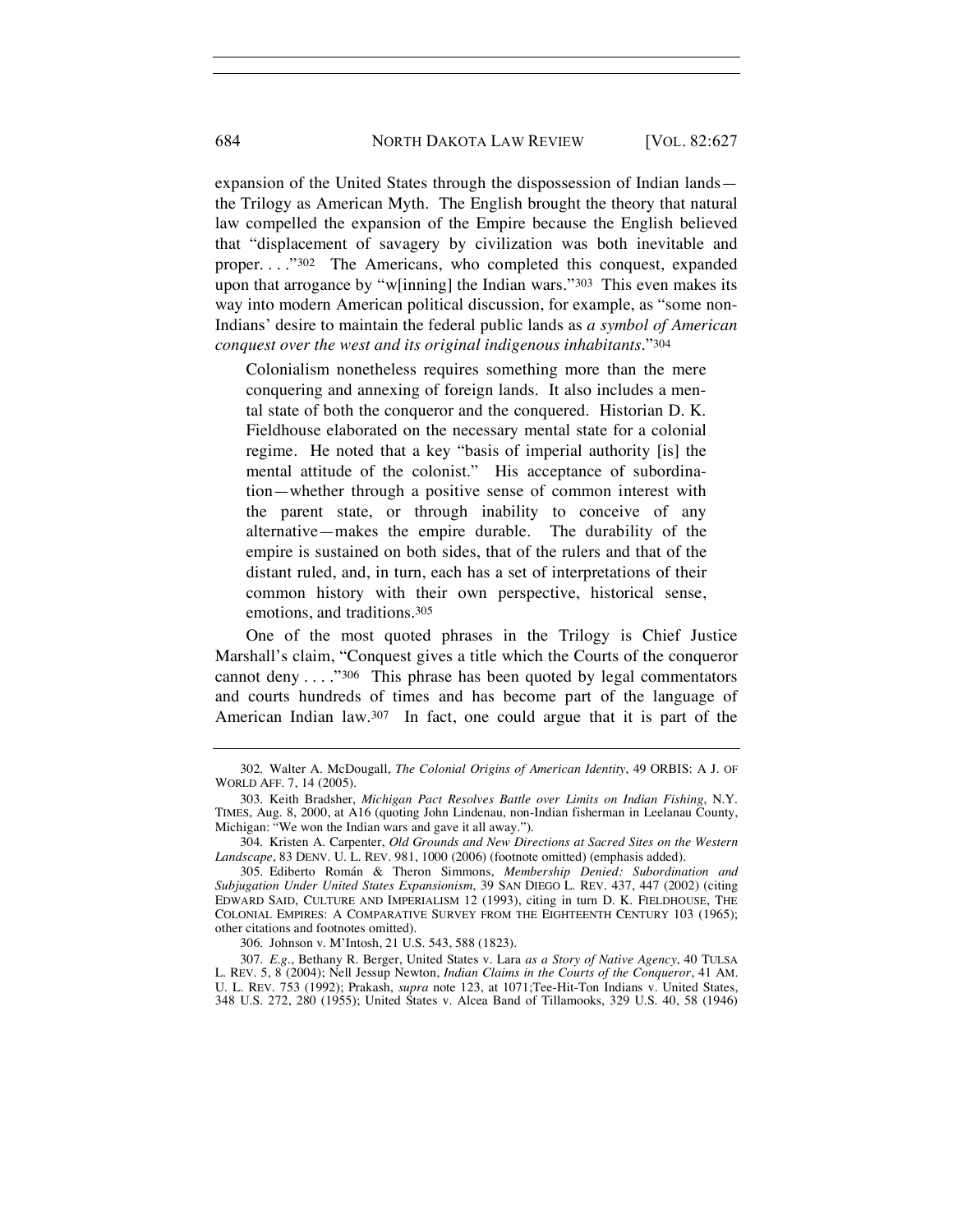language of the American myth of victory and destiny. As Walter McDougall wrote, "So, who are we, we Americans?... We're a jealous people who react ferociously against all who dare interfere with our pursuit of happiness."308

The American myth adopted by the Supreme Court in the Trilogy renders the continuing depredation of Indian legal interests more palatable to even the most sympathetic of observers. One commentator argued that older Indian land claims should not be compensable because modern history (read: the American myth) justifies the taking of Indian lands in exactly the way it happened:

[F]or any given historical period, there is simply no reliable way to untangle which property holdings or transactions were tainted by actionable wrongdoing and which (if any) were not. Thus, given what Jeremy Waldron has aptly called the "contagion of injustice," no genuine attempt at full-scale rectification could be limited to those who directly engaged in overtly unjust acts of appropriation, particularly in a market-based system of exchange in which the impact of one transaction is communicated via the price system throughout the economy.

It follows that the ubiquity of past acts of injustice, coupled with the pervasive effects that such acts have over extended periods of time, makes it reasonable to assume that the material well-being of all living persons has been both enhanced and harmed in varying degrees by past acts of wrongdoing. Indeed, as many commentators have pointed out, as a practical matter, it is highly unlikely that anyone alive today would even exist but for the actual course of historical events.309

In other words, for all those settlers who went west and made names for themselves through adventure and bravery (and violence and duplicity, too), none of it would have happened if Indian lands weren't dispossessed. This, of course, is another way of saying the "courts of the conqueror" cannot intervene in the dispossession of Indian lands. But the American myth made dispossession of Indian lands inevitable. Indian political strength was (and is) unthinkable:

<sup>(</sup>Reed, J., dissenting); F.D.G. Ribble, Book Review, 11 VA. L. REV. 413, 414 (1925) (reviewing GEORGE BRYAN, THE IMPERIALISM OF JOHN MARSHALL (1924)).

<sup>308.</sup> McDougall, *supra* note 302, 18-19.

<sup>309.</sup> Samuel T. Morison, *Prescriptive Justice and the Weight of History*, 38 CREIGHTON L. REV. 1153, 1158 (2005) (emphasis added and quoting Jeremy Waldron, *Superseding Historic Injustice*, 103 ETHICS 4, 11 (1992)).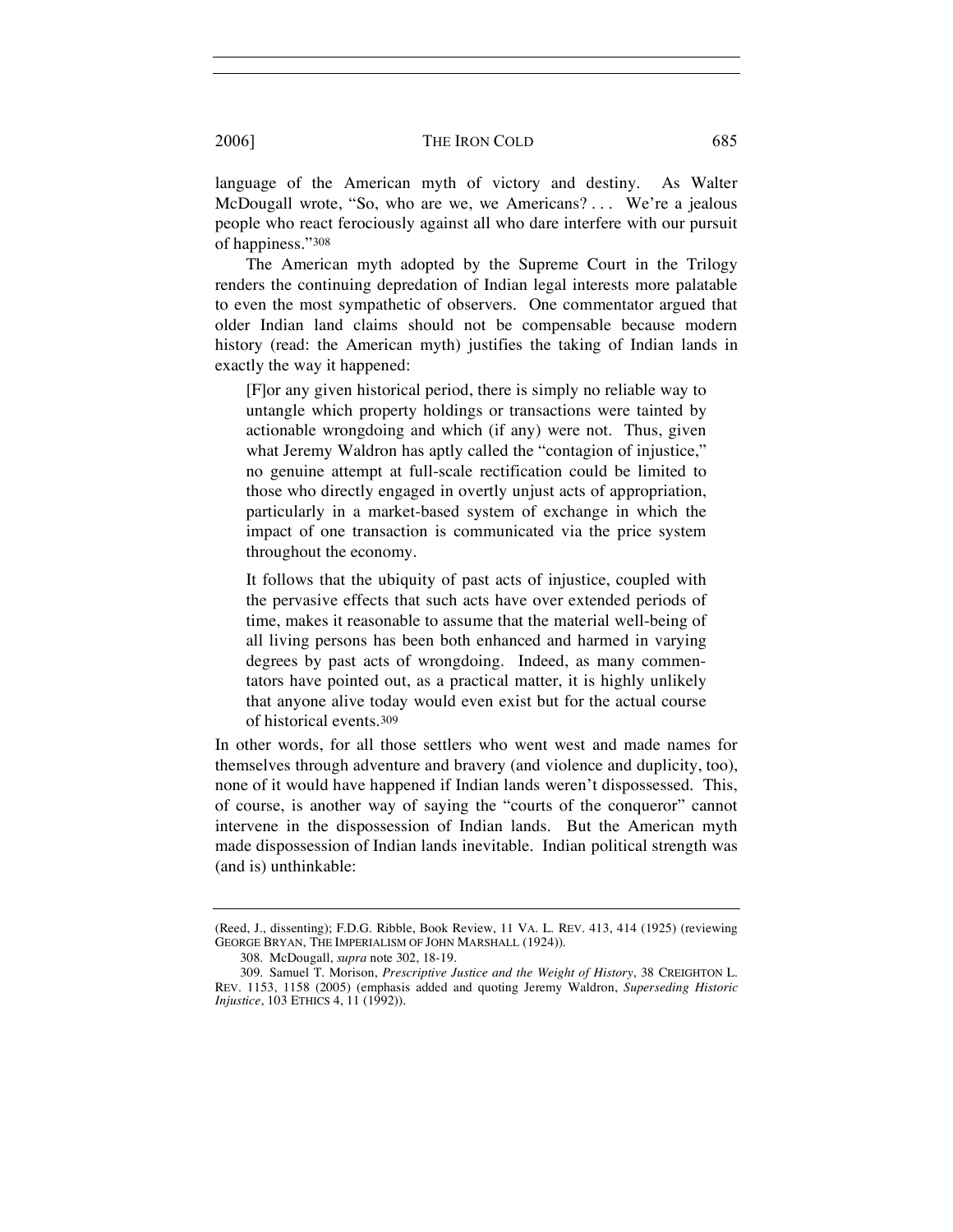On June 25, 1876, at the Battle of the Little Bighorn, the combined Indian forces of Sioux and Cheyenne warriors killed over half of the army troopers in the Seventh Cavalry Regiment. This Indian victory spawned a wave of American vengeance against any tribe that resisted settlement on a reservation under the watchful eye of federal troops.

Resymbolized as unfeeling, bloodthirsty savages who understood and respected only greater cruelty than they could inflict, the Indian peoples were successfully recharacterized by the federal government in a new light. No longer the impulsive, willful child who had to be placated with flowery promises and cheap trinkets, the Indian had been recast as the malevolent "other." It was he the treacherous, unscrupulous red-devil who raped white women for pleasure and burned wagon trains for entertainment—who merited extermination if he refused to settle on the reservation. It was he who would be forever engraved on the American consciousness as symbolizing the uncontrollable, and therefore dangerous, aspects of an uncivilized human nature. It was he who would be endlessly shot, stabbed, hung, starved, dismembered, buried or burned alive, without a tear shed, in those countless popular western melodramas passed off as the "dime novel" American epic of the Winning of the West.310

The American Myth, adopted as Supreme Court legend in the Trilogy, cannot coexist with tribal sovereignty and self-determination in this light. The genius of the Trilogy—the genius of John Marshall—was incorporating that myth into the Supreme Court's nascent history. As American dominance over the continent grew, so did the Court's legitimacy.

# D. THE TRILOGY AS ECONOMIC CASE STUDY

Professor Eric Kades made an interesting and powerful argument that the dispossession of Indian lands by the European and then the American governments was done in the most efficient means possible, saving untold millions in extra land purchase costs.<sup>311</sup> According to Kades:

The rule of *M'Intosh* was part and parcel of a larger process: efficient (cheap) European expropriation of Indian lands. Just as many

<sup>310.</sup> Raymond Cross, *Tribes as Rich Nations*, 79 OR. L. REV. 893, 905-06 (2000) (footnotes omitted).

<sup>311</sup>*. See* Eric Kades, *The Dark Side of Efficiency:* Johnson v. M'Intosh *and the Expropriation of American Indian Lands*, 148 U. PA. L. REV. 1065 (2000).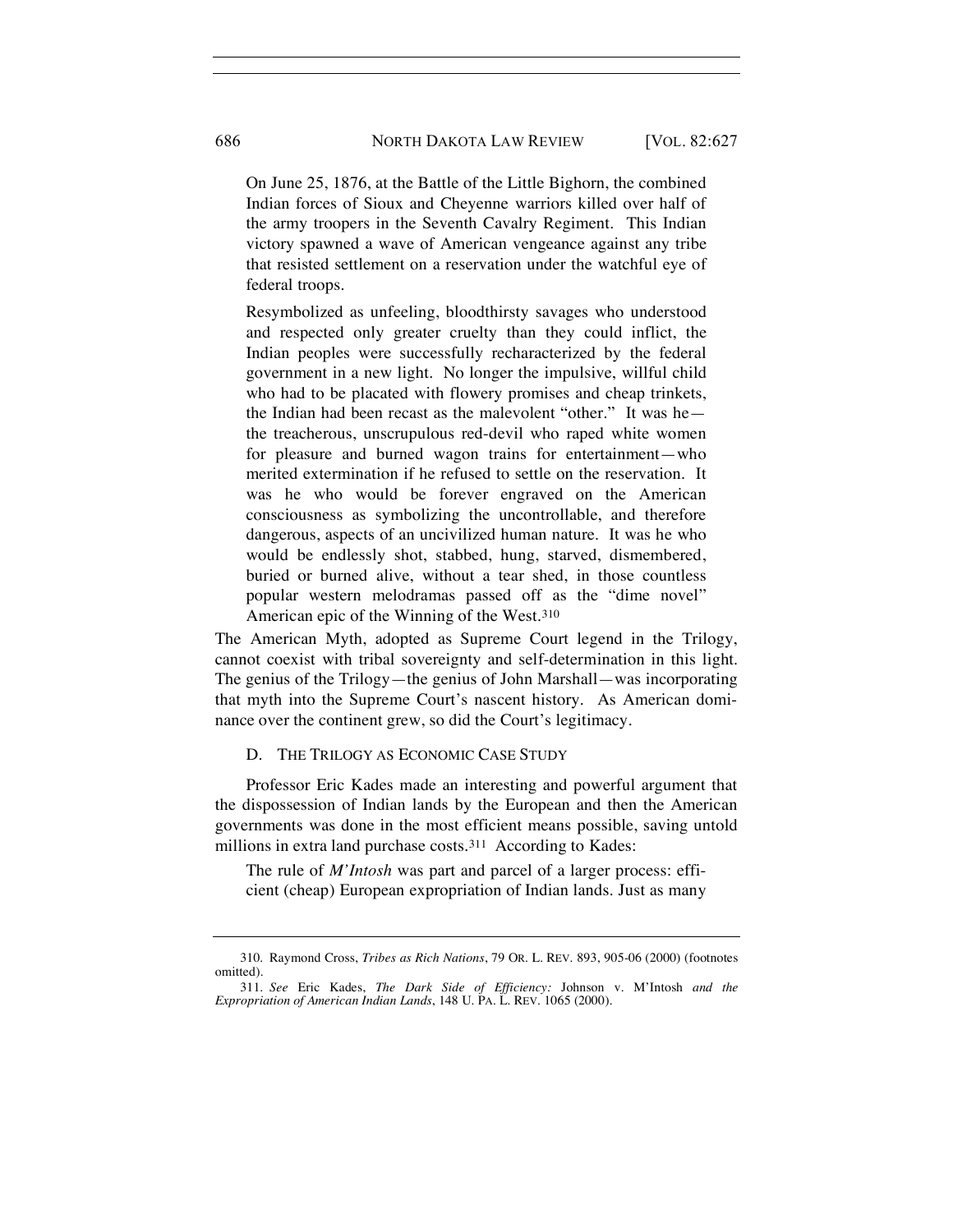contract, tort, property, and other legal rules promote efficient behavior, *M'Intosh* and a broad range of other colonial and early American laws created rewards and penalties that helped Europeans obtain Indian lands as inexpensively as possible. It is important to stress that the process minimized costs for European colonizers, not for the colonizers and Indians together. This is in contrast with most efficient legal rules that, ex ante at least, benefit all participants in a given activity.312

But, alas, the Doctrine of Discovery and the other rules used by Euro-Americans to divest Indians of their lands benefited everyone but the Indians. The efficiency—the "neat solution" to the problem of a free-for-all in Indian land speculation—was to "establish[] the United States as the sole purchasing entity."313 A Pareto-superior result—"a change in allocations that left at least one person better off and no one worse off"314—could not be and was not achieved under this legal regime. Perhaps the result fulfills the Kaldor-Hicks criteria, whereby "a move is efficient whenever the winners win more than the losers lose...."<sup>315</sup> The value of the land generated after the sale to the American government (and then to American citizens and corporations) far, far exceeded the cost of the purchase of the land for the Americans at the time of sale,<sup>316</sup> to the direct detriment of the Indians. But that was okay from an economic perspective, since the Indians' valuation of the land had no significant value that an economist could measure.317

The efficiency argument Kades makes has a great deal of logical power, but it has flaws and weaknesses and, ultimately, fails. One fundamental flaw with Professor Kades' thesis is that it draws conclusions, based on the historical evidence, that are debatable and impossible to prove. Consider the outcome if *Johnson* had been decided the other way, that the first bona fide purchasers acquired title that was superior (Indian title) to the

<sup>312.</sup> Kades, *Dark Side*, *supra* note 311, at 1104 (footnotes omitted).

<sup>313</sup>*. Id.* at 1112.

<sup>314.</sup> DAVID W. BARNES & LYNN A. STOUT, THE ECONOMICS OF CONTRACT LAW 11 (1992); *see* NICHOLAS MERCURO & STEVEN G. MEDEMA, ECONOMICS AND THE LAW: FROM POSNER TO POST-MODERNISM AND BEYOND 21 (2d ed. 2006).

<sup>315.</sup> Guido Calbresi, *The Pointlessness of Pareto: Carrying Coase Further*, 100 YALE L.J. 1211, 1221 (1991); *see* MERCURO & MEDEMA, *supra* note 314, at 26.

<sup>316</sup>*. See* Terry L. Anderson & Fred S. McChesney, *Raid or Trade? An Economic Model of Indian-White Relations*, 37 J.L. & ECON. 39, 43 (1994) ("[T]he marginal value of land to arriving whites greatly exceeded its value to Indian holders.").

<sup>317</sup>*. But see* RICHARD POSNER, THE PROBLEMS OF JURISPRUDENCE 357 (1990) ("I may desperately desire a BMW, but if I am unwilling or unable to pay its purchase price, society's wealth would not be increased by transferring the BMW from its present owner to me.").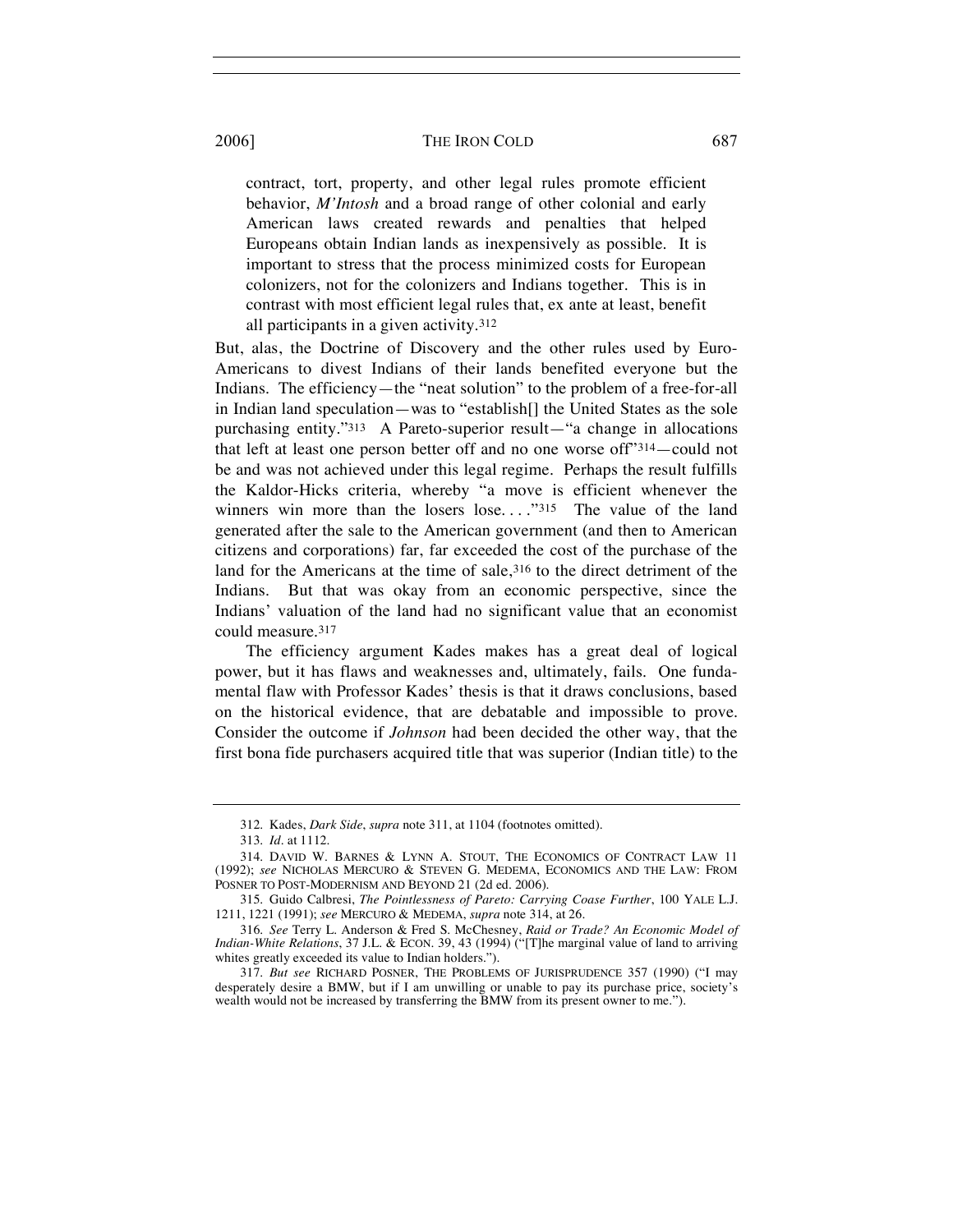later bona fide purchasers (the federal government interest). Why is this hypothetical result less efficient than the actual result?

Kades' thesis fails if viewed in this light. Kades argues that the land speculators making direct deals with Indians and Indian tribes would have competed with other land speculators, driving up the cost of land purchase in a classic prisoners' dilemma.318 He asserts, "The United Companies [parties to the *Johnson* case], for instance, faced no rivals for the lands they sought to purchase, but had they earned fat profits, more competitors would inevitably have begun bidding for Indian lands."319 But this ignores the established fact that everyone with a little bit of capital had been speculating in Indian lands since before the Revolutionary War. Horace Hagan reported:

The United States had experienced several periods of ardent land speculation. Never, however, has such a frenzy of land speculation gripped the entire country as in the days immediately following the acknowledgement of the independence of the colonies. From the highest to the lowest—from Washington himself to the humblest mechanic—speculation in the newly-acquired and unsettled Western lands was rife. The Mississippi Bubble was repeating itself. In such speculations, the vast fortune of Robert Morris, of Revolutionary fame, was swept away. By such speculations, the judicial ermine of that great statesman and jurist, James Wilson, was smirched. The frenzy was confined to no particular portion of the country. Massachusetts, Pennsylvania, and South Carolina were alike afire with the same fever.320

Even decades after the "frenzy" of land speculation began, speculators many of them American officials—like the parties in *Johnson* were buying Indian lands for bottom dollar prices. And a good portion of these speculators were the people in power in the American government, a point not valued by Kades' efficiency analysis. Professor Banner reports:

Many American officials themselves were investors in Western lands. In an era before there were many business corporations, western land was the main speculative investment available in North America. Anyone with money and a taste for risk, including government officials, found western land attractive. Their interest was in acquiring land quickly and cheaply from the Indians so it

<sup>318</sup>*. See* Kades, *Dark Side*, *supra* note 311, at 1112.

<sup>319.</sup> *Id*.

<sup>320.</sup> Hagan, *supra* note 52, at 3.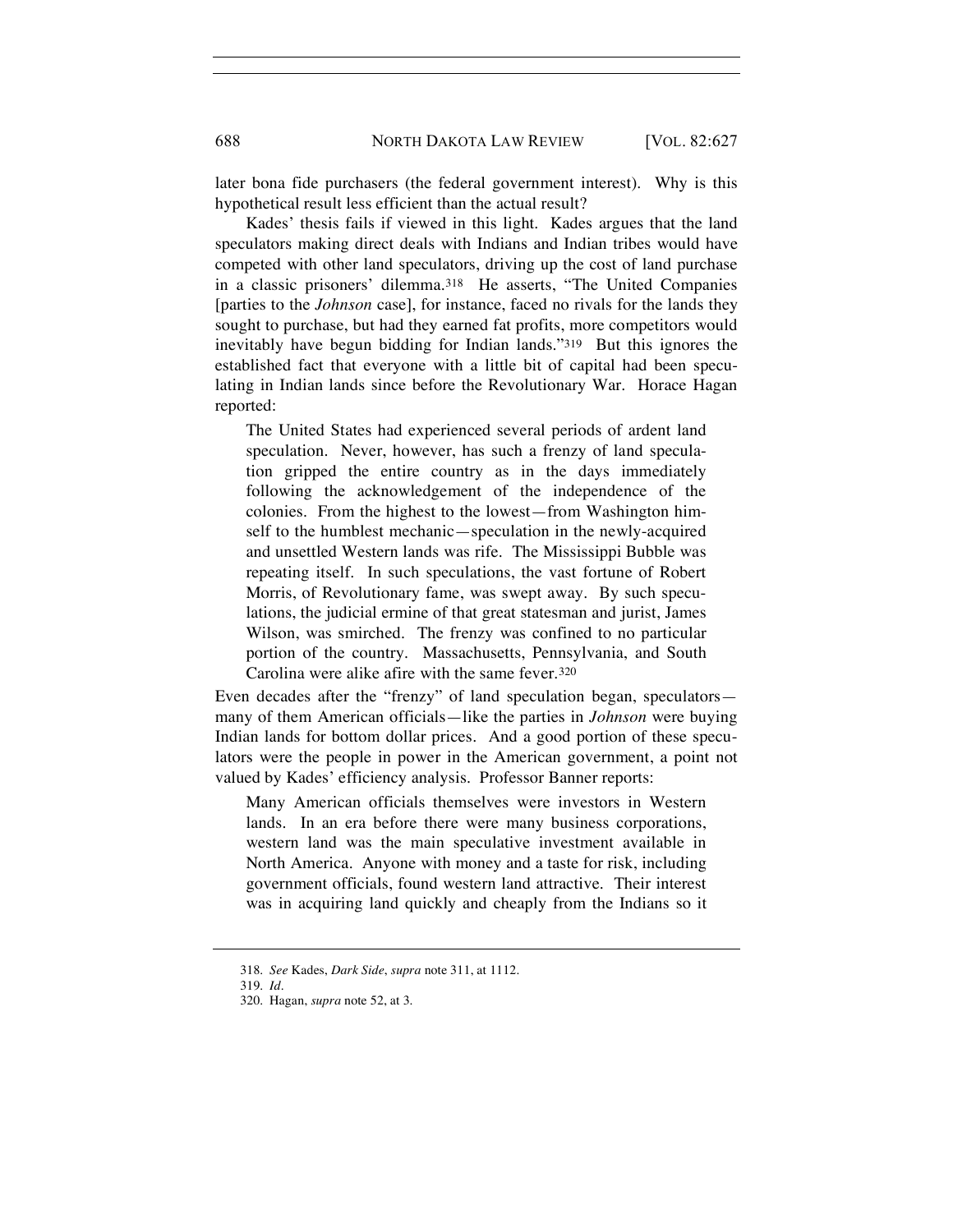could be resold at a profit, which was exactly the interest of the settlers on the frontier, the people to whom the speculators hoped to sell the land. That had also been true before the Revolution, but then the power of American officials had been checked by the imperial government, which was staffed by men far less likely to have invested their money in western land.321

Given these facts, a theory, at least as plausible as Kades' thesis, is that the establishment of the rule in *Johnson* eliminated one purchaser—the itinerant land speculator—in favor of another—the federal government and its officials who stood to gain from the elimination of all other speculators' interests. The *Johnson* rule probably valued the land speculator with greater political ties to the federal government and its officials than the average speculator trailblazing through the woods and buying land from the Indians he or she encountered. This is one reason why Kades' thesis does not demonstrate why vesting title to Indian lands to the federal government as opposed to the Indians produced the more efficient result.

A second flaw in Kades' thesis is that it works, if at all, only for lands east of the Mississippi River. East of the river, "agriculture was the principal commercial activity ... [and p]rivate property was thus well established . . . ."322 Where private property regimes were established, the transaction costs to purchasing land were lower and similar to the kind of land purchase contemplated by the *Johnson* rule, with Creek and Cherokee towns exemplifying this regime.323 But west of the river:

[L]and and the resources on it were effectively a vast commons, because benefits of private ownership were less than for agricultural tribes, and the costs of enforcing any land claims comparatively great .... More often than in the east, whites in the west found tribes with no effective ownership of land; the only rights were usufruct and obtained by capture and possession.324

Anderson and McChesney, whose work inspired Kades' thesis in part,325 imply that conquest (that is, violence) was a more efficient means of establishing property ownership in non-Indians west of the River.326

<sup>321.</sup> BANNER, *supra* note 32, at 124.

<sup>322.</sup> Anderson & McChesney, *supra* note 316, at 61-62.

<sup>323</sup>*. See id*. at 62 (citing ANGIE DEBO, A HISTORY OF THE INDIANS OF THE UNITED STATES 13-14 (1989)).

<sup>324</sup>*. Id.*

<sup>325.</sup> Kades, *Dark Side*, *supra* note 311, at 1072.

<sup>326.</sup> Anderson & McChesney, *supra* note 316, at 63-64.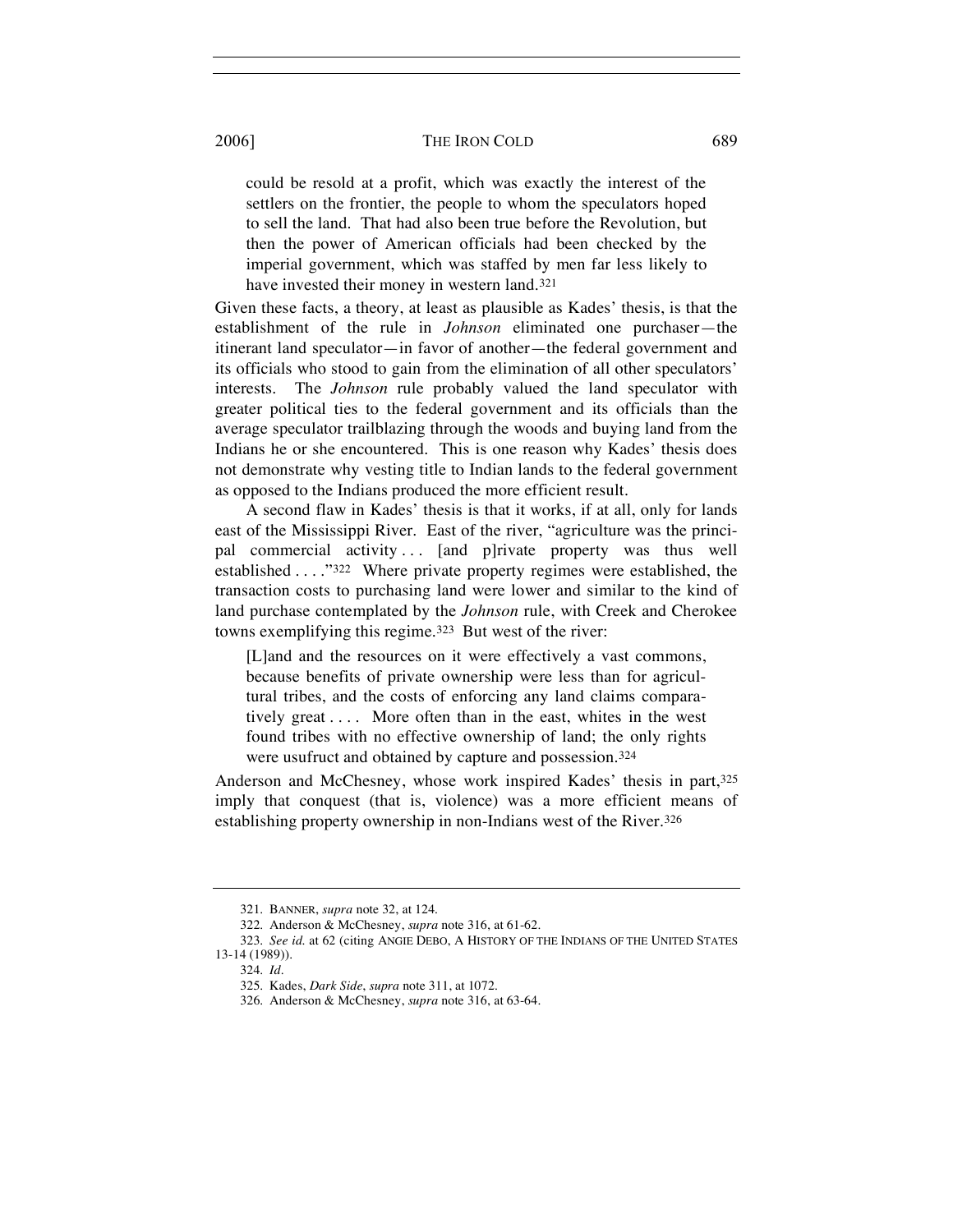Professor Douglas Allen fills in the blanks in that analysis by arguing that the United States' promotion of homesteading was an efficient means of settling the West.327 According to Allen:

By instigating homesteading, the U.S. government restricted the choices of settlers by providing an incentive to rush to *one area*. The sudden arrival of tens of thousands of people destroyed much of the Indian way of life and forced Indian tribes to accept reservation life or join the Union. The selective and intensive settlement caused by homesteading also reduced the cost of defending any given settlement.328

What Allen describes is not the application of the *Johnson* rule, but a policy of the federal government of forced confrontation between settlers (backed by the Seventh Cavalry) and the Indians by encouraging encroachment onto Indian lands through treaty violations. Kades downplays the violence of the Indian-white relations in the West,329 but homesteading often was an intentional incitement to violence, what Kades calls the way of Machiavelli—or the inefficient way.330 Anderson and McChesney supply this analysis:

As the zone of controversy shifted westward, however, much of the growing Indian-white violence could be traced to agency costs that made negotiated outcomes unenforceable. Most treaty violations were committed "not by leaders of the United States or of the Indian tribes but rather by members of these groups who could not be controlled by the leadership, or more accurately, who could be controlled only at extremely high cost . . . .

\*\*\*

Treaties signed in good faith by white politicians proved to be unenforceable, as individual whites violated them with impunity  $\dots$ . The problem lay with the national government's inability to defend local property rights against local white citizens—a difficulty described as "a massive principal-agent problem." ... Also, government employees were notoriously faithless agents,

<sup>327</sup>*. See* Douglas W. Allen, *Homesteading and Property Rights, or, "How the West Was Really Won*,*"* 34 J.L. & ECON. 1 (1991). Anderson, for one, rejects the efficiency of the Homestead Act. *See also* Terry L. Anderson & Peter J. Hill, *Cowboys and Contracts*, 31 J. LEGAL STUD. 489, 506-13 (2002); Robert Hockett, *A Jeffersonian Republic by Hamiltonian Means: Values, Constraints, and Finance in the Design of a Comprehensive and Contemporary American "Ownership Society*,*"* 79 S. CAL. L. REV. 45, 103 n.149 (2005).

<sup>328.</sup> Allen, *supra* note 327, at 5 (emphasis in original).

<sup>329.</sup> Kades, *Dark Side*, *supra* note 311, at 1131-40.

<sup>330</sup>*. See id.* at 1138-39.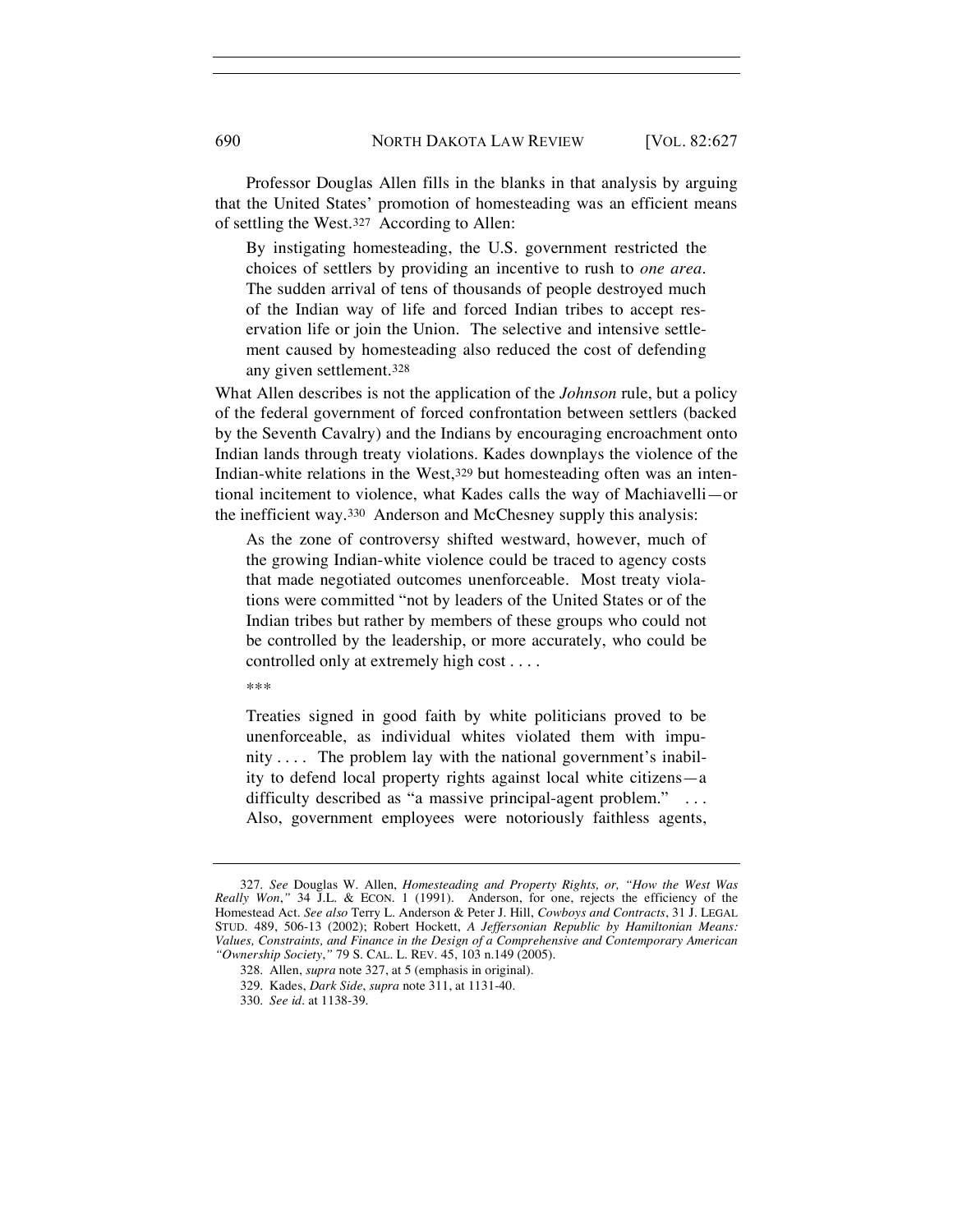frequently depriving Indians of the consideration due them under treaties. Reservation Indians' raiding local white settlements was frequently viewed not as a treaty violation but as self-help in the face of whites' breach of contract in failing to deliver monetary and in-kind payments promised under treaties.331

Given these factors, how was federal ownership of Indian lands (the *Johnson* rule) more efficient? If the Indians retained title to their lands, they would have sold the lands as they saw fit to the non-Indians, represented by the United States in accordance with the Nonintercourse Acts.332 No one ever complains about the Indians breaking every treaty ever signed. As Professor Rob Williams showed in comprehensive detail, Indians respected treaties and, to this day, seek only to enforce them.333 One could make a plausible argument that recognizing Indian title in Indian lands would have nullified the need for homesteading or violence or threat of military force. Kades would be hard pressed to find histories of Indian tribes who ceded their lands, only to come back later and demand those lands back by threatening violence. It makes no logical sense to conclude that federal government ownership of Indian lands was more efficient than tribal ownership of Indian lands. But it makes more logical sense that conflict and transaction costs increase dramatically when one party to a land sale (the United States) asserts a highly doubtful and probably illegitimate interest in land in comparison to a land sale where the sellers and the buyers both agree that the sellers own the land. As Anderson and McChesney argue, "For trade to occur, property rights must be well specified and divestible, and agreements enforceable. Otherwise, increased transaction costs will reduce the surplus from negotiation and increase the likelihood of conflict."334

The transaction costs in the "efficient" world Kades describes (which is what actually happened) would seem to be higher than in the alternative world. In the Kades world, the United States negotiators do not believe that their negotiating partners, the Indians, retain title to their lands. At worst, they treat the negotiations as a joke or a salve to placate the Indians; at best, they drive a hard bargain on price, safe in the knowledge that the Indians don't have a leg to stand on in terms of title or that the Indians would soon die off from disease or starvation. After the sale, the United States and the

<sup>331.</sup> Anderson & McChesney, *supra* note 316, at 63-64; *see also id*. at 61 ("[W]hen whites encountered a tribe without well-defined rights, they would have no choice but to raid.").

<sup>332</sup>*. See* 25 U.S.C. § 177 (2000).

<sup>333</sup>*. See generally* ROBERT A. WILLIAMS, JR., LINKING ARMS TOGETHER: AMERICAN INDIAN TREATY VISIONS OF LAW AND PEACE, 1600-1800 (1997).

<sup>334.</sup> Anderson & McChesney, *supra* note 316, at 53.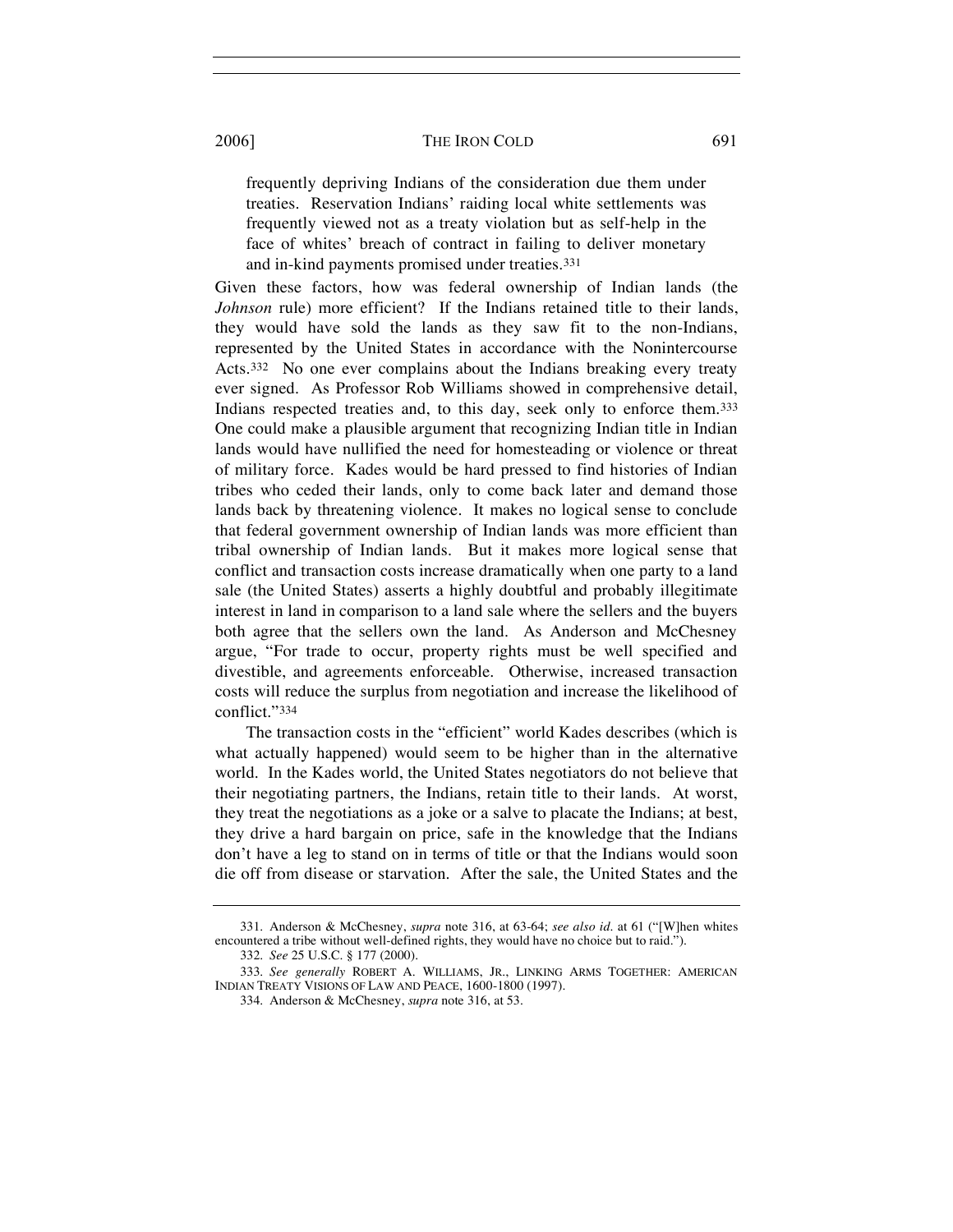American citizens still don't think the Indians own title to the land they retain, so they tend to disrespect the borders of retained Indian lands. Moreover, because they sold the land for such a low price and under other harsh terms, the Indians' welfare declines. Conflict ensues, with the Americans feeling righteously indignant because they know that the Indians don't own the land they're claiming. The Indians, having nothing to lose, fight to extermination. Kades, somehow, argues that this is the more efficient outcome.

In the alternate world, where the *Johnson* rule is reversed, despite Kades' thesis, transaction costs would be lower or, at worst, equivalent. In this world, the United States negotiators treat the negotiations as real, as a legitimate attempt to reach a meeting of the minds. The land purchase agreements are more evenly weighted, with higher prices for the land and better terms, allowing the Indians to better fend for themselves on their retained lands. Federal officials, one would hope, respect the land interests of the Indians more because they own their land. The "measured separatism"<sup>335</sup> of the time could come to fruition, in theory, depending on the Americans' willingness to quench their greed and attitudes toward expansion.

Kades' thesis suffers from one last problem. Kades' thesis could be restated as this: (1) Americans and their government did not believe Indians were competent enough, or trustworthy enough, or likely to engage in land sale transactions; (2) an efficient way to ensure that non-Indians recognize *amongst themselves* the property interests acquired from Indians is to agree to a system of rules *amongst themselves* (the *Johnson* rule); and (3) use violence, homesteading, and whatever other means necessary to enforce those rules against the Indians. Kades argues that this system was the most efficient way to dispossess Indian land holdings from the Indians. The first part of this restatement is implicit in every portion of Kades' *Dark Side* article—that Indians were incompetent, not trustworthy, and wouldn't sell their lands as often as the non-Indians wanted. This was the "problem" of the American frontier for every American administration well into the twentieth century. The underlying assumption of Kades' efficiency thesis and every other argument in favor of dispossessing Indian tribes of their lands is that the Indians were inferior.

In sum, Kades' thesis is a mere justification, via superficial efficiency and historical analysis, of the "lawyer's history" of Indian lands dispossession as it occurred. It's impossible to disprove *because the American* 

<sup>335.</sup> WILKINSON, AMERICAN INDIANS, *supra* note 2, at 113.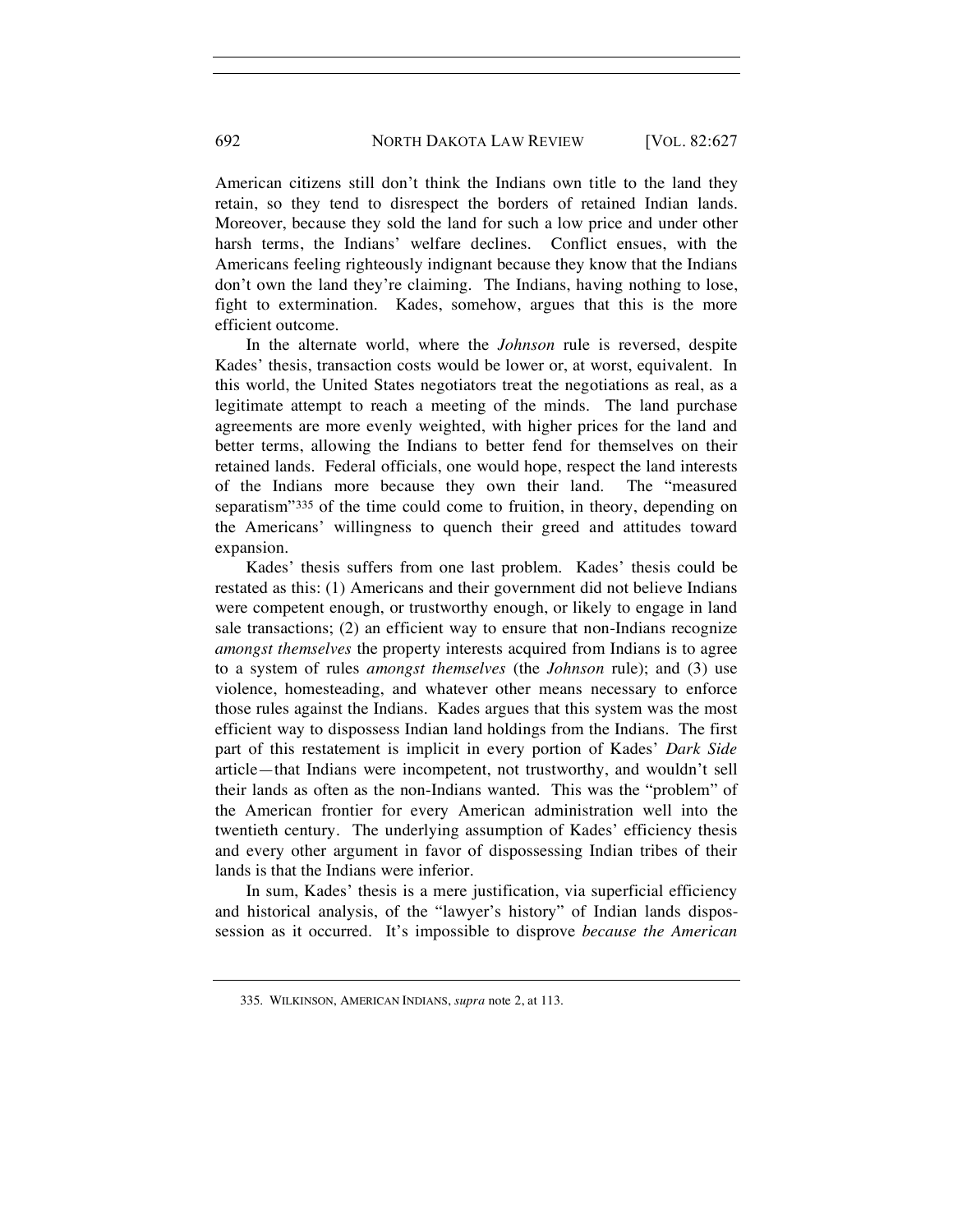*government precluded any other option with which to compare*, thanks to the *Johnson* rule. And a thesis that cannot be disproved is no thesis at all.336

Regardless of the merits of Kades' thesis and my rebuttal, the discussion allows for students of Indian law to become acquainted with the rise of law and economics in the academy and, to some extent, in the practice of law. Even the conquest of Indian lands lends itself, for some, to an efficiency analysis. Moreover, the increased use of efficiency analysis has brought a return to the calls for breaking up Indian reservation lands and allotting them to individual Indians.337 From one disaster to another.

## E. THE TRILOGY AS CANON AND ANTI-CANON

A final assessment of the Trilogy requires the answer to the question of whether the Trilogy should be studied at all. In short, yes, the Trilogy should be studied. But the Trilogy is a study in contradiction. Depending on one's point of view or political leanings, portions of the Trilogy whether they be the direct holdings, Chief Justice Marshall's dicta, or even portions of the opinions of the other Justices—are part of the canon of American Indian law, even American law.338 *Worcester* often fits in with *Marbury*,339 Justice Holmes' dissent in *Abrams v. United States*,340 and *Brown v. Board*.341 Other portions or even the same portions may be, for others, part of the anti-canon of American Indian law. *Johnson v. M'Intosh*

337*. See, e.g.*, John Tierney, *Bureaucrats and Indians*, N.Y. TIMES, June 28, 2005, at A23. Teirney restated Terry L. Anderson's argument that

[t]he system leaves Indians with little incentive to work their land or extract the maximum value by improving it. Not surprisingly, Dr. Anderson finds that trust lands are only half as productive as the other parcels of private land on the reservation that were given outright to Indians under the old system.

*Id.*

<sup>336</sup>*. See* Samuel J. McNaughten, *What is Good Science?*, 13 NAT. RESOURCES & ENVT. 513, 516 (1999).

The single most important aspect of good experimental design that tests a null hypothesis is the requirement that the experimenter's hypothesis be capable of being disproved by the experiment. To allow a hypothesis of causation to be disproved, the scientist must allow an equal opportunity for the truly opposite, or null, hypothesis to be proven.

*Id. Compare id.*, *with* POSNER, *supra* note 317, at 365 (restating the argument, but not finding it convincing as applied to economics).

<sup>338</sup>*. See generally* Gerard N. Magliocca, *The Cherokee Removal and the Fourteenth Amendment*, 53 DUKE L.J. 875, 927-29 (2003); Jack M. Balkin, *The Use That the Future Makes of the Past: John Marshall's Greatness and Its Lessons for Today's Supreme Court Justices*, 43 WM. & MARY L. REV. 1321, 1326-27 (2002); Gerard N. Magliocca, *Preemptive Opinions: The Secret History of* Worcester v. Georgia *and* Dred Scott, 63 U. PITT. L. REV. 487, 487, 496 (2002).

<sup>339.</sup> Marbury v. Madison, 5. U.S. (1 Cranch) 137 (1803).

<sup>340.</sup> 250 U.S. 616, 630 (1919) (Holmes, J., dissenting).

<sup>341.</sup> 347 U.S. 438 (1954).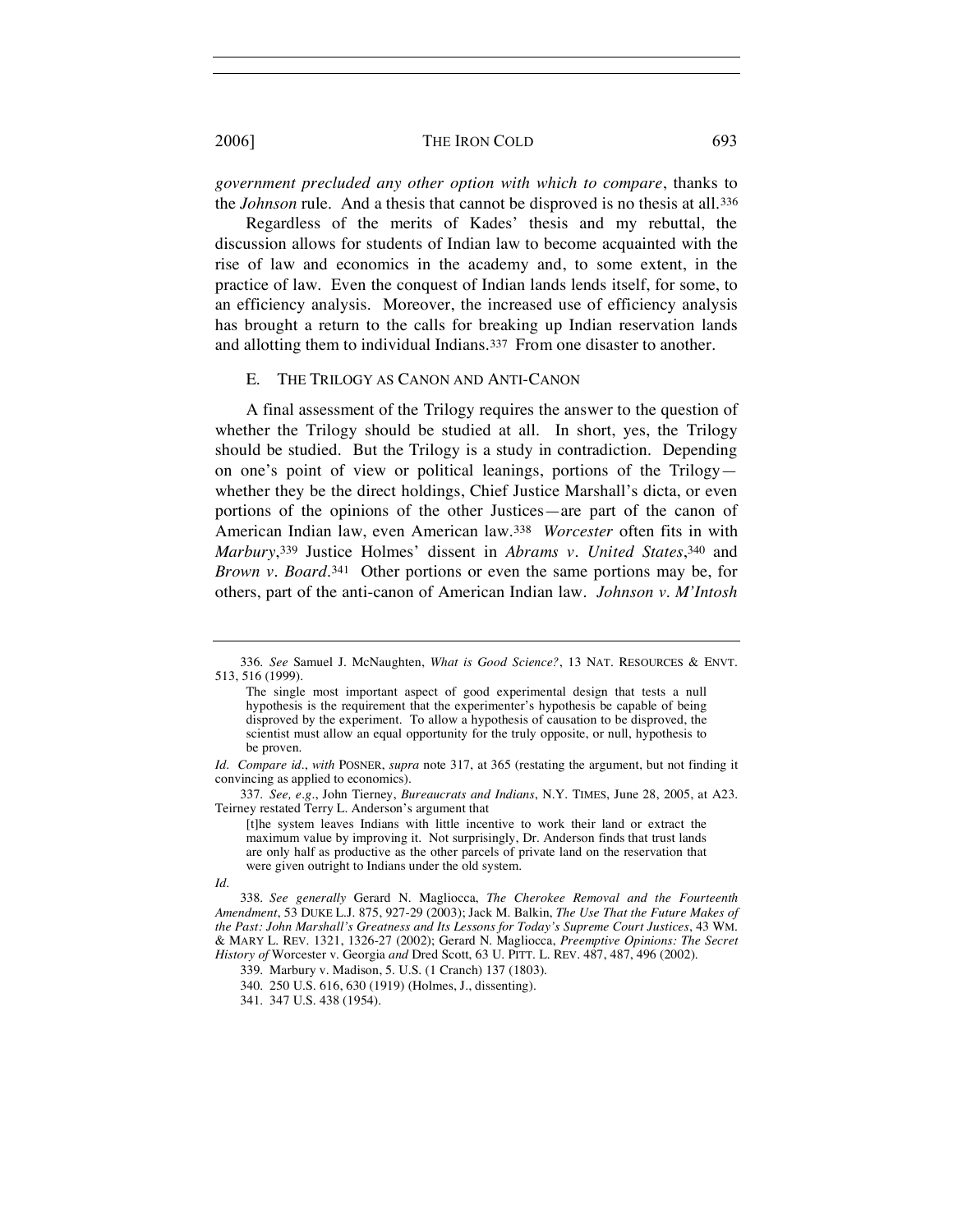is listed with *Dred Scott*,342 *Plessy*,343 and *Lochner*.344 For others, the Trilogy is both at the same time, sort of an older *Roe v. Wade*,345 reaching proper results, but butchering the law in order to do so.346

The Trilogy is a microcosm of the contradictions of federal Indian law. There are no clear winners or losers. Consider *Santa Clara Pueblo v. Martinez*.347 In my sex discrimination class in law school, Professor Catharine MacKinnon described *Martinez* as one of the few times the Supreme Court upheld tribal sovereignty, but they did so at the expense of a woman and her children.348

So it goes with the Trilogy. The seeds of federal government recognition of tribal sovereignty are there, but so are the seeds of state intrusion into Indian Country. So much derives from the Trilogy that Vine Deloria and Clifford Lytle remarked, "Marshall's views in [*Worcester*] established the foundation upon which much of the idea of federal responsibility over Indian affairs is built."349 While there is no doubt that the Trilogy is the foundation of federal Indian law, there is a great deal of dispute over whether tribal advocates should even rely upon (read: legitimize) the Trilogy.350 But there is another view, as suggested by Professor Frank Pommersheim:

I think one of the ways of reading and thinking about the Marshall trilogy is as suggesting a compact theory. Such a theory suggests that there is a meaningful and almost equal, perhaps even equal, relationship between the federal government and Indian tribes. One of the themes I think you find in treaties is that they represent a compact between two sovereign groups of peoples, even if not

349. DELORIA & LYTLE, *supra* note 48, at 30.

350*. E.g.*, WILLIAMS, LIKE A LOADED WEAPON, *supra* note 273; Robert B. Porter, *The Meaning of Indigenous Nation Sovereignty*, 34 ARIZ. ST. L.J. 75 (2002); Robert B. Porter, *A Proposal to the Hanodaganyas to Decolonize Federal Indian Control Law*, 31 U. MICH. J.L. REFORM 899 (1999).

<sup>342.</sup> Dred Scott v. Sandford, 60 U.S. (19 How.) 393 (1856).

<sup>343.</sup> Plessy v. Ferguson, 163 U.S. 537 (1896).

<sup>344.</sup> Lochner v. New York, 198 U.S. 45 (1905).

<sup>345.</sup> 410 U.S. 113 (1973).

<sup>346</sup>*. E.g.*, John Hart Ely, *The Wages of Crying Wolf: A Comment on* Roe v. Wade, 82 YALE L.J. 920 (1973). *Cf*. Herbert Wechsler, *Toward Neutral Principles of Constitutional Law*, 73 HARV. L. REV. 1 (1959) (making a similar argument about *Brown v. Board*).

<sup>347.</sup> 436 U.S. 49 (1978).

<sup>348</sup>*. See generally* CATHARINE A. MACKINNON, *Whose Culture? A Case Note on* Martinez v. Santa Clara Pueblo, *in* FEMINISM UNMODIFIED: DISCOURSES ON LIFE AND LAW 63 (1987). *But see generally* Rina Swentzell, *Testimony of a Santa Clara Woman*, 14 KAN. J.L. & PUB. POL'Y 97 (2004); Gloria Valencia-Weber, Santa Clara Pueblo v. Martinez*: Twenty-five Years of Disparate Cultural Visions*, 14 KAN. J.L. & PUB. POL'Y 49 (2004). *Cf*. Angela R. Riley, Santa Clara Pueblo*: Tribal Sovereignty in a Post-9/11 World*, 82 N.D. L. REV. 953 (2006).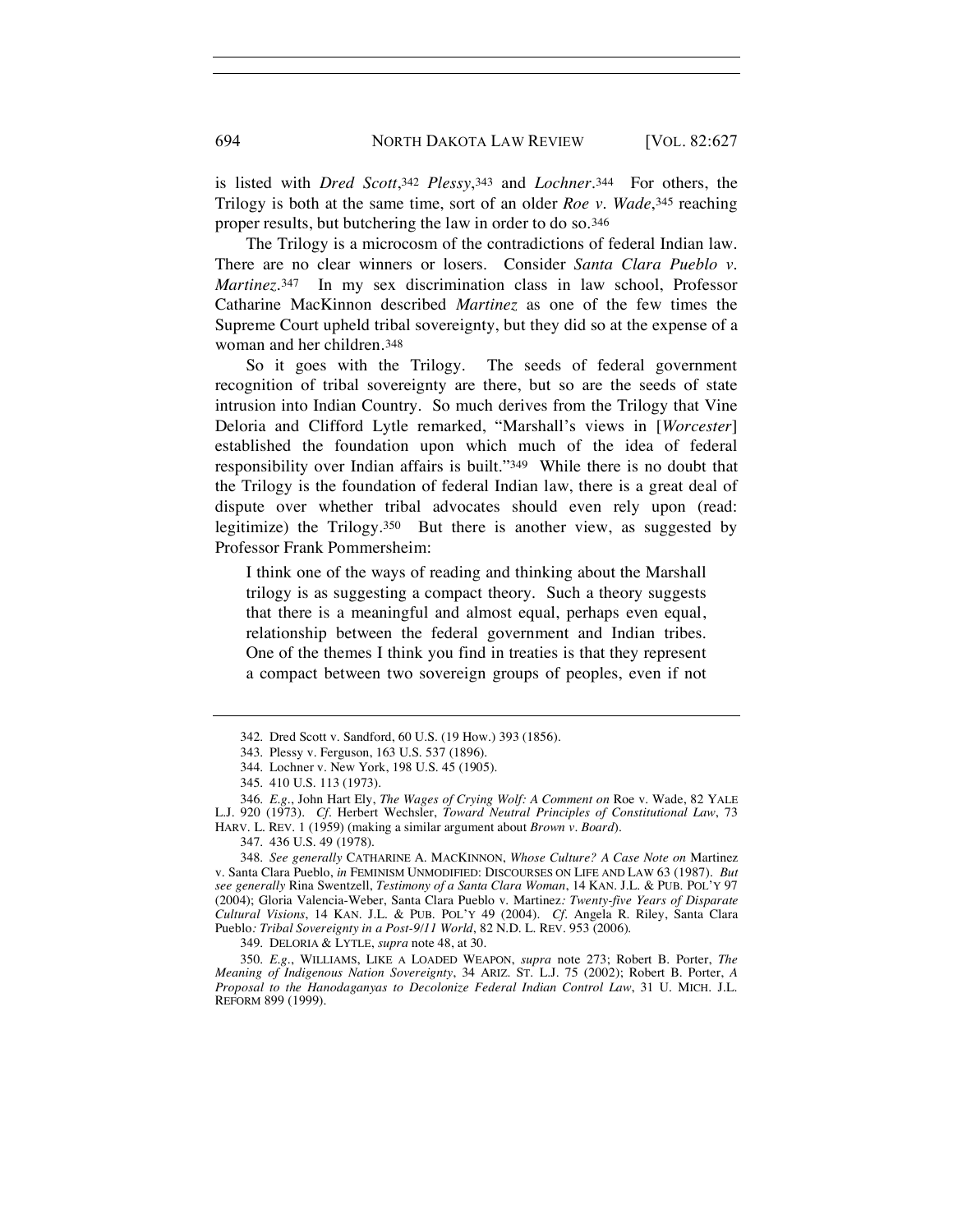equal in terms of power. An essential part of that compact was the recognition of mutual sovereignty. There really are two sovereigns standing on each side of the manifold set of treaties made between Indian tribes and the federal government. In the Marshall trilogy—and this is where I think the crux of Indian law is today there is a critical reading of *Cherokee Nation* and *Worcester* that describes a compact between the tribes and the federal government.351

Students should realize at the outset that the Trilogy is both boon and anathema. And reasonable and intelligent minds can differ on the question.

# IV. CONCLUSION—THE DANGERS OF READING THE TRILOGY TOO CLOSELY

Despite the breadth of this essay, it would be a mistake to depend too much on the Trilogy—or to blame too much on the Trilogy. The best appellate advocates know that the oral argument before the Supreme Court or other appellate courts is a conversation with the Justices or the judges, a conversation intended to persuade, not to instruct. In the context of federal Indian law, it appears that in order to win a case before the Supreme Court, tribal advocates must demonstrate that the tribal interest implicates an important constitutional concern.352 Tribal interests almost always bump up against state or local government interests, or federal government interests, or private, non-Indian interests.353 For the Court, as it has always been, these non-tribal interests are very important. It is tempting to quote *Worcester*'s assertion that state law has no "force" in Indian Country<sup>354</sup> to

*Id.*

<sup>351.</sup> Frank Pommersheim, *Democracy, Citizenship, and Indian Law Literacy: Some Initial Thoughts*, 14 T. M. COOLEY L. REV. 457, 458-59 (1997) (footnotes omitted).

<sup>352</sup>*. Contra* Lawrence Lessig, *How I Lost the Big One*, LEGAL AFF., Mar.-Apr. 2004, at 57, 59.

Our case had been supported from the very beginning by an extraordinary lawyer, Geoffrey Stewart, and by the law firm he had moved to, Jones, Day, Reavis & Pogue. There were three key lawyers on the case from Jones Day. Stewart was the first; then, Dan Bromberg and Don Ayer became quite involved. Bromberg and Ayer had a common view about how this case would be won: We would only win, they repeatedly told me, if we could make the issue seem 'important' to the Supreme Court. It had to seem as if dramatic harm were being done to free speech and free culture; otherwise, the justices would never vote against "the most powerful media companies in the world."

<sup>353</sup>*. E.g.*, Wagnon v. Prairie Band Potawatomi Nation, 546 U.S. 95 (2005) (tribe versus state); City of Sherrill v. Oneida Indian Nation, 544 U.S. 197 (2005) (tribe versus state and local government and private individuals); United States v. Navajo Nation, 537 U.S. 488 (2003) (tribe versus federal government); Nevada v. Hicks, 533 U.S. 353 (2001) (tribe and tribal member versus state official).

<sup>354</sup>*.* Worcester v. Georgia, 31 U.S. 515, 561 (1832).